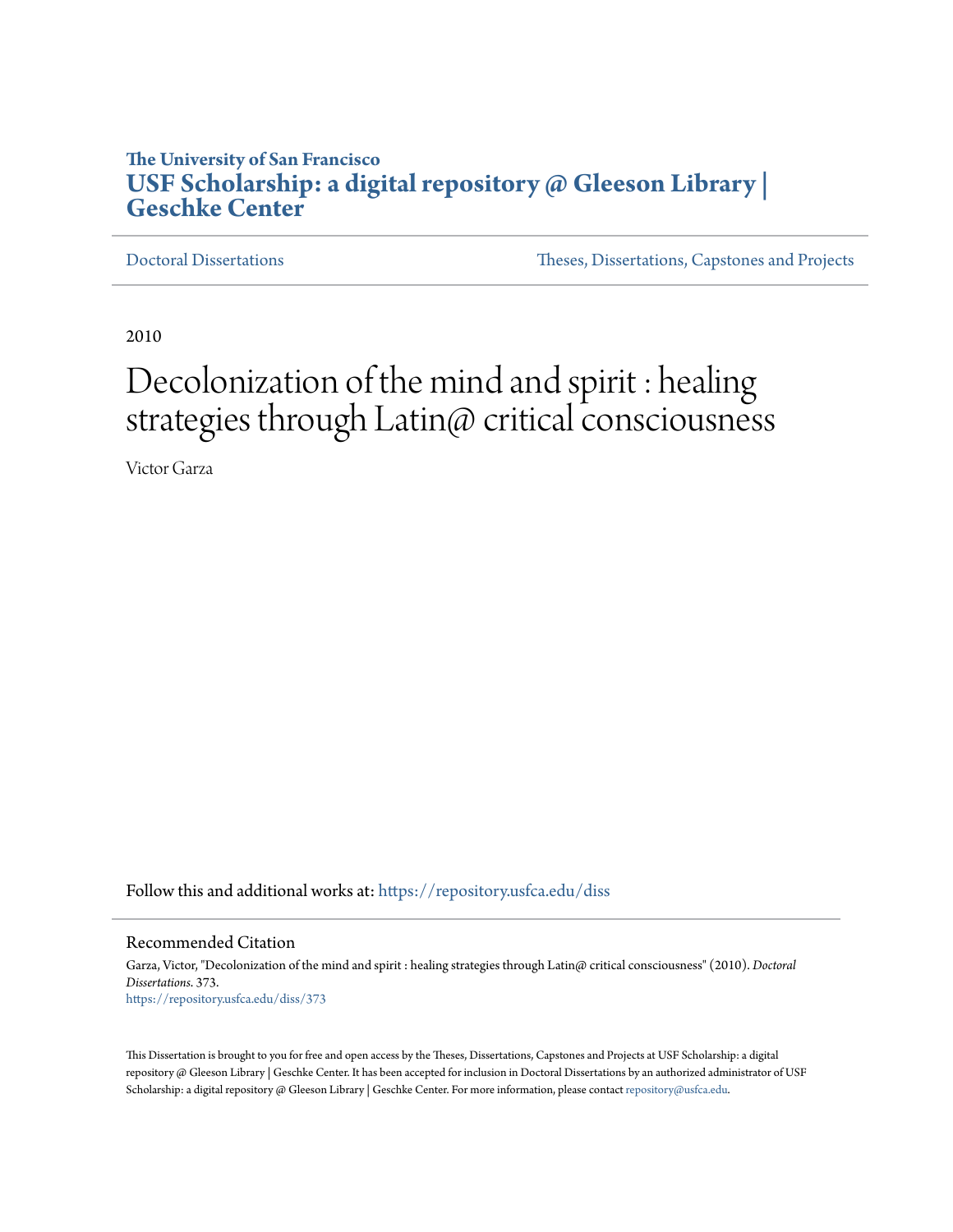The University of San Francisco

# DECOLONIZATION OF THE MIND AND SPIRIT: HEALING STRATEGIES THROUGH LATIN@ CRITICAL CONSCIOUSNESS

A Dissertation Presented to The Faculty of the School of Education International and Multicultural Education Department

> In Partial Fulfillment Of the Requirements for the Degree Doctor of Education

> > by Victor G. Garza December 2010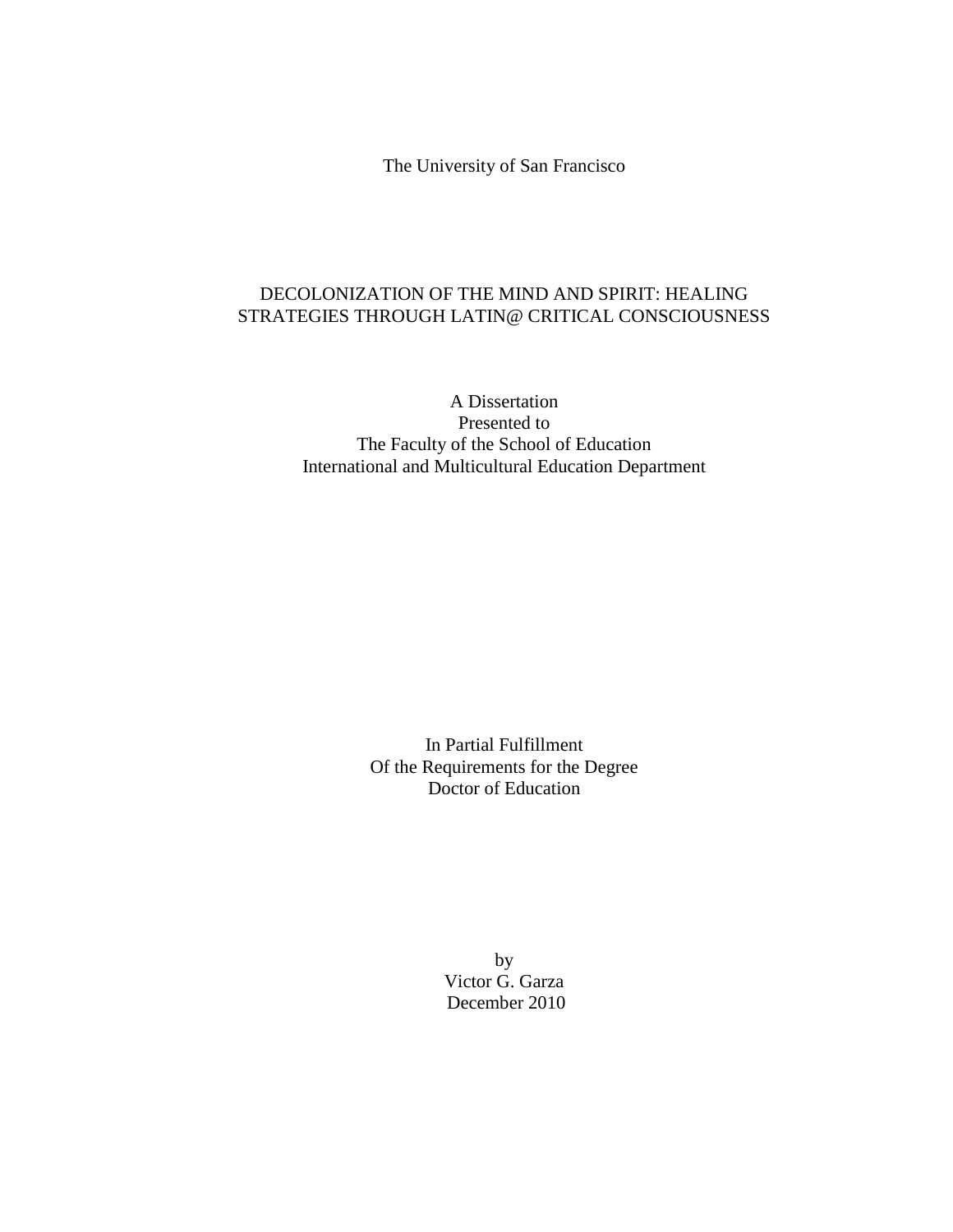# THE UNIVERSITY OF SAN FRANCISCO

Dissertation Abstract

# Decolonization of the mind and spirit: Healing strategies through Latin@ critical consciousness

# STATEMENT OF THE PROBLEM

There are various systemic conditions and elements that contribute to and perpetuate the cycle of colonialism, including the deeply epistemic, ontological, and axiological underpinnings that fuel its existence and maintain its invisibility. Although having a critical analysis of colonization/colonialism and understanding the impact historical/intergenerational traumas have on Latina/os is the initial step to decolonization, the healing phase is crucial in progressing with decolonizing the mind and spirit.

The challenge Latina/os encounter in confronting colonialism and its legacy is partly due to a lack of educational models to aid them in the decolonization process. Therefore a need exists to explore and document the process of decolonization of the mind and spirit and the maintenance of such a state in order to develop decolonization and healing strategies.

# PROCEDURES AND METHODS

This study used critical ethnography in exploring the phenomenon of decolonization of the mind and spirit amongst a select group of Latina/o educators. Two group dialogues with seven participants and three individual follow-up dialogues were conducted. In addition, group activities and interactions were observed during a 3-day retreat. All formal dialogues were transcribed and shared with each participant for review

i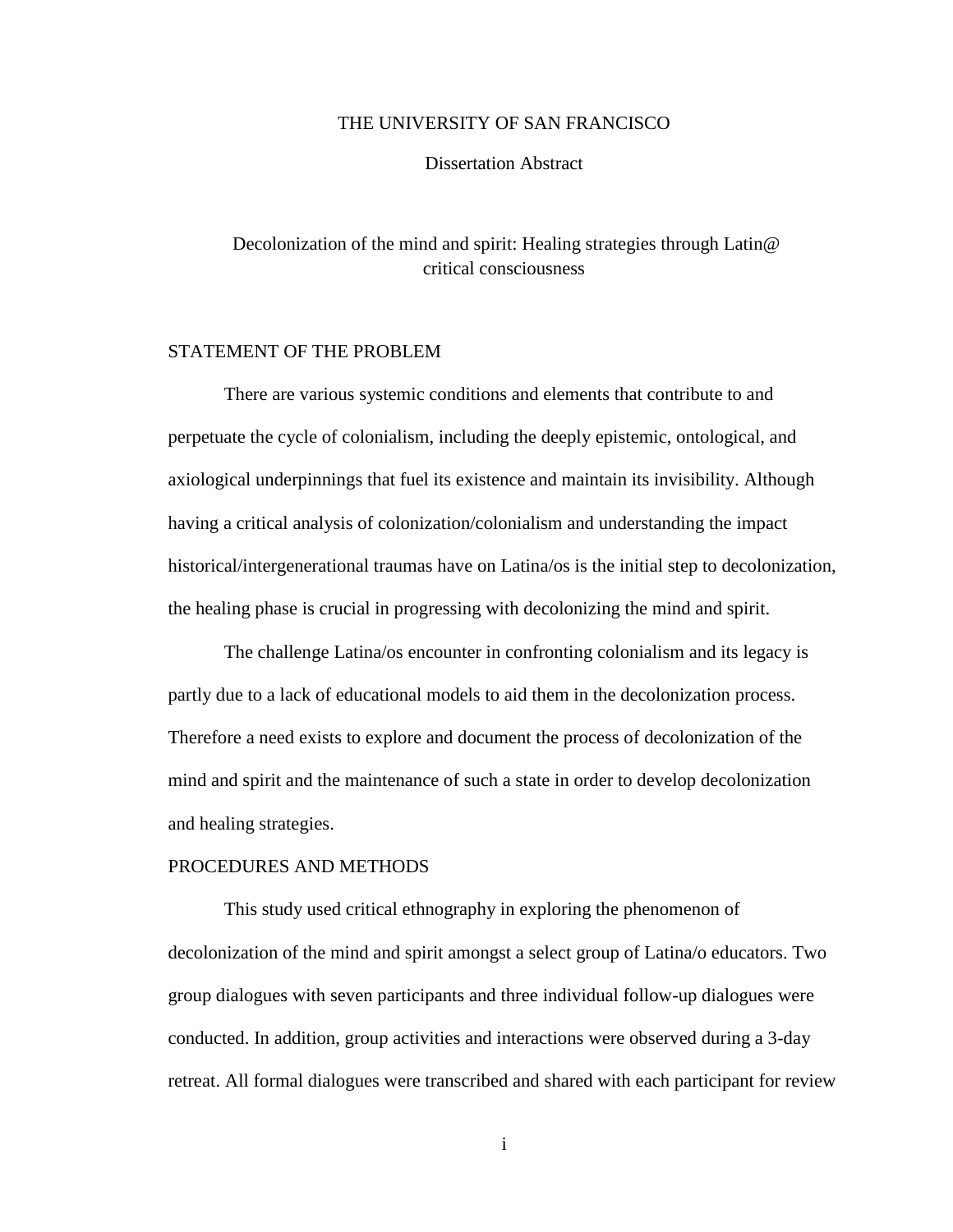to ensure accuracy and maintain integrity. Throughout the research process, informal dialogues and conversations were conducted with participants and group members to enrich the data.

# RESULTS

The research participants generated six major generative themes in the process of decolonizing the mind and spirit. They are: 1) Development of Consciousness, 2) Overcoming Internalized Oppression, 3) The Role of Healing, 4) Seeking Authentic Connections, 5) Strategies to Maintain Continuity, and 6) Integrating/Teaching Decolonizing Practices.

# **CONCLUSIONS**

Decolonization of the mind and spirit is a process which requires one to recognize the forces that shape his/her life. For participants, naming the effects of colonialism and its direct impact on their lives led to profound introspection. They were able to recognize how their current positionality is linked to intergenerational experiences (e.g., historical trauma).

This study demonstrated that decolonization of the mind and spirit extends beyond the understanding of colonialism's legacy and the rediscovery of ancestral traditions and values. Having an awareness of the effects of colonialism/oppression on one's life is merely the first step to a life-long process. The "consciousness" of its effects must be felt and experienced – it must penetrate every facet of one's being (mind, body, and soul).

ii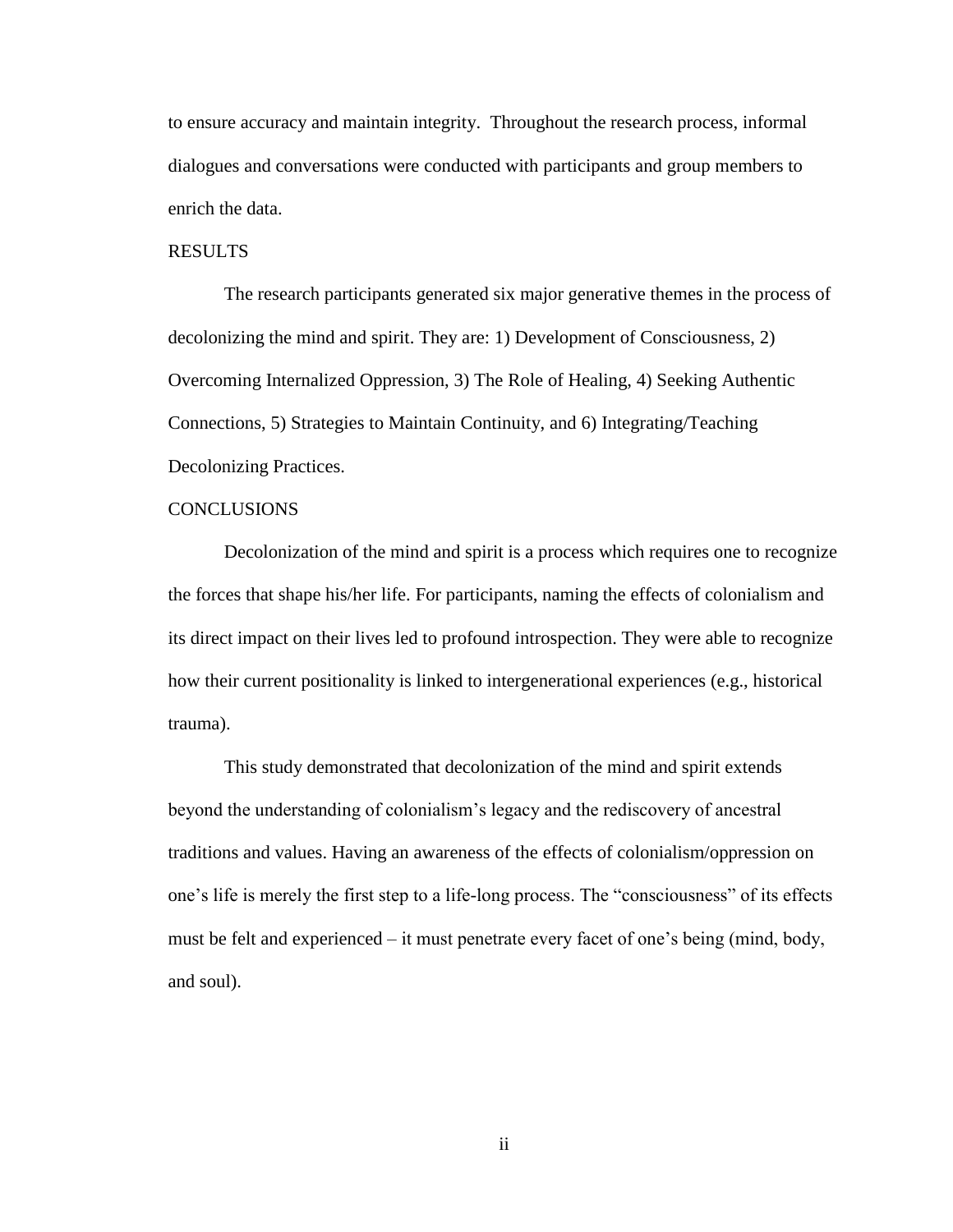This dissertation, written under the direction of the candidate's dissertation committee and approved by the members of the committee, has been presented to and accepted by the Faculty of the School of Education in partial fulfillment of the requirements for the degree of Doctor of Education. The content and research methodologies presented in this work represent the work of the candidate alone.

| Victor G. Garza               | 12/10/2010 |
|-------------------------------|------------|
| Candidate                     | Date       |
|                               |            |
| <b>Dissertation Committee</b> |            |
|                               |            |
| Dr. Emma Fuentes              | 12/07/2010 |
| Chairperson                   |            |
|                               |            |
| Dr. Shabnam Koirala-Azad      | 12/07/2010 |
|                               |            |
| Dr. Patrick Camangian         | 04/21/2010 |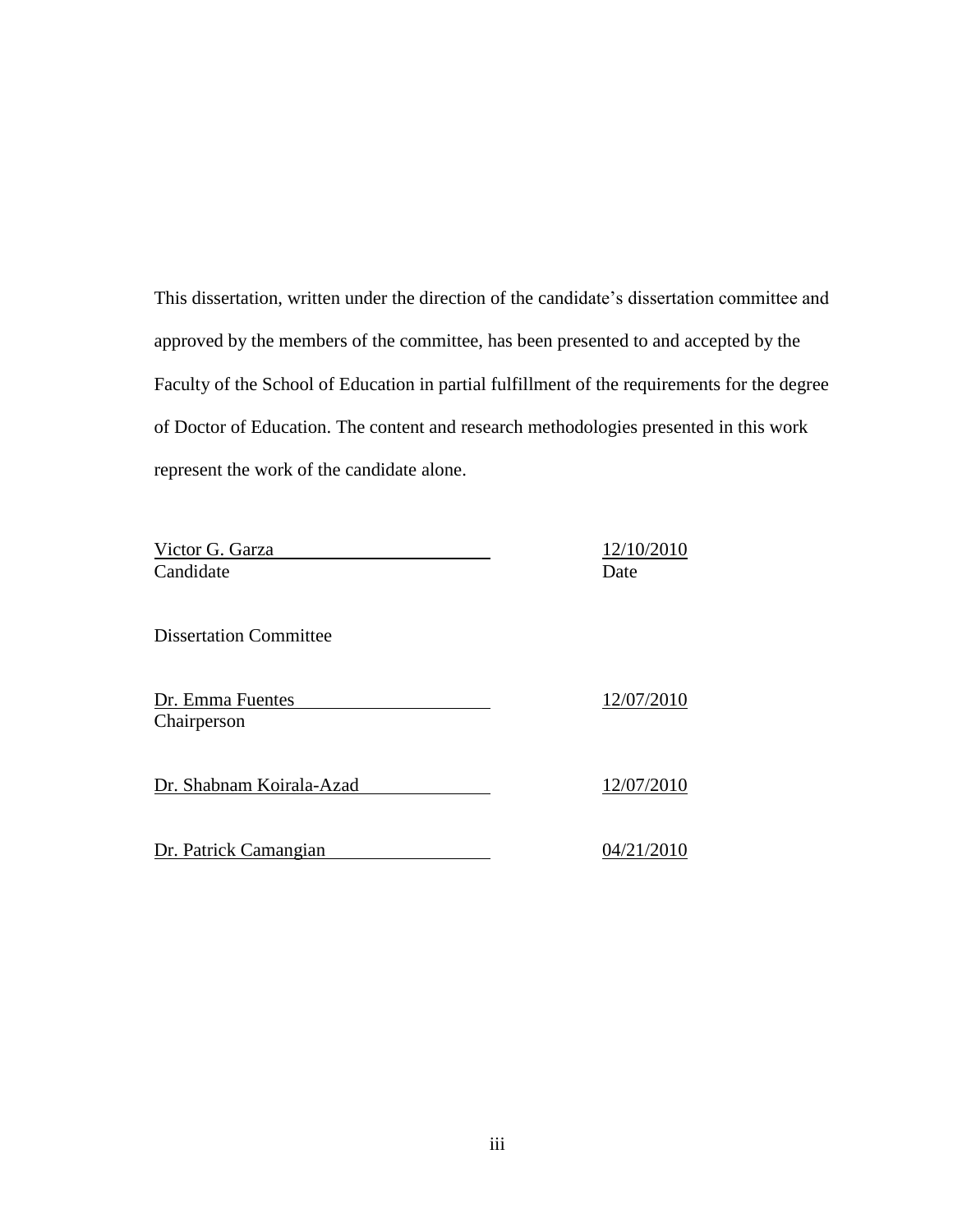# ACKNOWLEDGEMENTS

This study would not have been possible without the commitment and energy of the research participants and the MAESTR@S organization. I am thankful to each of them for their courage and willingness to be vulnerable in order to create a safe space for honest and open dialogue.

I am especially grateful for the encouragement and support provided by my mentor Dr. Marcos Pizarro. Thank you for believing in this project.

The faculty and staff of the International and Multicultural Education Department embody social justice and transformative education. Thank you, Drs. Emma Fuentes, Shabnam Koirala-Azad, and Patrick Camangian, for guiding me on this journey.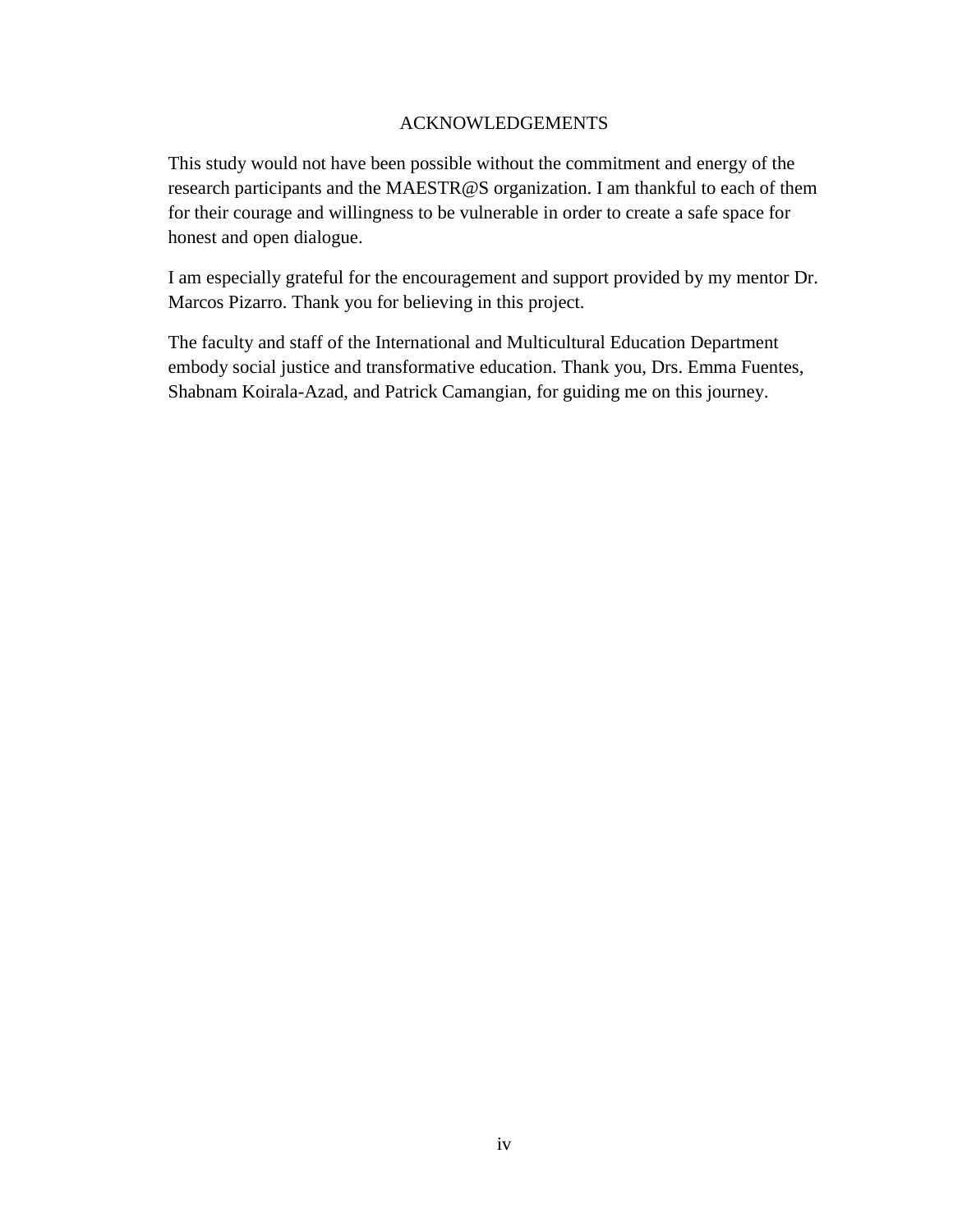# DEDICATION

This work is dedicated to my father, Victor R. Garza. Thank you for walking the path of social justice.

To my mother, Angeles S. Luna, Thank you for supporting me through this process.

To my beloved wife and partner, Brenda Castillo-Garza, Thank you for walking with me side-by-side on this journey. Your own transformation has been an inspiration in doing this work.

> To mi hija, Itzel. This work is for you and future generations.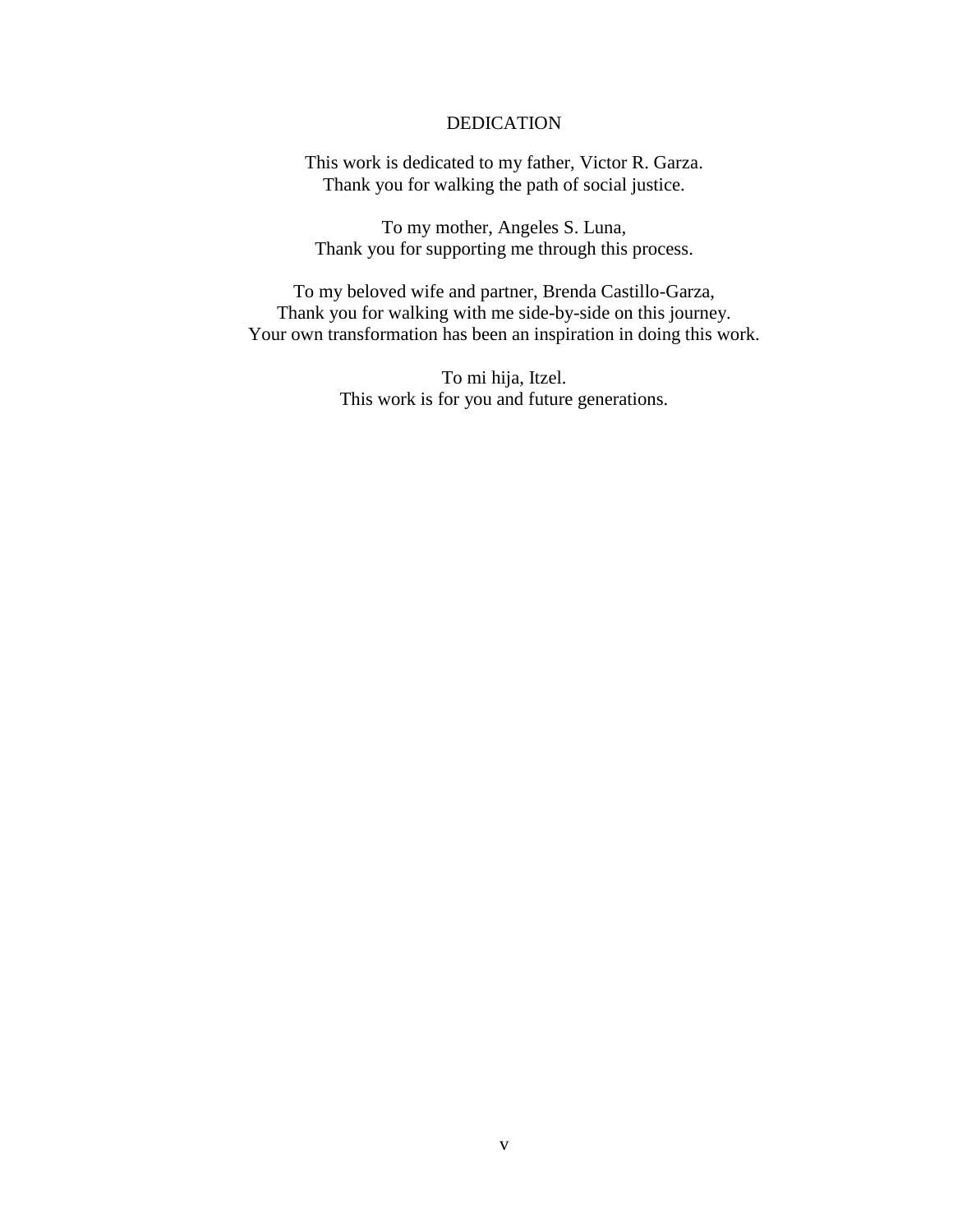# TABLE OF CONTENTS

| Chapter I: The Research Problem                 |                |
|-------------------------------------------------|----------------|
| Background of the Researcher                    | 1              |
| <b>Colonial Manifestations</b>                  | $\overline{4}$ |
| Background and Need for Study                   | 11             |
| <b>Statement of the Problem</b>                 | 13             |
| Purpose of the Study                            | 14             |
| <b>Research Questions</b>                       | 15             |
| <b>Theoretical Framework</b>                    | 16             |
| Significance of the Study                       | 17             |
| Chapter II: Literature Review                   | 18             |
| Introduction                                    | 18             |
| <b>Master Narratives and Counter Narratives</b> | 19             |
| White Privilege                                 | 21             |
| <b>Epistemological Racism</b>                   | 24             |
| Colonialism and Its Legacy                      | 27             |
| Decolonization                                  | 33             |
| Chapter III: Methodology                        |                |
| Restatement of the Purpose and Overview         | 39             |
| <b>Research Design and Methodology</b>          | 39             |
| Entry into the Community                        | 43             |
| <b>Research Setting</b>                         | 44             |
| <b>Research Questions</b>                       | 45             |
| Data Collection and Analysis                    | 46             |
| Questions to Guide the Dialogue                 | 51             |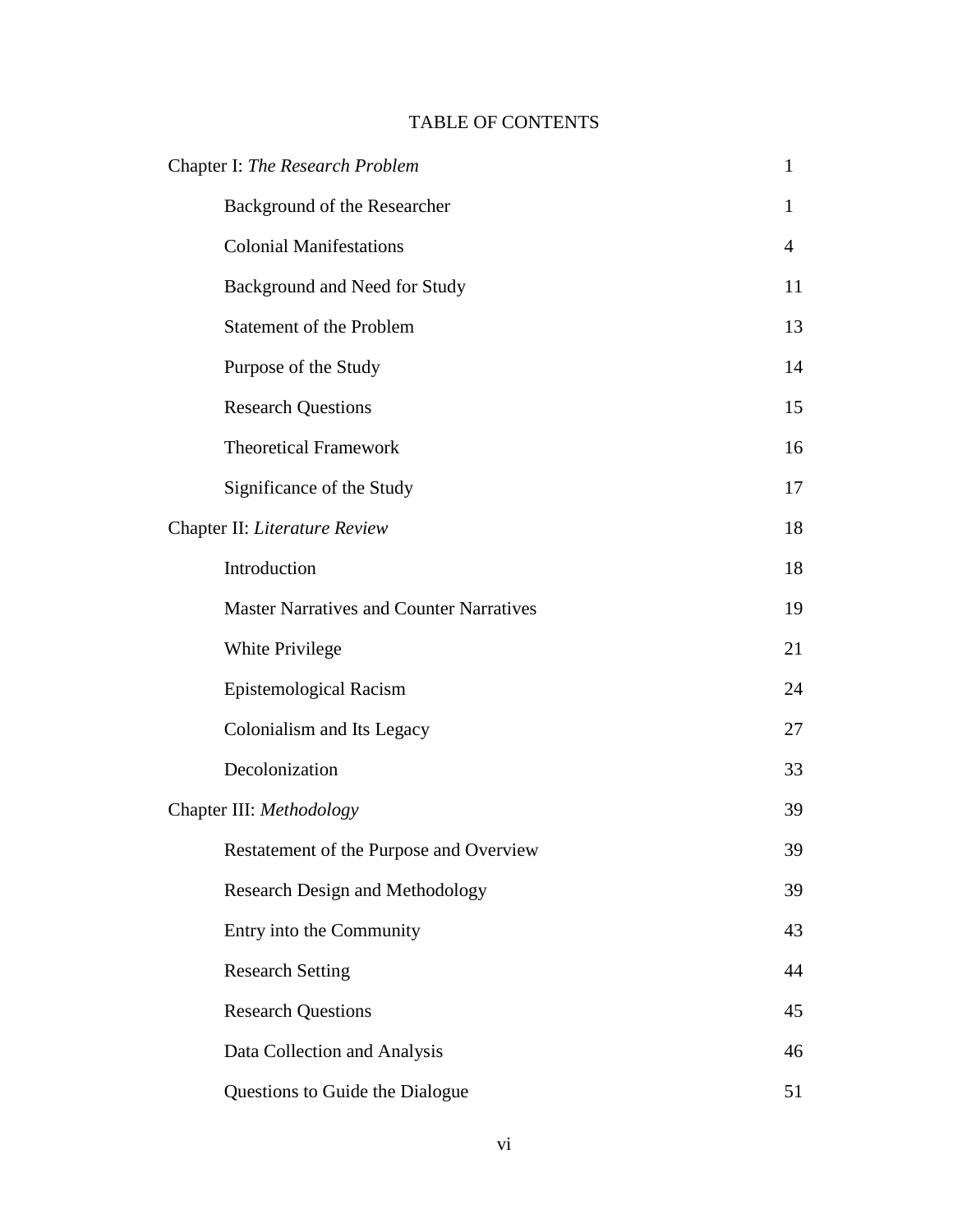| <b>Participant Profiles</b>                                   | 52  |
|---------------------------------------------------------------|-----|
| Protection of Human Subjects                                  | 55  |
| Reliability and Validity                                      | 56  |
| Limitations of the Study                                      | 57  |
| Chapter IV: Generative Themes and Analysis                    | 58  |
| MAESTR@S Space                                                | 58  |
| Encuentros                                                    | 59  |
| Retreats                                                      | 62  |
| <b>Contradictions and Tension</b>                             | 66  |
| Analysis of Themes                                            | 72  |
| Dialogues with the Participants: Development of Consciousness | 74  |
| Overcoming Internalized Oppression                            | 80  |
| The Role of Healing                                           | 85  |
| <b>Seeking Authentic Connections</b>                          | 91  |
| <b>Strategies to Maintain Continuity</b>                      | 97  |
| <b>Teaching/Sharing Decolonizing Practices</b>                | 100 |
| <b>Five Pillars of Effective Practice</b>                     | 106 |
| Summary                                                       | 109 |
|                                                               |     |

Chapter V: *Conclusions, Reflection on the Process, and Directions of Future Research*

|                            | 112 |
|----------------------------|-----|
| Conclusions                | 112 |
| <b>Research Question 1</b> | 112 |
| <b>Research Question 2</b> | 118 |
| <b>Research Question 3</b> | 126 |
| Reflection on the Process  | 134 |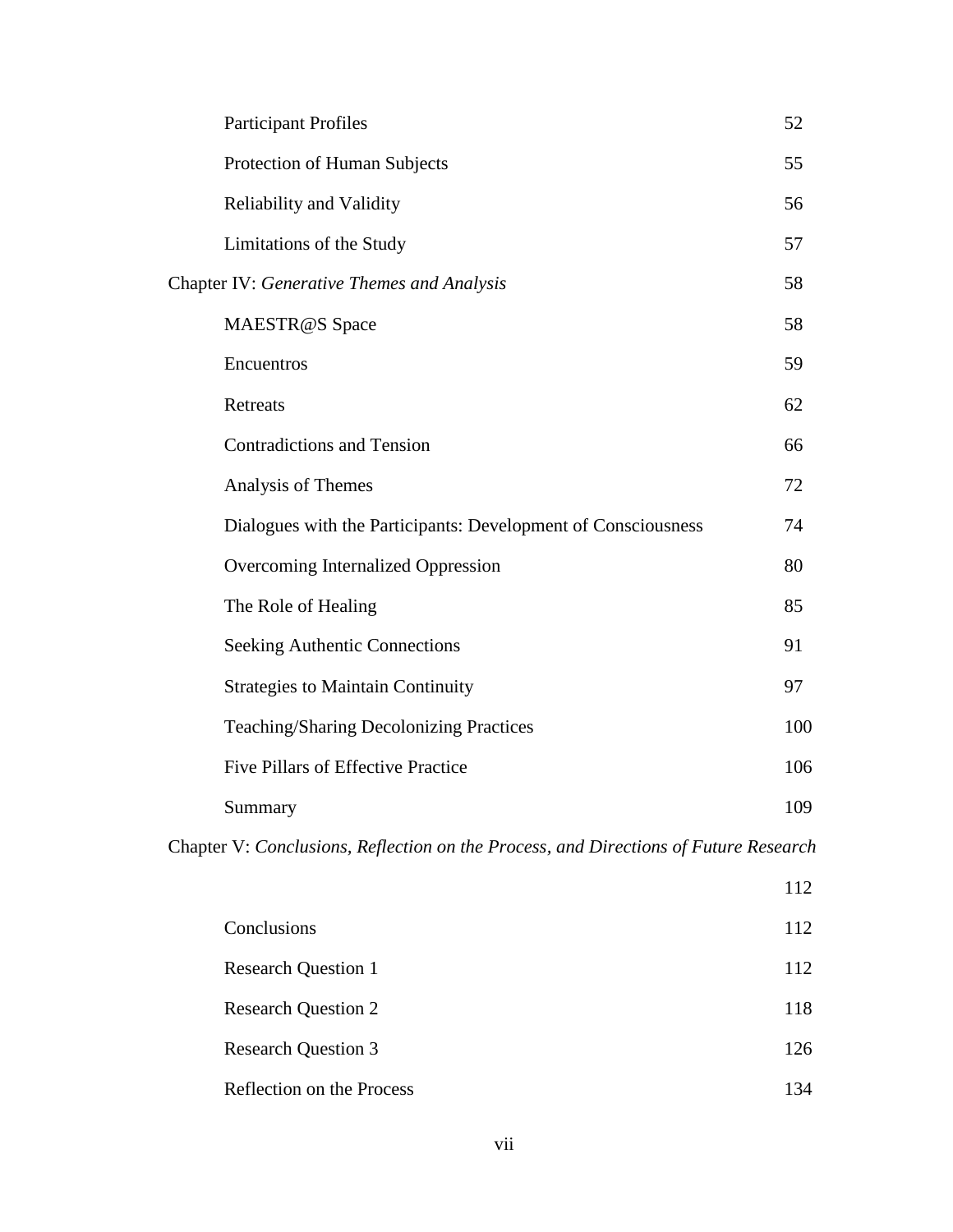|            | Directions of Future Research                                           | 139 |
|------------|-------------------------------------------------------------------------|-----|
| References |                                                                         | 141 |
|            | Appendices                                                              | 149 |
|            | Appendix A: The Medicine Wheel and the Three Spheres of Integrated Work |     |
|            |                                                                         | 149 |
|            | Appendix B: The Medicine Wheel Template                                 | 150 |
|            | Appendix C: Letter of Invitation and Research Questions                 | 151 |
|            | Appendix D: Consent to Be a Research Participant                        | 153 |
|            | Appendix E: Letter of Confirmation                                      | 155 |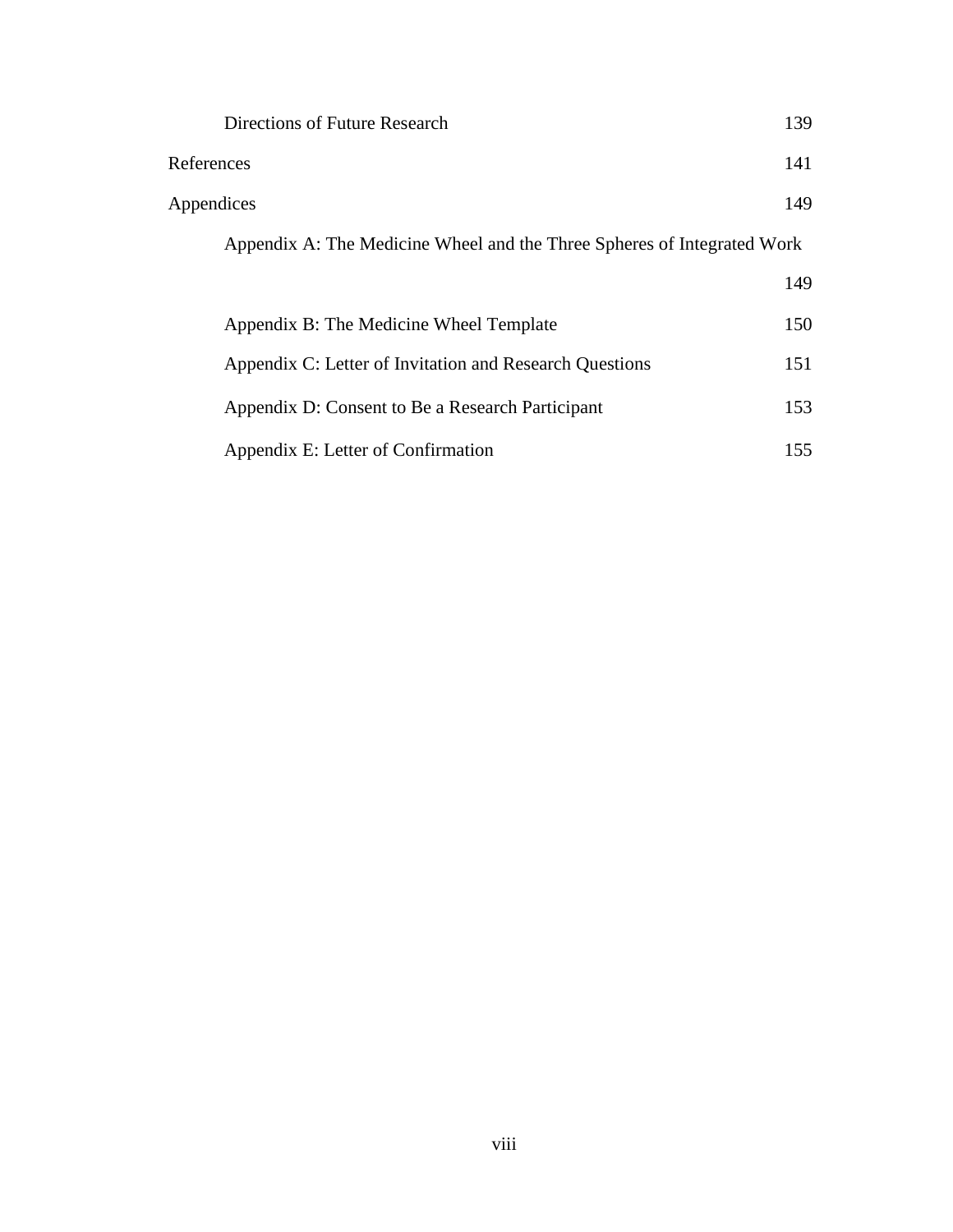# CHAPTER I

# *The Research Problem*

## *Background of the Researcher*

My journey to healing, to reclaim cultural legacies in order to become Whole, has been arduous, enlightening, painful, and spiritually liberating. In my personal and professional experience working with Latina/o youth and families, it is the process of healing from past pains and traumas that is often avoided because it requires introspection and a remembering of past experiences that have been long suppressed. When these suppressed memories are accessed and allowed to surface they can and will cause deep grief and pain. It is only when we allow ourselves to experience and feel the confusing and conflicting emotions that we can begin the healing process.

Today, I am acutely aware of how educational assimilationist policies and practices, the media's depiction of what constitutes beauty and who is considered American (i.e., Whiteness as normative), capitalism/consumerism, and Christian fundamentalism stripped me of my identity (cultural, linguistic) and replaced it with Western racialized notions of inferiority. I internalized these notions of racial inferiority and they manifested in violent and harmful ways during my teenage and early adult years, such as drug abuse and repeated physical altercations with loved ones. As a young teenager I became embarrassed about my racial identity and culture, I longed to be anything other than Chicano (I self-identify as Chicano, a political identity as much as it is a racial one). I believed all the negative depictions and portrayals of Mexicans in history books and the media. I was taught to hate myself despite the fact that I have a proud Chicano activist as a father that continues to fight for equality and social justice and a strong, resilient Mexican mother that has overcome obstacles that would have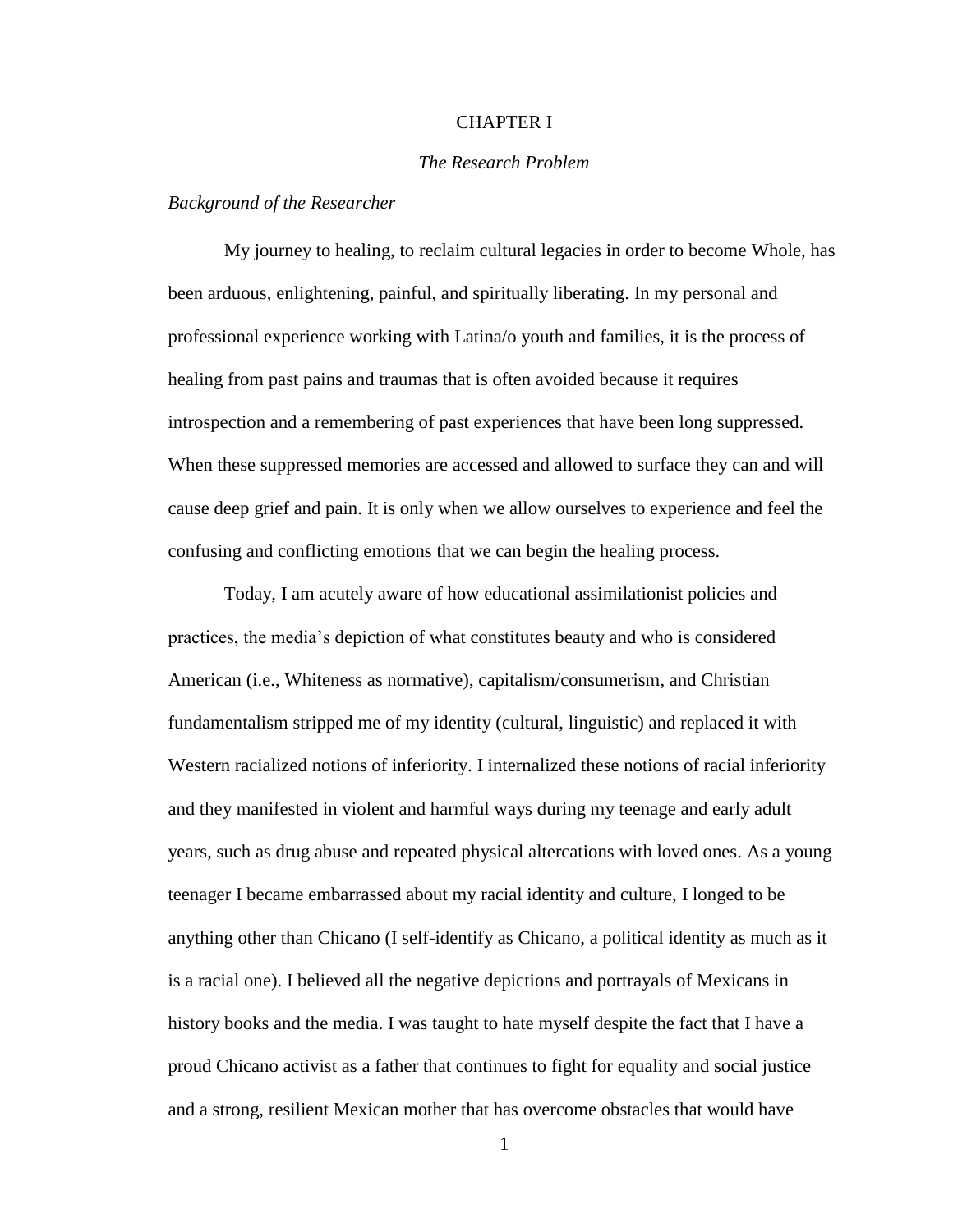broken down most people. Yet, there are many positive things that I witnessed and experienced as a child by my parents example that shaped who I am today.

My parents divorced when I was thirteen years of age. Prior to their divorce, my sisters and I accompanied my parents to dozens of events celebrating the Chicano experience, including political events. Although at the time I was incapable of understanding the importance that these experiences would play in my life, I now understand their impact. These childhood experiences left an indelible imprint on my consciousness for the social concern of *mi raza* (my race). Throughout this dissertation I will use the term *raza* interchangeably with Latina/o. The term Latina/o is a more commonly used and accepted one in literature because of its inclusiveness of ethnicities from Mexico, the Caribbean and Latin America (many being previous colonies of Spain). However, the term *raza* is a political one unique to the United States and was historically used during the Civil Rights Movement, a movement that gave rise to other movements such as the Chicano Movement and Puerto Rican Movement in the late 1960's. Therefore the term *raza* because of its historical and political significance will be used.

I never realized until I developed a critical conscious (questioning and analyzing social injustices and inequities) that I had been colonized, that I had internalized oppressions (racism, sexism, homophobia, etc.). As a young adult my judgment was clouded by emotional pain and suffering and my view of reality was skewed. I was angry at the White race for all the injustices people of color endured in their lives. I was angry at family members and friends for befriending the White race and not realizing that they were the enemy. As one can imagine, it wasn't long before I discovered that I had alienated myself from those I cared for most and sought to protect through my well-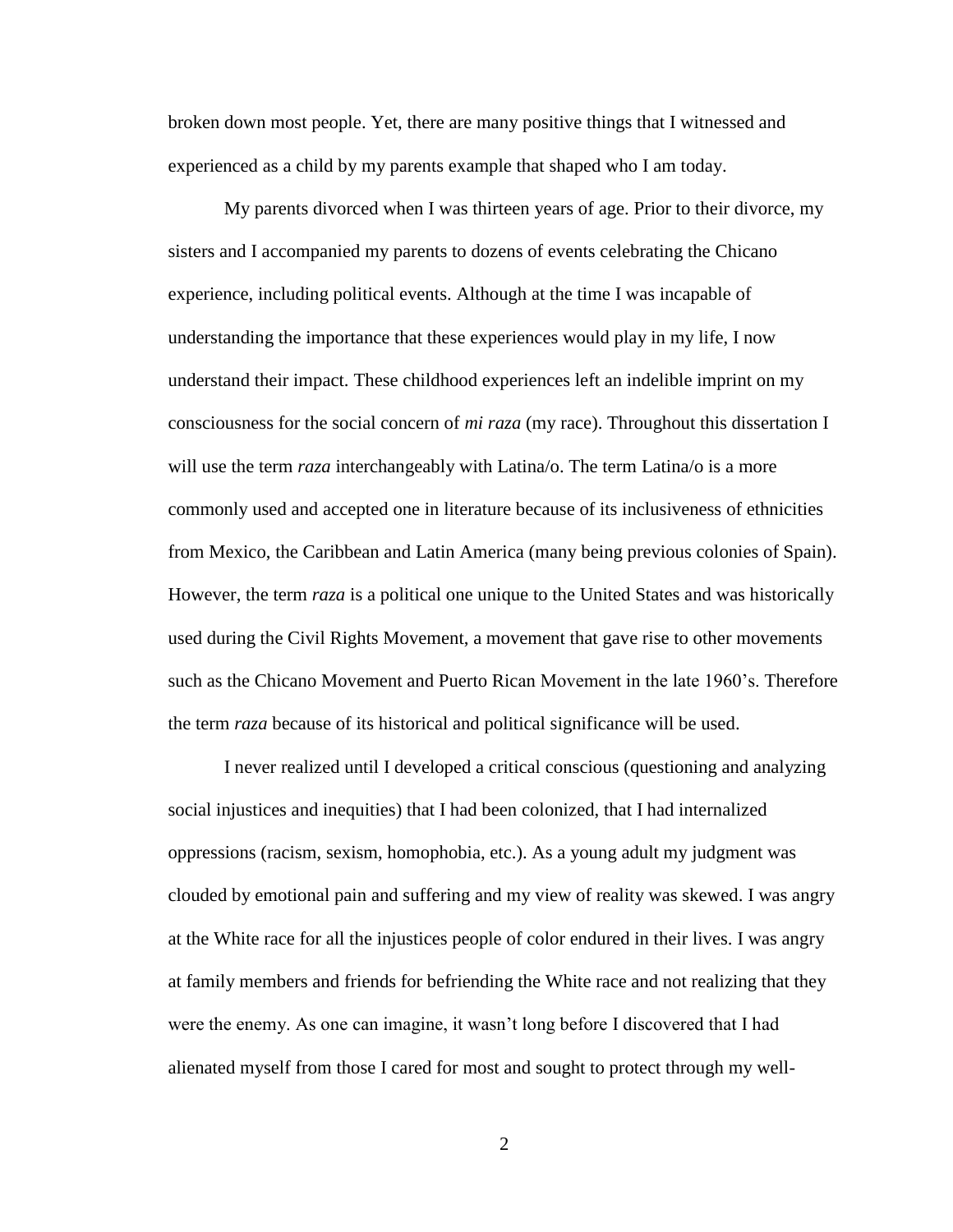intended but anger-filled version of educational enlightenment. It was at this moment that I had a striking revelation that I was emotionally and mentally unhealthy. I realized this emotional state would inevitably lead to my demise if I continued on this self-destructive path. Shortly thereafter, I sought ways to purge these residual feelings. Through healthy releases (e.g., counseling sessions, tears, sacred/ceremonial practices) spanning several years, I was able to break free from the anger, rage, pain, and depression that had been internalized and projected onto those I loved. However, it took me several years to discover and realize that merely understanding what has caused the pains was not enough – I had to walk the path of healing.

All the lived counter narratives (a deliberate intent to position the voices of marginalized groups as ones of authority to resist dominant societal discursive practices) that I experienced as a child, informing me that I was not inferior, were not enough to insulate me from the incessant messages of inferiority that I received through two of the most powerful U.S. imperial forces: the U.S. public education system and the media. The education I received as a child by my parents and my community about the Chicano legacy was always in the margins, outside of mainstream and accredited (i.e., valid U.S. governmental standards) educational institutions. Therein lied the problem, the Chicano legacy was never validated by the U.S. educational system; therefore, psychologically as a child, the counter narratives which I received and absorbed did not provide me with the resilience needed to overcome the messages of inferiority. And the entire psychological, spiritual, emotional suffering that I endured and the pain that I internalized as a youth and suppressed throughout my teens and early adult years manifested in self-hatred and destructive acts of violence. It wasn't until I came to the realization of how contemporary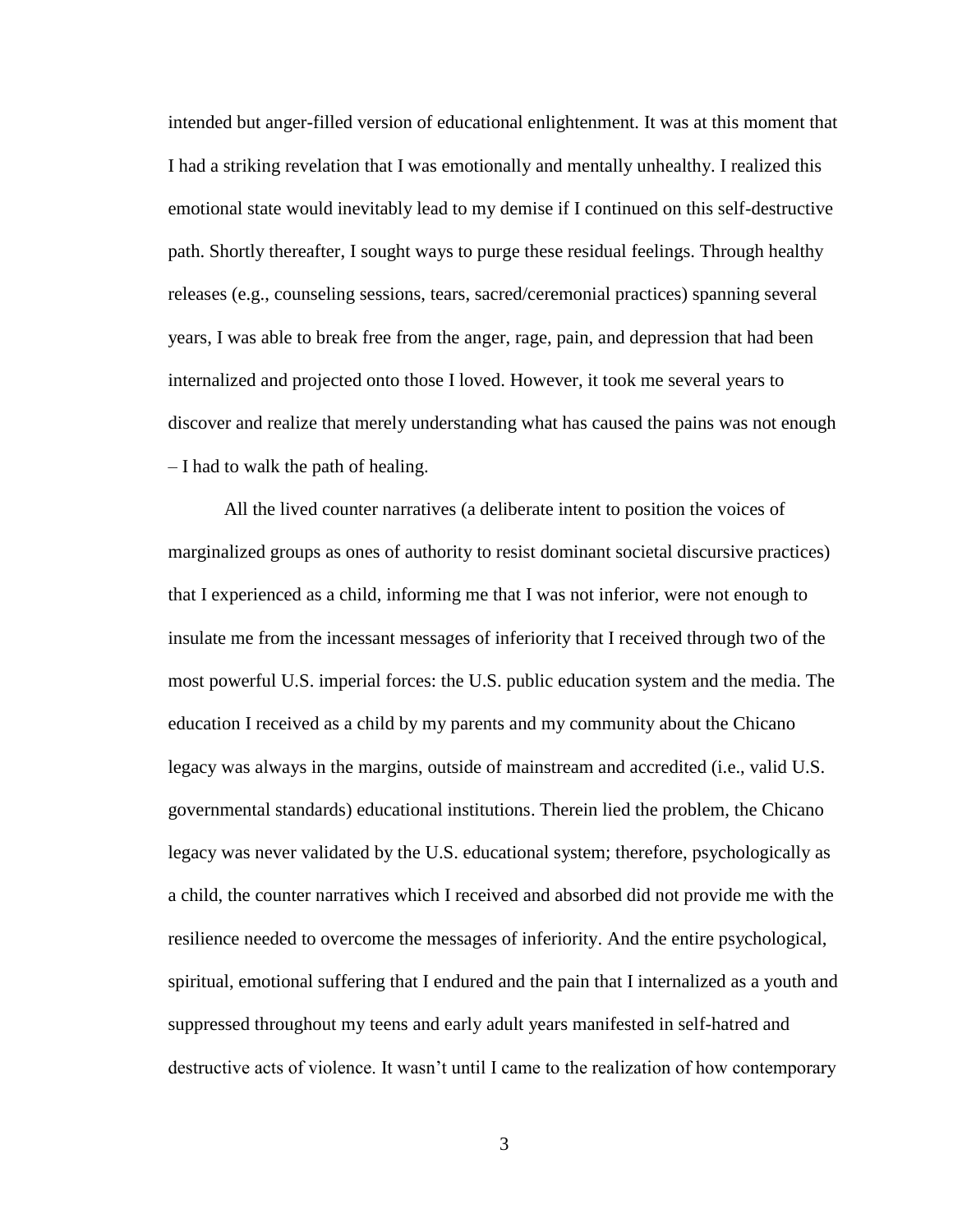colonial forces (hegemony, capitalism, patriarchy, racism, Christian fundamentalism, etc.) deeply affected me holistically and infected me spiritually that I realized the importance of becoming decolonized and recognized healing from this as a vital aspect of the process.

#### *Colonial Manifestations*

For more than five hundred years, indigenous peoples have survived various oppressions: land theft, genocide, rape, the killing of our ancestors, forced religious conversion, boarding schools, and the demise of many of our traditional ways of governance, languages, and cultural and spiritual teachings. This legacy is called "historical trauma" or intergenerational trauma. History has left many of us wounded and it has been passed from generation to generation...(Gonzales, 2005).

In order to begin healing internalized oppression we must understand how social structures and systems of domination contribute to and create the oppressions (Gonzales, 2005). Gonzales (2005) believes once we gain a deeper understanding of what has wounded us we can begin to move towards healing and liberation. Freire (1970) sheds light on how colonialism and domination occur through "cultural invasion" by explaining that the colonizers are "the authors of, actors in, the process; those they invade are the objects"  $(p. 152)$ . Those that are invaded are molded to see their reality with the viewpoint of the colonizers, further stabilizing the position of the colonizer. Another oppressive weapon utilized by the colonizer is "banking" education (Freire, 1970) which transforms students into receiving objects and attempts to control their thinking and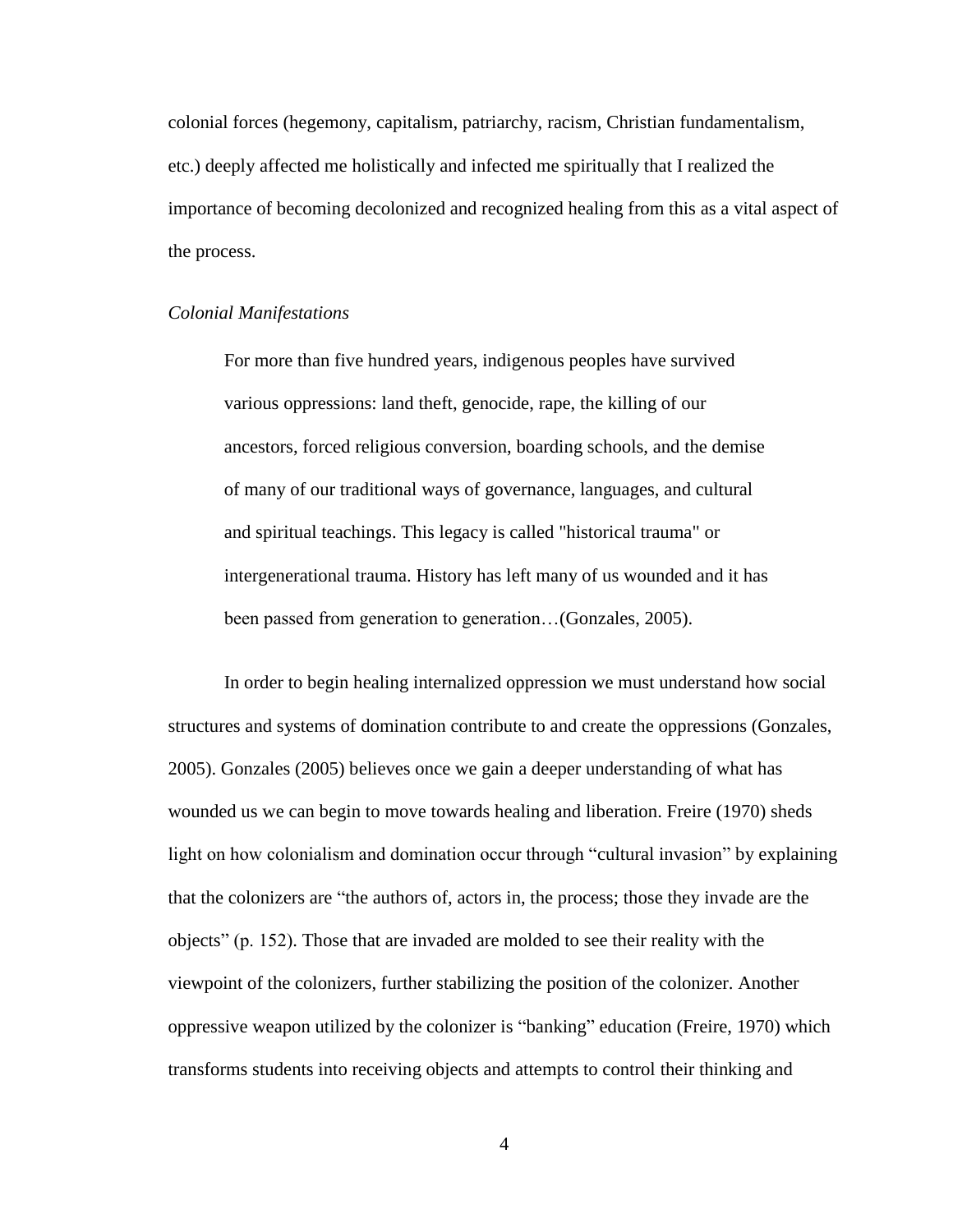action, manipulating the colonized to adjust to the world of the colonizer. Freire (1992) asserts for these reasons the colonizer can neither liberate nor be liberated; only the colonized can liberate the colonizer by resisting, opposing, and forbidding the colonizer to keep oppressing. As we move from object to subject, we experience self-recovery and we are no longer shaped and determined by the dominant culture (hooks, 1989).

As we learn about historical social injustices and inequality, and understand societal oppression, our awareness of the political, economic, and social conditions that affect us increases (hooks, 1989; Smith, 1999). In order for *raza* to reach critical consciousness, we must be critical of the dominant culture (hegemony/capitalist seduction/consumer identities) and reject oppression. As hooks (1989) eloquently asserts, ―Domination and colonization attempt to destroy our capacity to know the self, to know who we are. We oppose this violation, this dehumanization, when we seek self-recovery, when we work to reunite fragments of being to recover our history"  $(p. 31)$ . And it is the abstract notion of colonialism that requires a deeper analysis and understanding as to its individual, communal, and societal manifestations and what, if anything, can Latina/os do to prevent the seemingly continual destruction of *raza*. Therefore, a need exists to explore and understand colonialism by examining its impact on the socio-psychological and spiritual consciousness of Latina/os and how they can liberate themselves from the legacy of colonialism and domination.

There exists a group of Latina/o educators called MAESTR@S that are actively engaged in the process of decolonizing their minds and spirits and this research is based on their work. Through exercises and activities designed to help them reflect deeply and recall painful memories, they are working towards understanding intellectually how they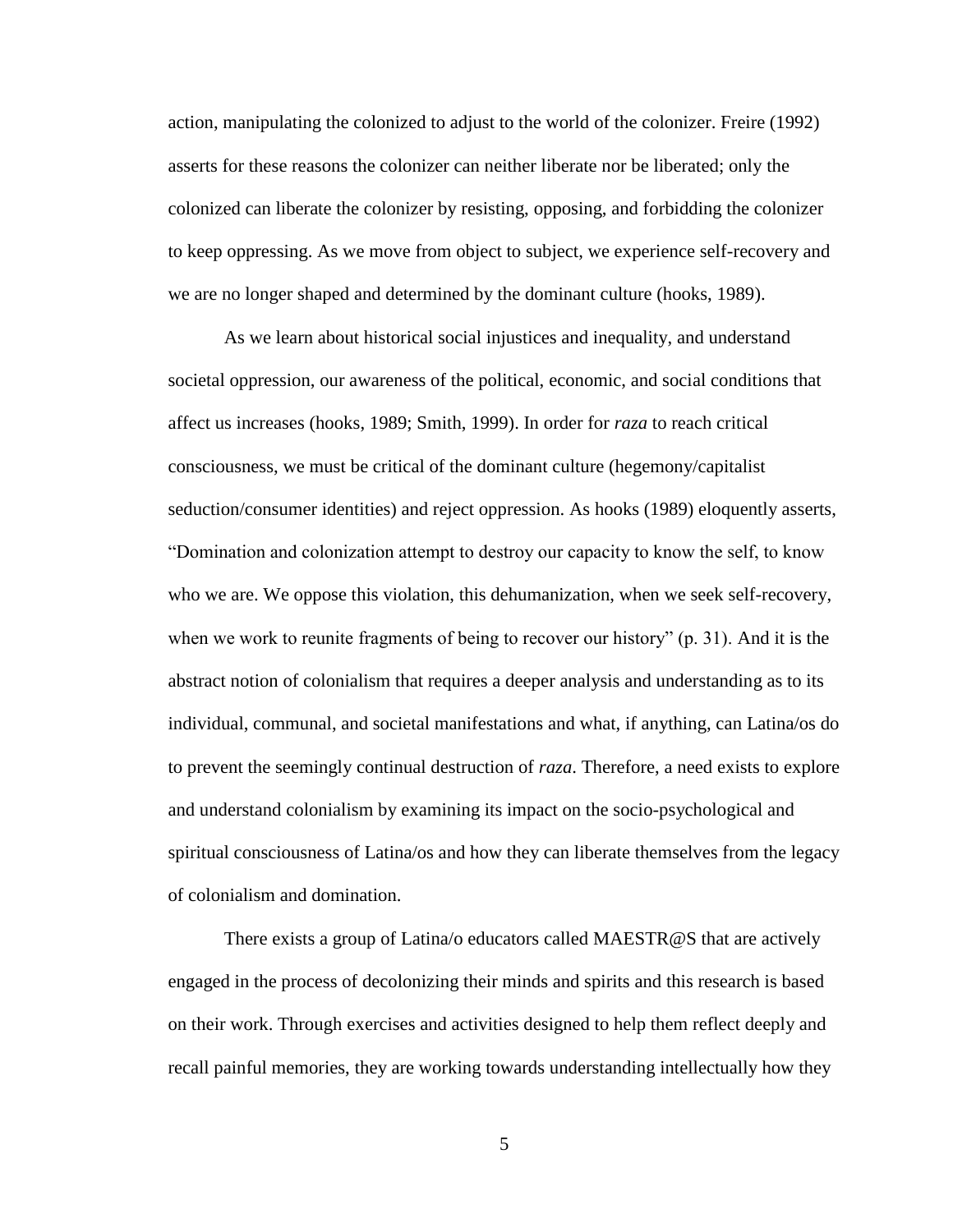were brought within this system of domination and came to be colonized while simultaneously reconnecting spiritually. For the purpose of this research study, spirituality is defined as "one's internal sense of connection to the universe", which may include a connection to humanity or the environment (Wilson, 2008, p. 91). This connection to humanity and the environment is essential to the decolonization process because it humanizes all people and helps one to see that all living things are interrelated. This process of reconnection exorcises the toxic materialistic messages of capitalist greed, leaving one capable of recognizing that attempting to fill up on consumerism only leaves us spiritually empty (hooks, 2000). As Wilson (2008) states, "any exercise that increases connection or builds relationship is spiritual in nature"  $(p. 91)$ . And connecting to one another to heal individually and collectively is precisely what the members of MAESTR@S are pursuing.

The members of MAESTR@S recognize when we become critically conscious of how hegemonic practices and structures influence and to an extent control us in our daily lives then we can begin to recover and reclaim cultural legacies (traditions, language, spiritual teachings, among others) to become Whole. However, this has not been the case for the majority of *raza*. Indeed, racist colonial oppressions have been internalized by U.S. Latina/os and their manifestations (school dropout rates, gang violence, suicide rates, drug and alcohol abuse, etc.) are perceived to be the cause of Latina/o cultural deficiencies (Scheurich & Young, 1997; Yosso, 2006) rather than the result of the legacy of colonialism.

The dismal success rates of Latina/o youth in school have been well-documented for decades (San Miguel, 1987; Pizarro, 2005; Yosso, 2006) and as it currently stands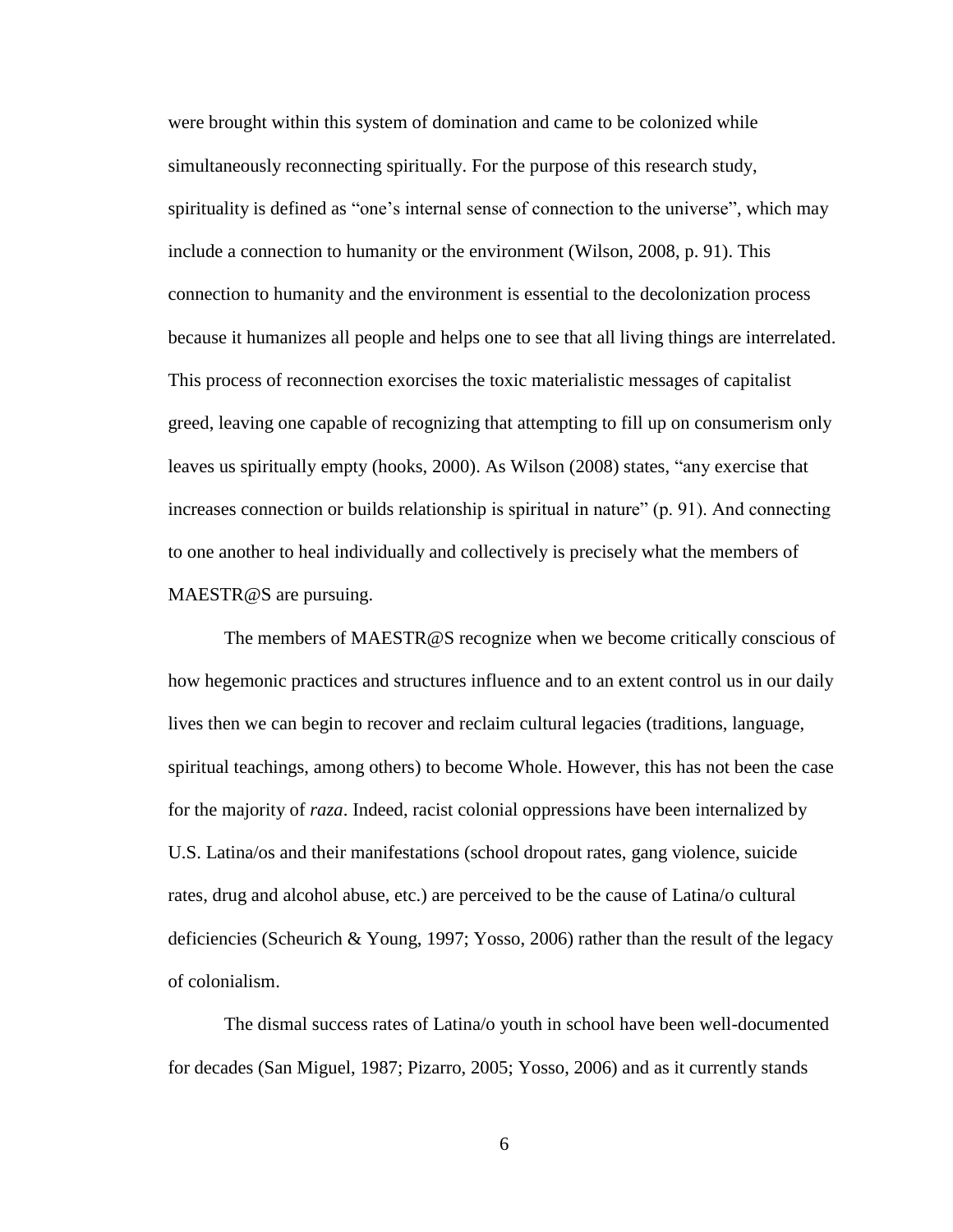there do not seem to be any foreseeable changes. Indeed, in 2006 the high school dropout rate for Latina/os was 22 percent, compared with six percent for Whites and 11 percent for Blacks (National Center for Educational Statistics, 2007). Although there have been some fluctuations over the past 35 years, the Latina/o dropout rate pattern has relatively gone unchanged (National Center for Educational Statistics, 2007).

It is believed that performance on fourth grade reading and math assessments predict academic success in future grades (National Assessment of Education Progress, 2008). In 2007, the Children's Defense Fund issued a report citing that in California, 78% of fourth grade public school students cannot read nor do math at grade level. According to the same report, 90% of Latina/os are not performing at grade level. Among fourth graders, 41 percent of Whites are reading at grade level compared to 16 percent of Latina/os. In math, 39 percent of White students perform at grade level compared to 13 percent of Latina/os. In every category Latina/os lagged behind their White counterparts indicating that future school success for Latina/os is bleak. However, all of the previously cited data only provides limited insight into the challenges Latina/os face daily in U.S. society.

A significant development in the past decade has been the growing proportion of the Latina/o population entering prisons and jails. According to a report issued by the Sentencing Project (2007), in 2005 Latina/os comprised 20% of the state and federal prison population, a rise of 43% since 1990. As a result of these trends, one of every six Latino males and one of every 45 Latina females born today can expect to go to prison in his or her lifetime. These rates are more than double those for Whites. The incarceration rates for Latina/o youth are equally disturbing.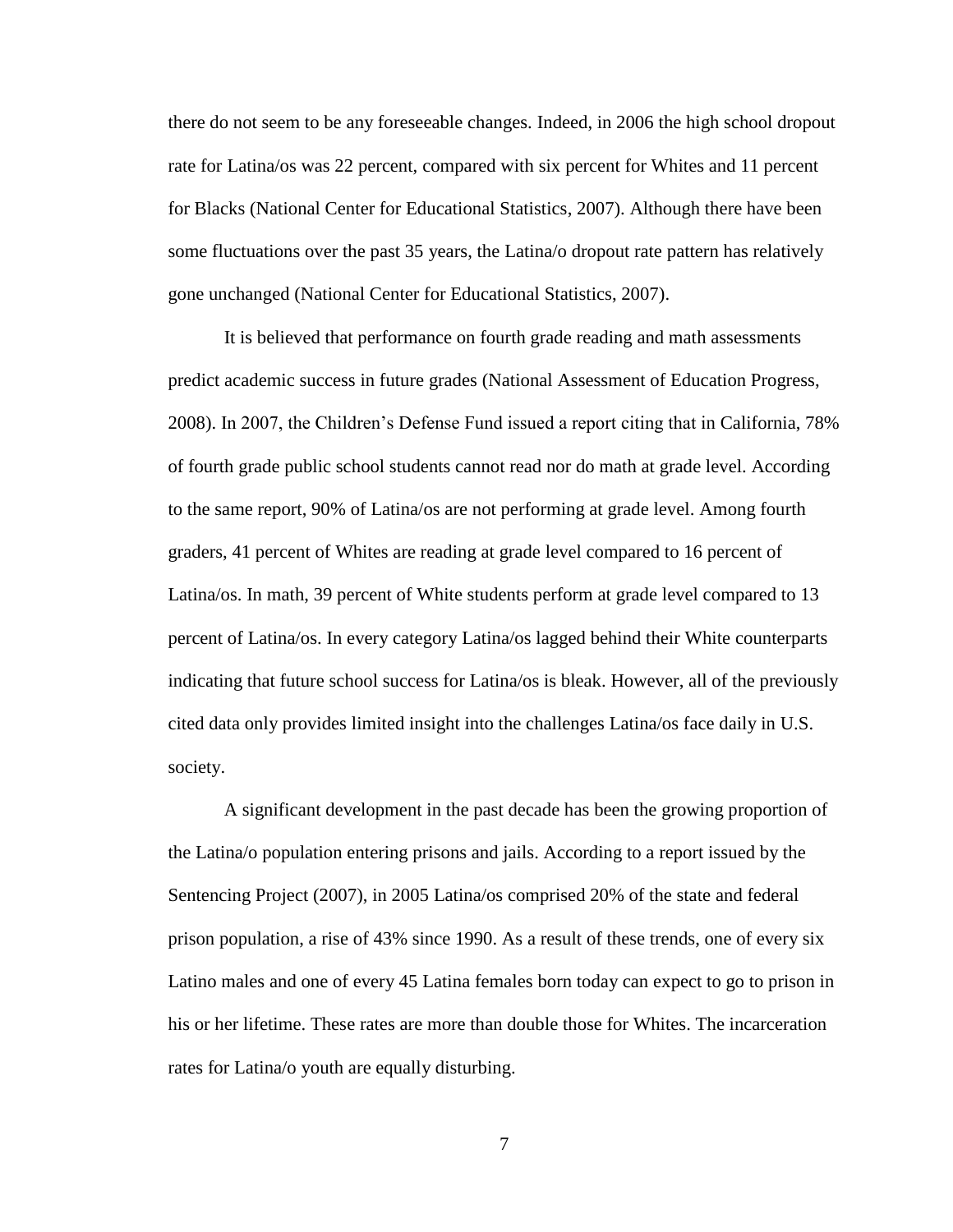According to a recent report published by the National Council of La Raza (May 2009), Latina/o youth are treated more harshly by the justice system than White youth at ―all stages in the justice system including police stops, arrests, detention, waiver to the adult criminal justice system, and sentencing"  $(p, 5)$ . In California, one out of every five Latina/os arrested is a youth. Although Latina/o youth account for less than 10% of total arrests in California, they make up 51% of the youth arrested. The fact that a Latina/o youth is more likely to go to prison than college in their lifetime is catastrophic and it sends a message to millions of Latina/os that "America's dream is not for all" (Children's Defense Fund, 2007).

The U.S. Centers for Disease Control and Prevention's (CDC) report on National Youth Risk Behaviors (2007) found that Latina/o students were more likely than either Black students or White students to attempt suicide, use cocaine, heroin or ecstasy, and ride with a driver who had been drinking alcohol. Latina/o students were also more likely than both Black students and White students to say they did not go to school on occasion because of safety concerns, were offered or sold illegal drugs on school property or drank alcohol on school property.

The CDC's 2008 data sheet reported that more than 11 percent of all Latina/o students said they had attempted suicide compared to White and Black rates of 7.5 percent. More alarming is the rate for females was higher, where 14 percent of Latina high school students in grades 9-12 reported suicide attempts, compared to their White (7.7%) or Black (9.9%) female counterparts. About 36 percent of Latina/os reported prolonged feelings of sadness or hopelessness, slightly higher than previous years. In contrast, about 28.5 percent of Black students reported such feelings in the 2005 survey,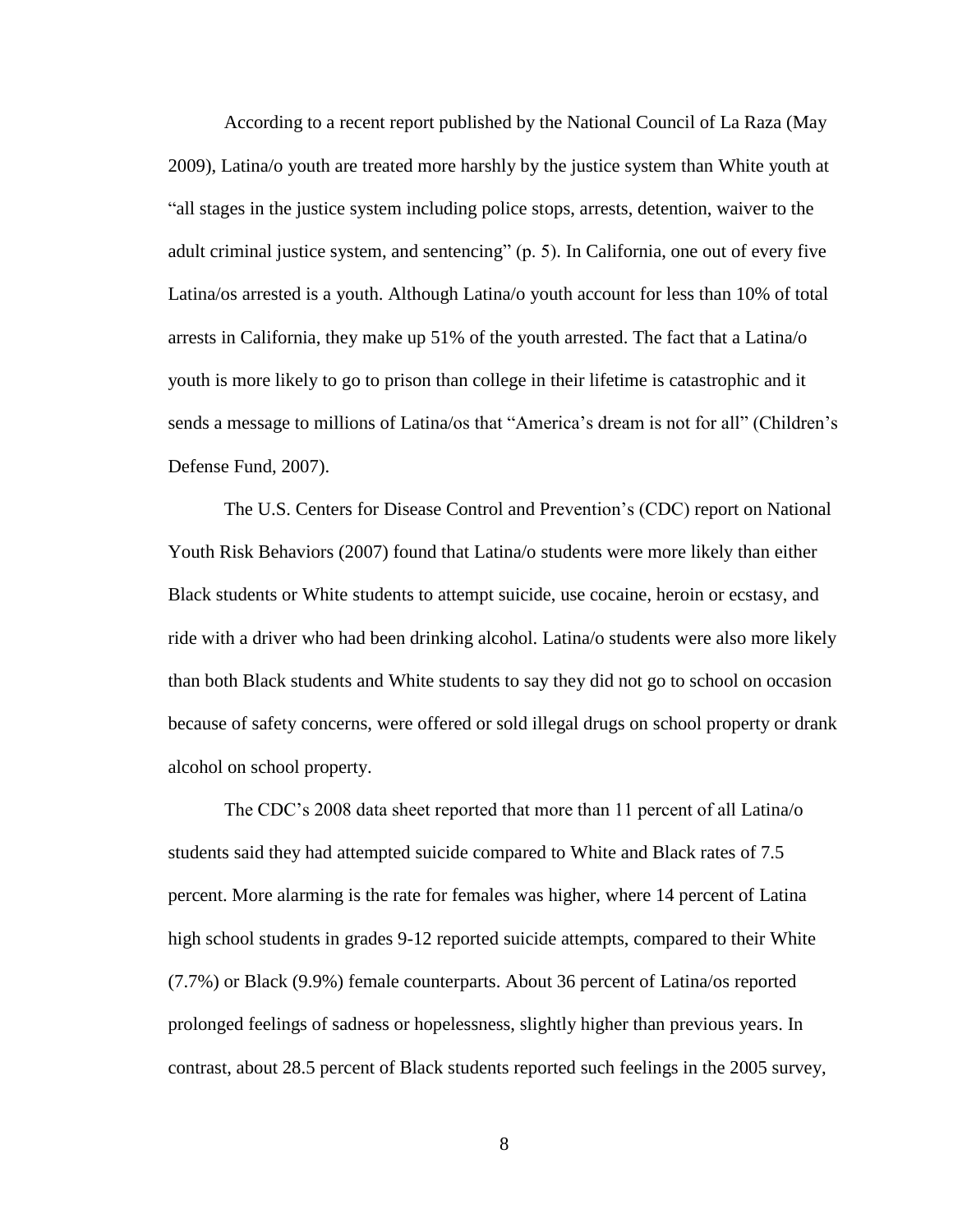about the same as two previous surveys. Approximately 26 percent of White students reported such feelings, down slightly from 2003 and 2001 (Centers for Disease Control and Prevention, National Center for Injury Prevention and Control, 2006).

These alarming trends are a clear indication that *raza* have a dismal future where hopelessness can be internalized and embedded in familial/communal legacies – being passed from one generation to the next – eventually establishing itself as the norm. Indeed, Duran (2006) warns us that helplessness/hopelessness can be learned and internalized and if it is not dealt with it can affect subsequent generations. He stresses that interventions that address "these issues at the source" are required  $(p. 23)$ . If not, it will continue to plague future generations despite the number of interventions provided to treat the symptoms.

It is evident that levels of racism (individual, institutional, societal, civilizational) play a significant role in dramatic inequalities and injustices, such as a Latina/o youth receiving a harsher punishment by the justice system than a White youth for the same crime. The question is: How do some of these levels remain difficult to detect and relatively invisible to the majority of U.S. society? In their seminal piece, Scheurich and Young (1997a) provide a critical analysis of the four levels of racism and describe them as follows:

- Individual Racism consists of overt and covert  $(p, 4)$ :
	- o Overt racism is a public, conscious, and intended act by a person or persons from one race with the intent of doing damage to a person or persons of another race chiefly because of the race of the second person or persons.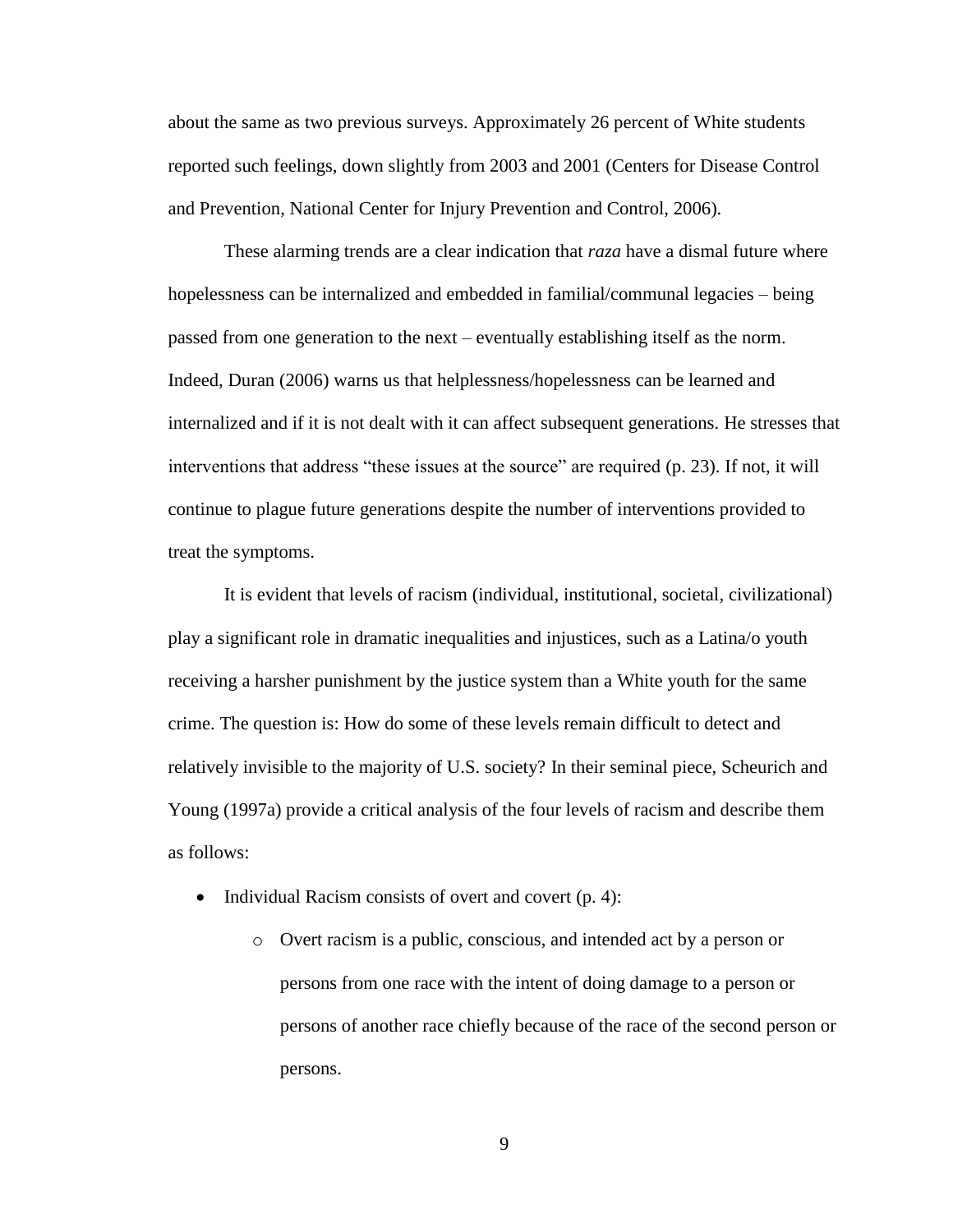- o Covert racism occurs when people making covert, racially biased decisions do not explicitly broadcast their intentions; instead, they veil them or provide reasons that society will find more palatable.
- Institutional Racism exists when institutions or organizations have standard operating procedures (intended or unintended) that hurt members of one or more races in relation to members of the dominant race (p. 5).
- Societal Racism exists when prevailing societal or cultural assumptions, norms, concepts, habits, expectations, etc. favor one over one or more other races (p. 6).
- Civilizational Racism is the level of broad civilizational assumptions, assumptions that, though they construct the nature of our world and our experience of it, are not typically conscious to most members of a civilization (p. 7).

The descriptions above provide insight into racism's complexity while, at the same time, making it easier to comprehend how acts of individual and institutional racism can harm victims of such acts. Yet, it is the abstract and deeper levels of societal and civilizational racism which remain difficult to discern and comprehend. However, through the lens of Critical Race Theory – which theorizes race and racism in relationship to issues of labor, economics, and law – a critical awareness of race as a historically evolved social construct ensues, in addition to an understanding that racism is encoded in our everyday lives. Although several scholars would agree that the various levels of racism contribute to societal ills, (Omni & Winant 1994; Scheurich & Young, 1997a; Wise, 2005), other scholars argue that underneath the layers of inequality lies the core, which is the legacy of colonization and oppression (Duran, 2006; hooks, 1989; Smith, 1999).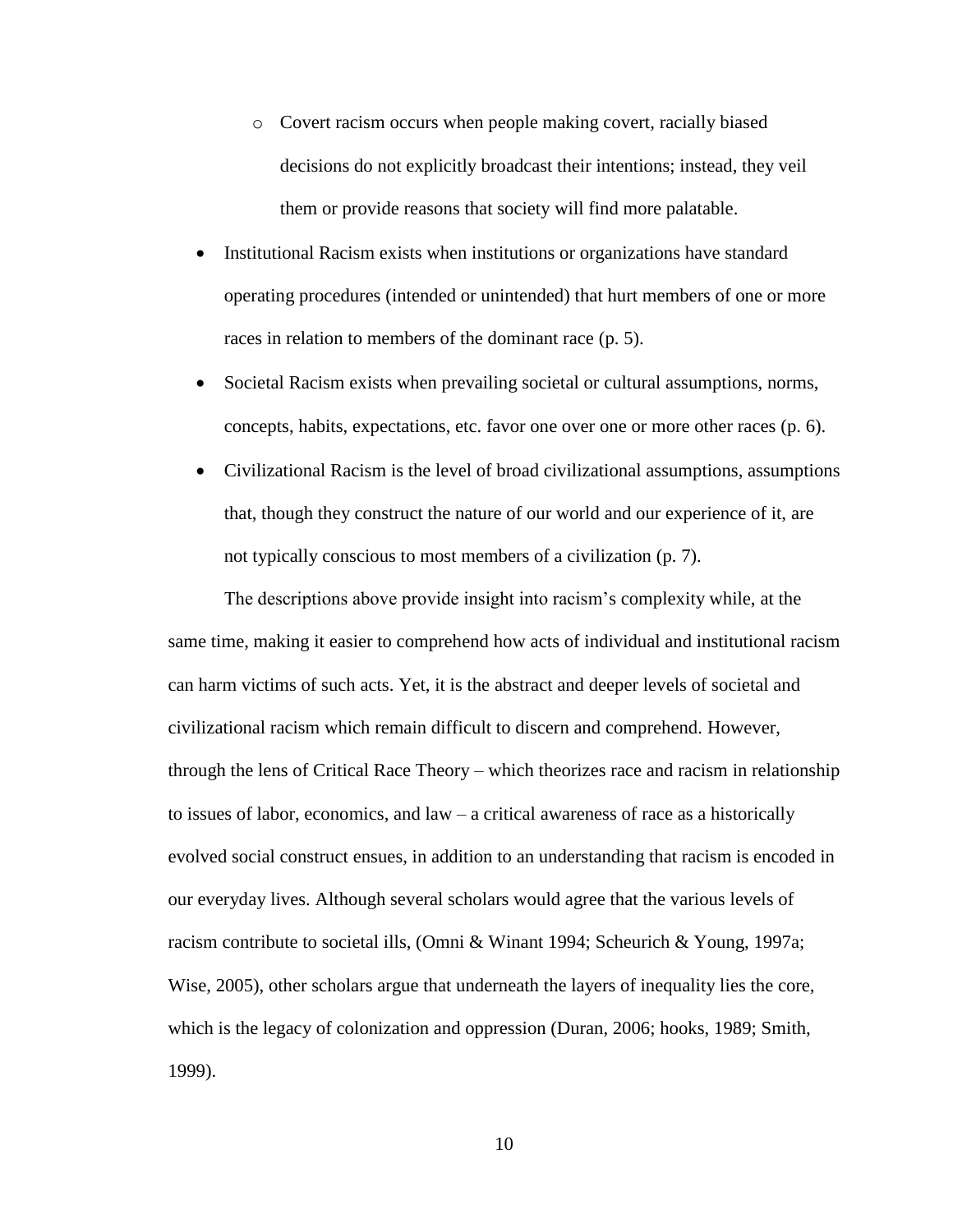## *Background and Need for Study*

Several models have been developed and applied to explain the academic shortcomings and failures of Latina/o youth such as the deficit model, which assumes that people of color do not do well academically because of their culture, their parents, their peers, and their race/ethnicity (Scheurich & Young, 1997b). However, many scholars believe that schools are designed to perpetuate inequality and ensure that only a few succeed (Duncan-Andrade & Morrell, 2008; Fischer, et al., 1996), thus, maintaining systemic oppression. Other scholars claim that U.S. schools strip Latino/as of their identity by way of assimilationist practices that are inherently racist (Pizarro, 2005; Valenzuela, 1999; Yosso, 2006).

In response to racist theoretical models, like the deficit model, other theoretical explanations have been developed to understand the complexities of the educational experiences of *raza*. One such counter deficit model is Valenzuela's (1999) notion of subtractive schooling, which argues that schools subtract resources from Latina/o youth in two major ways: (a) they dismiss Latina/o's definition of education and (b) they minimize Latina/os culture and language through assimilationist policies and practices. With more counter deficit model research being published, alternative paradigms are produced, which point to institutional policies and practices (Duncan-Andrade & Morrell, 2008; Fischer, et al., 1996; Flores-Gonzalez, 2002), hegemony, systemic racism (Pizarro, 2005; Scheurich & Young, 1997; Yosso, 2006), and the legacy of colonialism as the source of the problem (Duran & Duran, 1996; Laenui, 2000; Smith, 1999).

As we develop a critical consciousness, our awareness of the process of hegemony is increased. The implication is that in identifying the processes by which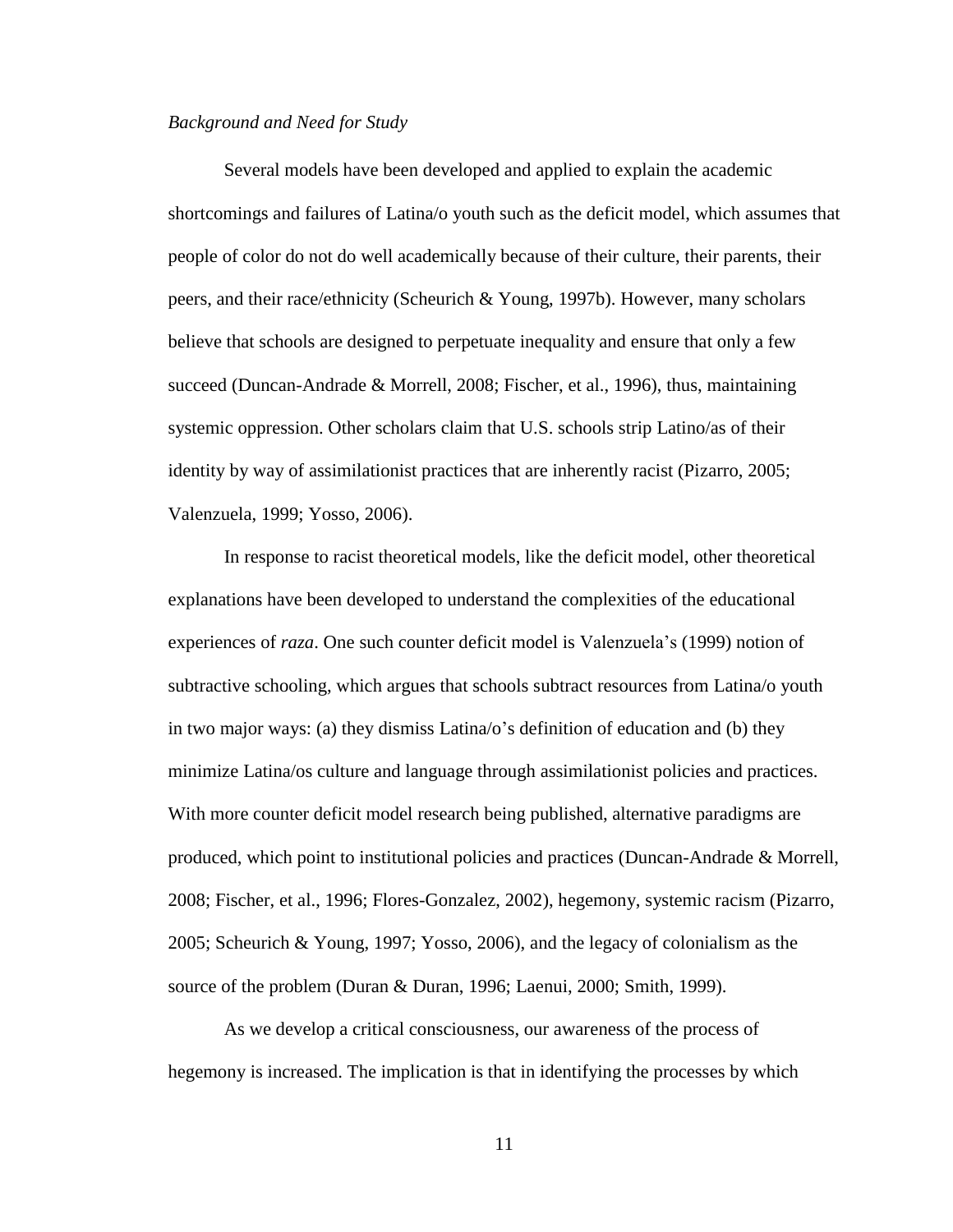oppression occurs, we challenge the so-called "truth" of the dominant ideology in ways that expose and destabilize colonialism (Anzaldúa, 2007; Duran & Duran, 1996; Freire, 1995; hooks, 1989; Smith, 1999). To achieve a just and equitable society, individuals must become critically aware of how hegemony, capitalism, globalism, racism, patriarchy, heterosexism, ableism, and Christian fundamentalism play a powerful role in shaping and influencing societal values, beliefs, laws, policies and educational practices. In addition, they must reflect on their willingness to invest spiritual and emotional energy in order to support others in the community to reach critical consciousness.

Decolonization of the mind is generally defined as having a clear understanding of how capitalism/hegemony, racism/White supremacy, patriarchy/sexism, homophobia/heterosexism and Christian fundamentalism play a powerful role in shaping and maintaining systems of oppression (Grande, 2004). Decolonization of the spirit is generally defined as healing from a legacy of colonization and a recovery of cultural/indigenous roots that leads to the restoration of Self to a condition of wholeness (hooks, 1989; Laenui, 2000). Together, decolonization of the mind and spirit is an intellectual, psychological, emotional, and spiritual journey to self-determination (Duran 2006; Grande, 2004; Hibbard, 2001) and becoming Whole. It is a holistic process, which entails resurrecting painful memories and experiences that have been suppressed and requires critical analysis of dominant hegemonies that manipulate and seduce the mind and spirit, and mutes the liberatory voice (hooks, 1989).

# *Statement of the Problem*

Several scholars maintain that colonialism and its legacy has profoundly impacted and devastated communities globally (Duran, 2006; Gonzales, 2005; Grande, 2004;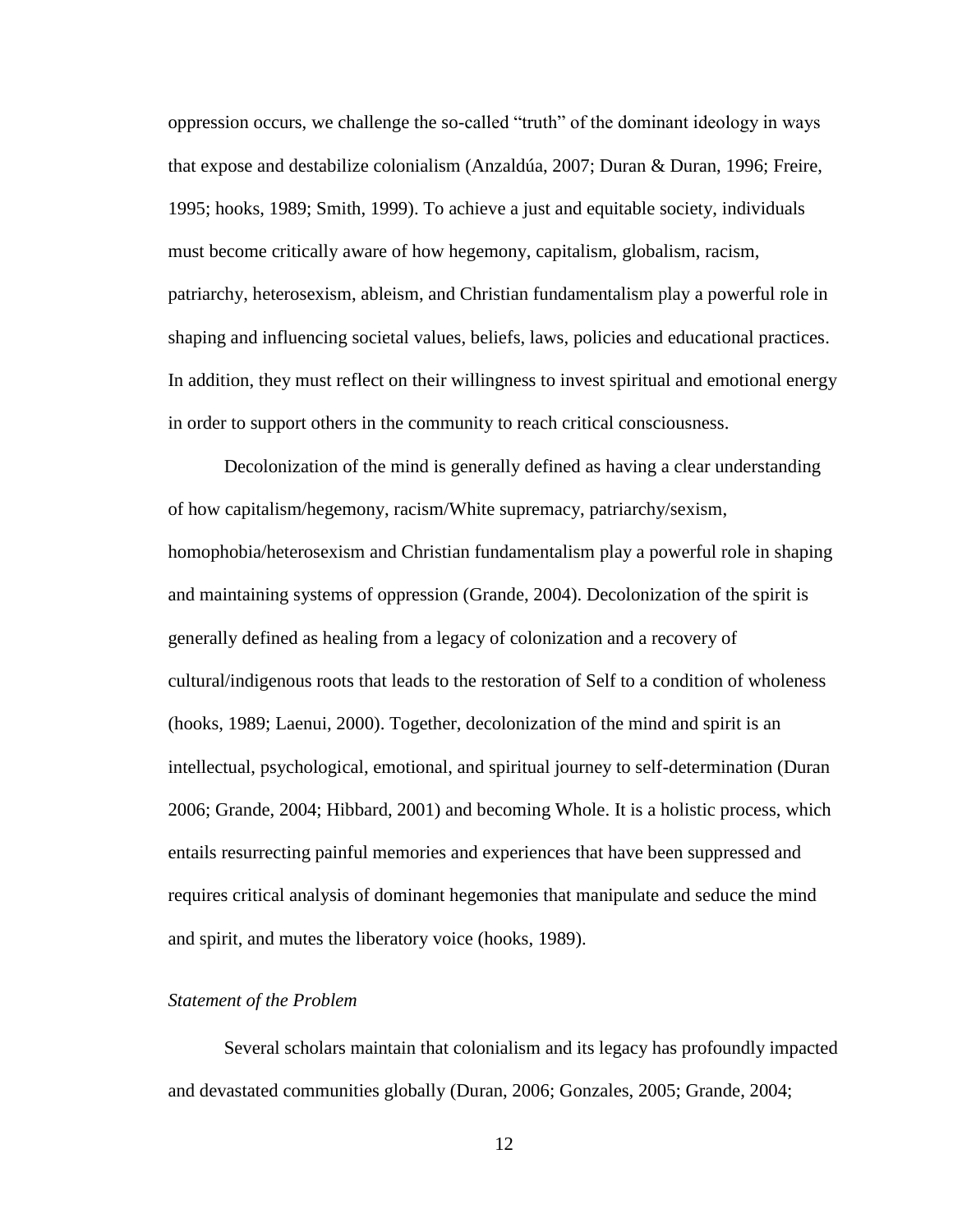Grosfoguel, 2008; Smith 1999). While their definitions of colonialism may differ, there is one common element that they share: colonialism transcends the traditional meaning of foreign governmental rule over occupied territories. Grosfoguel (2008) goes beyond the traditional definition and defines colonialism as "the cultural, political, sexual, spiritual, epistemic and economic oppressive/exploitation of subordinate racialized/ethnic groups by dominant racial/ethnic groups with or without the existence of colonial administrations" (p. 129). Although Grosfoguel captures various systemic conditions and elements that contribute to and perpetuate the cycle of contemporary colonialism, he does not capture its deeply epistemic, ontological, and axiological underpinnings that fuel its existence and maintain its invisibility. For this reason, Grande's (2004) definition of colonialism will be used, which she describes as "a multidimensional force underwritten by religious fundamentalism, defined by White supremacy, and fueled by global capitalism" (p. 8). By naming the multidimensional forces that are deeply embedded within U.S. society, she not only captures the essence of colonialism, but also its complexity. Part of the intent of this research is to explore the effects of colonialism and how *raza* can heal from its legacy.

Historically, decolonization has been referred to as political, economic, and cultural liberation from colonialism (Grosfoguel, 2008). In short, it refers to independence from governance and authority by another country. However, this definition is incomplete because it does not include the devastating and lasting effects of colonialism on a population that is subjugated and whose human consciousness is enslaved. According to Grande (2004), "Decolonization (like democracy) is neither achievable nor *definable* [emphasis mine], rendering it ephemeral as a goal, but perpetual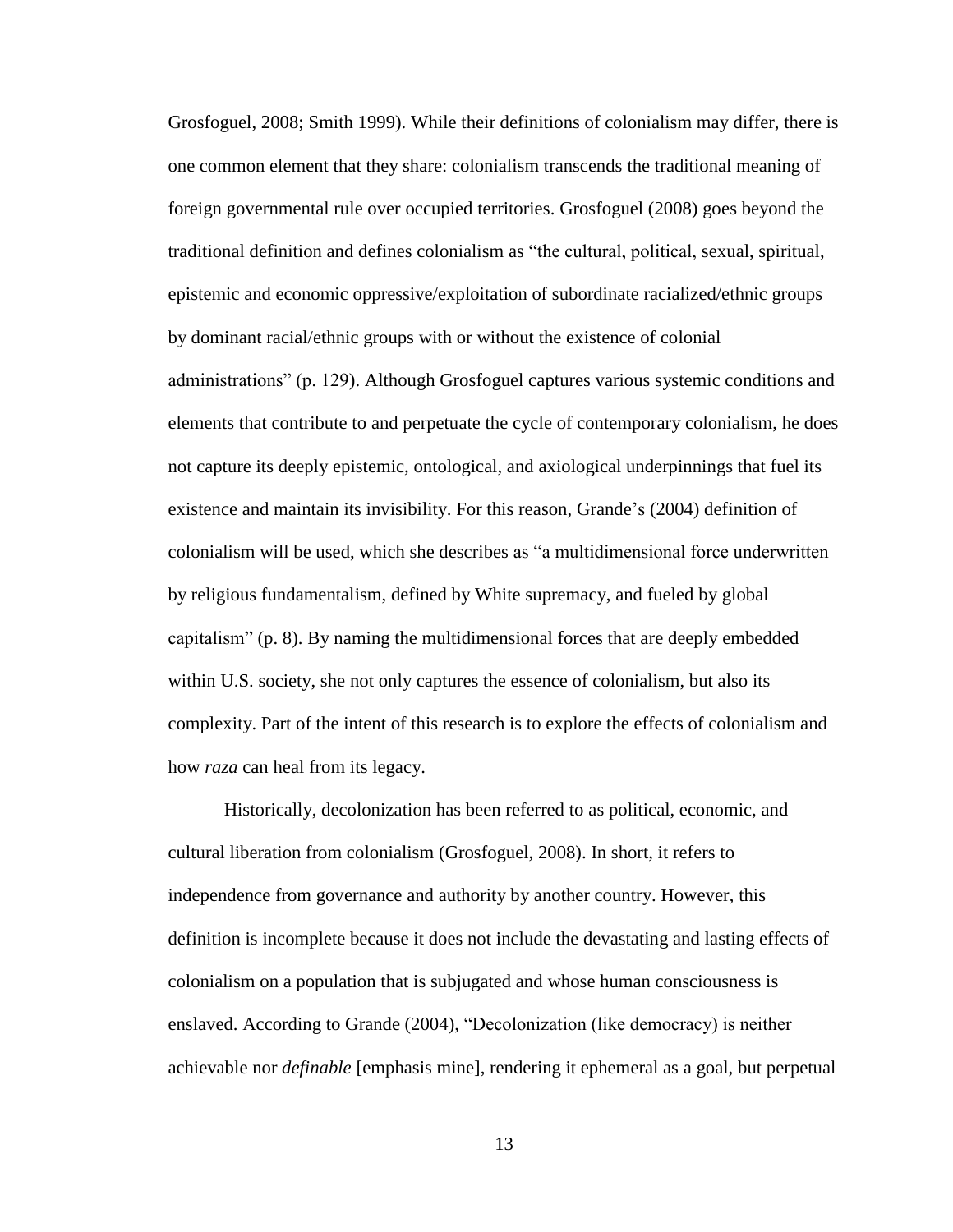as a process" (p. 166). Laenui  $(2000)$  also claims that decolonization is not easily understood and the process is perpetual. He believes it is helpful and, at times, necessary to revisit phases of the decolonization process (outlined in the literature review).

Through narratives, past research has explored decolonization amongst various groups that have experienced and lived oppression within the U.S. and its territories, such as Filipinos (Strobel, 1996), Native Americans (Battiste, 2000; Dei, Hal, & Rosenberg, 2000) and Mexicans (Viramontes, 2006). Although these groups share a history of oppression, there is no guarantee that the experiences of decolonization will be the same. The strength of past studies is the rich description of individual experiences of decolonization; yet, these studies have not explored and documented the process of decolonization of the mind and spirit and the maintenance of such a state. A need exists to explore and describe the phenomenon to better understand it in hopes of developing educational decolonizing and healing strategies and sharing them with marginalized and oppressed groups seeking to heal from a legacy of colonization to become Whole. Understanding the process of decolonization of the mind and spirit and how it relates to Latina/os healing will be explored.

#### *Purpose of the Study*

Some of the glaring manifestations of colonization are dramatic inequality and injustice in society. As I searched for answers in an attempt to understand this complex phenomenon, I became interested in who is working towards confronting this issue. This led me to a local group called MAESTR@S that consists of Latina/o educators that are doing social justice work and believe we are living in a colonized state, which is what this research investigated. The intent of this study was not to address the issue of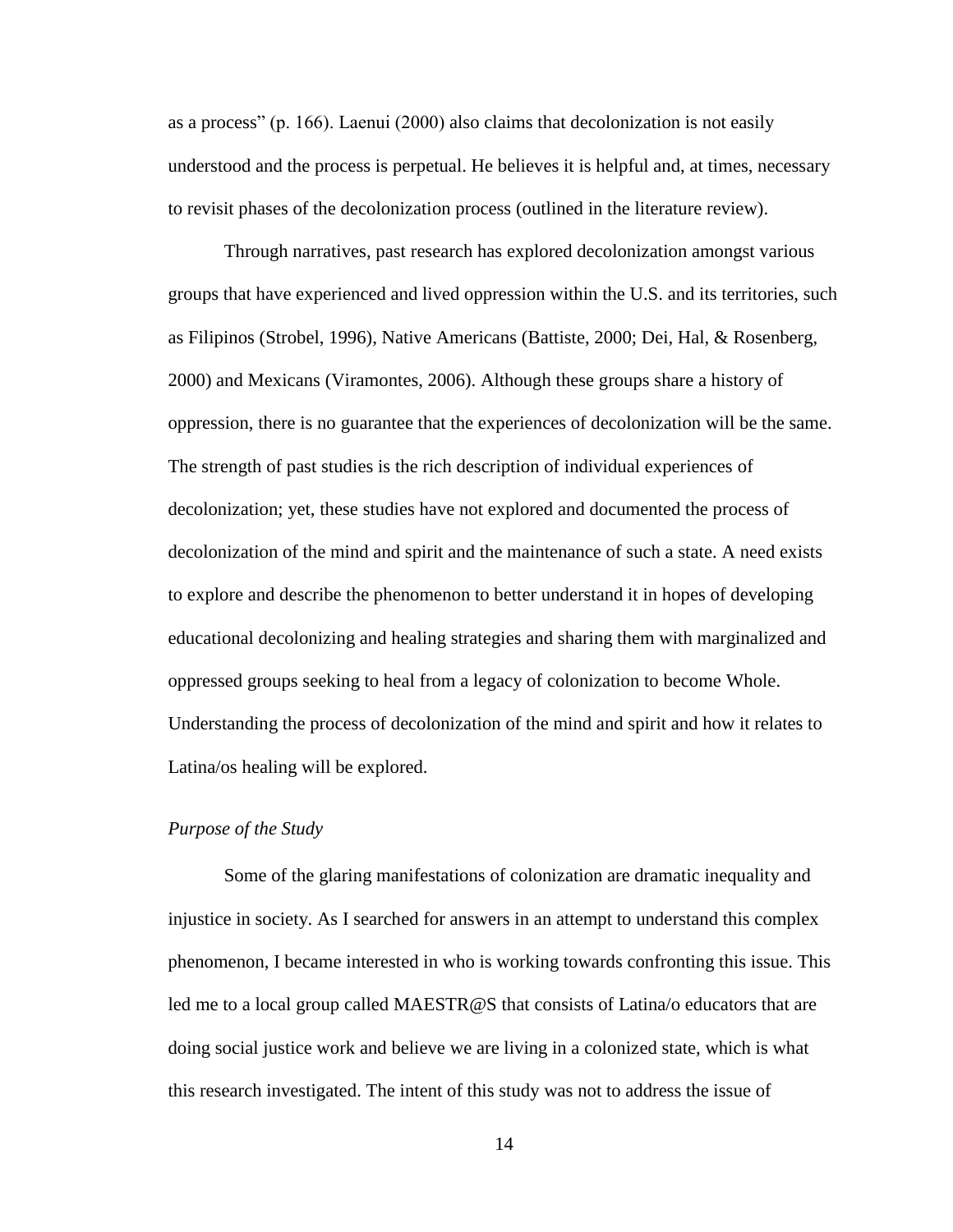decolonization at large, but to focus on a group of social justice educators/workers that recognize the impact of colonization in the community and want to change it and how they address and overcome the challenges in doing that work.

The purpose of this critical ethnographic study was to understand and describe the process of decolonization of the mind and spirit by exploring and documenting the experiences of seven Latino/a educators that are members of the MAESTR@S organization, while bringing my perspectives and experiences into the research. This method allowed me to actively participate, while inquiring and dialoguing with participants and documenting activities. In addition, a critical ethnographer typically seeks to connect the meaning of their research to the broader structures of social power and control (Creswell, 2005), which is my objective.

## *Research Questions*

The following research questions were used to guide the researcher and participants in their quest to understand the process of decolonization of the mind and spirit:

- 1. Does a lived critique of contemporary colonization affect *raza* educators (mentally, physically, emotionally, and spiritually) and shape/influence their work?
- 2. What challenges and obstacles do they face? What are their needs?
- 3. What strategies are employed to meet those needs?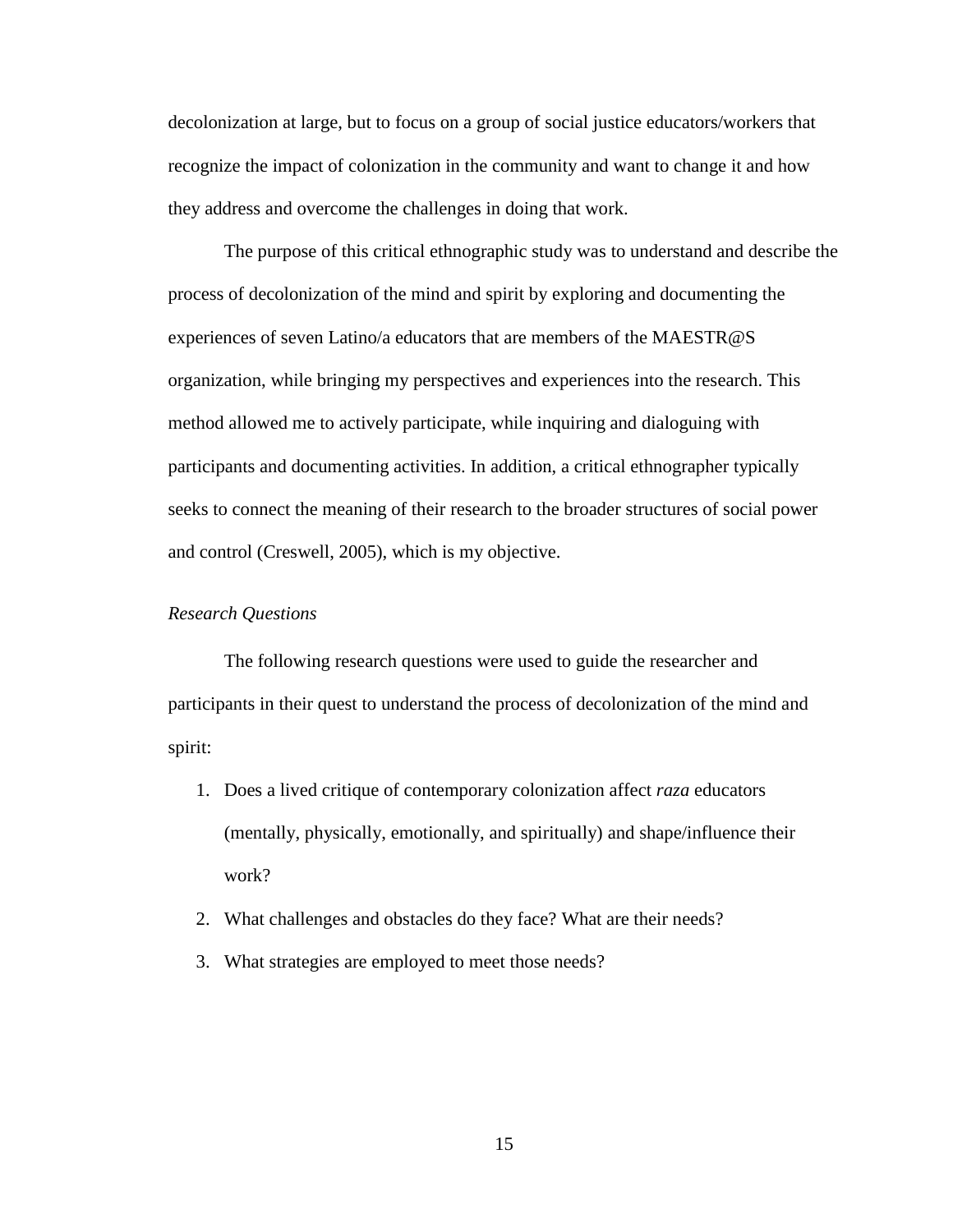# *Theoretical Framework*

Two theories informed this research study: Critical Race Theory (CRT) and Indigenous Decolonization. CRT emphasizes the socially constructed nature of race and sees racism as the primary contributing factor to social injustice and dramatic inequality (Crenshaw, et al., 1995). Critical Race Theorists assert that racist assumptions are encoded in our everyday landscape (e.g., legal system, educational system, etc.) and critique these perceived normative realities in an attempt to eliminate racism. While CRT provides a framework for this research study and Critical Race Theorists help articulate and envision a more just society and genuine democracy, the limitation of this theory is that it theorizes within a Western framework (Grande, 2004). A portion of this research study goes beyond the reach of CRT and requires deeper critical analysis, that which can only be accomplished via Indigenous Decolonization.

Indigenous Decolonization transcends theory  $-$  it is a process that individuals/groups/communities must experience in their journey in understanding the history of their colonization and rediscovering their ancestral traditions and cultural values. It is a socio-psychological and spiritual journey that may involve grief, anger, rage, growth and empowerment. In addition, there is an intergenerational component (Duran, 2006; Duran & Duran, 1995; Lambert, 2008) that considers the accumulation of trauma in individuals/groups/communities over decades or centuries of intense struggle and resistance against assimilation, domination, oppression, or annihilation.

The significance of CRT and Indigenous Decolonization theories to this study are: CRT contextualizes the relationship between race, class, and gender demonstrating how their historically evolved social constructions have shaped and, to an extent, determined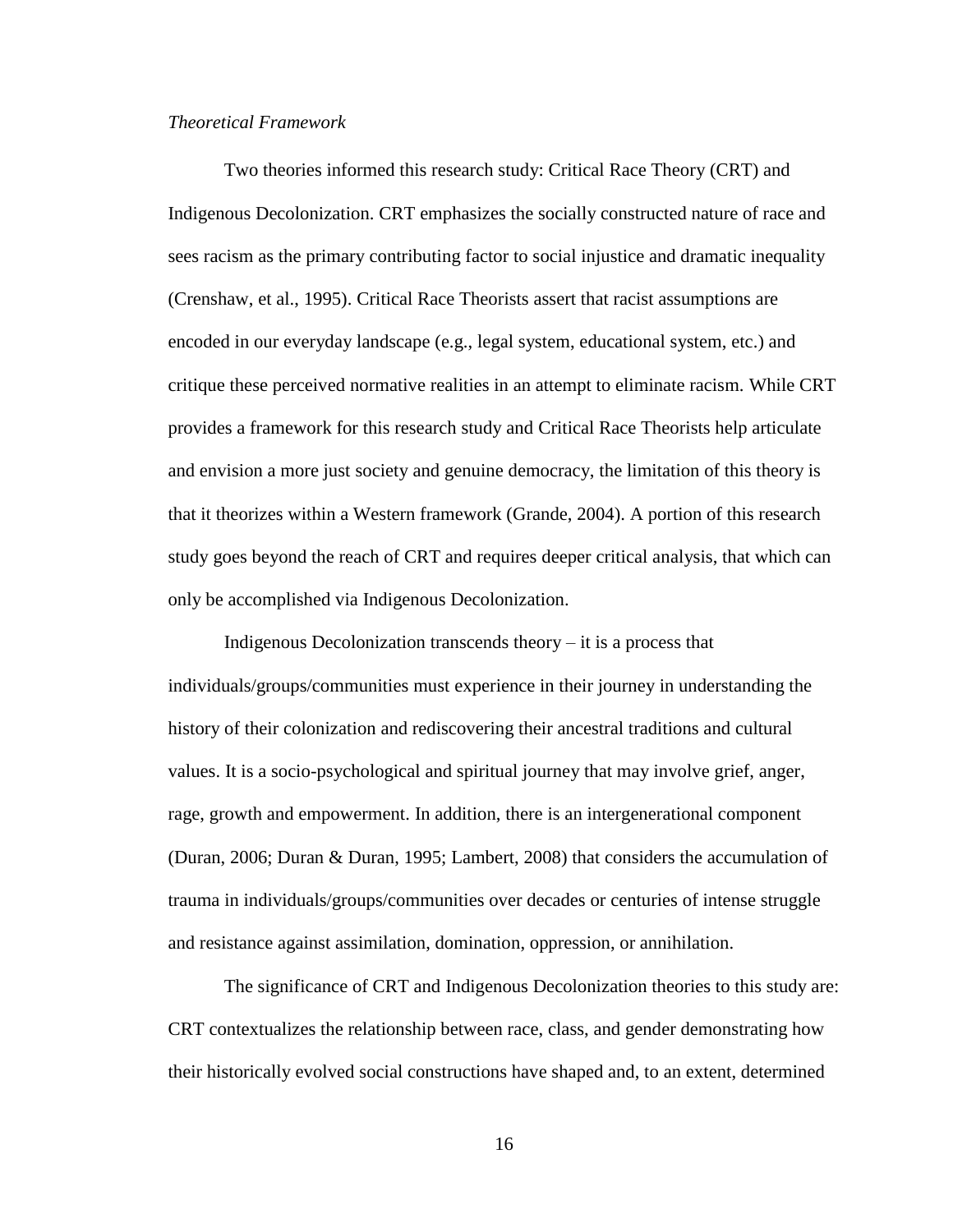Latina/os positionality in the United States. Whereas, Indigenous Decolonization explains the historical impact of colonization on the minds, spirits, and bodies of the colonized; this includes the awareness of its present day grasp and effects. In addition, Indigenous Decolonization does something which theories rarely do – they engage emotions. It places abstract notions into the form of a testimonial/story, and it is details that stir the emotions, it has the power to fill us with feeling. Together, these theories bring clarity to the inherent challenges colonial subjects encounter in their daily lives in the U.S. by providing a historical and systemic analysis of their condition while also providing a map to aid them in their journey of rediscovery and recovery of Self.

#### *Significance of the Study*

This study documents how a select group of Latina/o educators from Northern California that practice decolonizing methods are able to heal from contemporary and historical traumas developing a healthy self-concept. In addition, it provides an educational framework for educators and community workers helping and supporting Latina/o youth who are seeking alternative teaching strategies from mainstream practices that have historically failed and have only re-colonized the minds and spirits of Latina/o youth. The development of educational decolonizing and healing strategies can aid those seeking to heal from a legacy of colonization, enabling them in their recovery of Self to become Whole. This could lead to a more engaged and critically conscious student, parent, and educator resulting in a democratic and socially just society that respects the experiences and languages of others.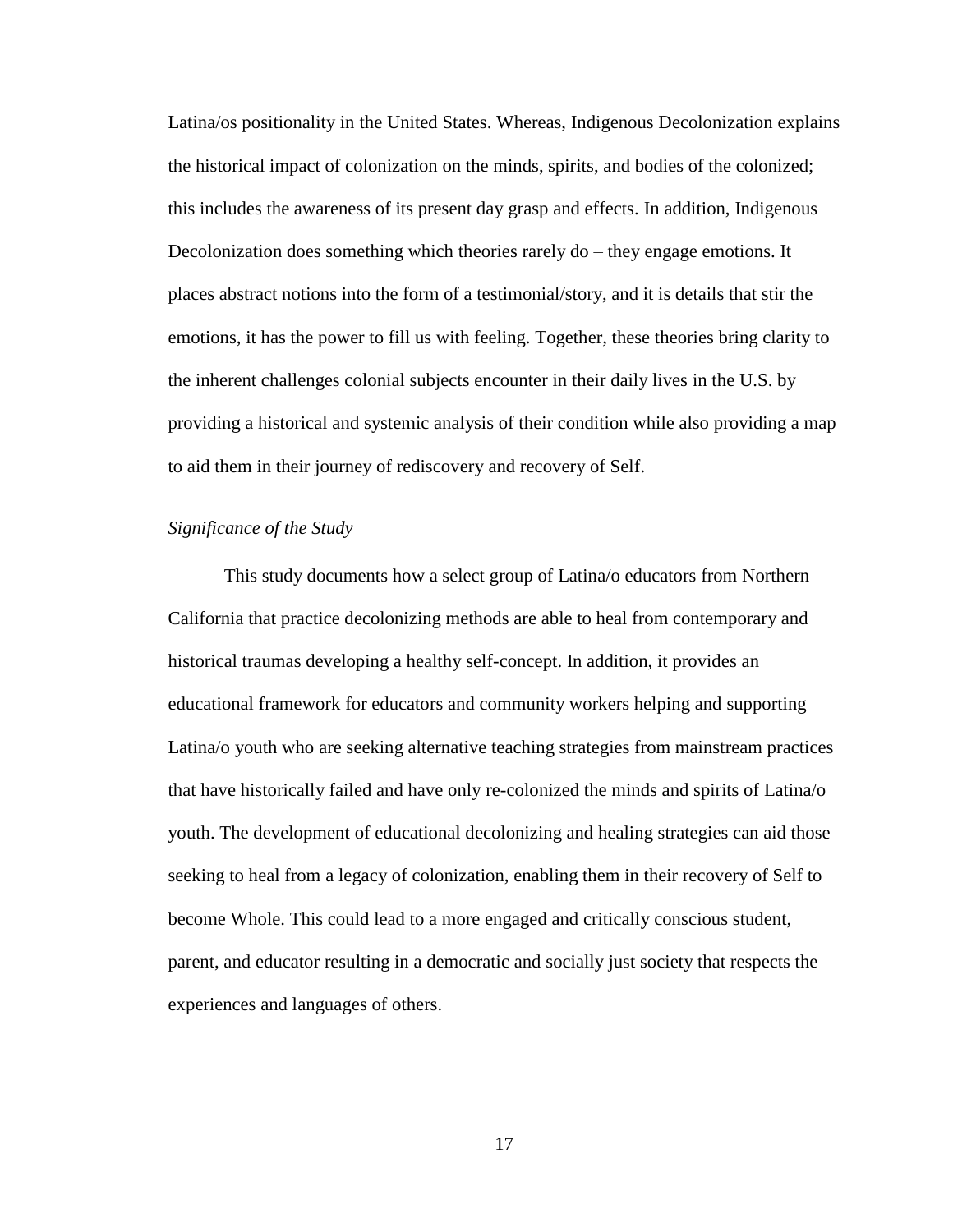# CHAPTER II

# *Literature Review*

#### *Introduction*

The literature reviewed in this section was collected from a variety of sources. Scholarly journals and books provide the background to understanding the need for the study of how the process of colonialism remains invisible to a majority of the U.S. society. Other materials, such as dissertations, were used to better understand the process of decolonization and how others have applied various methods of decolonization to liberate themselves. According to Grosfoguel (2008), one of the principal problems with studies calling for the decolonization of knowledge is that they take as "the primary" source of critical theory from mainly European male thinkers ignoring the large number of decolonial thinkers from the Global South" (p. 116). For this reason, this study, although utilizing Western theories and research to explicate the phenomenon under investigation, primarily used research developed by people of color and indigenous scholars.

The review of the literature is divided into five sections: master narratives and counter narratives, White privilege, epistemological racism, colonialism and its legacy, and decolonization. The first section defines and describes master narratives and explores how they are perpetuated and used to control some social processes. In addition, this section discusses how counter narratives can be used to challenge mainstream assumptions and notions. The second section sheds light on how White privilege remains undetected and almost invisible to the majority of U.S. society. The third section discusses epistemological racism and how it has become deeply embedded in the U.S., permeating all facets of society. The bulk of the literature review will come from the final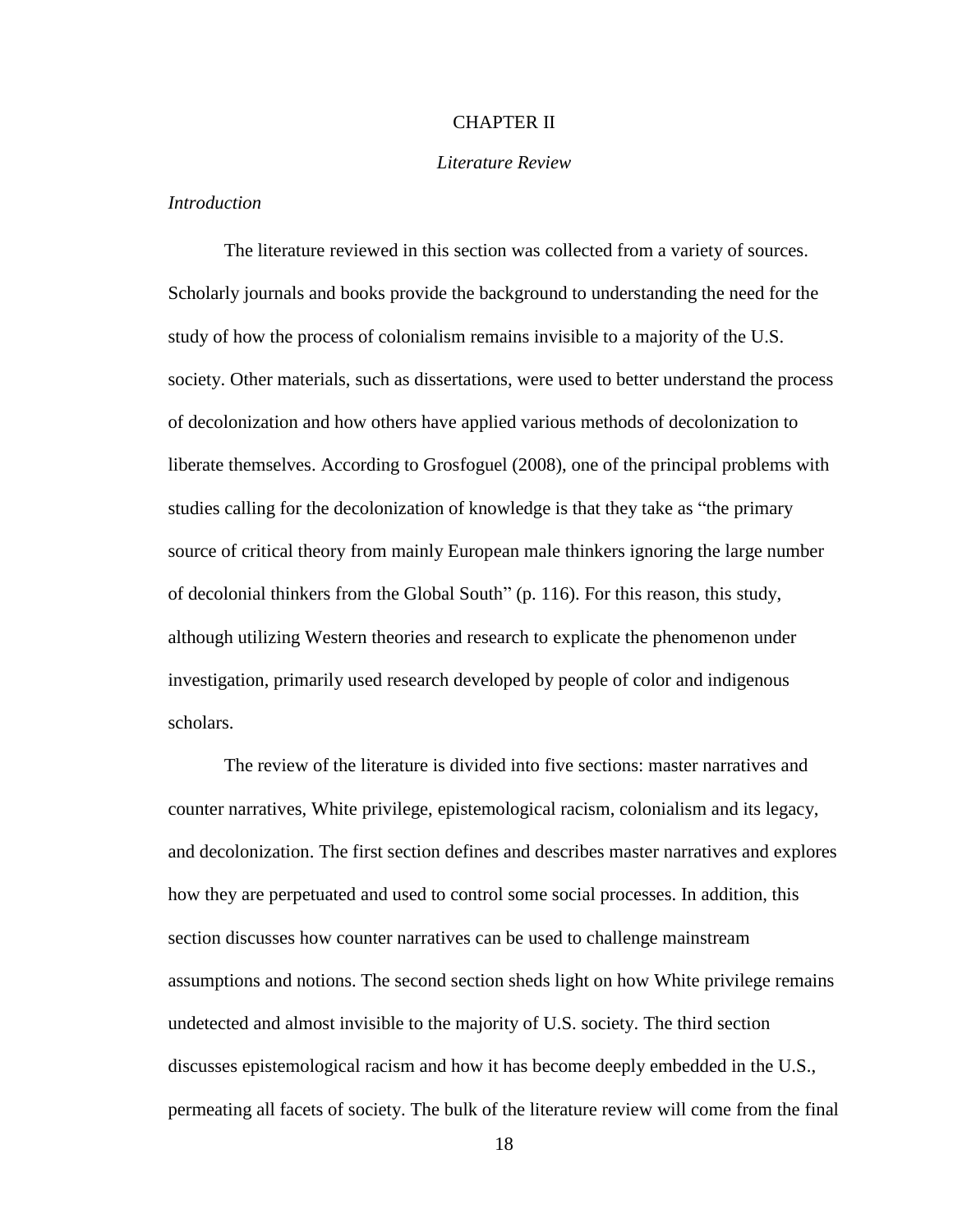two sections entitled "Colonialism and Its Legacy" and "Decolonization." These two sections explore several areas of colonization and its manifestation: the psychological, the physical, the material, the spiritual, and the overall imprint on consciousness. The last section reviews past research on decolonization and the methods employed in fostering the decolonized state.

## *Master Narratives and Counter Narratives*

Critical Race Theory (CRT) is an intellectual movement that challenges the ways in which race is constructed and racial power represented and maintained in U.S. society (Crenshaw, et al., 1995; Ladson-Billings, 1998). One principle of CRT is narrative theory, which is used to analyze the endemic oppressive myths of U.S. society often referred to as "master" narratives. Further, CRT also examines acts of racism which can be subtle and unconscious, ranging from macroaggressive code language like "illegal" aliens" to microaggressive expressions like "You're not like the rest of them. You're different" (Isaksen, 2009).

A master narrative is a method of retelling the experiences and perspectives of the dominant culture that often perpetuate negative racialized myths (Yosso, 2006). Yosso (2006) argues that everyday master narratives portray working-class people and people of color as irresponsible and less intelligent while depicting White middle- and upper-class people as just the opposite. Master narratives are often models of how voices of the dominant culture have justified systems and rules in society and educational research in such a way that makes these models "the standard" and perceived as "normative." For critical race theorists, these narratives shape social reality and serve as "interpretive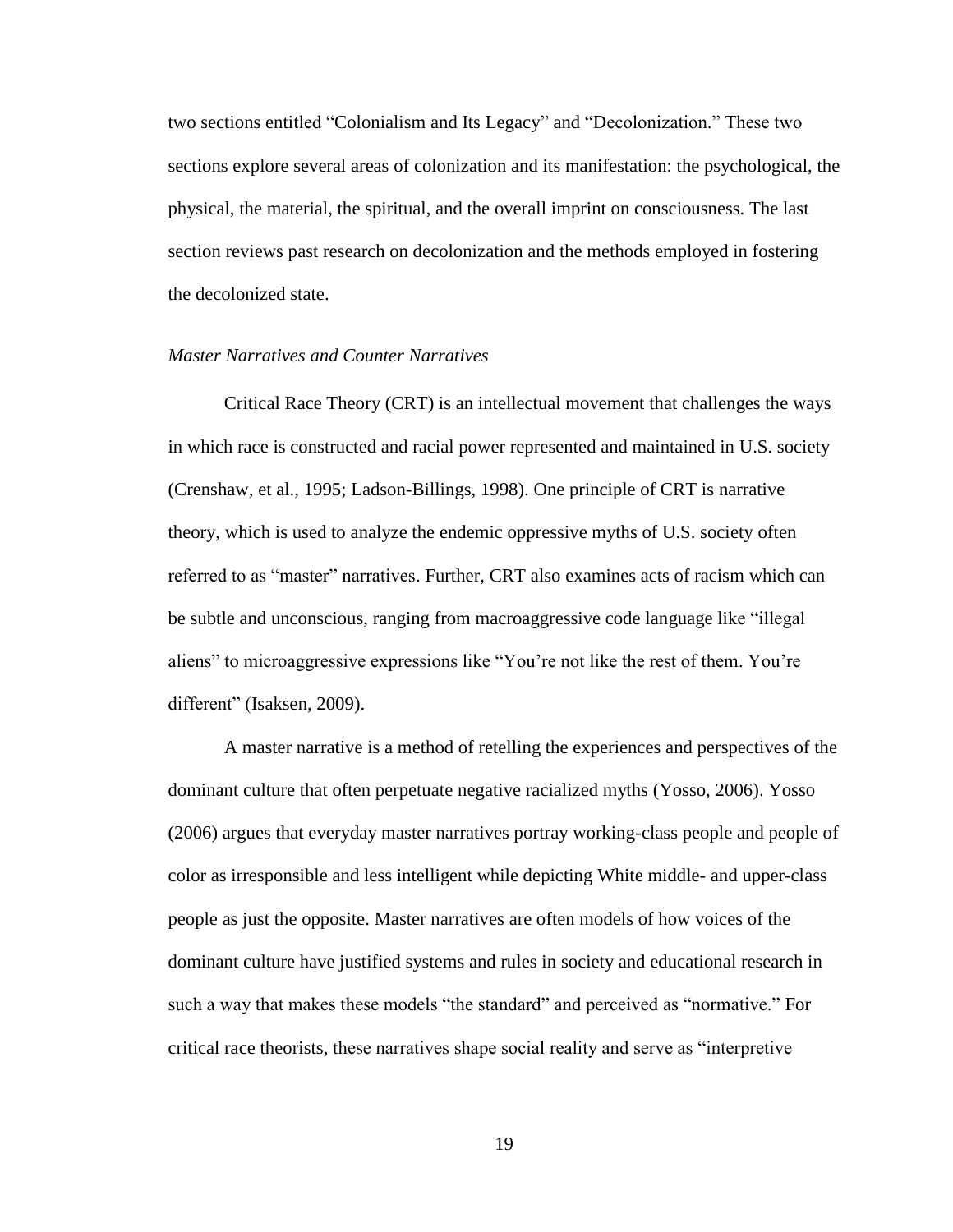structures by which we impose order on experience" (Ladson-Billings  $&$  Tate, 1995, p. 57).

Not only do master narratives operate in academia that often defines and limits what is valued as scholarship and who is entitled to create scholarship, but it reifies the epistemologies of the dominant White culture. Stanley (2007) declares, "Members of marginalized groups, such as women and people of color, have had little or no input into the shaping of this master narrative"  $(p. 14)$ . In addition, some of us actively or passively reinforce this system and legitimize the process by associating it with terms such as fairness, neutrality, and colorblindness (Stanley, 2007).

Perspectives that run opposite or counter to the presumed order and control are counter narratives. Counter narratives act to deconstruct the master narratives, and they offer alternatives to the dominant discourse in educational research (Stanley, 2007; Yosso, 2006). They present numerous models of understanding social and cultural identities that challenge mainstream assumptions and notions. For example, the term "atrisk" (typically code to describe youth of color) is used to describe students who do not have the skills and cultural capital to succeed, implying they are deficient. Typically, when teaching strategies fail to achieve desired results, the students, not the instructor or teaching methods, are found to be lacking (Ladson-Billings, 1998). A counter narrative to this argument is that students who are often perceived at-risk possess cultural legacies, whose experiences and contributions in shaping U.S. history are often omitted from educational text and curricula.

Counter narratives are a "deliberate intent to position the voices of marginalized groups as ones of authority and privilege and give them an opportunity to resist dominant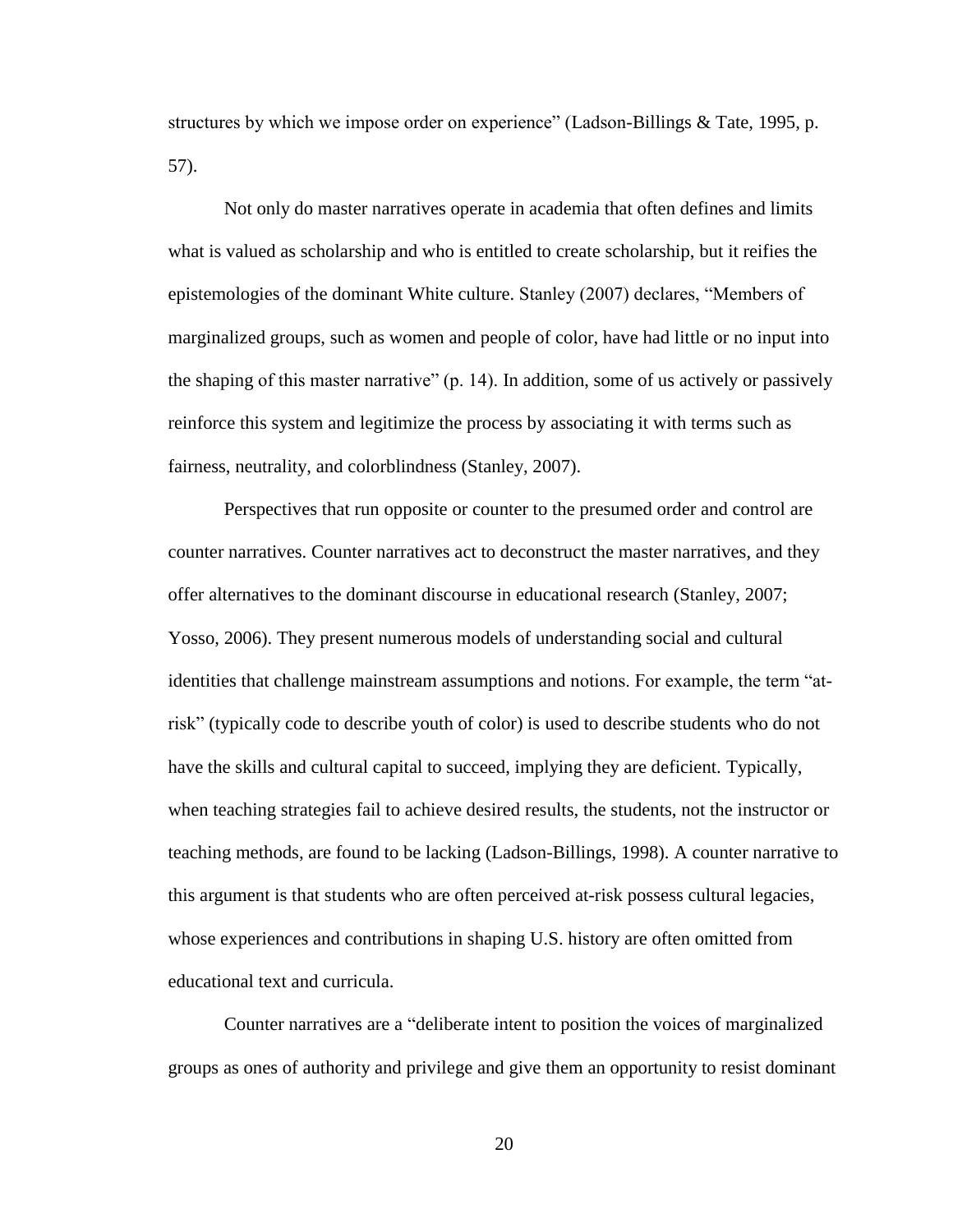societal and academic discursive practices" (Stanley, 2007 p. 16). For instance, utilizing census data from the National Center of Education Statistics, Yosso (2006) demonstrates the harsh reality of the Latina/o educational pipeline. She skillfully uses counter narratives to humanize these statistical realities challenging, what she calls "majoritarian" stories" that assume all students have access to the same educational opportunities and conditions. It is an opportunity for individuals pushed to the margins of society to contribute to the theorizing about the world in which they live. More importantly, it is an opportunity to tell the story of one's condition, to understand how one became subjugated in order to begin healing the wounds caused by racial oppression (Duran, 2006; Ladson-Billings & Tate, 1995).

Because those who have bought into the dominant culture rarely question master narratives, they inevitably appear as natural parts of everyday life. Conversely, when one offers evidence contradicting these racially unbalanced portrayals (such as the earlier example of at-risk youth), master narratives (such as educational quantitative reports on high school graduation rates that highlight race, SES, etc.) tend to silence or dismiss them reifying the epistemologies of the White dominant culture.

#### *White Privilege*

White denial, in other words, has been nothing if not an intergenerational phenomenon. In each generation White folks have essentially said, in the main, that there was no problem….History has been taught as if racism were something done to people of color, with *no beneficiaries* at all; as if there could be a down without an up; as if one can have an "underprivileged" (a word we dearly love in this culture, and often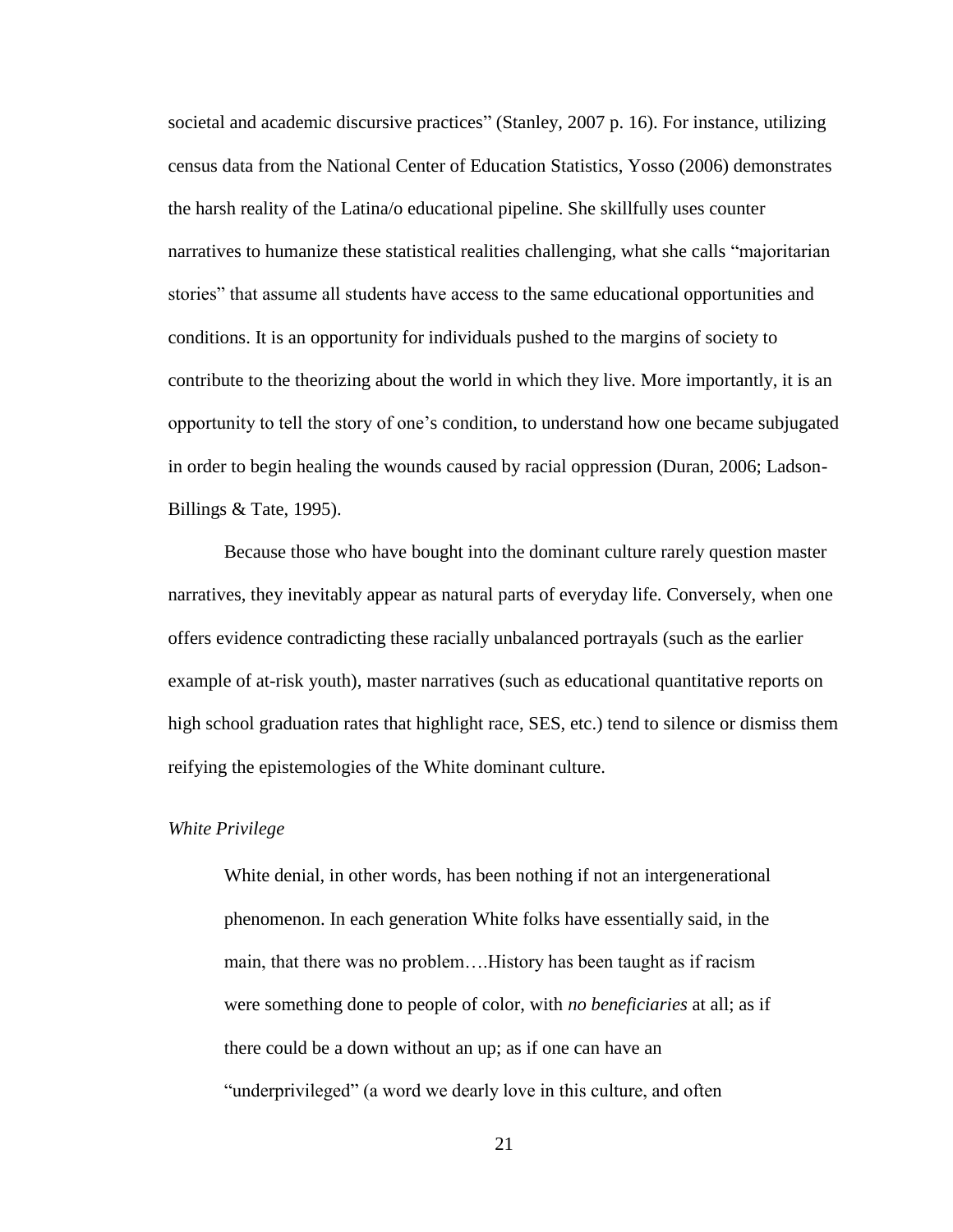audibilize with great sympathy), and yet not an overprivileged (Wise, (2005, p. 63).

A counternarrative, as a social tool for deconstruction of oppressive structures, exposes how the dominant group justifies its power with narratives, which construct reality to maintain their privilege (Ladson-Billings & Tate, 1995). CRT refers to this as White privilege, which Yosso (2006) defines "as a system of advantage resulting from a legacy of racism and benefiting individuals and groups based on the notions of Whiteness" (p.54). However, she asserts that one does not have to be White to enjoy these privileges. As a light-skinned Latina of mixed race she claims to enjoy the multiple layers of White privilege, such as traveling internationally without border harassment and being tracked into college preparatory classes. Indeed, Ladson-Billings (1998) further explains due to the saliency of race, a person of color may be accepted as White by change of economic and social status. However, she also points out that this upward social status for racial minorities is typically temporary and situational.

Using CRT for analysis, it becomes evident how White privilege is maintained and perceived as natural to the majority of U.S. society. Yosso (2006) explains that White privilege seems invisible because those who experience everyday benefits may not recognize that the systemic oppression of people of color enables institutionalized racial preferences. Indeed, Scheurich and Young's (1997a) work on research epistemologies being racially "biased" supports Yosso's notion of the invisibility of White privilege. Sheurich and Young (1997a) expand on this notion asserting:

The White race has unquestionably dominated western civilization during all of the modernist period  $(500 - 600 \text{ years})$ ... When any group – within a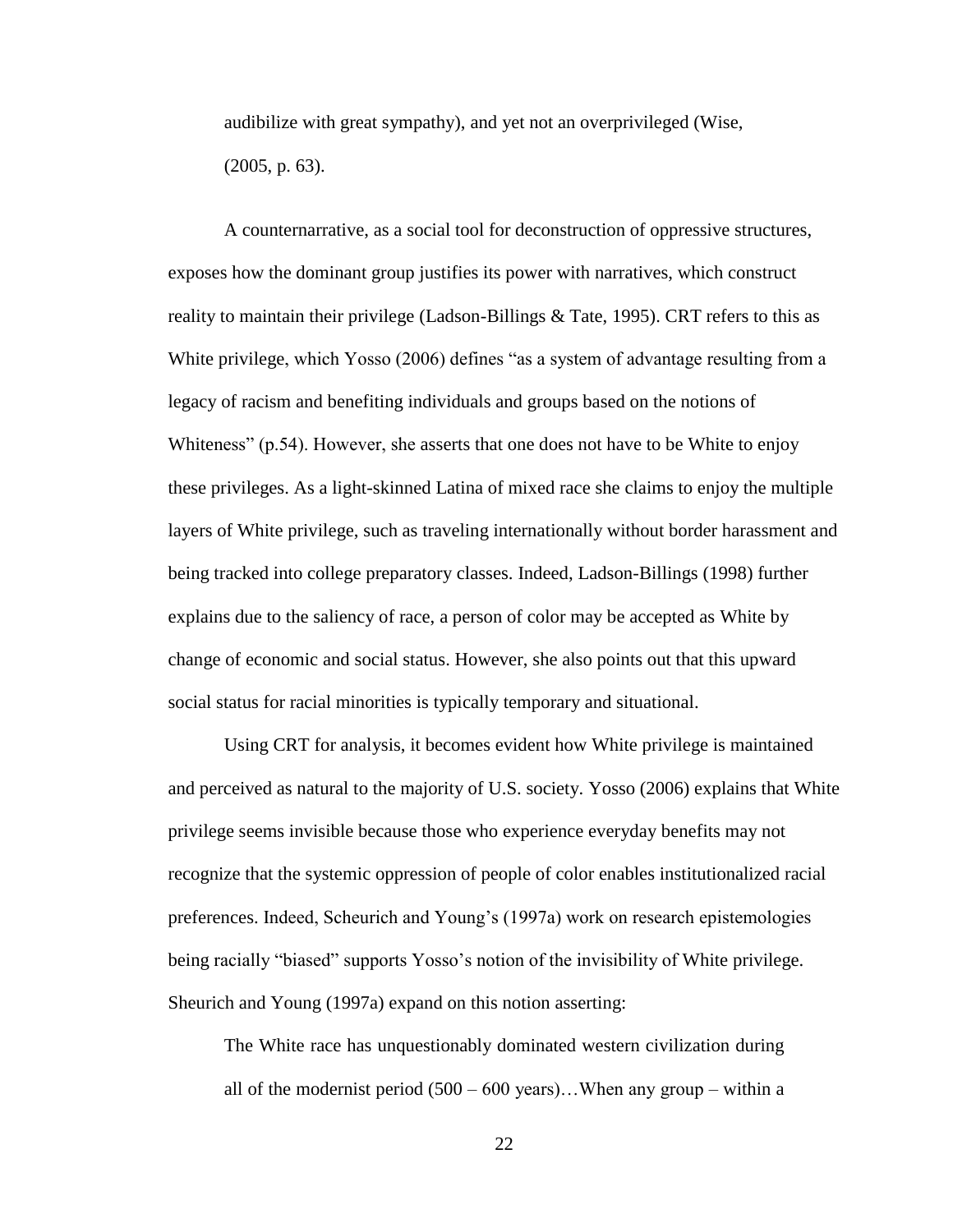large, complex civilization – significantly dominates other groups for hundreds of years, the ways of the dominant group (its epistemologies, its ontologies, its axiologies) not only become the dominant ways of that civilization, but also these ways become so deeply embedded that they typically are seen as 'natural' or appropriate norms rather than as historically evolved social constructions. (p.7)

McIntosh (1988), in her personal account of White privilege, states "Whites are taught to think of their lives as morally neutral, normative, and average, and also ideal, so that when we work to benefit others, this is seen as work which will allow them to be more like us" (p.4). And one of the principal ways researchers in education avoid White privilege and racism is by believing or presuming that somehow it does not infect research epistemologies and methodologies. Somehow, those in the academy, believe they are immune from reproducing racism, even though education and education research continue to be replete with racist concepts like the deficit model, which is the assumption that the reason children of color do not do well academically is because of their attitudes, their parents, their neighborhoods, their cultures, their Socio Economic Status, their genetics, or their race (Scheurich & Young, 1997b).

One has to consider how these systems of White privilege persist and remain unknown to the majority of U.S. society. Johnson (2006) provides insight into the maintenance of White privilege by explaining that systems organized around privilege have three key characteristics. First, they are "dominated" by privileged groups. Second, they are "identified" with privileged groups. Lastly, they are "centered" on privileged groups. Johnson declares, "All three characteristics support the idea that members of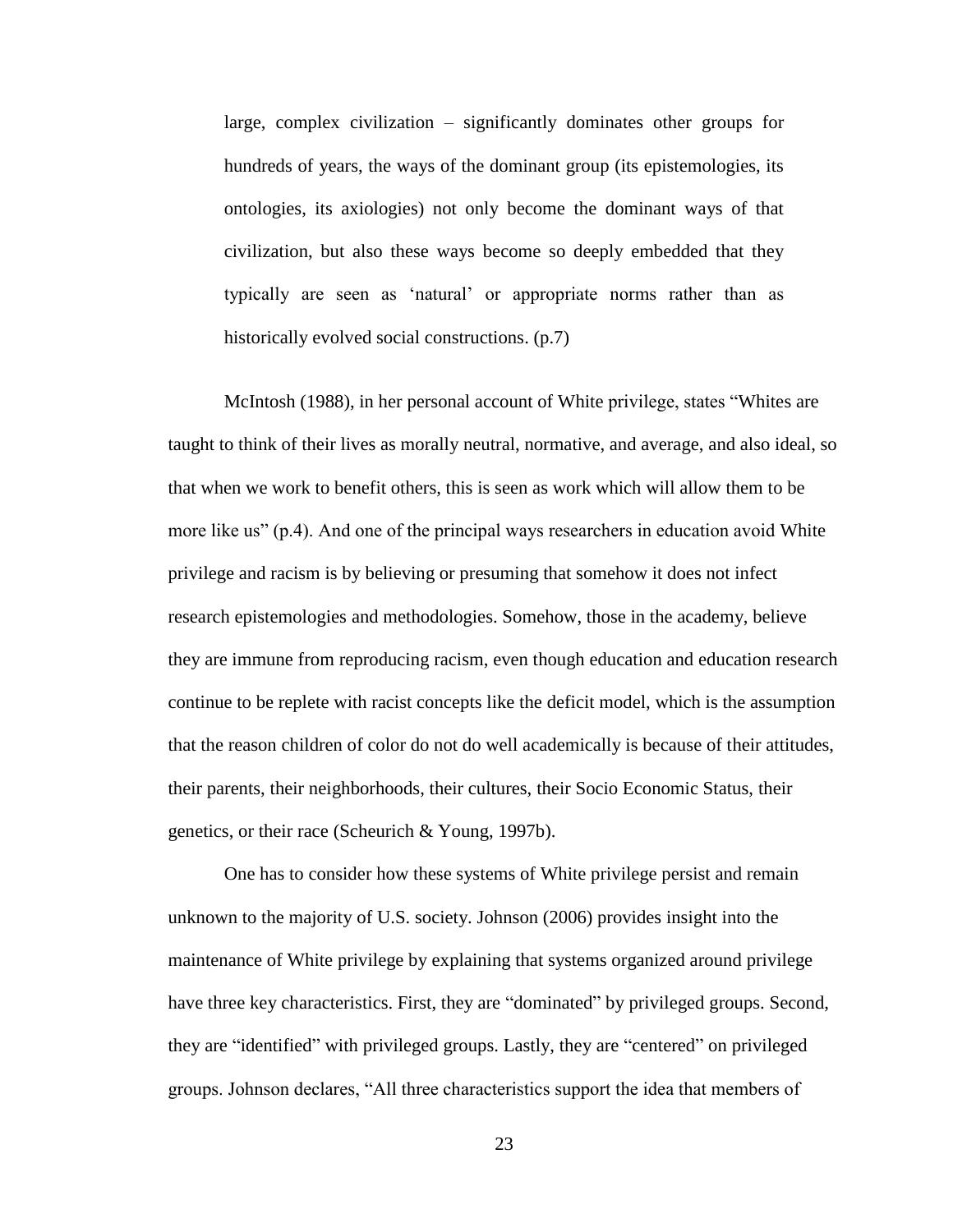privileged groups are superior to those below them and, therefore, deserve their privilege" (p. 91). Until those with privilege begin to recognize their privilege and how it maintains racialized patterns of inequality (Bush, 2004), these systems of privilege will persist and reify Whiteness as the universal model and basis for a homogeneous identity.

If these notions of Whiteness remain unchallenged and invisible, then the possibility for educational transformation cannot occur. Whiteness and its inherent privileges must be de-centered and racialized in order to critically analyze and deconstruct its presumed neutrality. Through counter narratives, marginalized groups realize that in order to survive in educational institutions they must draw on their languages, histories, and experiences that are marginalized in society; they recognize the contradictory nature of academia itself. And this is where the power of counter narratives lies – providing a space for dialogue, reflection, and critical thinking where cultural and social capital of marginalized groups are valued and validated.

#### *Epistemological Racism*

Racism in the U.S. has a long and contemptible history of subjugating people of color by instilling a sense of inferiority (Ladson-Billings & Tate, 1995). Although certain acts of racism are apparent, there are other forms that remain invisible to most and are difficult to detect. It is those subtle and invisible forms of racism that have become woven into the very fabric of U.S. society, to the extent that even those who are victims of racism are unaware. Scheurich and Young (1997a), in their illuminative article on research epistemologies being racially biased, claim that there are five categories of racism: overt, covert, institutional, societal, and civilizational. According to them, it is the last category that creates the possibility for all the other categories to exist. They assert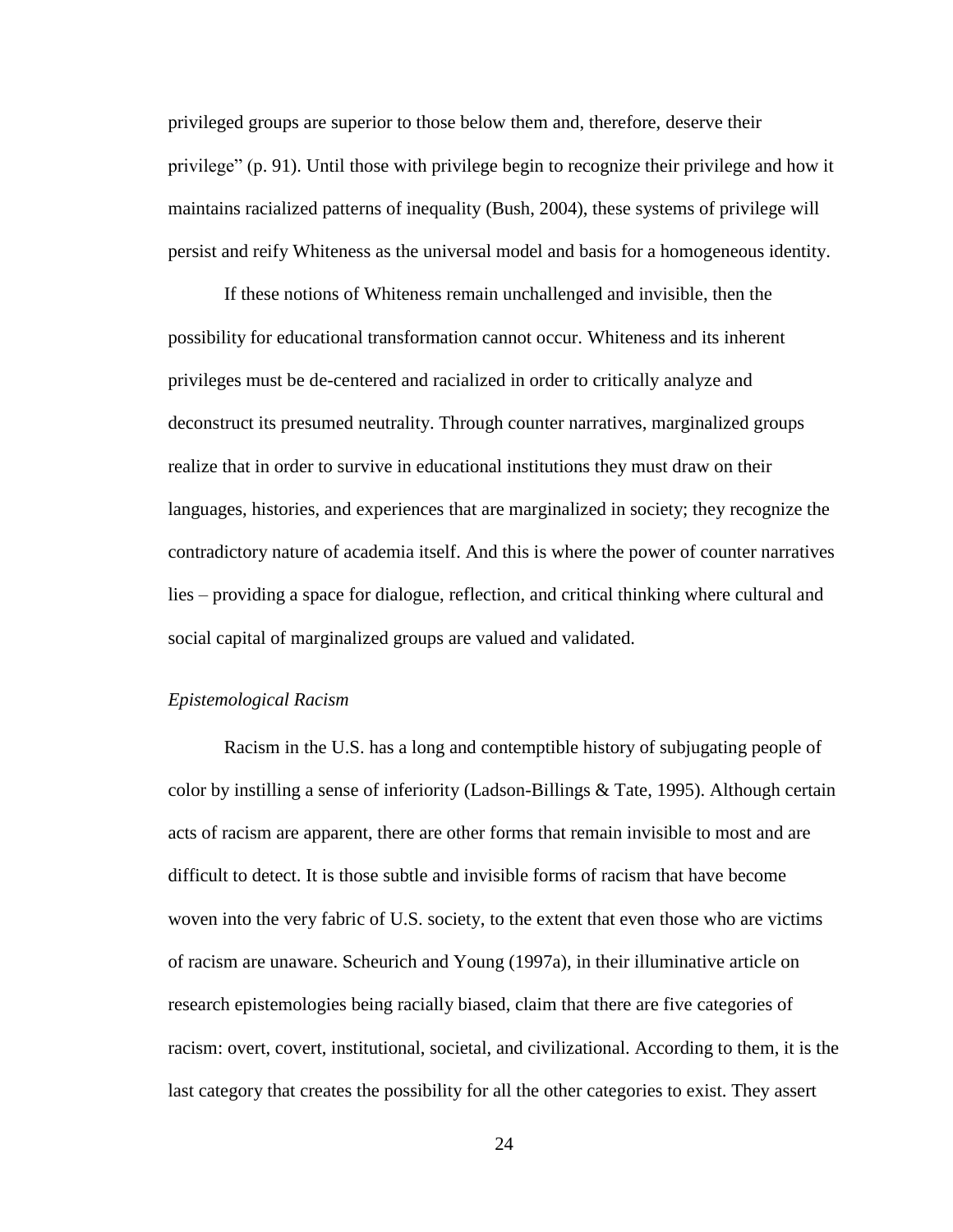that epistemological racism comes from or emerges out of the civilizational level, which they define as:

the level that encompasses the deepest, most primary assumptions about the nature of reality (ontology), the ways of knowing that reality (epistemology), and the disputational contours of right and wrong or morality and values (axiology) – in short, presumptions about the real, the true, and the good. (p. 6)

Therefore, according to Scheurich and Young (1997a), if all knowledge is relative to the context in which it is generated, then, when academics and public opinion leaders construct knowledge, they are influenced by the ideas, assumptions, and norms of the cultures and societies in which they are socialized. This assumes that when different social groups (races, cultures, societies, civilizations) evolve different epistemologies, they reflect the social history of that particular group. Yet, all of the epistemologies currently legitimated in education arise exclusively out of the social history of the dominant culture (Pizarro, 1998; Scheurich & Young, 1997a; Stanley, 2007; Yosso, 2006).

As a consequence of this fact, racial and cultural groups that are not among the dominant culture are confronted with a number of research dilemmas. For example, the research and epistemologies that stem from cultural histories and experiences outside the domain of the dominant culture fight an uphill battle in the struggle for legitimacy within the mainstream research community (Scheurich & Young, 1997a; Stanley, 2007). The most common research paradigms reflect a cultural influence that is historically derived from a Western, and predominately White, standard. Scholars of ethnic and cultural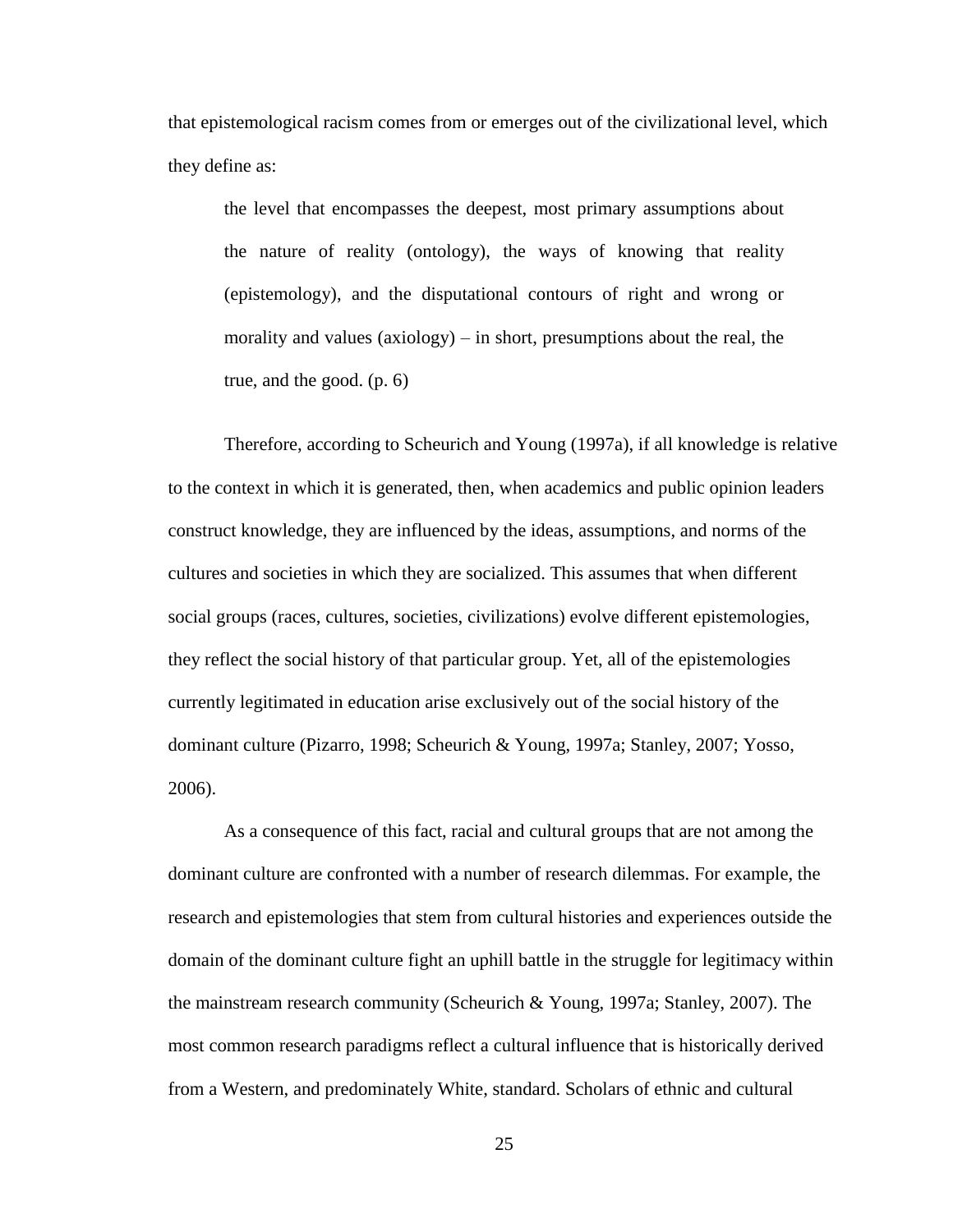backgrounds outside the dominant culture, according to Scheurich and Young (1997a), "must learn and become accomplished in epistemologies that arise out of a social history that has been profoundly hostile to their race and that ignores or excludes alternative race-based epistemologies" (p. 143).

Indeed, Stanley (2007) shares her challenging experiences with the editorialreview process while publishing a qualitative research study on the teaching experiences of African-American faculty members at two predominately White research institutions. A majority of the feedback and criticisms were related to her research methodology and theoretical framework requesting that she revise in accordance with their recommendations (those of the dominant culture). Pizarro (1998, 2005) also questions the epistemology underlying contemporary, innovative approaches to research. In particular, he is critical of the negative impact that educational institutions and their epistemological and methodological traditions have on Latina/os.

The aforementioned works highlight the role of racism in society as endemic to epistemology. Many of these scholars, which come from ethnic and cultural backgrounds outside the dominant culture, have attempted to establish epistemologies that counter the oppressive epistemologies of the dominant culture. However, as previously mentioned, the challenge lies in legitimatizing their research through mainstream research communities that historically have excluded or ignored alternative race-based epistemologies.

#### *Colonialism and Its Legacy*

History is mostly about power. It is the story of the powerful and how they became powerful, and then how they use their power to keep them in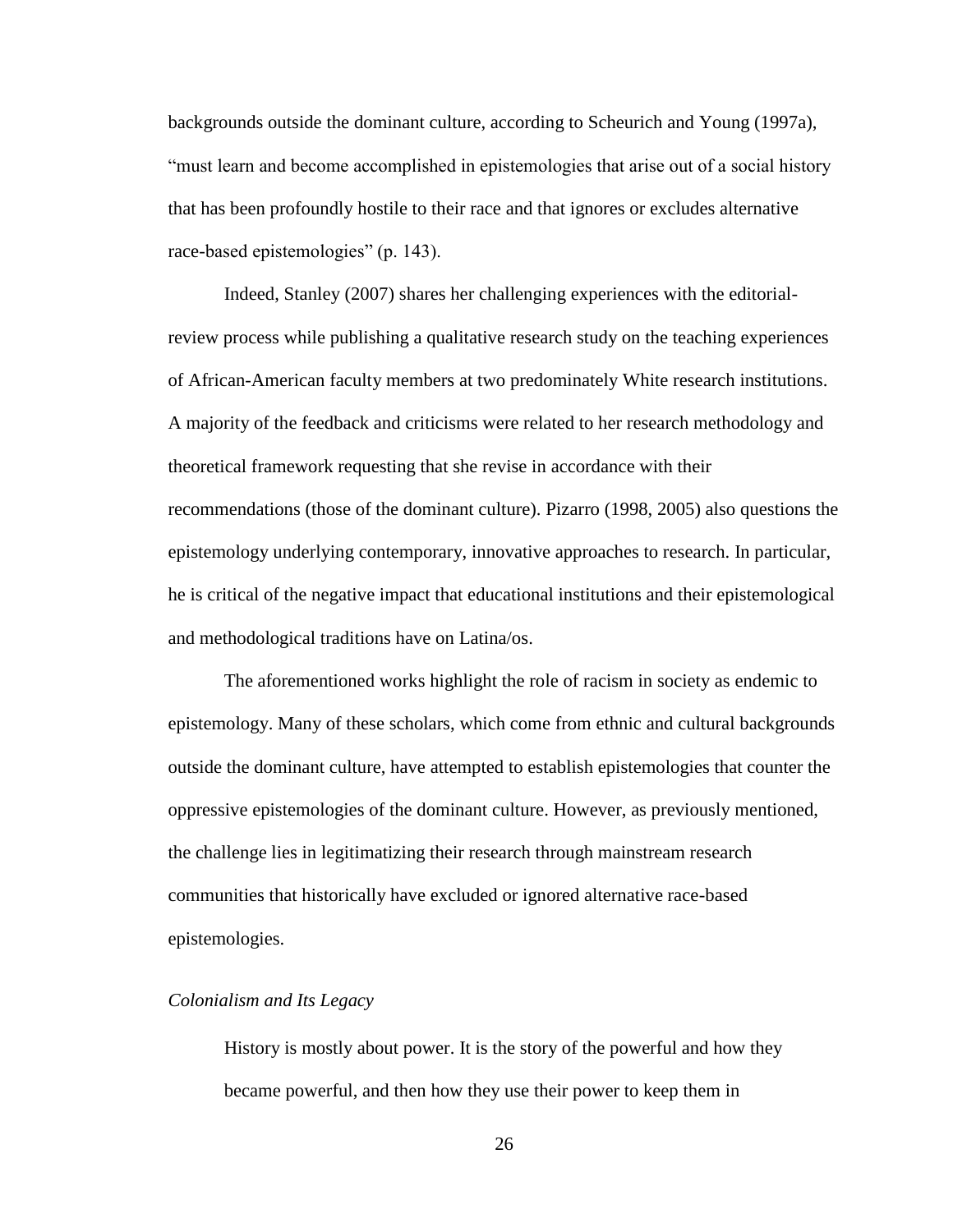positions in which they can continue to dominate others. It is because of this relationship with power that we have been excluded, marginalized and Othered (Smith, 1999, p. 34).

Although several indigenous scholars would agree with CRT's critique of racism being deeply embedded in dominant cultural epistemologies contributing to the maintenance of White racism and privilege, these same scholars would point to the legacy of colonialism as the source of the problem (Duran & Duran, 1996; Laenui, 2000; Smith, 1999). The above quote illustrates how history plays a key role in understanding the maintenance of hegemony and systems that benefit the White dominant culture. One of Smith's (1999) claims is that legislated identities (i.e., who is White, who is Native American) were created systematically to serve the interests of the colonizing society, which are based on racist ideology in order to exert social control over people. Therefore, there is an immediate need to understand the complex ways in which people were brought within this system, in order to understand how this occurred.

Historically, colonialism has been viewed as a political process where one country occupies another and asserts governance and complete economic control over a people. However, Laenui (2000) claims that governance over a people changes only when the people have sufficiently changed, implying that a social process must occur with a political one. Wilson and Yellow Bird (2005) contend that this social process is achieved through both formal (institutions, policies) and informal methods (behaviors, ideologies) that are designed to maintain the subjugation of the colonized people. It is these methods and processes that permeate and penetrate every facet of society, systematically colonizing subjugated and oppressed populations. Duran and Duran (1995) declare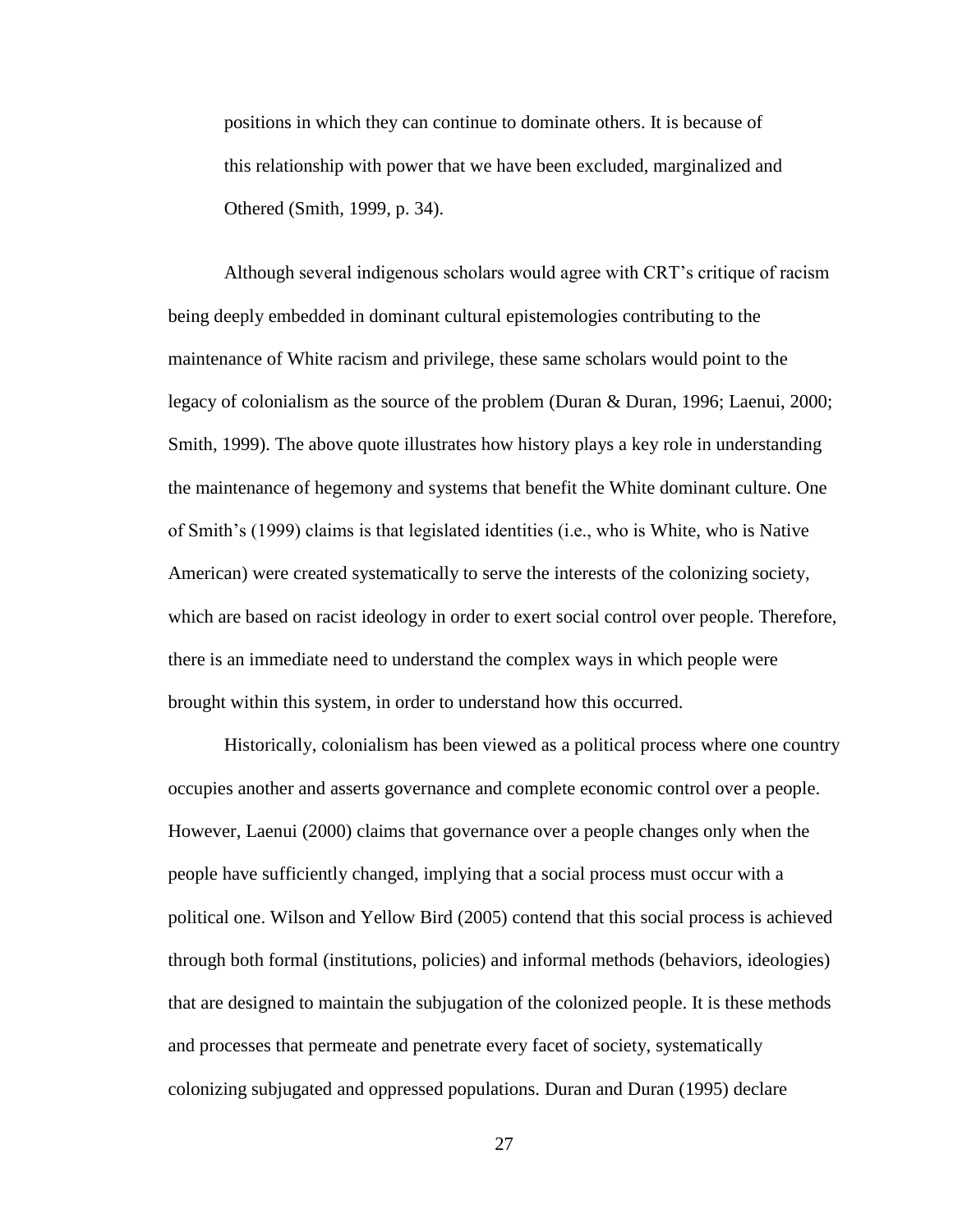"where there is an unequal distribution of resources and power, systems of domination exist which act symbolically or instrumentally to reinforce that domination" (p. 204). Hence, these systems of domination, with or without colonial administrators (Grosfoguel, 2008), lay the groundwork for perpetual colonization.

According to Shiva (2000), colonialism has "been a contest over the mind and the intellect", determining what counts as knowledge and who will count as expert (p. vii). Western systems of domination have been central to the project of colonizing diverse cultures and their knowledge systems globally. Shiva (2000) declares that the "biological and intellectual heritage of non-Western societies was devalued" by colonial knowledge systems transforming "the plurality of knowledge systems into a hierarchy of knowledge systems" (p. vii). It is the Western systems of domination that have invalidated and devalued the knowledge systems of indigenous people and people of color, privileging Western epistemologies over others. These colonial practices have been effective in domesticating the masses throughout history by re-educating colonial subjects via religious institutions, such as saving the native "savage" through Christianization, and educational policy and practices, such as the Americanization process during the segregation era where Mexicans received vocational training in order to be tracked into menial service occupations ensuring their low class status in U.S. society (Gonzales, 1990). Both of these colonial practices sought to "Americanize" the presumed inferior races by way of forced assimilation that demeaned and dehumanized them.

Several scholars have researched and documented the devastation of the original colonialist encounter on indigenous people globally (Duran & Duran, 1995; Grande, 2004; Shiva, 2000; Smith, 1999). For indigenous people, the legacy of colonialism is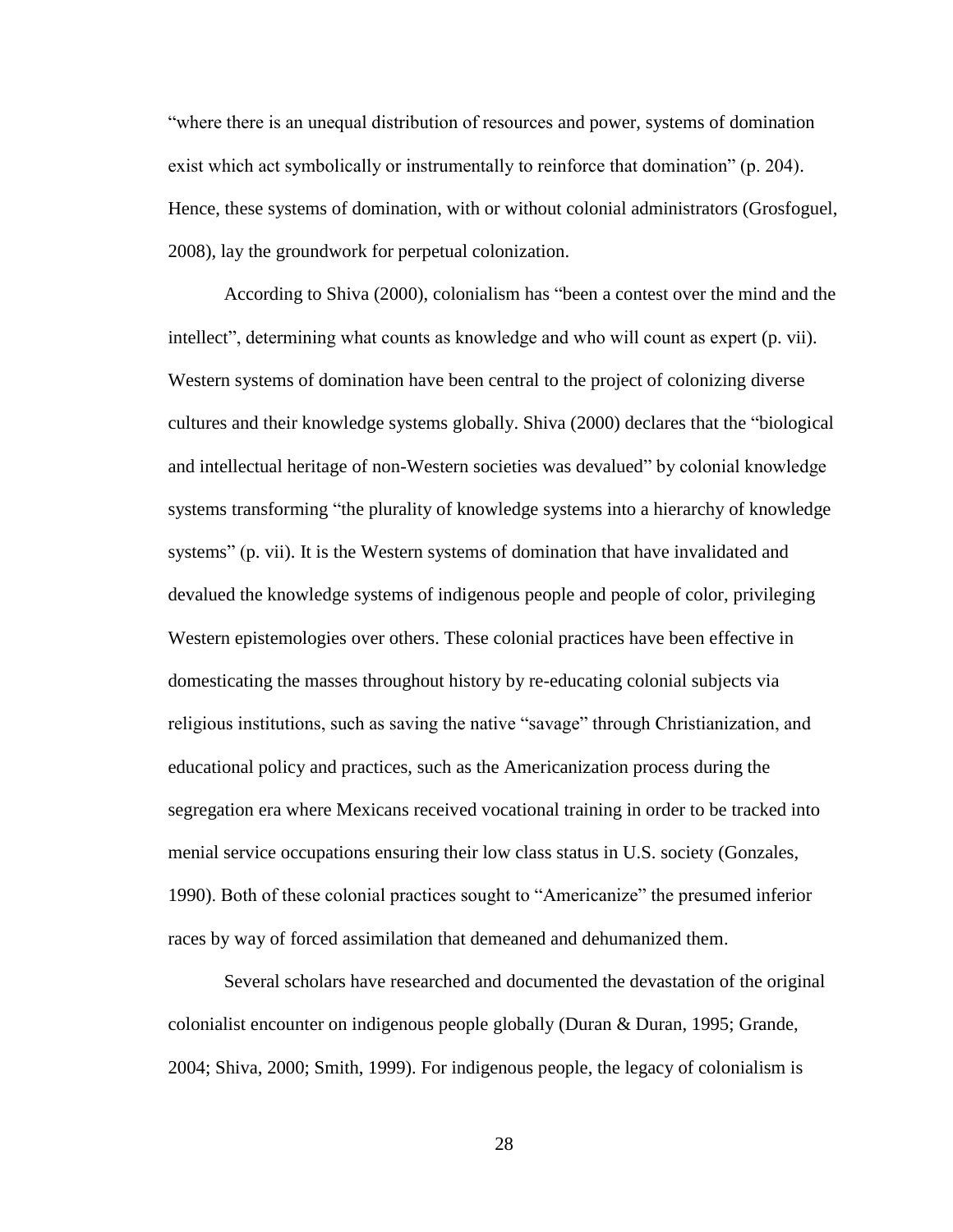about genocide, persecution, exploitation, forced religious conversion, racial and cultural inequality, relations of economic and political dependence, loss of identity (cultural and spiritual), loss of land (sacred) and sovereignty (Wilson & Yellow Bird, 2005). All of the aforementioned destructive forces are the subsequent effects of colonialism and their manifestations (psychological, physical, material, spiritual) continue to plague the oppressed.

Manifestations of internalized oppressions (also referred to as the colonial mentality) are found in many aspects of life, such as domestic violence, institutional violence and dysfunction, gang violence, spiritual abuse and violence, and epistemic violence (Duran, 2006; Gonzales, 2005). All of these internalized oppressions have infected the Latina/o community. Latina/os have endured centuries of marginality and alienation (Acuna, 2000) which has led to "heightened psychosomatic (of, relating to, involving, or concerned with bodily symptoms caused by mental or emotional disturbance) symptoms" and "stress behaviors that include anxiety, depression, and identity confusion" (Duran  $&$  Duran, 1995, p. 32). Together they have diminished the physical, psychological and social health (Duran & Duran, 1995) of individuals and communities.

Dubois's (1903) concept of "double-consciousness" sheds light on the psychological implications of identity confusion. He eloquently and poetically explains: It is a peculiar sensation, this double-consciousness, this sense of always looking at one's self through the eyes of others, of measuring one's soul by the tape of a world that looks on in amused contempt and pity. One ever feels his two-ness— an American, a Negro; two souls, two thoughts,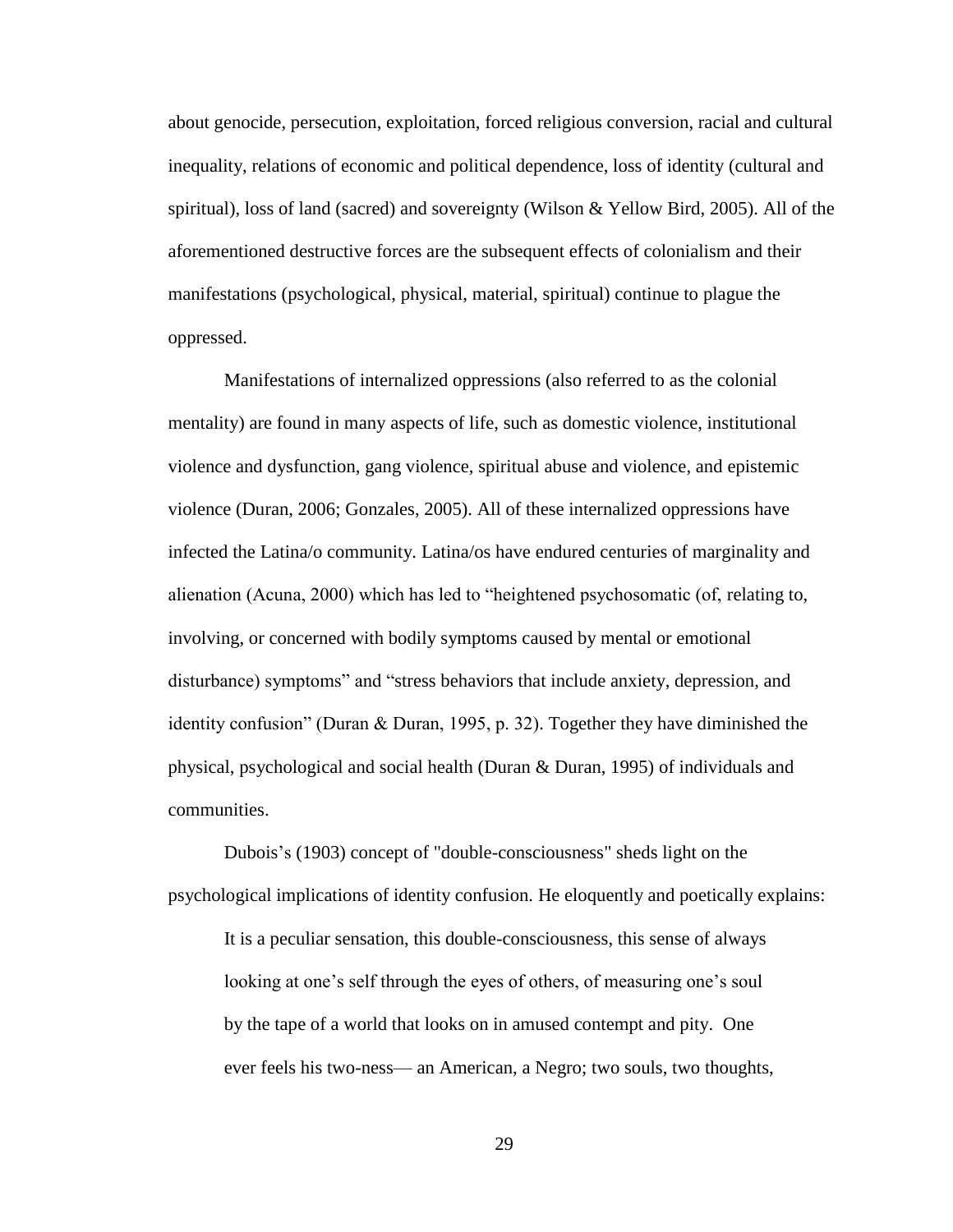two unreconciled strivings; two warring ideals in one dark body, whose dogged strength alone keeps it from being torn asunder. (p. 2)

Dubois (1903) articulates the struggles African-Americans face in striving to create a singular consciousness out of an identity made up of dual perspectives. Doubleconsciousness is not only an awareness of one's self, but it is also as an awareness of how others perceive them. The potential harmful consequence of double-consciousness resides in conforming and/or changing one's identity to that of how others perceive them – that is, internalizing the labels and negative stereotypes of the colonist/dominant culture. The inherent challenge for people of double-consciousness is the maintenance of their cultural heritage, history, and roots as a means of preserving identity. If successful, those that are oppressed and marginalized can collectively resist conformity to the dominant society/colonial project, which only seeks to strip them of their very essence because of their presumed inferiority based on their race, hues, and accents.

Some scholars maintain that whenever individuals living in an oppressive environment have difficulty expressing/releasing their anger in a healthy and constructive manner that the anger becomes internalized (Duran & Duran, 1995; Freire, 1970; Gonzales, 2005). Freire (1970) asserts that one of the results of colonialism is the internalization of the oppressor. When the oppressed internalize the oppression they may become like the oppressor because the oppression cannot be purged. Duran and Duran (1995) state:

When the colonization process is perpetrated in such a savage fashion as was done in the Western Hemisphere, there occurs a splitting of the personality that is consistent with the level of trauma. The feelings of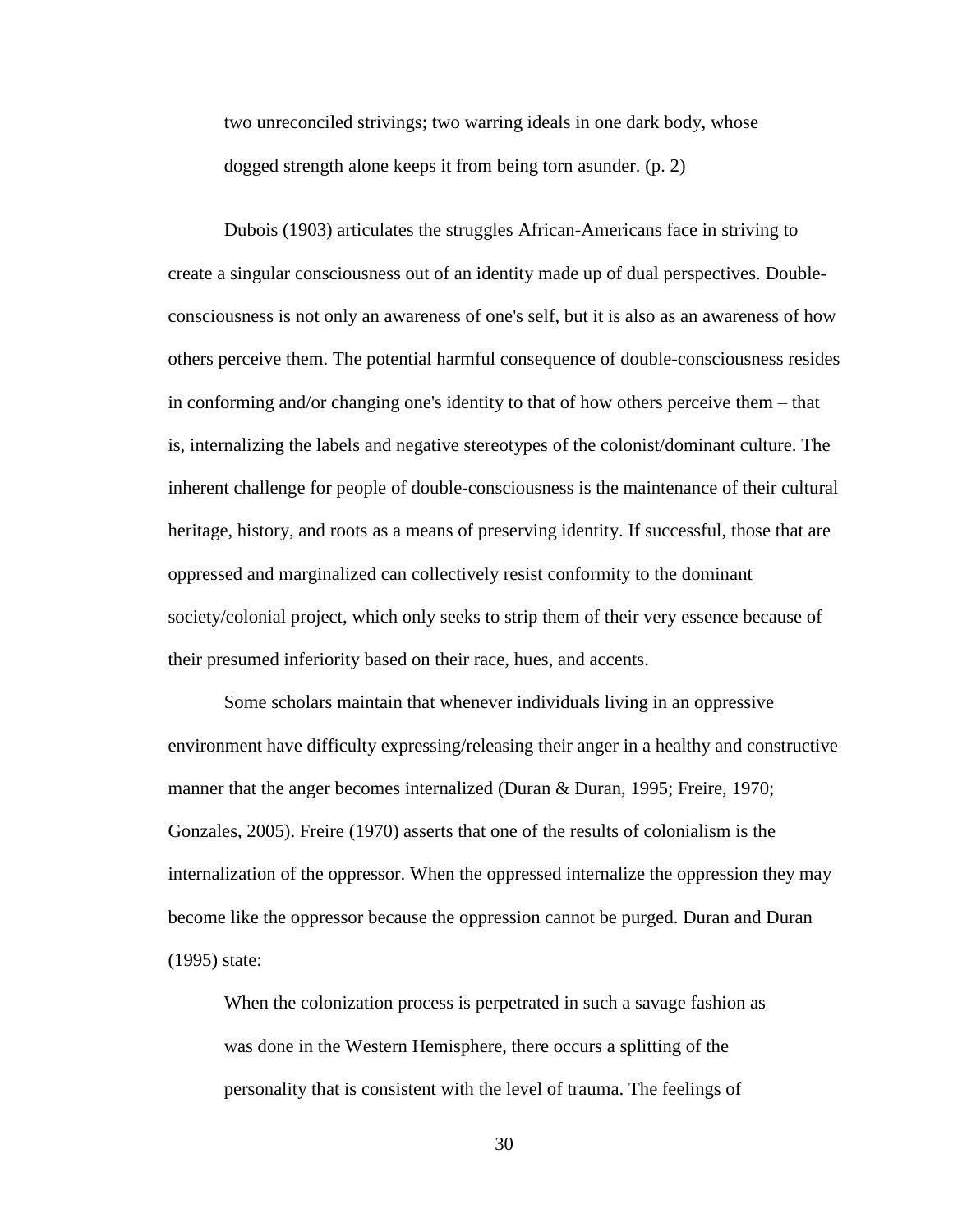helplessness and hopelessness are compounded to such a degree as to make the choice complete psychosis or splitting of the ego into at least two fragments. The split ego, then, will keep one aspect of the person in touch with the pain and one aspect identifying with the aggressor. (p. 36)

Fanon (1963), who is considered to be one of the pre-eminent thinkers of the 20th century on the issue of the psychopathology of colonization, asserts that the colonist keeps the colonized in a state of rage, which he prevents from erupting by confounding them with fear, amazement, and awe. However, this sense of control over the colonized is artificial and the "muscular tension of the colonized periodically erupts into bloody fighting between tribes, clans, and individuals" (p. 17). Consequently, the colonized releases their "muscular tension" through self-destructive acts of violence. According to Fanon (1963), this behavior merely reinforces the colonists' existence and domination, reassuring them that the colonized are irrational.

The internalized oppression can manifest in ways where the oppressed believe their power comes from oppressing and hurting others in their family and community (Gonzales, 2005). The internalized oppressions often lead to "pathological patterns," which over time, can become difficult to discern to the individual and family "to the extent that the dysfunction is seen as part of the culture" (Duran & Duran, 1995, p. 35). These dysfunctional behavioral patterns are passed on and learned and become the norm for subsequent generations, often referred to as historical trauma or intergenerational trauma (Brave Heart, 2005; Duran & Duran, 1995; Gonzales, 2005; Lambert, 2008). Duran (2006) explains that when trauma is not dealt with in previous generations then it must be dealt with in subsequent generations, if not it will become cumulative.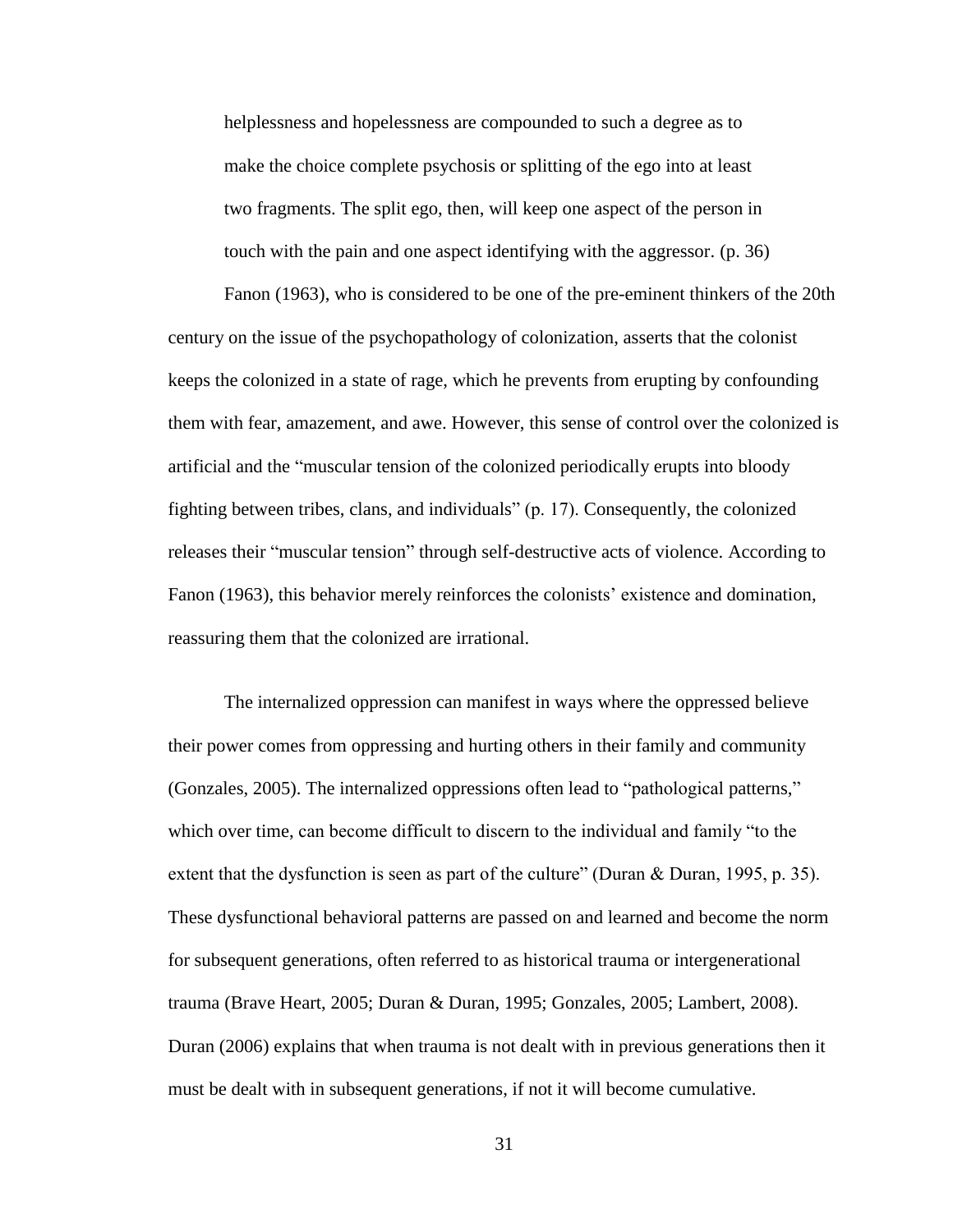The colonial process goes beyond oppressive and violent forces that strip *raza* and other racialized minorities of their cultural legacies, such as educational institutions and their assimilationist practices and policies. Colonialism also occurs through the material via the media, where society is inundated daily by messages informing them that their every need can be satisfied by material consumption and accumulation (hooks, 2000). As a result, society is shaped to believe that they are what they possess. hooks (2000) postulates that when "the zeal to possess intensifies, so does the sense of spiritual emptiness" (p. 72). She asserts it is because people are spiritually empty that they try to fill this void with material goods (i.e., consumerism). When a people are spiritually empty they are disconnected from vital spiritual reparative practices (Shiva, 2000); thus, dominant cultural practices and traditions inevitably become the way of the colonized.

Through hooks' (2000) analysis it is evident how a people can be co-opted by the "powerful forces of materialism and hedonistic consumerism"  $(p. 71)$  even when they struggle against it. However, a people's resiliency and determination is not enough, at times, to overcome the powerful forces of colonialism. Indeed, Latina/os have survived continual discrimination, forced assimilation, marginality and alienation. Yet, the trauma they have experienced individually and collectively continue to manifest in pathological and dysfunctional ways destroying families and communities. Latina/os must heal from the pain and suffering in order to become decolonized; they must become acutely aware that historically it is through the oppressor that they receive their identity, worth, and place in society. Only then can the process of decolonization begin.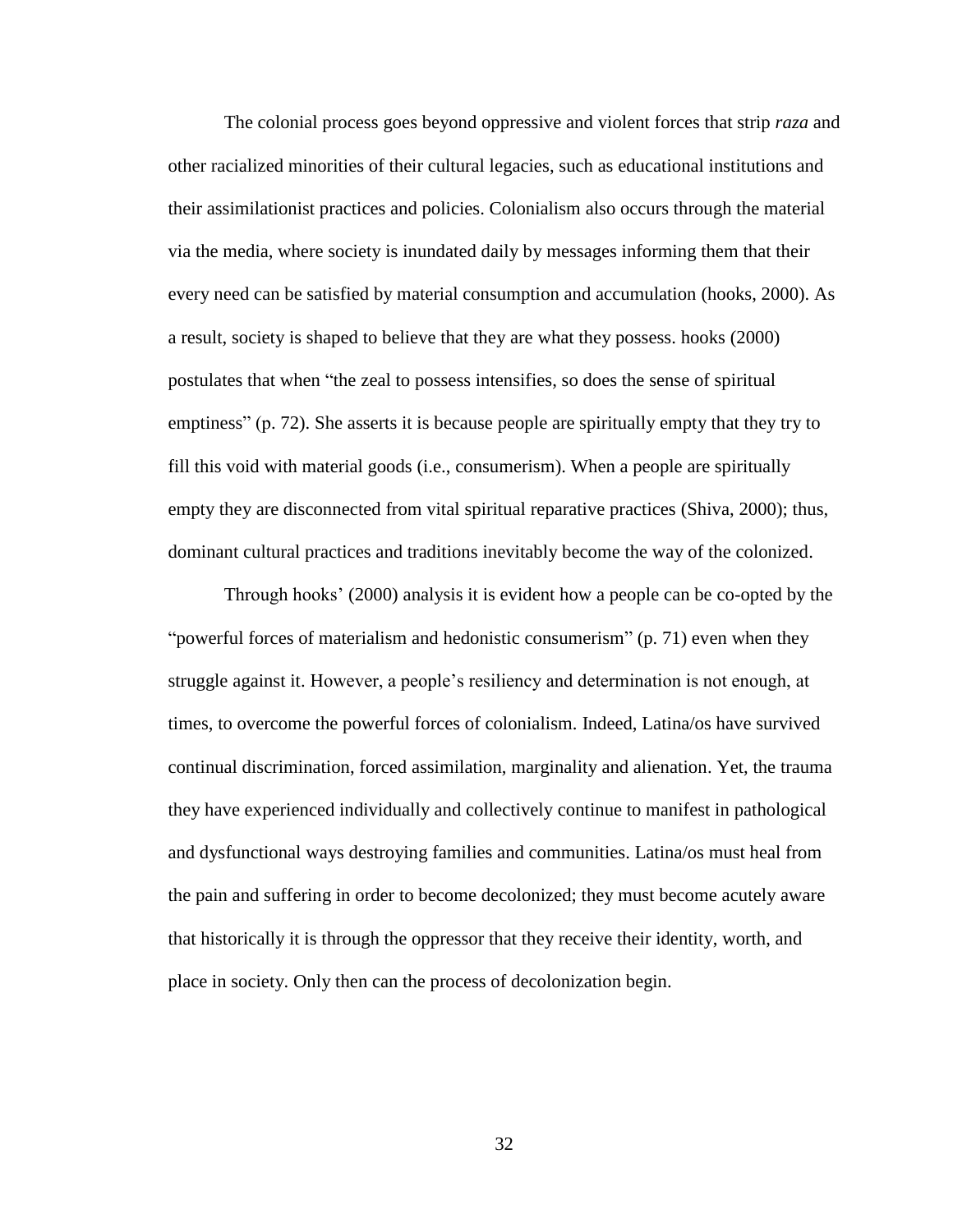### *Decolonization*

If the great popular masses are without a more critical understanding of how society functions, it is not because they are naturally incapable of it – to my view – but on account of the precarious conditions in which they live and survive, where they are "forbidden to know." Thus, the way out is not ideological propaganda and political "sloganizing," as the mechanists say it is, but the critical effort through which men and women take themselves in hand and become agents of curiosity, become investigators, become subjects in an ongoing process of quest for revelation of the "why" of things and facts (Freire, 1992, p. 105).

Those that have been Othered and marginalized, according to Smith (1999), have been colonized. If we desire to develop a sense of "authentic humanity" (Smith, 1999) then we must decolonize our minds in order to recover ourselves. This is where the Other, which have been pushed to the farthest margins of society, can begin to use that space and give voice to those that have historically been excluded. This is where the marginalized and oppressed can create the oppositional discourse and move towards liberation (Duran, 2006; hooks, 1989).

Decolonization is a phenomenon that has been researched and explored primarily through the methodology of narratives (Hibbard, 2001; Strobel, 1996; Viramontes, 2006). The purpose of these narratives were to share stories about individuals who have experienced the process of decolonizing their minds to emancipate themselves from Western ideologies that are believed to have infected their consciousness, disconnecting them from their cultural legacies and history, and replacing their language and cultural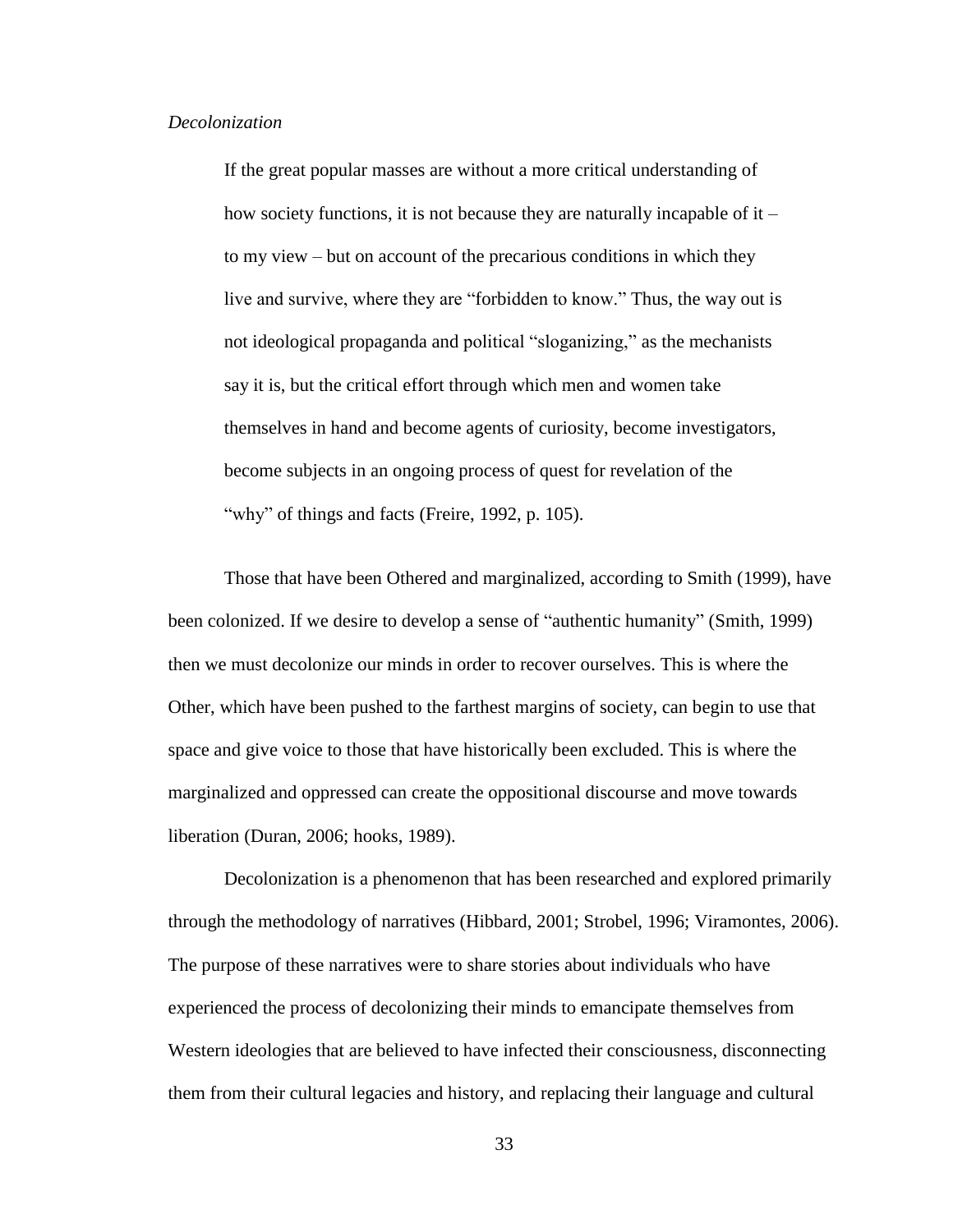values and beliefs with those that reflect the dominant Western culture. These narratives described a process that demonstrated that when the threshold of critical consciousness is crossed a history of internalized oppression is revealed. As Hibbard (2001) explains in her dissertation, decolonization is "most often described on the level of culture and history, but when it is perceived and felt from the whole mind, collective cultural and societal events and memories surface as volatile and emotional, personal remembrance" (p. 125). Only when one reaches this point, can healing begin and true liberation be achieved.

In her dissertation on the process of decolonization amongst Filipino Americans, Strobel (1996) demonstrates the need for employing culturally-sensitive tools when conducting research with colonized populations. By placing an emphasis on Filipino cultural values, she validated their experiential knowledge, language, and identity. Through dialogue, participants reflected on past experiences recovering memories, naming the psychological and historical processes that cultivated the colonial mentality. This process facilitated, and made possible, "rewriting the self," where participants construct the reality of the present (McLaughlin & Tierney, 1993) and re-construct one's world. And it is in the process of recovering memories where individuals can experience almost unbearable heartache and pain. Yet, it is this very process that is necessary in order to heal and move into critical consciousness. Smith (1999) explains the necessity for such a process to occur:

This form of remembering is painful because it involves remembering not just what colonization was about but what being dehumanized meant for our own cultural practices. Both healing and transformation become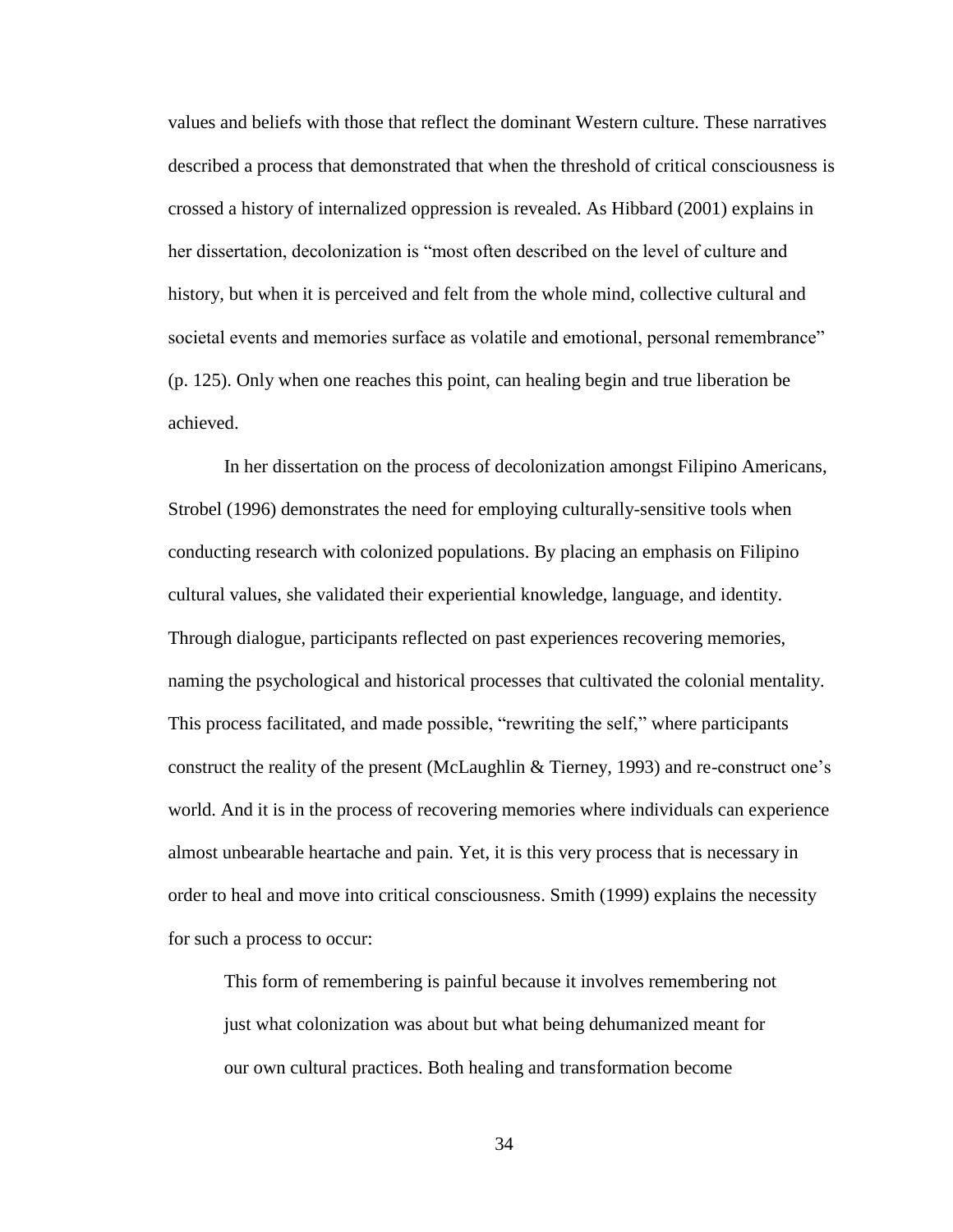crucial strategies in any approach which asks a community to remember what they may have decided unconsciously or consciously to forget. (p. 146)

Laenui (2000) refers to this process as the "rediscovery and recovery" and it is the first phase in beginning the process of decolonization. Following are his five phases of decolonization, which he explains can be "experienced at the same time or in various combinations" (p. 152):

- 1) Rediscovery and Recovery This phase of rediscovering one's history and recovering one's culture, language, identity, and so on is fundamental to the movement for decolonization.
- 2) Mourning An essential phase of healing. This phase may also be expressed in great anger and a lashing out at all symbols of the colonizer.
- 3) Dreaming This phase includes the reevaluation of the political, social, economic, and judicial structures themselves and the development, if appropriate, of new structures that can hold and house the values and aspirations of the colonized people.
- 4) Commitment This phase will culminate in people combining their voices in a clear statement of their desired direction. There is no single "way" or process for a people's expression of commitment. In fact, over time the commitment will become so clear that a formal process becomes merely a pro forma expression of the people's will.
- 5) Action This phase of decolonization is not reactive, but proactive.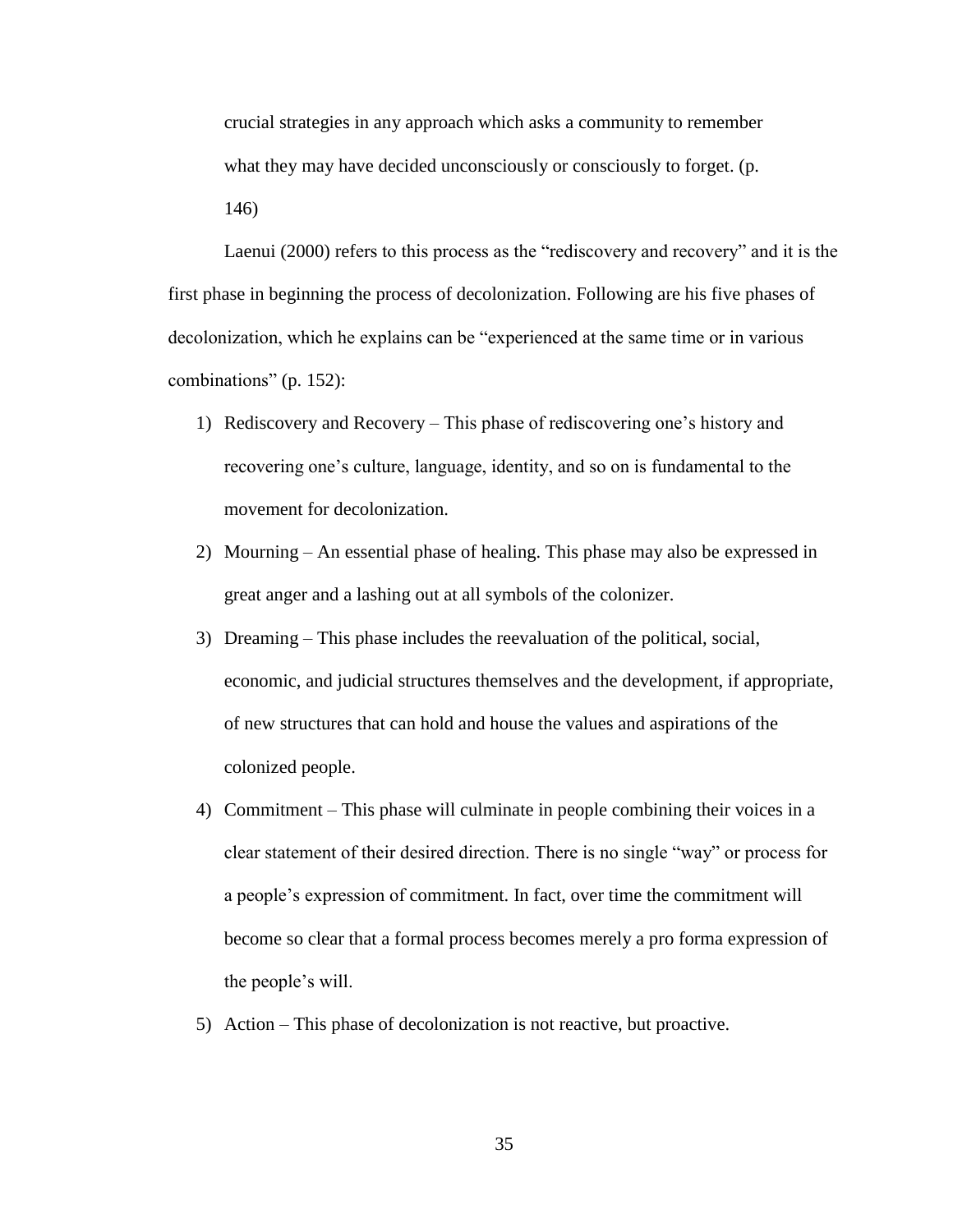All five phases are essential in the process of decolonization, no one phase more critical than the others. However, although implied, there is the process of the colonized becoming cognizant of their oppression, a type of awakening where an awareness of how systems of domination affect and infect them psychologically and spiritually. While the rediscovery of one's history and recovery of one's cultural are paramount to decolonization, equally important is the *naming* of the context in which the oppressed and marginalized were wounded (hooks, 2000). For Latina/os and other colonized groups, they must be able to name and define the effects of colonialism and the phases of decolonization, taking ownership of the process in order to heal. Those who belittle such a process are guilty of "psychological terrorism" (hooks, 2000, p. 232).

Since abuse/oppression/trauma occur at the physical, psychological, and spiritual levels, then the issue must be addressed at all of these levels (Duran, 2006). The pain and suffering that the Latina/o community has endured for centuries has resulted in learned helplessness and hopelessness and few interventions have effectively treated the symptoms (Brave Heart, 2005; Duran 2006; Gonzales, 2005). Duran explains that "unless the victim is able to consciously explore the dynamics of the abuse and find meaning in the situation, that individual is doomed to repeat the abuse of someone or something else" (2006, p. 23). For this reason, it is vital for Latina/os to create a space which allows them to explore the reasons behind their pain and suffering. If not, as a consequence, the legacy of colonialism/historical trauma will be perpetuated affecting subsequent generations.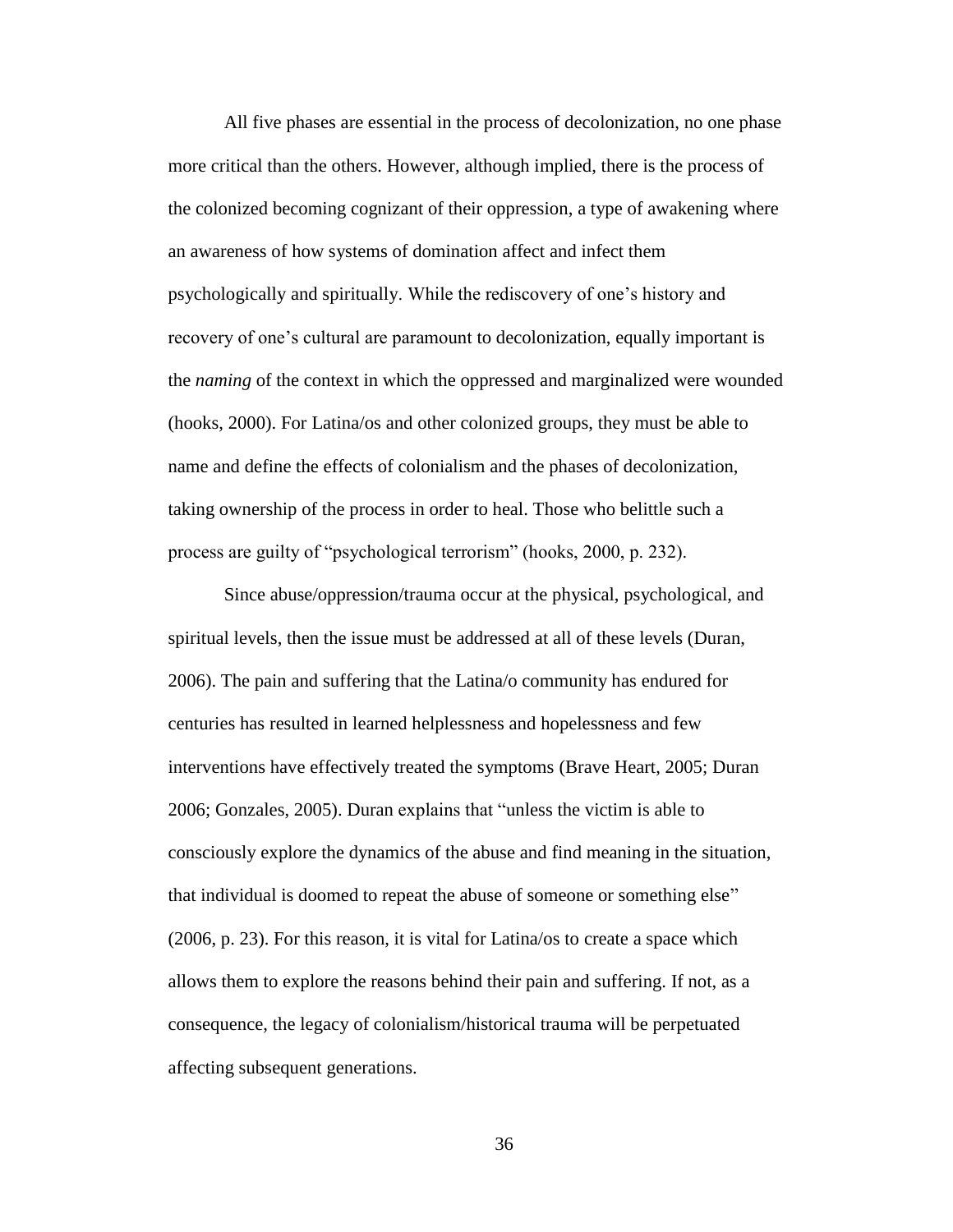In the five phases of decolonization Laenui (2000) emphasizes healing as essential to the Mourning phase. Healing from past pains cleanses the spirit and mind allowing for a critical analysis of the processes of colonization that have had a deep impact on the identity of the oppressed (Duran, 2006). For Latina/os the wounds of colonialism run deep and the trauma is shared collectively. Healing from "collective trauma" (Lambert, 2008) requires the individual to grieve and release the pain and experience the uncomfortable, confusing and, at times, conflicting emotions over time. Eventually, this will lead to a healthy individual that will in turn influence family, community, and culture. However, until Latina/os begin to heal from collective trauma they will continue to struggle to develop economically, socially, and politically (Lambert, 2008).

It is evident that trauma occurs at the personal, community, and collective level (Brave Heart, 2005; Duran & Duran, 1995; Gonzales, 2005; Lambert, 2008) and that a "preventive intervention that addresses these issues at the source" is needed (Duran, 2006, p. 23). Decolonizing the mind and spirit requires a multifaceted approach to healing from the various forms of trauma. For example, even employing self-help exercises, such as speaking affirmations aloud that challenge "long-imprinted, toxic messages" can be useful in liberating the colonized on their journey to self-recovery (hooks, 2003, p. 38). The process of decolonization is about education, healing, and becoming Whole. It is about "empowerment, liberation, transcendence, renewing vitality of life" and about "finding and claiming ourselves and our place in the world" (hooks, 2003, p. 43).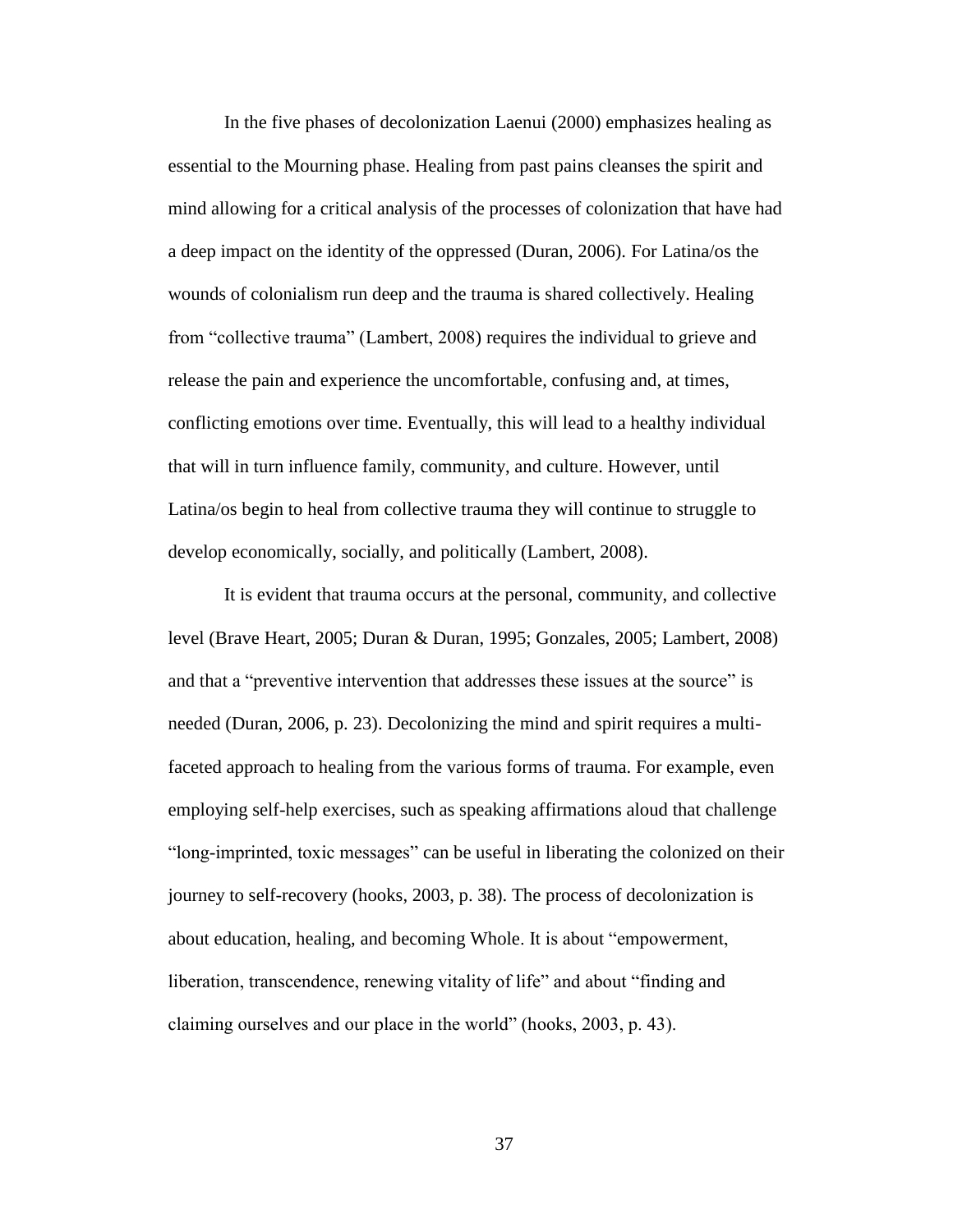This study explored the process of decolonization of the mind and spirit by documenting the healing strategies employed by a select group of Latina/o educators. The research participants understand that in order to assist others in their quest to becoming decolonized that they must undergo the process themselves. They understand that one must completely immerse her/himself in the process, not resisting or suppressing emotions. Only when emotions are felt deeply and intently, and painful memories resurrected can the healing begin leading to the possibility of decolonization of the mind and spirit.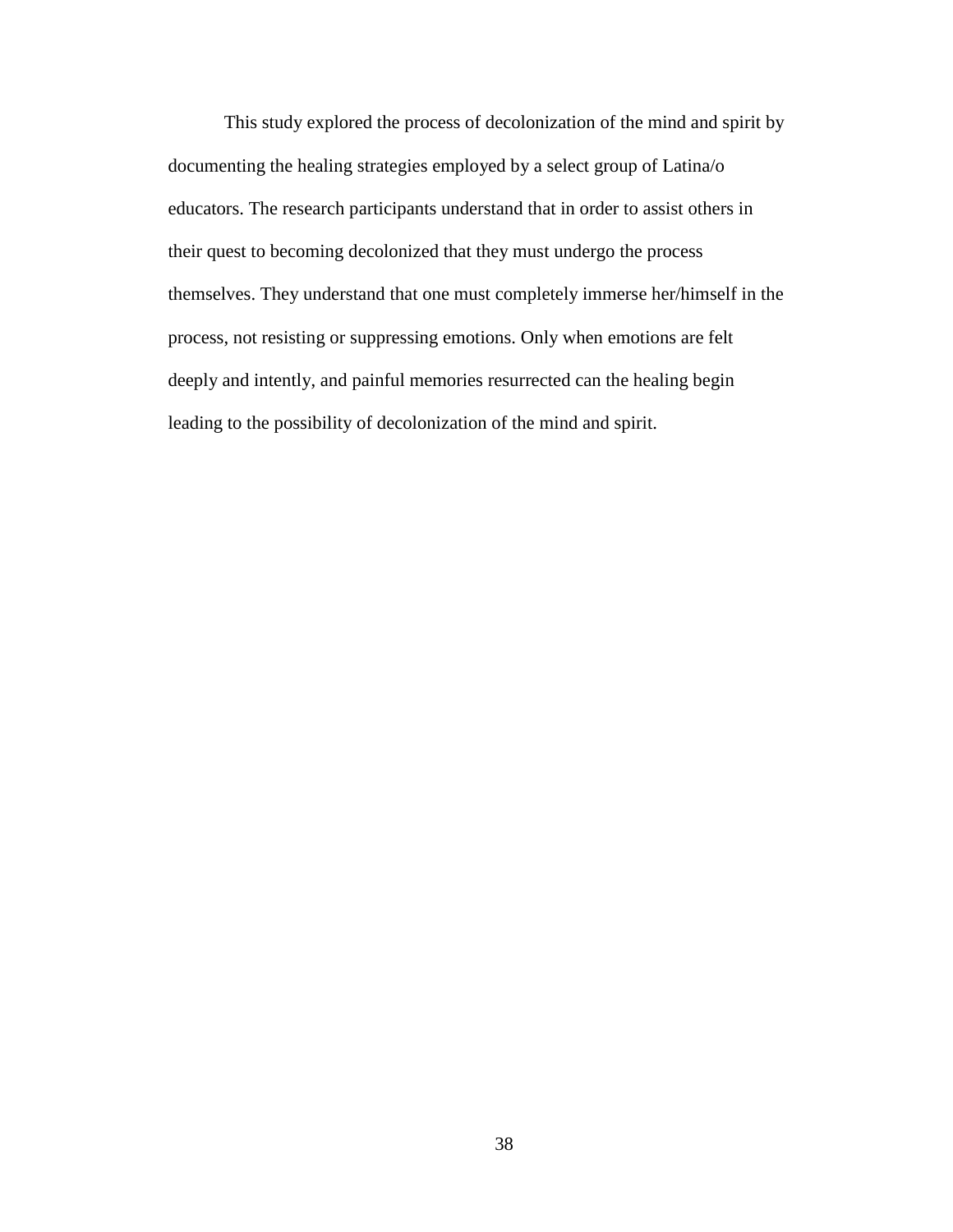# CHAPTER III

### *Methodology*

### *Restatement of the Purpose and Overview*

This study sought to understand the process of decolonization of the mind and spirit by documenting the experiences of seven Latina/o educators that are members of MAESTR@S. Although critical ethnography was the primary method employed for this study, an aspect of indigenous research methods was also utilized. In particular, Wilson's (2008) notion of "relational accountability" which requires researchers to form reciprocal and respectful relationships within the community where they are conducting research was an integral component of the methodology (p. 40).

Grande (2004) describes colonization as "a multidimensional force underwritten by religious fundamentalism, defined by White supremacy, and fueled by global capitalism"  $(p, 8)$ . Its antithesis is decolonization of the mind and spirit, which the research participants are seeking and striving towards. Having a critical awareness of how these multidimensional forces contribute to systems of domination is the first step towards decolonizing the mind. However, the path to healing, to becoming Whole, is a process which allows a people to recover and reconnect with cultural legacies and understand how they came to be marginalized, excluded and Othered (Smith, 1999) ultimately leading to critical consciousness.

### *Research Design and Methodology*

For social change to be sustainable the oppressed need to participate in the process of knowledge production and seeking solutions to the problems adversely affecting their community for themselves. Cook (2005) asserts that critical ethnography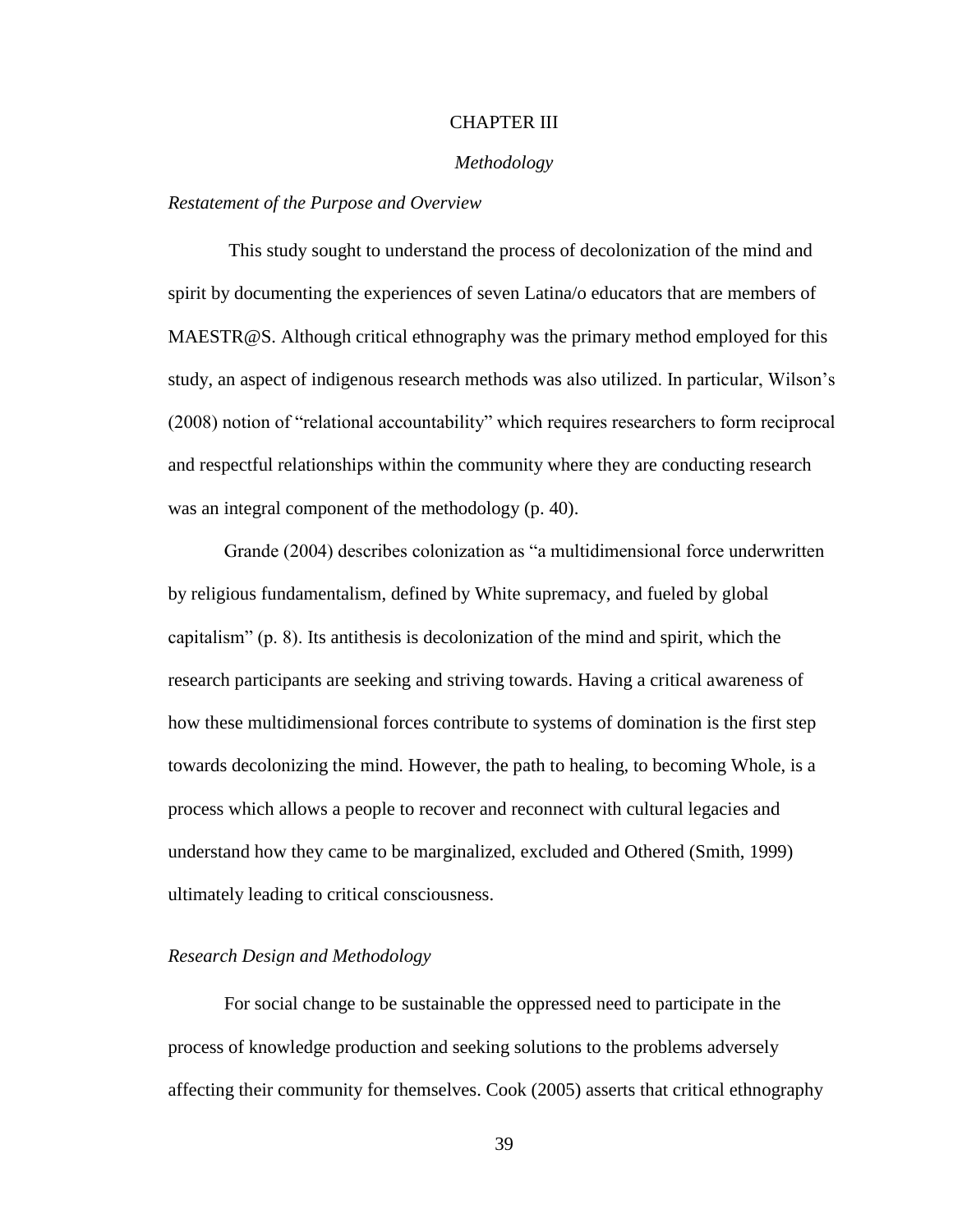―articulates the often-unheard plight of the oppressed and confronts the ruling structure on such grounds as racism, sexism, and classism to enable all to enjoy the fruits of full and unhindered citizenship" (p. 132). This research process challenged the status quo by including the voices of the marginalized in the research process, validating their knowledge as legitimate, and "centering their concerns and world views" (Smith, 1999) to understand theory and research from their perspectives and for their own purposes.

It is vital when researching and advocating for marginalized and oppressed groups to include their perspectives of their world and their reality (Mohanty, 1986, 2003; Pizarro, 1998, 2005). Throughout this study, at retreats, *encuentros*, and research interviews, participants shared painful memories about experiences in the educational system (past and present) where they felt alienated and/or persecuted for their accents, hues, cultural traditions, and ethnicity. As stories were shared participants would also, at times, begin to excavate the deeper meaning behind the emotions assisting them in their understanding of how past experiences have affected and influenced their current reality. This poignant process has led to the development of several exercises by the members of MAESTR@S that are designed to assist members in their path to healing. For these reasons, the researcher and those being researched have to construct a comfortable context in which those being researched (or advocated for) can engage in preliminary discussions about their world.

In an insightful and personal account of "ethnographer as colonizer," Villenas  $(1996)$  shares her experiences with the research process where she was being "co-opted" by the dominant English-speaking community at the academy to legitimize their discourse of Latino family education and child-rearing practices as problem*.* She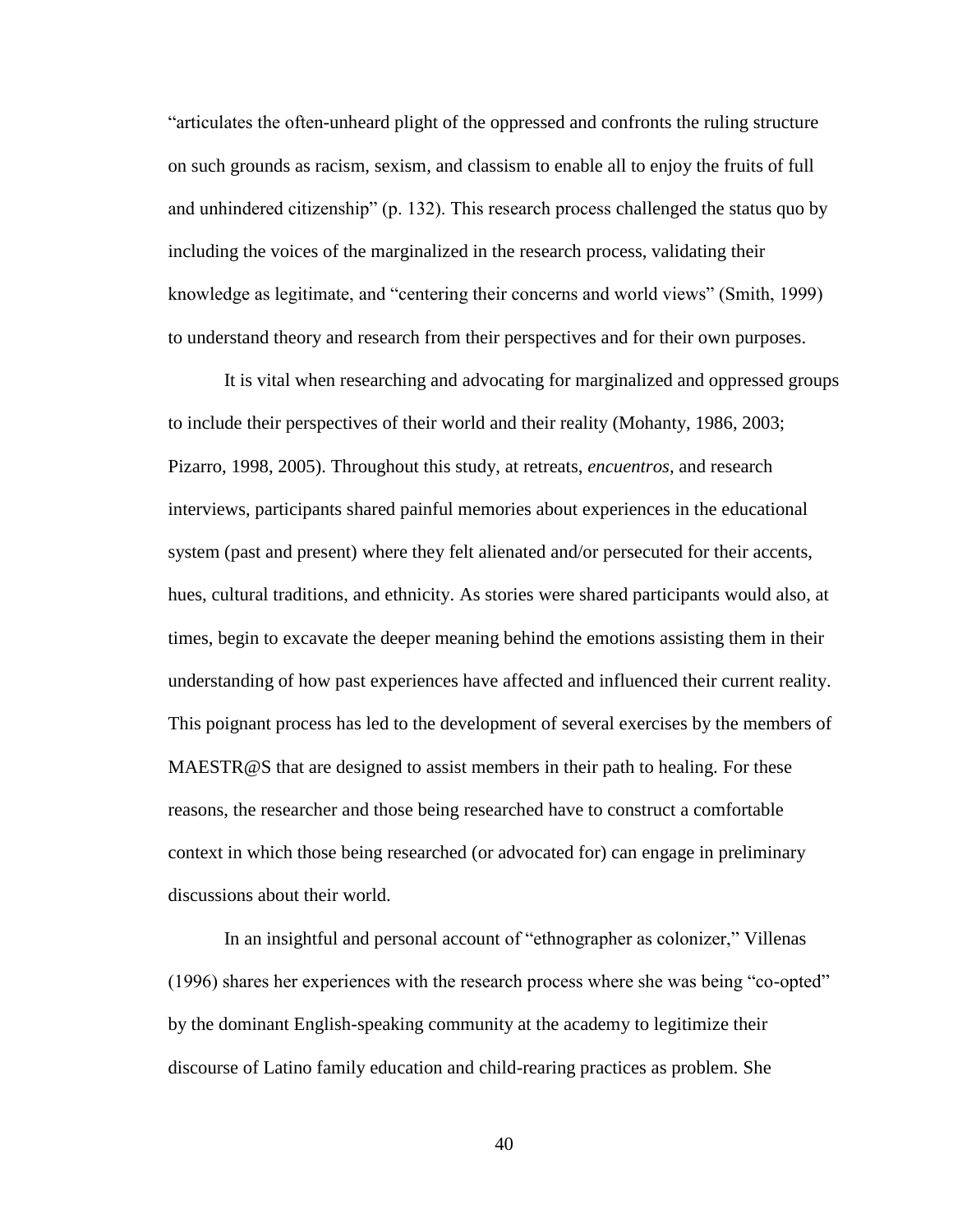discovered that by engaging in this discourse, she was becoming complicit in the manipulation of her own identities and participating in her own colonization and marginalization. According to Villenas (1996), the "native ethnographer" must come to terms with his/her own marginalizing experiences and identities in relation to dominant society. She declares that the "native ethnographer is potentially both the colonizer, in her university cloak, and the colonized, as a member of the very community that is made 'other' in her research'' (p. 712).

Similarly, Cruz (2008) questions the legitimacy of our "decolonized praxis" when in order to do so requires the researcher to insert him/herself in colonial traditions, to locate oneself in "legitimized intellectual production" (i.e., in order to demonstrate where our thinking is located within our discipline that is, by and large, influenced and shaped by the dominant group's epistemologies). In her opinion, elaborating and grounding theory based on the reflections marginalized people make about social life "as they live it" is the essence of decolonizing knowledge. By questioning the legitimacy of our decolonized praxis, which is located within colonial traditions validated by the academy and people with the power and authority over others, Cruz forces us to reflect critically on our ideology, positionality, and application of our praxis.

By objectifying the subjects being researched, by assuming authority, and by not questioning their own privileged positions, ethnographers/researchers have participated as colonizers of the researched. In an attempt to avoid the aforementioned, I situated myself as a member of MAESTR@S foremost, which required me to fully engage in all communal practices and rituals. Whenever my role of researcher became primary, I clearly communicated my intentions and received permission from the group prior to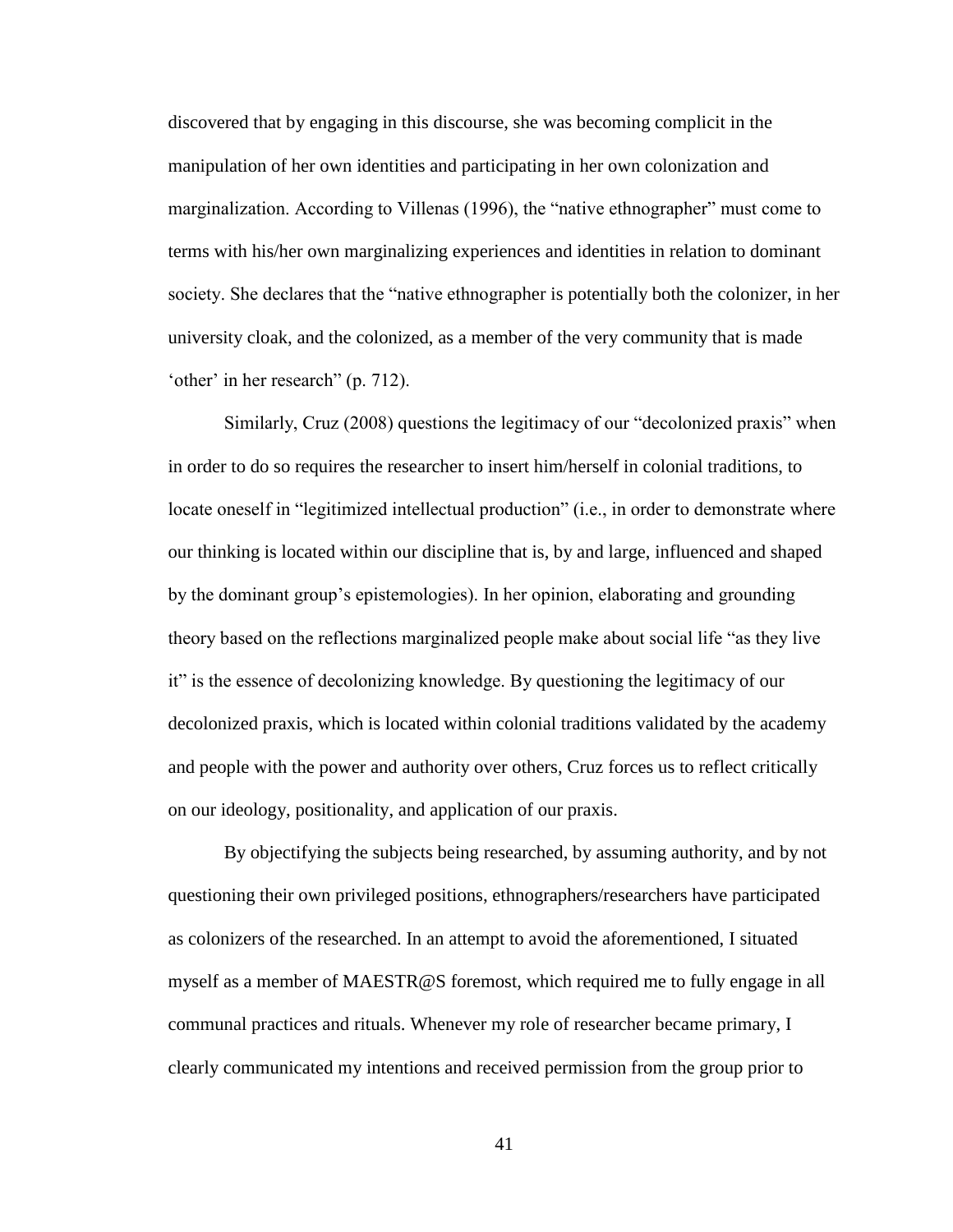pursuing this role. Therefore, the starting point must be to acknowledge, attempt to understand, and build on the unique epistemology of those with whom we are working and being clear about researcher positionality and power dynamics.

Critical ethnography can help to understand not only the experiences of the research participants but also the socio-psychological and socio-historical factors (e.g., systemic racism, hegemony) that contribute to these experiences and, ultimately, their path to liberation. In addition, critical ethnography helps the research participants identify the issues affecting them and can assist them in developing strategies they wish to pursue (Cook, 2005). Without such a critical approach it would be difficult to address the underlying causes of social injustice that account for so much of the inequity we see in high school graduation rates, incarceration rates, unemployment rates, domestic violence, drug abuse, and other social ills that contribute to the destruction of *raza*.

The inherent limitation of critical ethnography is that it is situated in critical theory, which may perpetuate "neocolonial sentiments" turning the colonized person into an "essentialized other who is spoken for" (Denzin & Lincoln, 2008, p. 5). Denzin and Lincoln (2008) contend that critical theory must be "localized, grounded in the specific meanings, traditions, customs, and community relations" that operate in each unique setting (p. 6). For this reason situating myself as "community member" was paramount where I observed the group's behaviors and rituals followed with questions to the group in order to better understand the meaning behind the practices. This way I was not merely replicating group norms and behaviors but understood the history and meaning behind them. In addition, the community being researched must determine and define what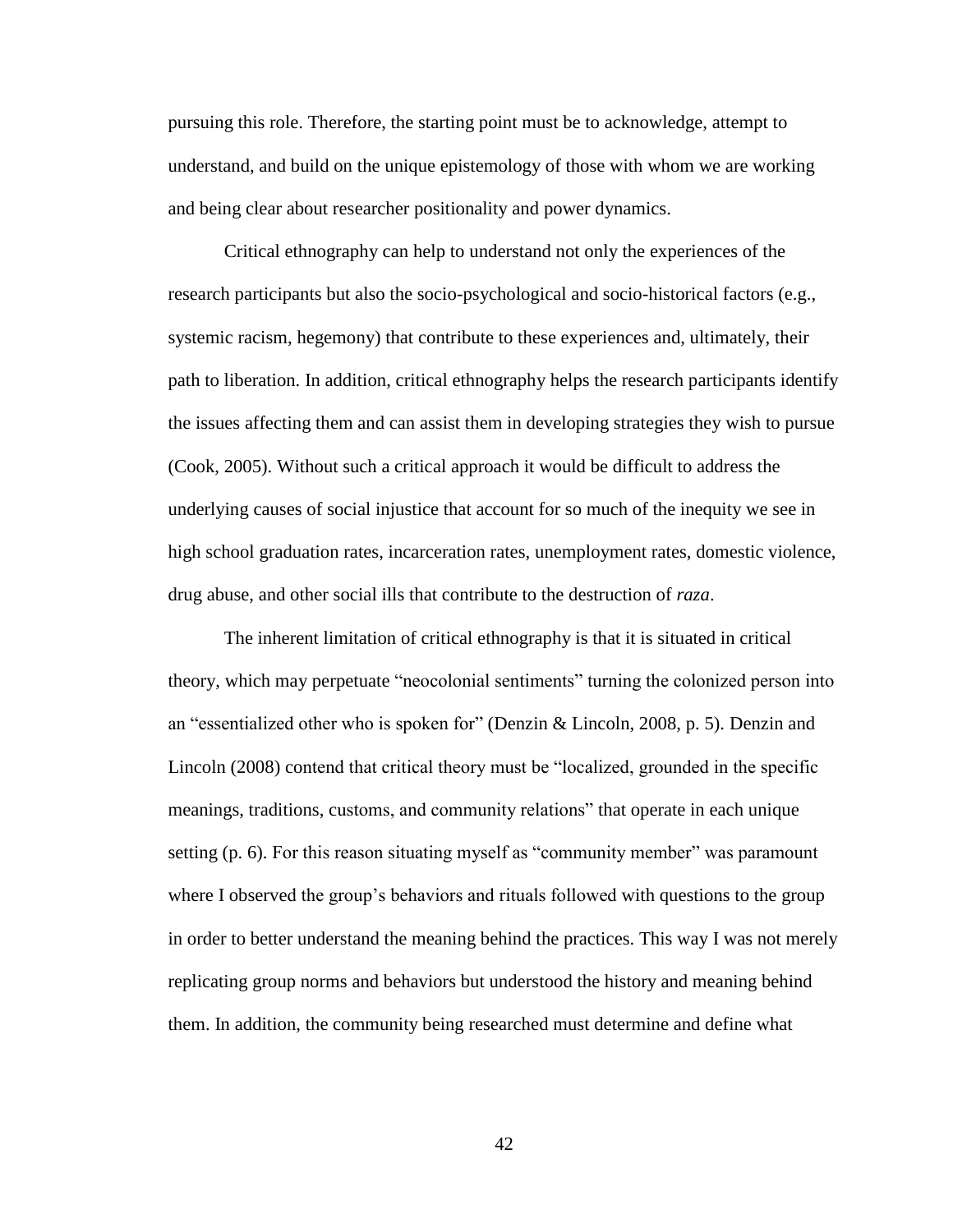research practices are acceptable which is crucial in preventing the perpetuation of "neocolonial sentiments."

Although critical ethnography allows the researcher to participate in the day-today activities of a group and include his/her personal experiences in the research, it does not include or emphasize the importance of relationship building with group members that is vital in conducting research. This research study involved having individuals share in a group setting personal experiences with colonialism including its psychological, emotional, and spiritual impact which requires vulnerability, courage, and trust. For this reason, Wilson's (2008) Indigenous Research Method of "relational accountability" was utilized. This method required me to form reciprocal and respectful relationships within the community where I conducted my research. This was achieved by fully participating in exercises which included sharing my personal stories of pain and suffering, and revealing my vulnerabilities to the community. Wilson (2008) declares, "Through maintaining accountability to the relationships that have been built, an increased sense of sharing common interests can be established"  $(p. 86)$ . Thus the relationships with the community are an equally valued component of the research methodology.

### *Entry Into the Community*

The study was conducted in Northern California with a select group of seven participants that work throughout the Bay Area and Coastal Valley in the education sector. I met all of the participants as a result of my involvement with MAESTR@S – a group consisting primarily of educators and a few school administrators seeking to change and improve the educational experiences and outcomes of *raza*.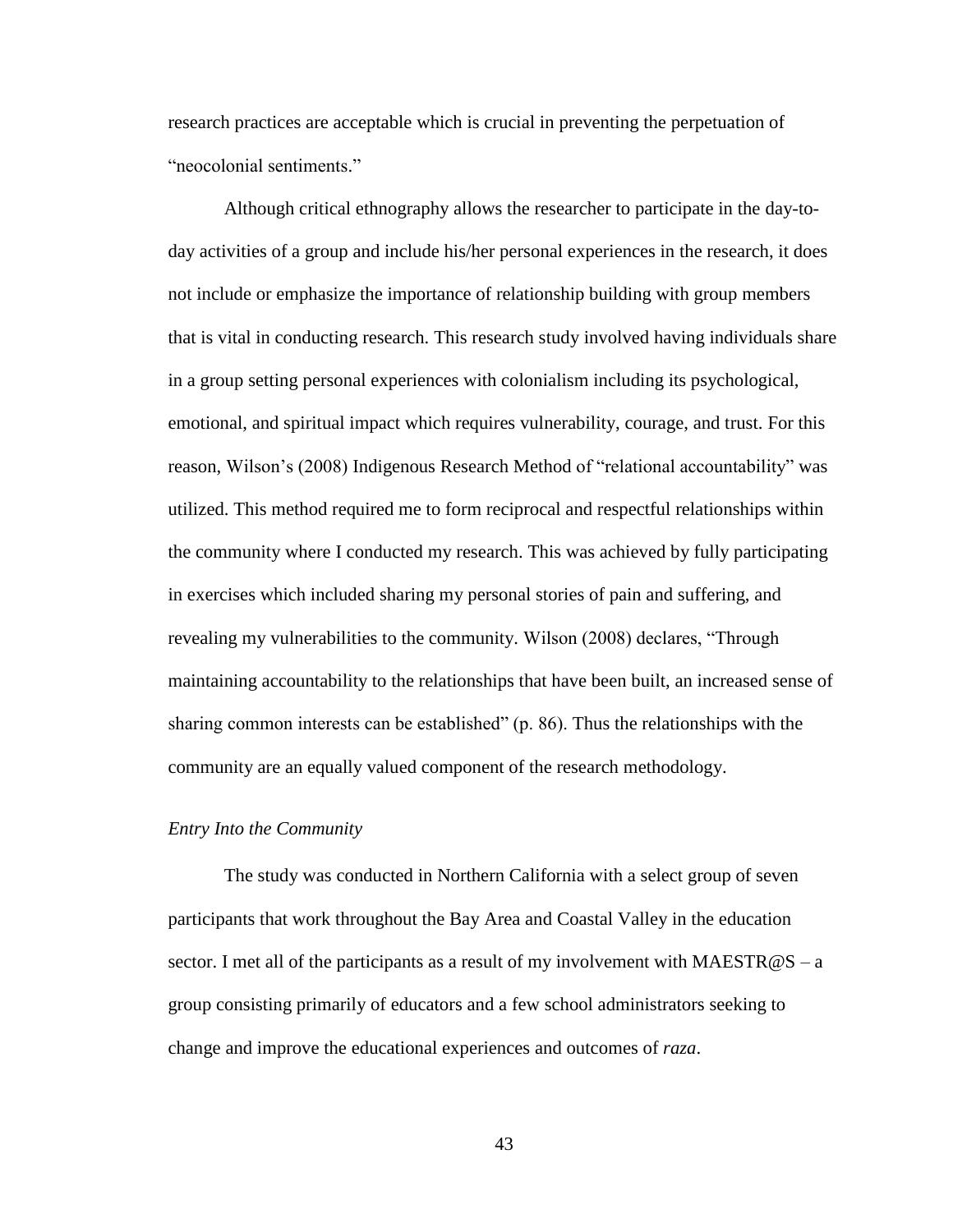In 2008 after hearing my research interests Diego, founder of MAESTR@S, invited me to participate in one of their group sessions. After sitting in and listening to the challenges that these educators face working in urban and rural settings, I realized that what they were discussing was their path and often painful process to becoming decolonized. It was at that moment I realized why Diego asked me to join the community. I participated in sessions irregularly until mid-2009 when I began collecting data for this study.

Two years have come and gone and I have become heavily involved with the MAESTR@S community. I have developed bonds with the members and participated in their weekend retreat, where we discussed the impact of colonization on our communities and ourselves and the challenges and struggles we face daily in doing this type of work. Needless to say, I have created relationships with many of the members which are based on mutual trust, respect, and a passion for social justice. And, as a result of these relationships, the dialogues were fruitful and insightful; where painful memories surfaced and powerful experiences shared.

### *Research Setting*

MAESTR@S describes itself as an educational movement founded on a politicized, anti-oppression analysis of the condition of *raza* and the powerful role of racism/White supremacy, patriarchy/sexism, homophobia/heterosexism and capitalism (hegemony) in shaping that condition. They attack institutional, interpersonal, and internalized oppression/colonization with a specific focus on dealing with selfoppression, which is internalized by way of both media and the schools. They strive to challenge oppression by focusing on helping youth and youth workers to understand this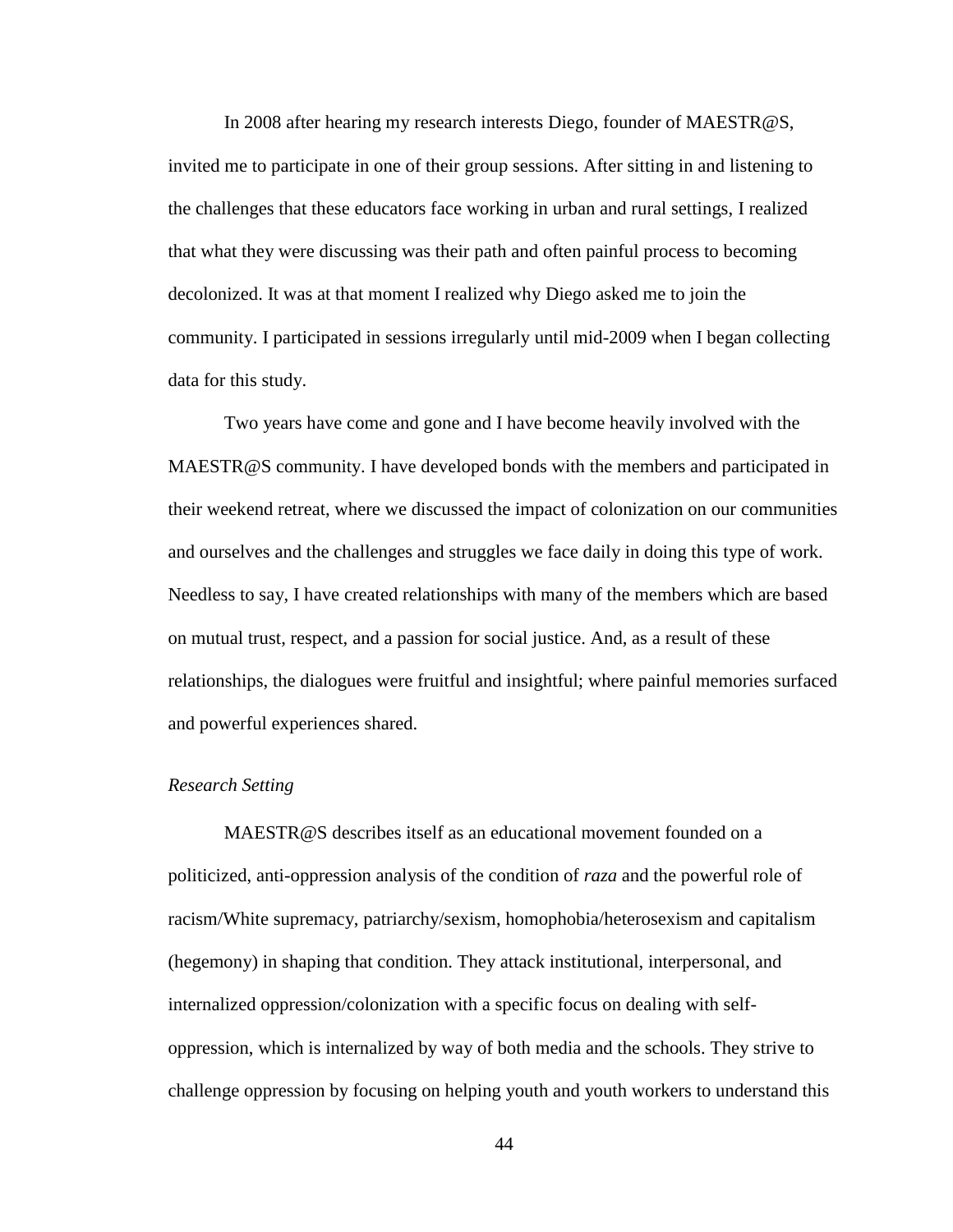reality. They bring their personal and professional experiences with schools and students to inform their discussions. They challenge the methods in which Latina/o youth are schooled and then develop alternatives methods to replace existing ones.

The research was carried out at various locations because the participants live and work throughout the Bay Area and Coastal Valley. The group meets six times per year, which includes an annual weekend retreat. Since a majority of the membership live outside of the South Bay (central location), the *encuentros* (encounters) are held at various sites, such as a member's home or place of work and last approximately 4 hours. A majority of the participants are educators and heavily involved in local community projects. The initial dialogues took take place during the MAESTR@S annual 3-day retreat where a majority of the membership was present.

### *Research Questions*

As previously mentioned, Grande (2004) describes colonization as "a multidimensional force underwritten by religious fundamentalism, defined by White supremacy, and fueled by global capitalism"  $(p, 8)$ . And some of the glaring manifestations of colonization are dramatic inequality and injustice in society. As I searched for answers about colonization – its historical and contemporary effects and its maintenance – I discovered just how incredibly complex this phenomenon is. This quest for answers led me to published works about decolonization, specifically decolonization of the mind and spirit, which includes a process of intellectual enlightenment (as to how the legacy of colonialism impacts *raza* today), healing from past pains (e.g., historical trauma), and recovery of the Self to become Whole (hooks, 1989).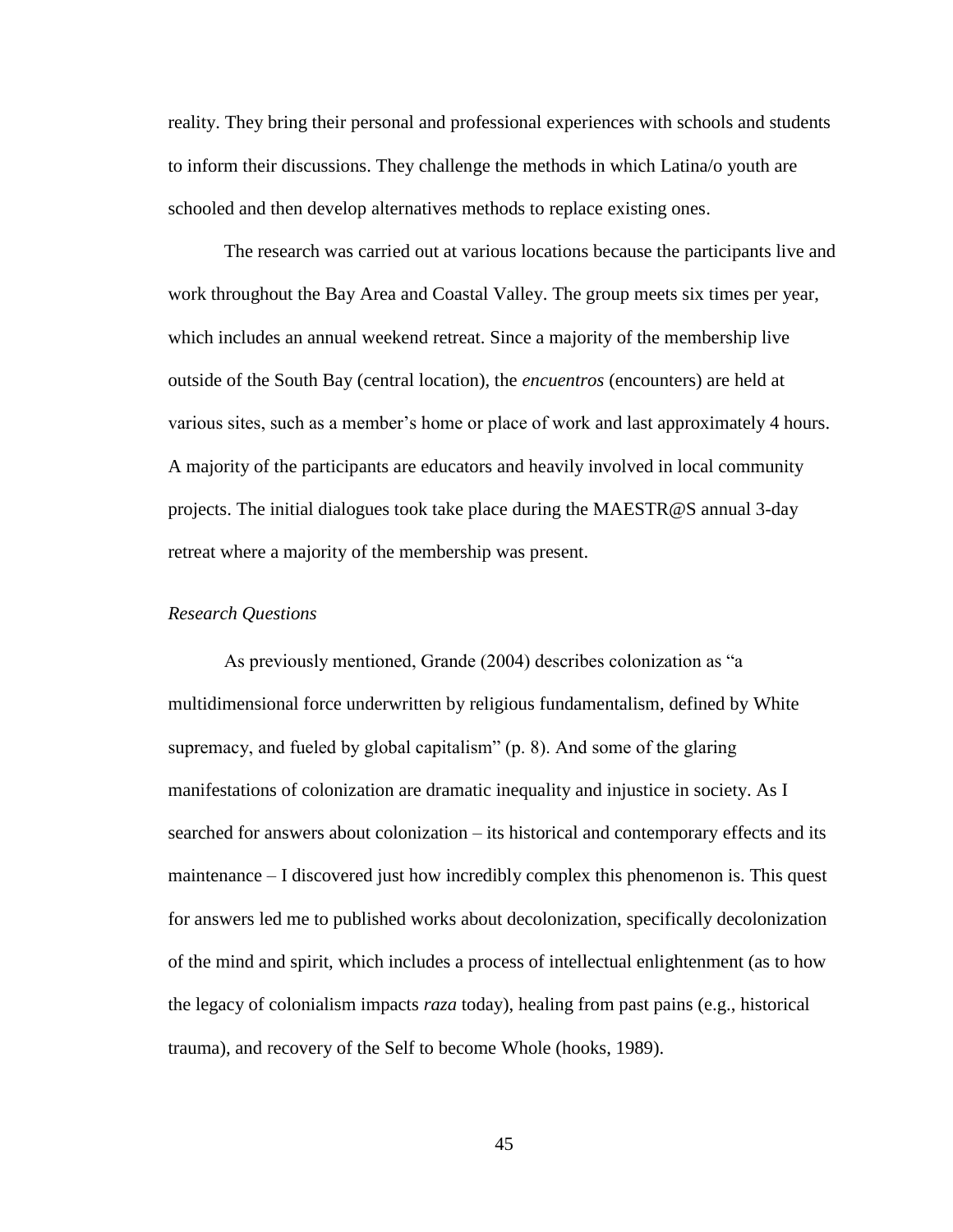As I continued on this path of intellectual and spiritual enlightenment, I reconnected with a former instructor that brought together a group of Latina/o educators that were interested in developing healing strategies to become decolonized. The group became known as MAESTR@S and they believe that in order to teach and/or demonstrate to others how to become decolonized one must first walk the path of decolonization. Working and participating with MAESTR@S has helped me to understand and appreciate the complexities to decolonizing the mind and spirit.

The research questions were used to guide the researcher and participants in their quest to understand the process of decolonization of the mind and spirit. The research questions to be addressed in this study are:

- 1. Does a lived critique of contemporary colonization affect *raza* educators (mentally, physically, emotionally, and spiritually) and shape/influence their work?
- 2. What challenges and obstacles do they face? What are their needs?
- 3. What strategies are employed to meet those needs?

### *Data Collection and Analysis*

The method employed in exploring decolonization of the mind and spirit was critical ethnography which uses a process of inquiry referred to as dialogue. A benefit of conducting critical ethnographic research is that it allows the researcher to study a setting in which he/she already is a member or becomes converted to genuine membership during the course of the research. According to Fine (2007), critical ethnographers have an "obligation" to be transparent, interrogating their writings as to how they depict themselves as they "coproduce the narratives" they presume to gather and report. With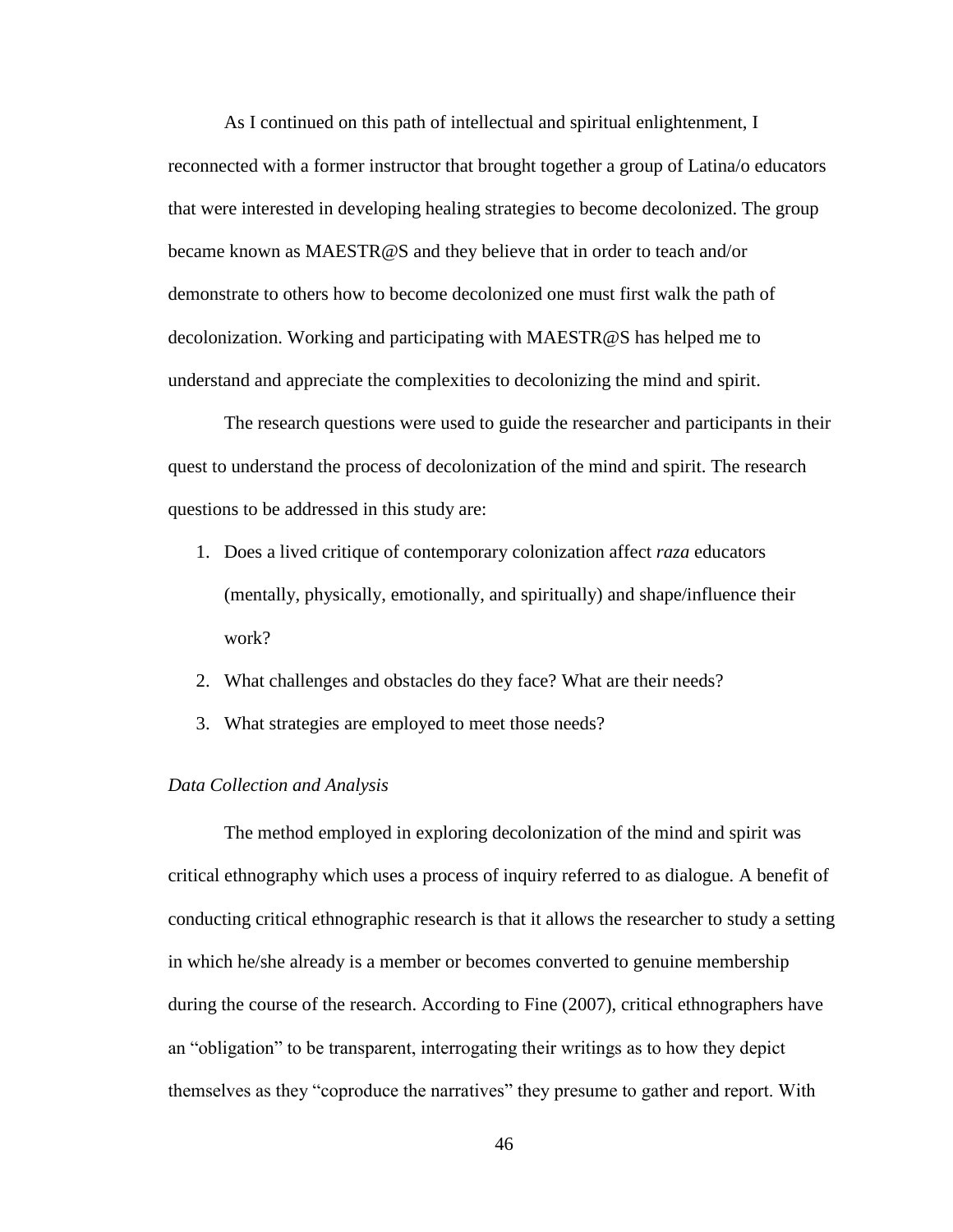such an obligation lays the responsibility to discuss their identities, to disclose why they question what they do and what is reported and excluded (Fine, 2007). And it is this type of transparency that this research study attempted to equal.

In conducting the research, a modified version of Carspecken's (1996) critical ethnographic research process developed by Cook (2005) was used. Although discourse analysis is not explicitly included in Carspecken's approach to critical ethnography, Cook (2005) declares it is "essential in research projects that aim to explore the links between hegemonic and ideological discourses underlying social structures and the everyday actions and experiences of research participants" (p. 133). This process contains five stages:

- 1. Observation and description
- 2. Analysis of observational data
- 3. Dialogical data generation
- 4. Development of themes
- 5. Examining findings in relation to existing theories of society

### *Observation and Description*

Prior to participating in this research study all participants received a letter of invitation and signed a consent form to be a research participant. This stage of the process required me to take written notes that contained behaviors, activities, and segments of dialogue between actors. MAESTR@S members meet on average five times per year in 4-hour sessions called "encuentros" (meeting or encounter) and at one 3-day retreat. These sessions are designed to provide a safe space for members to share personal stories and experiences, which often require members to resurrect painful memories (also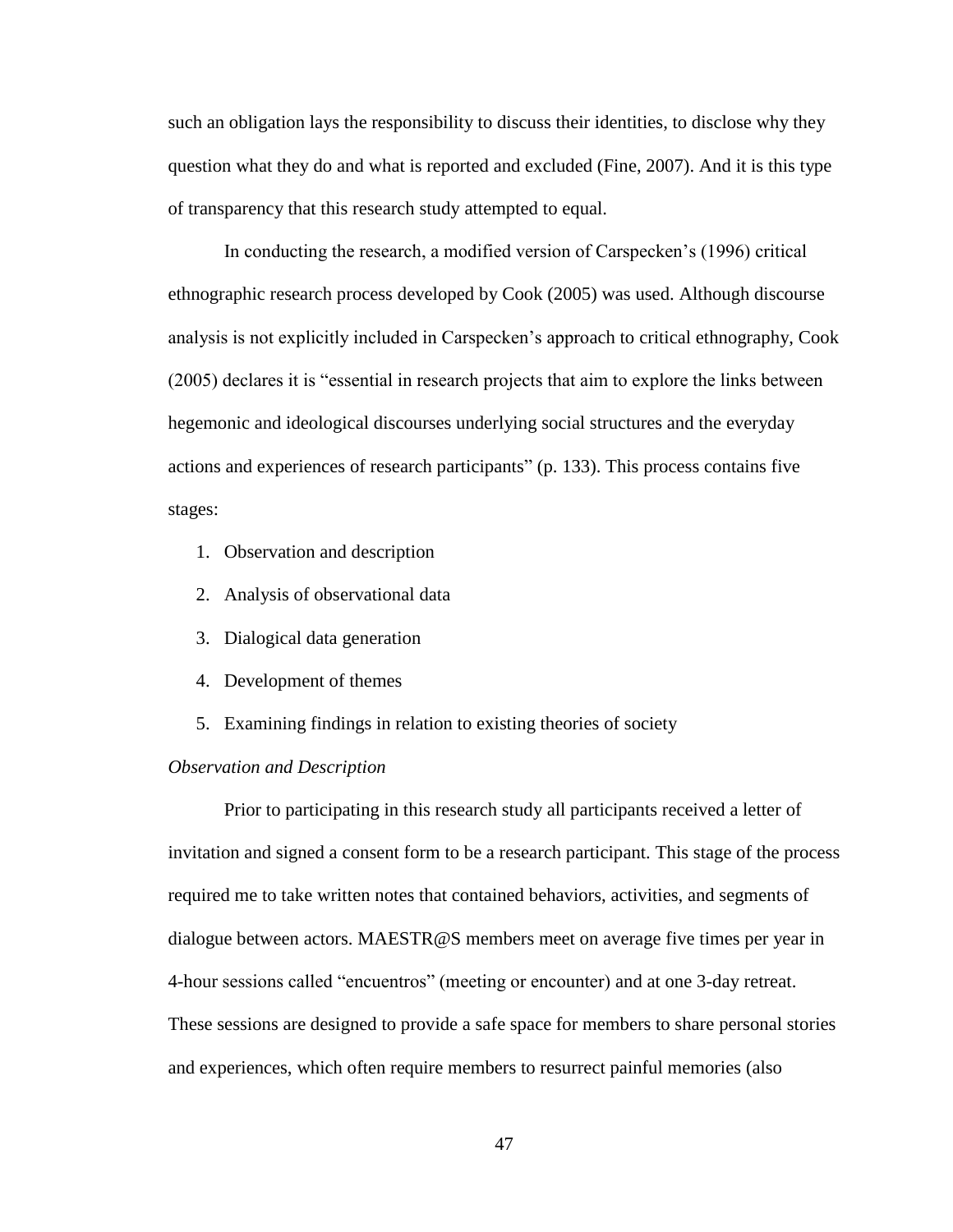referred to as traumas) in order to begin and/or continue the healing process (a process that is integral to achieving a decolonized state). In addition, members utilize activities that require members not only to verbally share out but also to depict their traumas visually. These activities are used as reminders, models, and tools for decolonization of the mind and spirit, where members can pursue liberation from the legacy of colonialism and oppression via healing strategies in a safe and supportive environment.

During three *encuentros* (totaling 8-10 hours) and one retreat (totaling 12-14 hours) I observed behaviors, activities, and captured segments of dialogue in a notepad and a digital voice recorder. Specifically, during the *encuentros* (which occurred at different locales) I would participate in all activities and whenever possible I would take notes in my notepad documenting an activity and attempting to capture the behaviors of the participants/actors. This of course presented challenges because there were several moments when I was an actor and unable to take notes. However, immediately following an activity I would note what had transpired to the best of my ability. In addition, I collected and filed all materials that were distributed to group members consisting of philosophies, theories, stories, and activities.

During the retreat I also took written notes and documented activities in my notepad. During the initial group dialogue (2 hours) I used a digital voice recorder to capture the content and used my notepad for behavioral observations. The second group dialogue was originally scheduled to occur at an *encuentro* but due to time constraints was decided by the group to be conducted electronically via e-mail with follow-up phone calls (the next scheduled *encuentro* was two months out and did not fit within my research timeframe). The dialogues which occurred via phone calls were documented in a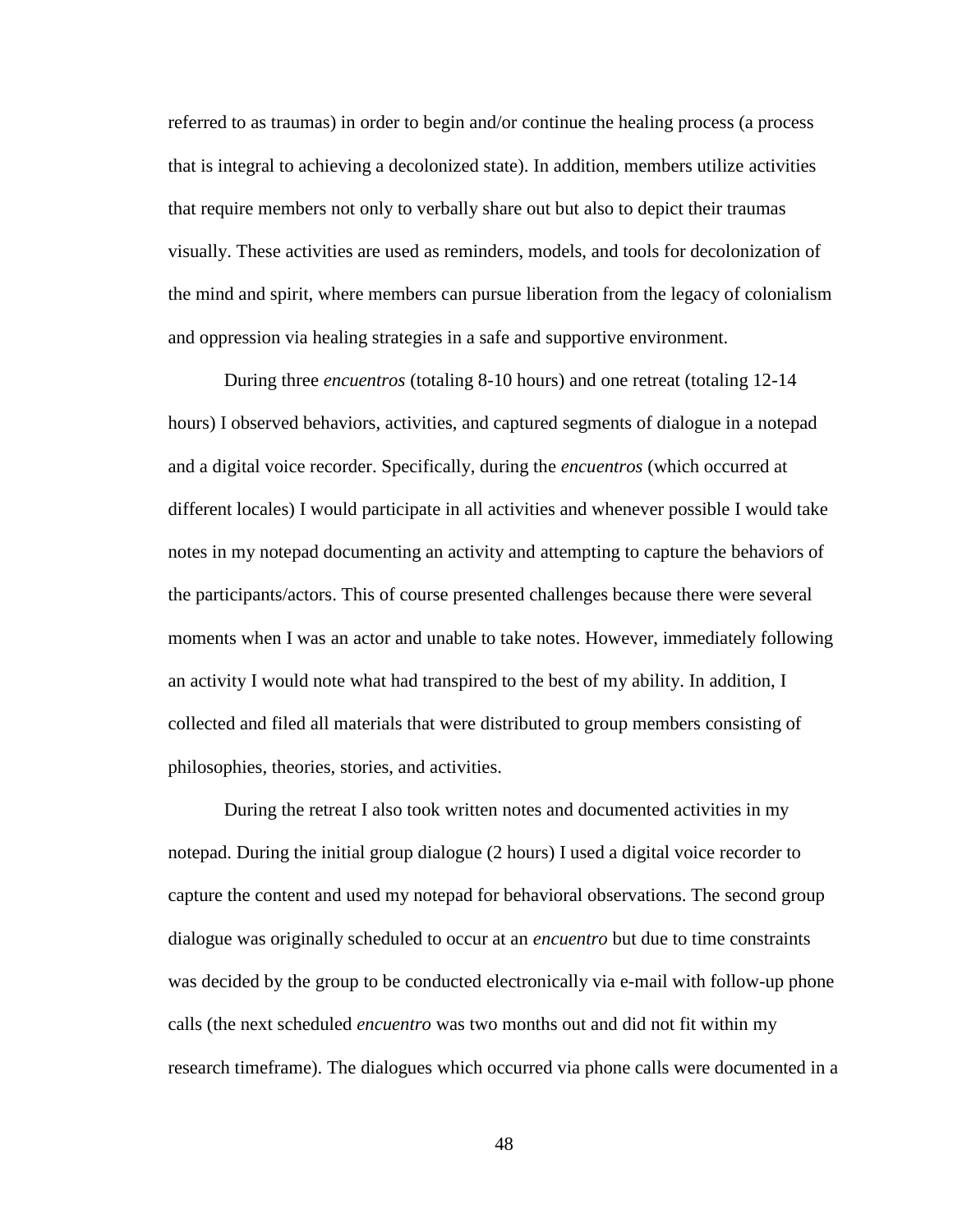notepad. The three (3) individual dialogues each lasted approximately 1.5 hours, totaling 5.5 hours. The individual dialogues occurred at each participant's place of choice: a local coffee shop, a home, and a school (work) site.

## *Analysis of Observational Data*

Analyzing observational data requires interpretation and reporting. Observers do not seek to remain neutral or objective about the phenomena being observed. Therefore, I strove to explicate and excavate the deeper meanings of the work being studied through my own lenses. In conducting critical ethnographic research, I included my own feelings and experiences in interpreting the observations. The observations allowed me to formulate my own version of what had occurred, independent of the participants. *Dialogical Data Generation*

Critical ethnography uses a process of inquiry referred to as dialogue rather than using a rigid process of question and answer, which may undermine the development of a critical consciousness. This stage of the process gave participants a voice in the research process and a chance to challenge material that I produced. After the data was transcribed, each member reviewed the transcripts of the dialogues, checking for accuracy.

The initial group dialogue lasted approximately two hours. The first group dialogue took place during the annual MAESTR@S retreat at a retreat center located in the Santa Cruz Mountains. The location of the second group dialogue was scheduled to occur during a regularly scheduled *encuentro* but due to time constraints was conducted electronically via e-mail with follow-up phone calls. The third set of dialogues occurred at homes and community spaces and was based on the three participant's preference and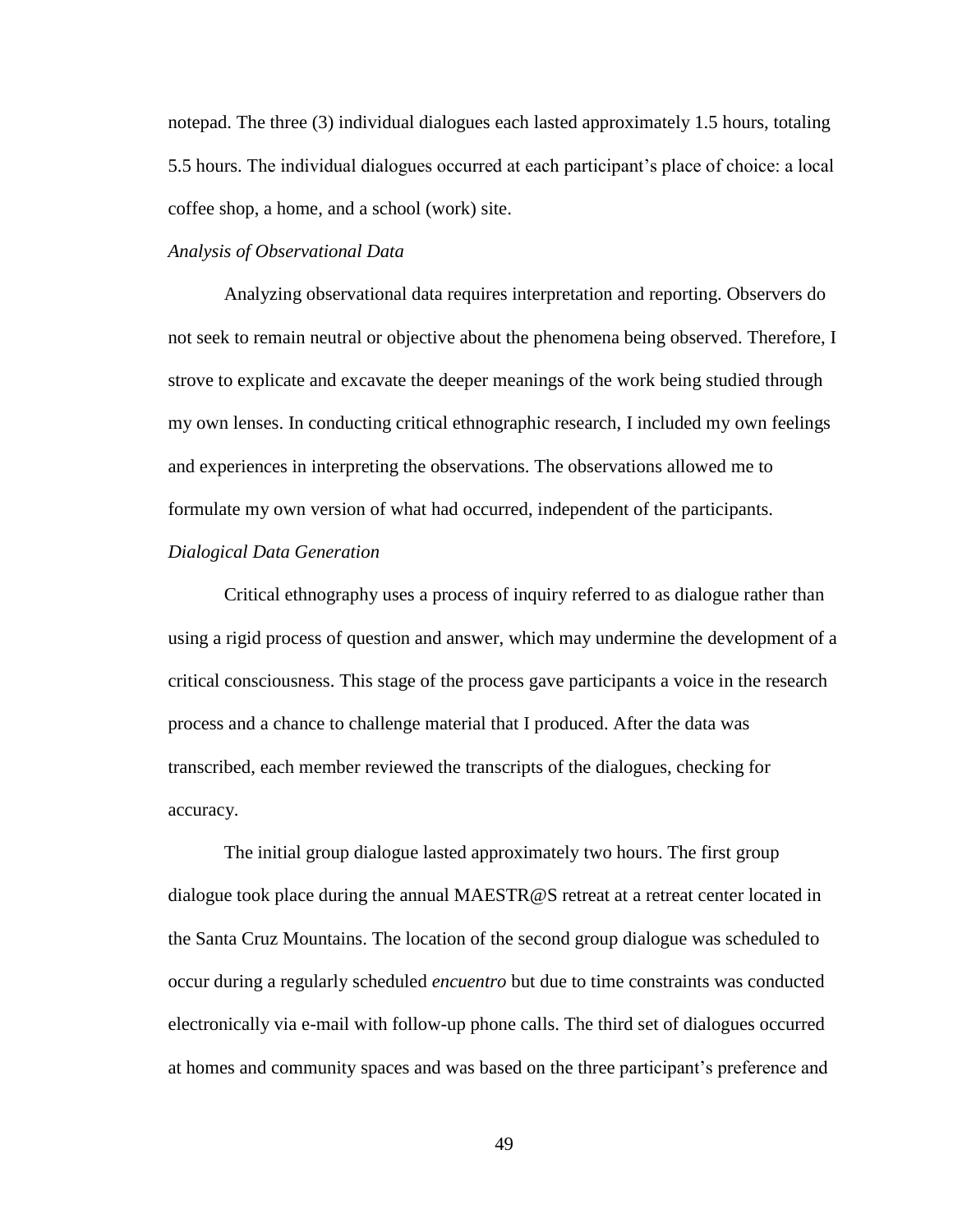availability. It was imperative for the dialogues to take place in a location where the participants felt safe to express their opinions and beliefs, and open to reflect. Two group dialogues occurred:

- Dialogue 1: The purpose of the first group dialogue was to introduce the research topic and to begin an honest and open dialogue with the participants using predetermined dialogue questions.
- Dialogue 2: The purpose of the second group dialogue was to follow-up with questions based on themes generated from data analysis.
- Dialogue 3: The purpose of the third set of individual dialogues was to gain a deeper understanding of the research topic and its effect on the participants.

Upon completing the two group dialogues, I arranged for a follow-up session with three participants. In addition, I arranged to shadow one of the members at their work site for the day to observe pedagogical style and teacher/student interaction.

#### *Development of Generative Themes*

After the observational and dialogical data was analyzed, I read through the text and identified quotes that seemed important and topics/issues that were repeatedly discussed. The quotes were copied and pasted into a new document. Making certain to maintain some of the context in which it occurred, each quote was highlighted (colorcoded) with the quote's reference (who said it and where it appeared in the text). Then I sorted the quotes into sections of similar quotes. These quotes were then highlighted and color-coded (e.g., green highlight for Development of Consciousness) to match a particular theme. This process produced an abundance of themes.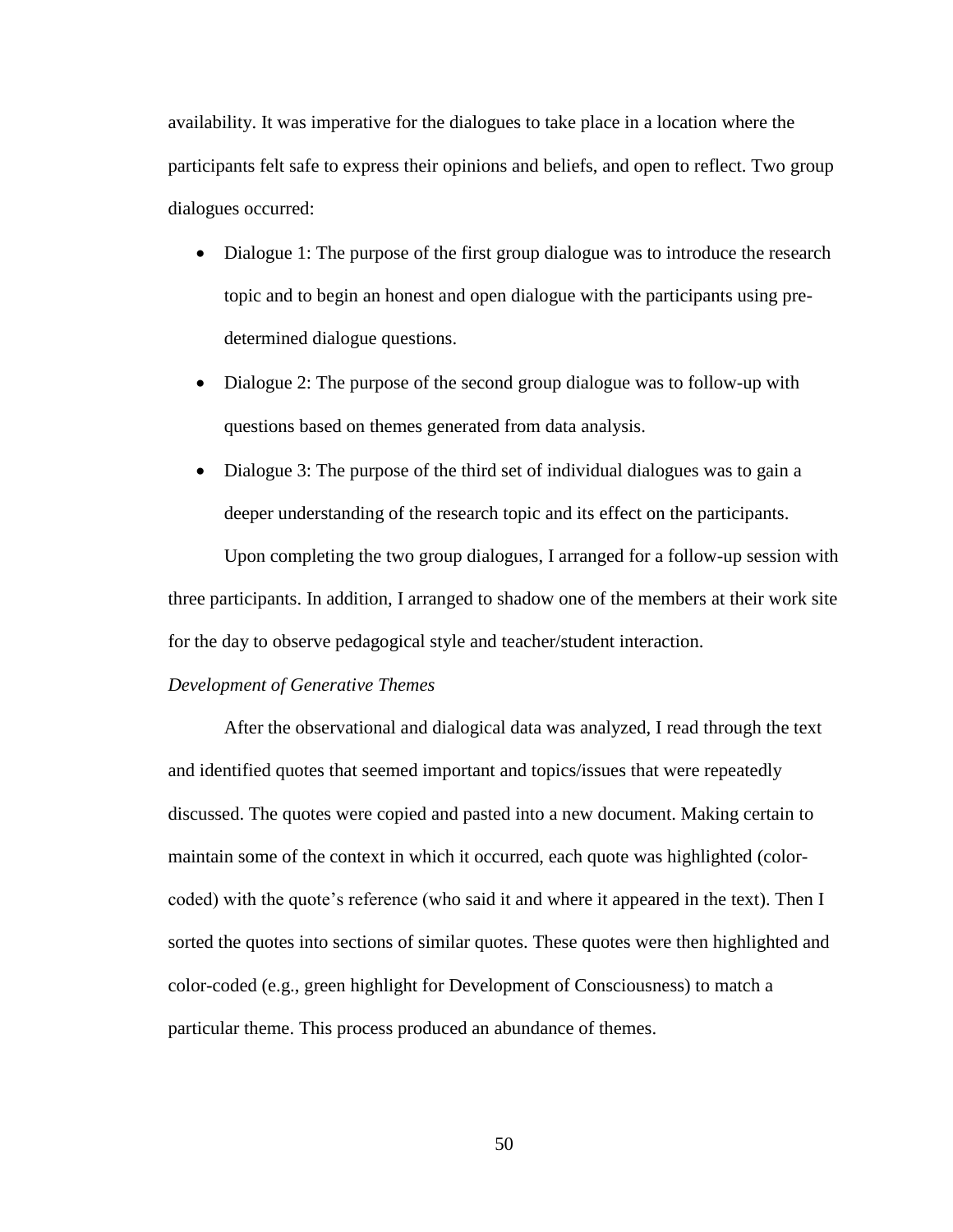The themes were then shared them with the group for feedback. After receiving feedback, I once again reviewed the dialogue transcripts in order to connect all of the various themes. Comparisons between individual and shared themes were made during this stage of the process attempting to ensure the themes were applicable to all participants. Themes that were not applicable to all participants were collapsed into a theme or were omitted altogether.

### *Examining Findings in Relation to Existing Theories of Society*

After conducting a thorough analysis of all the data collected I connected the findings to Critical Race Theory (CRT) and Indigenous Decolonization. The purpose was to explicate what had been discovered in earlier stages and to challenge or refine the theories themselves in order to gain a deeper understanding of the complex phenomenon studied.

#### *Questions to Guide the Dialogue*

Typically, in critical ethnography, research questions and the data collection process fall under the realm of the researcher, which follows traditional researcher and participant roles. However, research participants are active participants in that they can and should be engaged in negotiating findings with researchers and shaping emerging analyses (Cook, 2005). Dialogue encourages the researcher and participants to speak honestly and truthfully in order to develop a deeper sense of understanding. To achieve this, a set of questions were formulated that reflect the research questions:

1. How do you live/manage decolonization outside of MAESTR@S and what strategies do you employ? How do you live the work?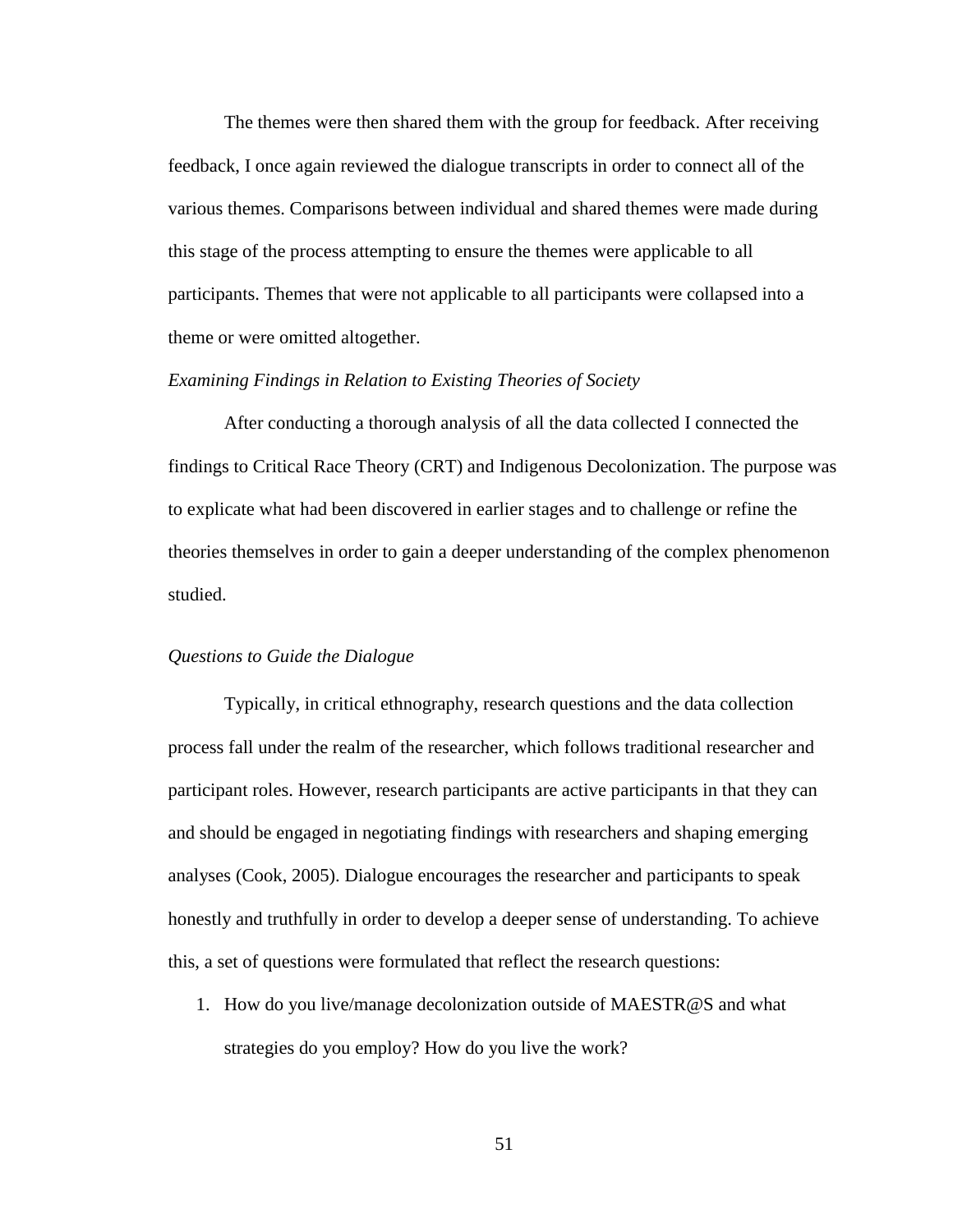- 2. How did you recognize that colonialism/internalized oppression were issues that you needed to confront?
- 3. Prior to MAESTR@S, how did you address colonialism and with whom?
- 4. Has being involved with MAESTR@S helped you confront colonialism?

## *Participant Profiles*

All the participants are members of MAESTR@S. They are all Latina/os and work in urban and rural settings as educators (elementary to university) or community workers throughout Northern California. There are seven participants in the age range 30 years through 50 years. Their years of experience in their professions vary from 4 years to 16 years. All of the participants believe we are living in a colonized state and they are working towards liberating themselves (becoming decolonized) and implementing lessons learned into their classroom curriculum and way of life.

| <b>Name</b> | <b>Gender</b> | Age                 | <b>B.A./B.S.</b>         | <b>Credential</b>        | <b>Graduate</b>               |
|-------------|---------------|---------------------|--------------------------|--------------------------|-------------------------------|
| Diego       | Male          | Early 40's          | Stanford                 |                          | UCLA, Ph.D.                   |
| Ana Maria   | <b>Female</b> | 30                  | <b>UCSC</b>              | <b>CSUMB</b>             |                               |
| Linda       | Female        | Early 40's          | Pomona                   | <b>CSULA</b>             | USC, M.S.W.                   |
| Joaquin     | Male          | Early 30's          | <b>SDSU</b>              | <b>CSUMB</b>             |                               |
| Elida       | Female        | 50                  | <b>CSUH</b><br>(Eastbay) | <b>CSUH</b><br>(Eastbay) | USF, Ed.D                     |
| Lucha       | Female        | Late $30^{\circ}$ s | Stanford                 | <b>CSU</b><br>Sacramento | Stanford, M.A.                |
| Miguel      | Male          | $40^\circ s$        | <b>UC</b> Irvine         | <b>CSULA</b>             | Harvard, M.A.<br>Harvard, ABD |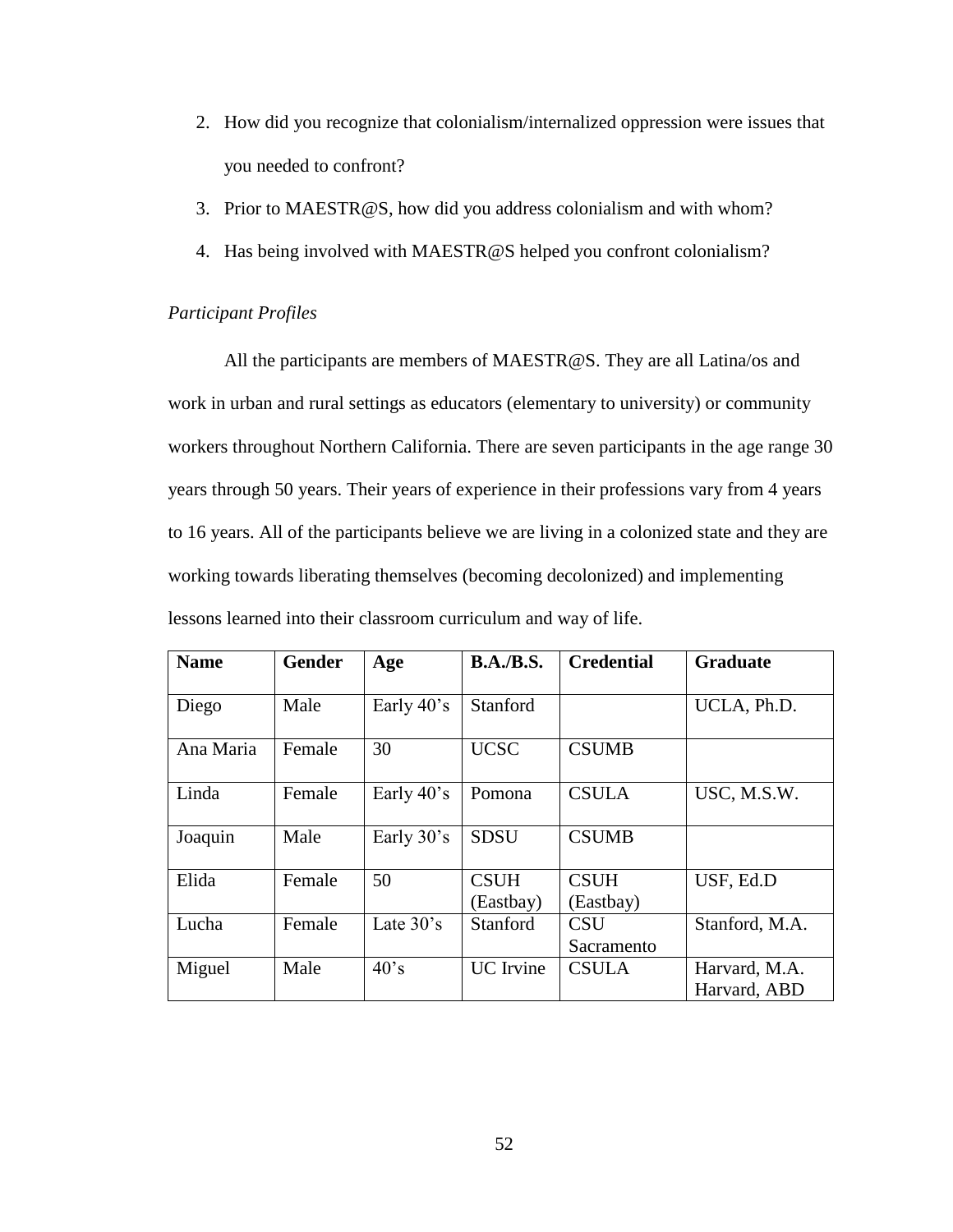## *Diego:*

Diego is the founder of MAESTR@S which was established in 2000 and selfidentifies as Chicano. He is a sagacious, analytic, committed, and generous person. He is well-respected and endeared by the members of MAESTR@S. Indeed, one member affectionately refers to him as Morpheus (a popular character of the "Matrix trilogy" who aids others in becoming aware of the false reality they are immersed in). He is a professor at a local CSU and Chair and Graduate Coordinator of the Mexican American Studies Department. He has a total of 16 years teaching experience, which includes a stint at the elementary level. He grew up in the North Bay in a lower middle-class community with his parents and brother. He is married with two children.

### *Ana Maria:*

Ana Maria is an enthusiastic, artistically creative, and caring person. Her youthful spirit adds a fun-loving element to the group. She describes herself as somewhat of a "hippie." She currently is a 7th grade English teacher. This is her first year as a full-time instructor but she has 4 years of experience as a substitute teacher. She grew up in a *barrio* located in the South Bay that continues to have high rates of gang activity and poverty. Her mom raised her and her two brothers. Ana Maria described her family as working-class poor and recalled being a recipient of "free" lunch as a child. As a teenager she became involved with gangs and abused drugs. She laid all of that to rest when she pursued her college career. She has been involved with MAESTR@S for 2 years.

*Linda:*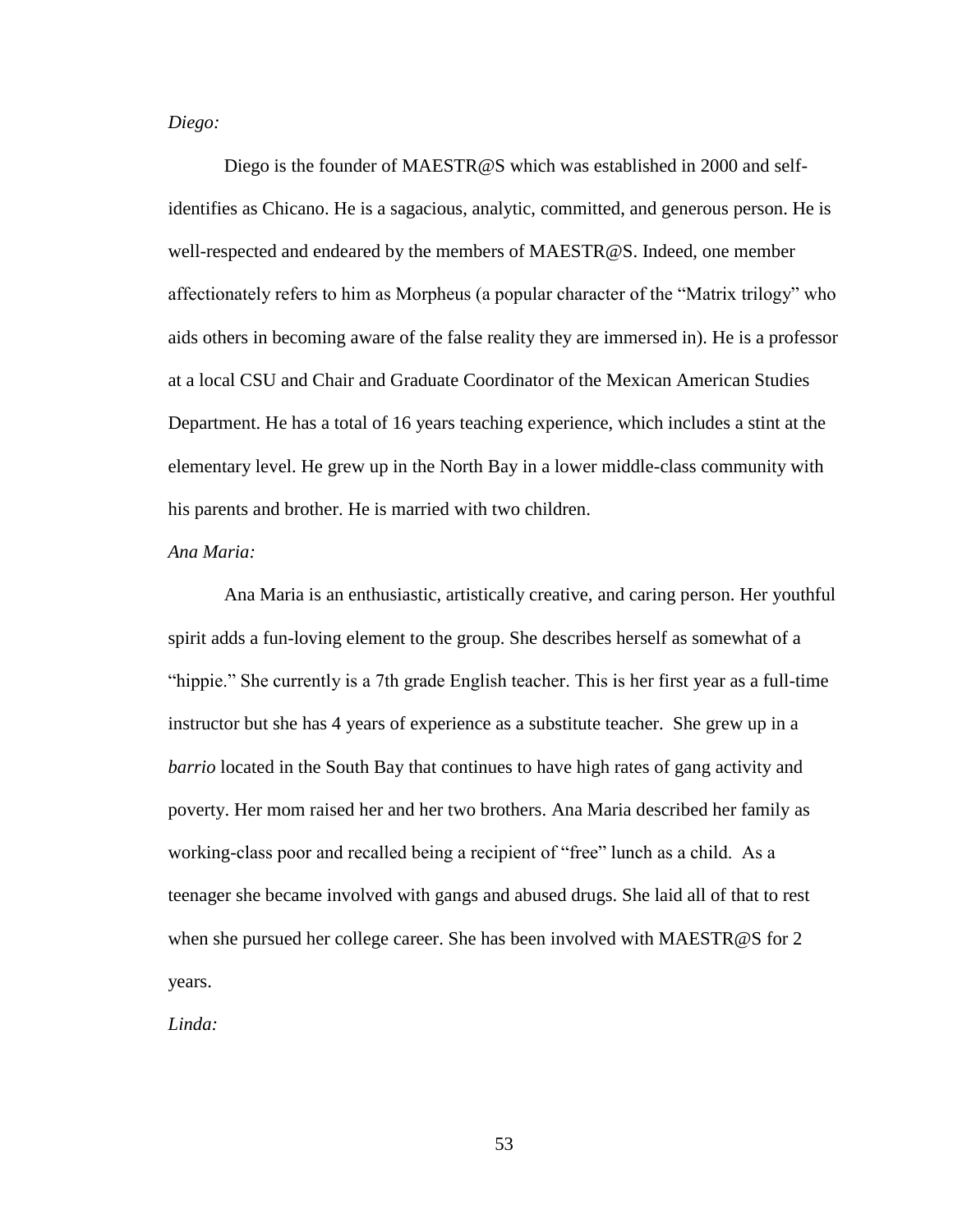Linda is a compassionate, wise, and spiritually grounded person. She has a warm demeanor and a calming voice. Currently, she is a teacher on special assignment for an Office of Education in the East Bay for Student Programs and Services. She has 16 years of teaching experience and has been involved with MAESTR@S for 4 years. Linda grew up in East Los Angeles and lived in the Central Valley for a few years. She has seven siblings: two brothers and five sisters. She grew up working-class poor and her parents worked tirelessly to make ends meet. She currently resides in the East Bay with a housemate.

### *Joaquin:*

Joaquin is a gregarious, warm-hearted person with a good sense of humor. He is a Resource Specialist-Special Education high school teacher and has been teaching for 8 years. He has been involved with MAESTR@S for five years. Joaquin grew up in a small town located in the Coastal Valley with his parents and 4 siblings: 3 sisters and a brother. They were low income and lived in a housing authority apartment complex. He has fond memories growing up in the apartment complex with his friends. He has a daughter with whom he spends every moment possible.

#### *Elida:*

Elida has a nurturing disposition. She is wise, insightful, and kindhearted. She is an educational and diversity consultant for a local non-profit organization. She taught for 15 years at the elementary and university level. She still teaches on occasion, usually for other non-profit organizations on issues related to social justice. Elida has been involved with MAESTR@S since its inception. She grew up in the South Bay with her parents and brother and sister. As a child, she grew up in a poor working class home but later became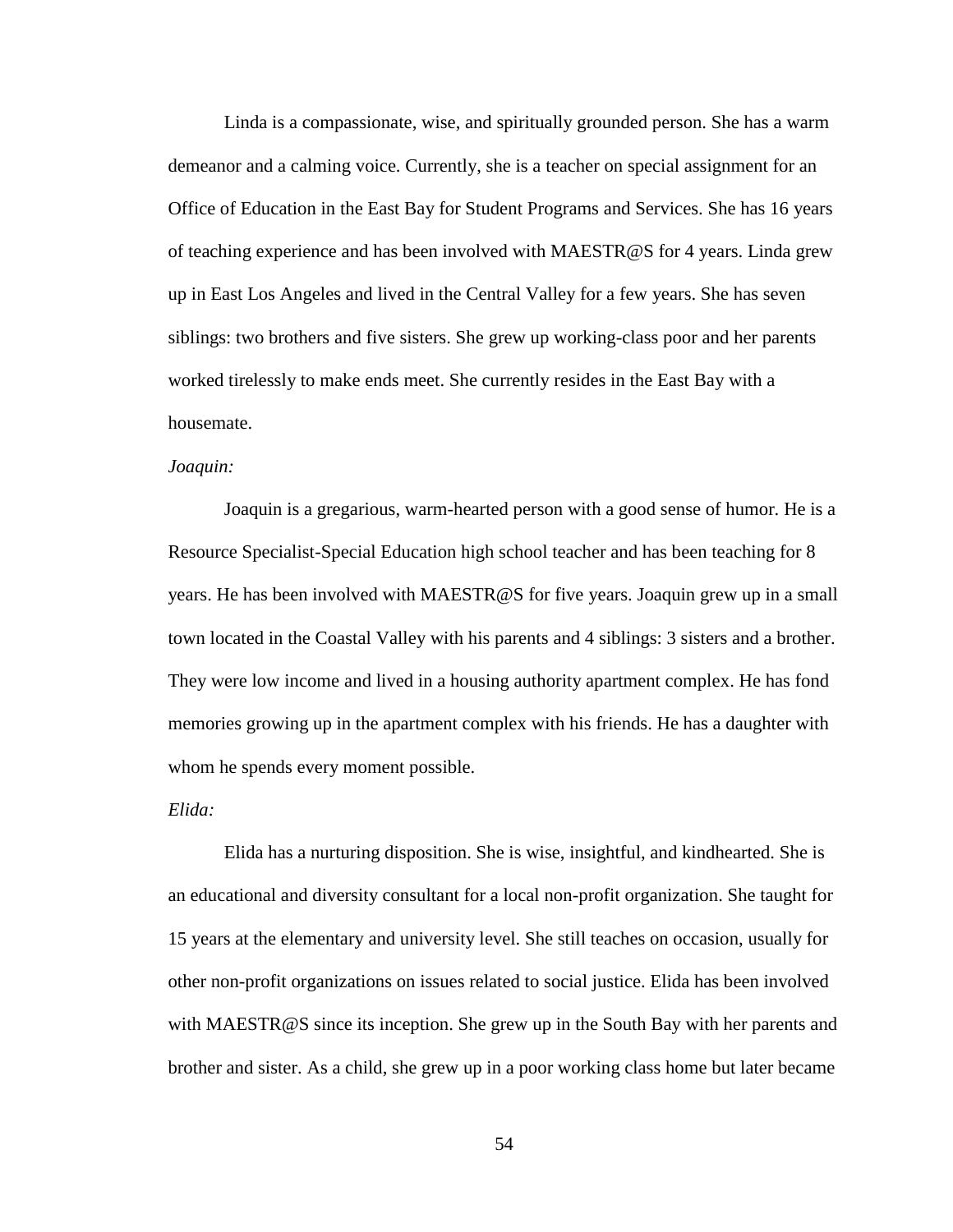middle class as her parents annual income increased. She is married with two daughters and a stepson.

### *Lucha:*

Lucha is a compassionate, analytic, and witty person. Her commitment to her students and their development is unwavering. She teaches  $9<sup>th</sup>$  grade/ $10<sup>th</sup>$  grade History/World History. She has 15 years of experience in education with 8 years of experience teaching full time. She has been with MAESTR@S for ten years. Lucha grew up in a working-class community in Southern California near Los Angeles and is the eldest of 4 children. She is married and an expectant mother.

# *Miguel:*

Miguel is a wise, empathetic, and spiritually grounded person. He is the Director of the Institute of Community and Civic Engagement/Coordinator of the Office of Diversity at a local community college. He has been involved with MAESTR@S for seven years. He was raised in the *barrio* in East Los Angeles in a working class family. He has two sisters and two brothers. As a young boy, he lived next door to his grandparents and an aunt with several other relatives living nearby. He is an attentive father and has two sons.

## *Protection of Human Subjects*

All participants signed a consent form prior to participation in the study. Since all participants are adults, a parent consent form was not be required. The anonymity of the participants must be protected; therefore, pseudonyms were assigned in the process of analyzing and reporting data. In order to maintain a trusting relationship with the participants they were informed of the purpose of the study.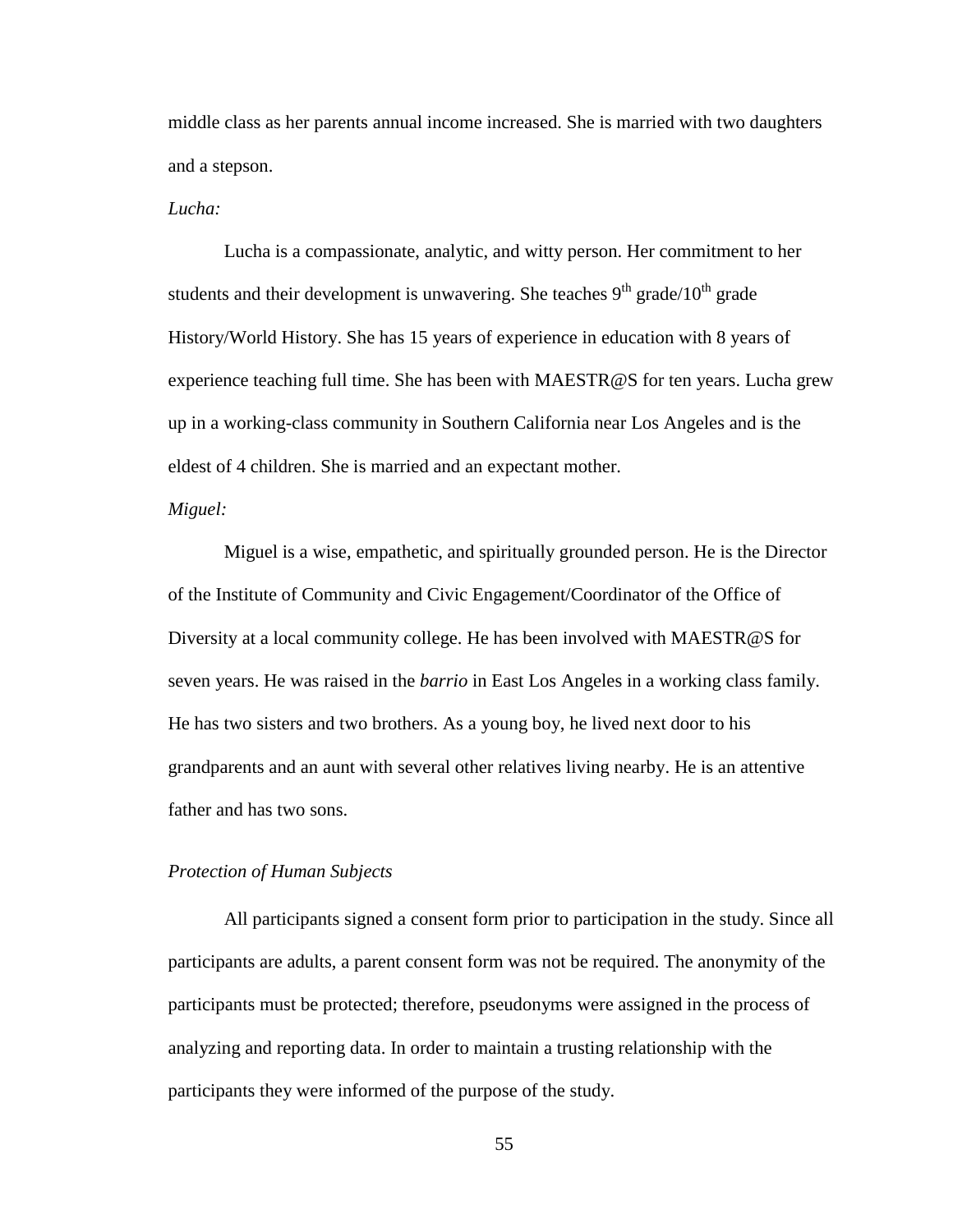Dialogues were conducted based on the participants' availability and location of choice. Whenever possible, dialogues were conducted in quiet and comfortable settings, such as a home, in order to reduce distractions and for quality audio-recording. If at any point during the study a participant felt uncomfortable, the participant was free to request time for reflection or to withdraw from the study without penalty. All steps were taken and considered in order to make the participant feel comfortable during the dialogues without jeopardizing the integrity of the study.

Once the dialogues were transcribed and documented, a member check was conducted where the results were shared with the participants. Sharing the results ensured that the participants' stories and my observations accurately represented what was observed and told. In addition, no parts of observations or dialogues were disclosed to anyone, aside from my dissertation committee, during the duration of the study without written permission from the participant.

#### *Reliability and Validity*

Until recently, the perception that ethnography was a method devoid of rigor led many to criticize its reliability and validity (Lecompte, 2002). However, this antiquated notion no longer "holds water." Indeed, this method has proved useful in numerous applied areas such as education, counseling, nursing, criminology, and law, to name a few. In every field that ethnography has been adopted and applied, it has produced an increased understanding about the beliefs, motivations, and behaviors of the study's participants (Tedlock, 2000). As with any research study, its integrity relies heavily on its ability to produce reliable and valid results.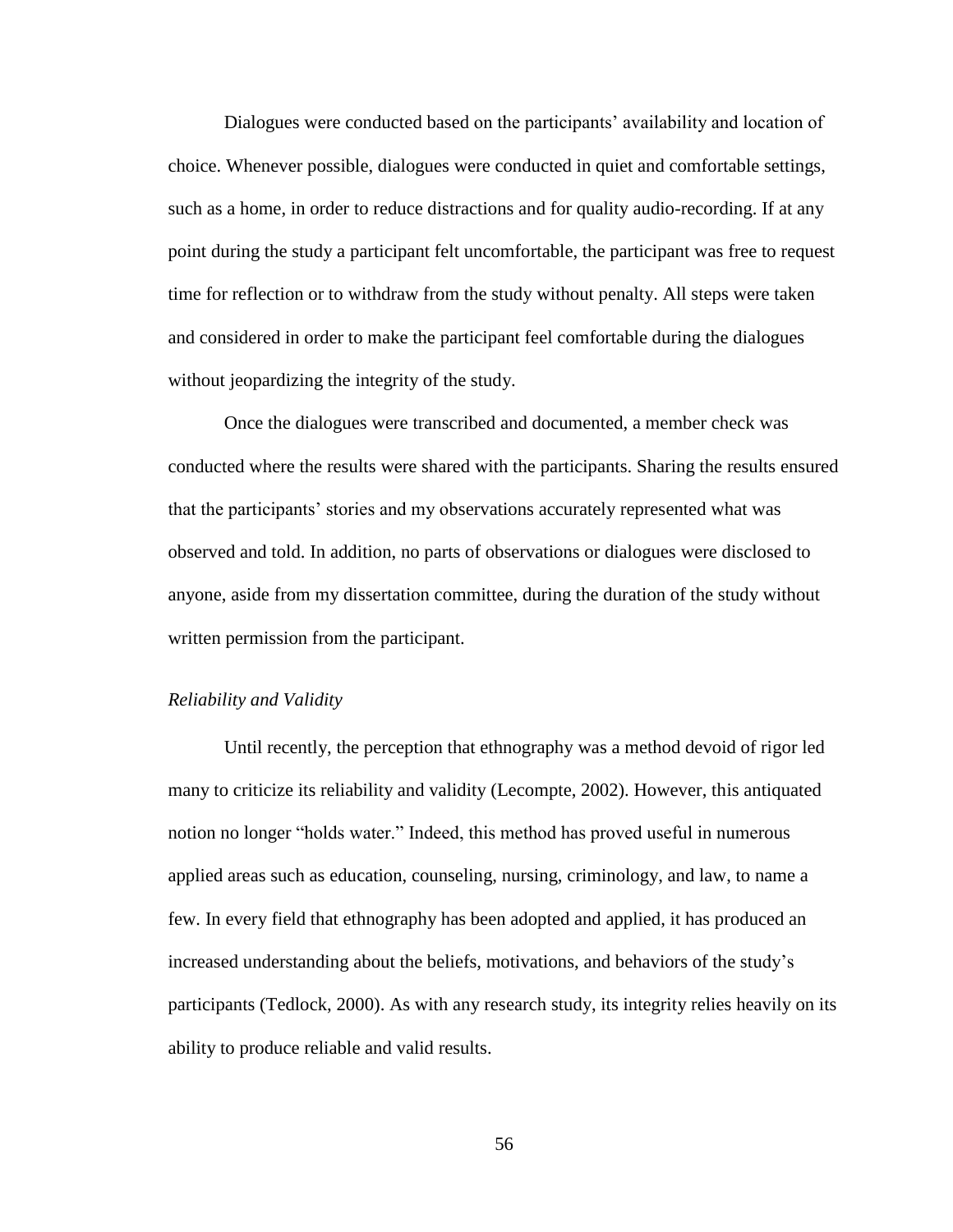To achieve this, Carspecken (1996) delineates several ways critical ethnographic researchers can ensure reliable and valid results. The following steps were employed throughout the research process:

- Use interviews and group discussions with the participants themselves
- Conduct member checks to equalize power relations have participants review transcripts of dialogues
- Use peer debriefing to check biases have a peer review data
- Prolong engagement with group/participants to heighten researcher's capacity to assume the insider's perspective
- Check themes and segments of extracted data against primary data for consistency

# *Limitations of the Study*

A glaring limitation of this study is its time frame. The time allotted to complete the data collection and analysis was not sufficient. A one year time frame would yield more rich data reflective of a multitude of experiences. Also, missing from this study is evidence that these decolonizing strategies increases the academic achievement of *raza* youth, while at the same time providing them with the tools to succeed in life.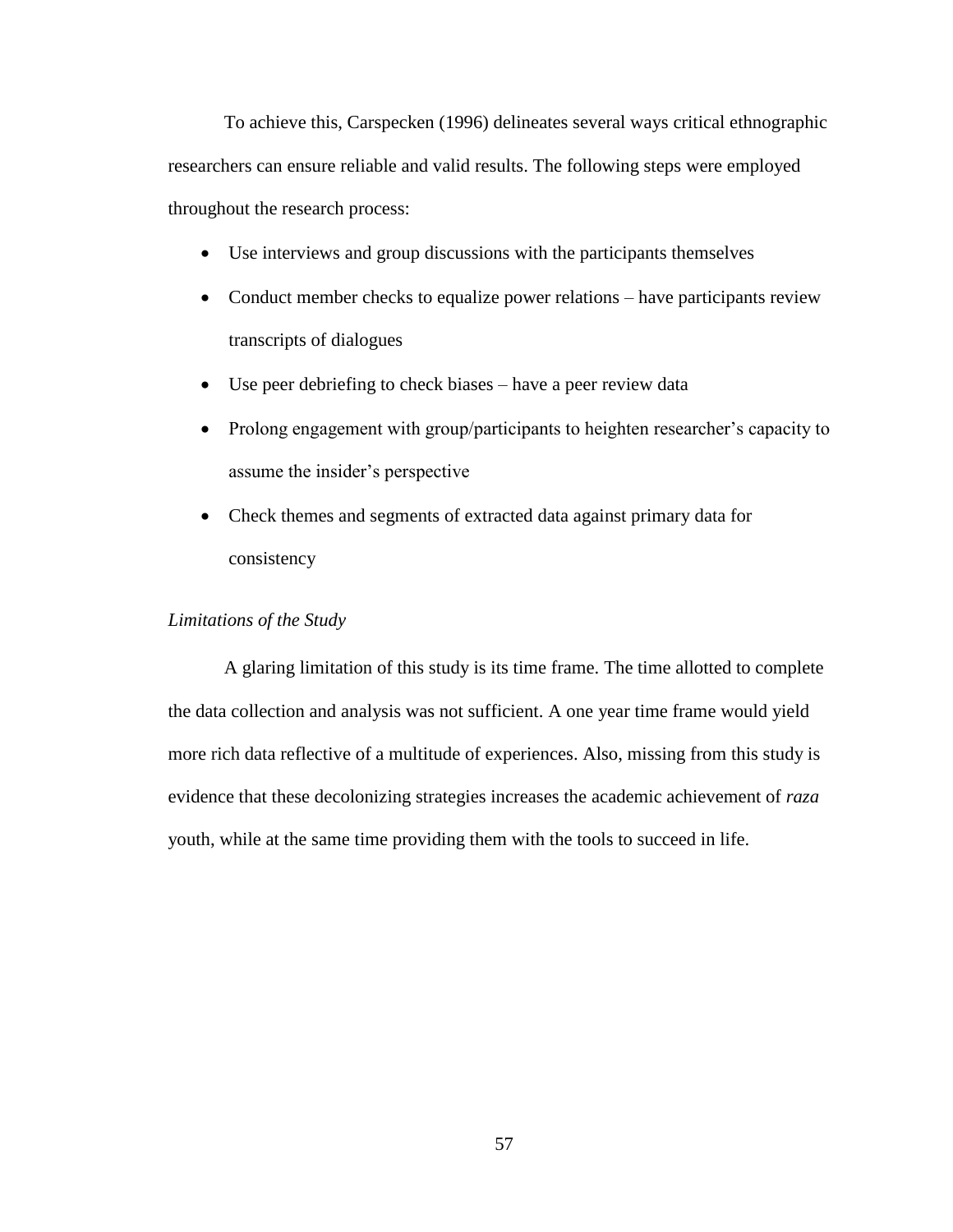### Chapter IV

### *Generative Themes and Analysis*

### *MAESTR@S Space*

MAESTR@S was founded in 2000 for the purpose of uniting educators throughout the Bay Area to support *raza* youth. Social justice is a central theme of the group's work and MAESTR@S aims to address the dismal success rates of Latina/os in school. Initially this was done by sharing strategies and developing new ones that could aid educators in their attempts to improve the educational condition of *raza*. However, as the group diminished in size from dozens to about a dozen, the focus altered slightly from learning and/or developing social justice curriculum/strategies to including "walking" social justice. For example, the group had been working on Life Maps where they "map" out" a vision of themselves and the work (as it relates to social change) they want to do across the medicine wheel (Appendix A). They achieve this through free-writing, poetry, pictures and other creative ways that work for them and then share it with the group. The members continue to work on these Life Maps to this day because life is not stagnant; indeed, it is fluid. In short, the members of MAESTR@S recognized that they needed to commit to starting the social change process with themselves.

In the early 2000's when the MAESTR@S group was much larger, Diego (founder and group facilitator) had secured space large enough to accommodate the group size. However, the group eventually lost that space and needed to move to a new location. Group members responded by offering their work sites and opening their homes for working sessions. Whether or not this led to the reduction in group size because of the nomadic movement of group sessions is not clear. According to Diego, the change from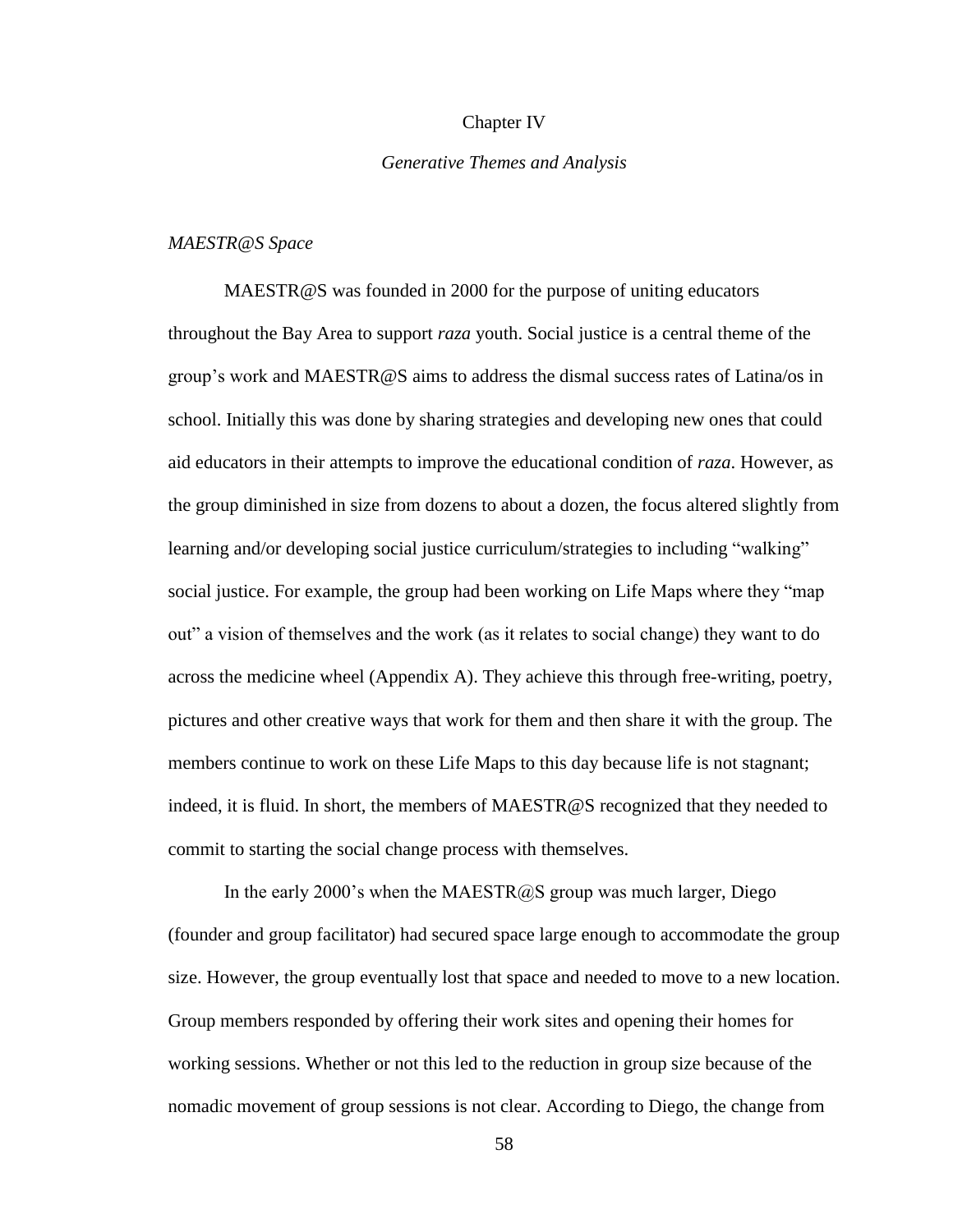large spaces to members' homes and work sites "became more comfortable and felt familial and natural." This exposed members to one another at a more intimate level – they were invited to see where group member's work and reside and gained a better understanding of how they live.

# *Encuentros*

When I first reconnected with MAESTR@S in 2008 (I participated in sessions in its inception) I was surprised to see such a small group in comparison to the number of participants during its first year. The *encuentro* was held at a work site in the East Bay and there were ten people present, including myself. As I entered the site I was greeted by Diego and was introduced to members individually. They were all pleasant, warm and friendly and I immediately felt comfortable. Every member brought food to share so several members were seated (the chairs were arranged in a circle which is symbolic and represents the equality of all members) enjoying their snacks and catching up with one another. The conversations revolved around family, community engagement and activism, and personal well-being. I was under the impression that members, despite the physical distances between them (one member drove a distance of 90 minutes), had developed strong bonds over time.

As the session commenced all members were asked to walk outside and form a circle. Once the circle was formed a female member brought out a white sage smudge stick and lit it with a lighter (the sage is a Native American spiritual tradition and is used to cleanse and drive away negative energies). She used her free hand to wave the smoke toward her body and then waved her hand over her body and head as if washing herself with water. Afterwards, she recited a prayer and gave thanks for the many things she had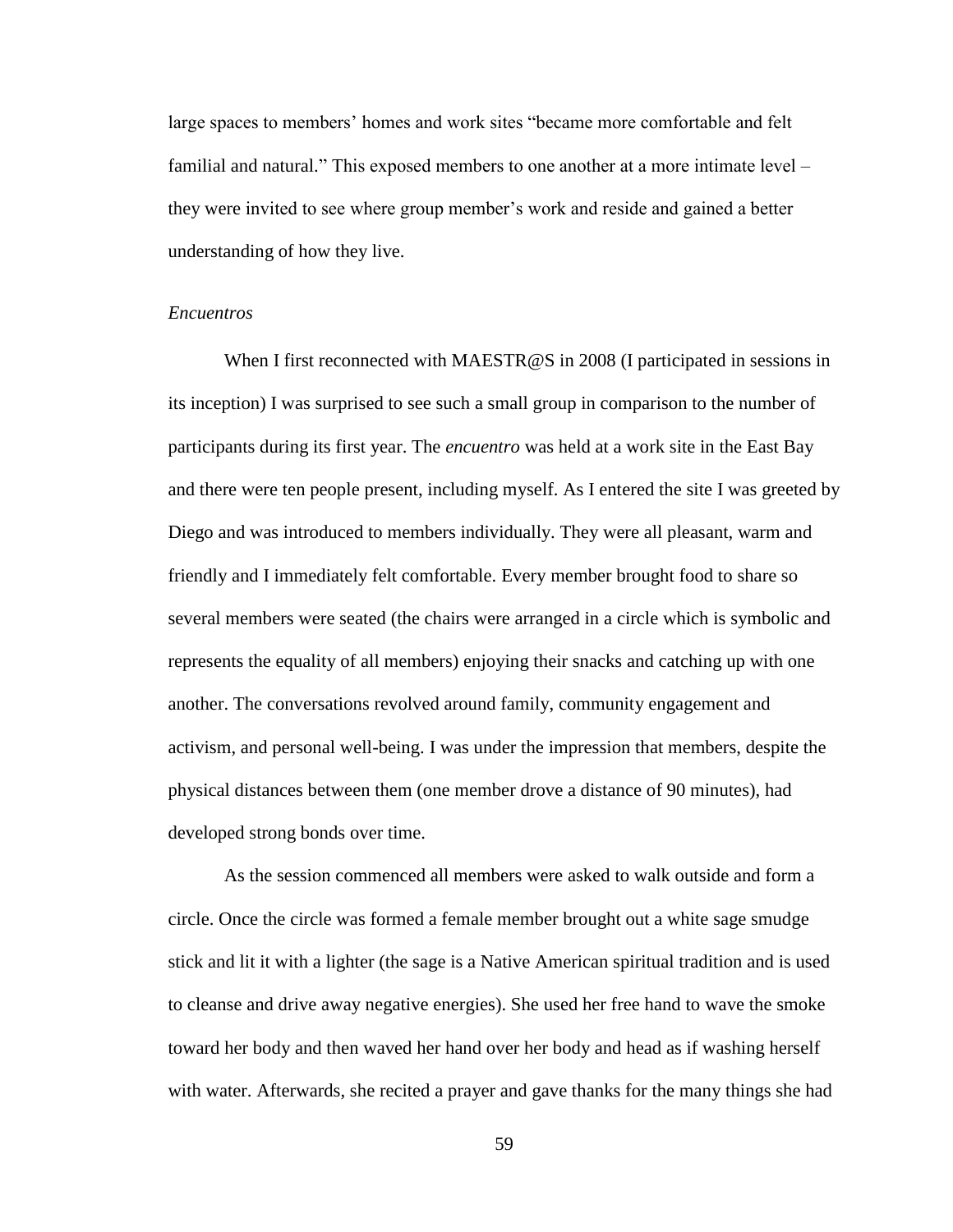been blessed with in life and then passed the sage to the next member. One by one each member repeated the ritual, each with their own unique way of cleansing themselves with the sage and giving thanks.

After the cleansing ritual we took our seats inside and Diego (the founder and group facilitator) started the group off by reviewing the agenda. And in a playful tone, he remarked that he created the agenda despite the fact the group never follows it, and all of the members begin chuckling. At the time I didn't quite understand what was humorous about his remarks but over time I realized that the agendas created for every meeting are never followed because the group's needs are primary. For instance, if the group feels that there is a need to defragment their minds then meditation exercises and activities designed to achieve this would be utilized. Also, the group responds to the needs of individuals as they stand out and require attention. An example of this is if a member shares a poignant story about a past experience and he/she requires support from the group then they would work with that individual as long as necessary and forgo other scheduled activities.

The day began with check-ins, where members would either update the group on the progress they were making with a particular situation they had previously shared with the group or share a challenge they had encountered at work or home (challenges could be emotional, psychological, physical, spiritual or a combination of several) and express their needs in their struggles to overcome these challenges. The challenges ranged from difficulty with a colleague to past abuses that were being confronted. As one shared his/her story regarding the challenges faced in confronting his/her issue the members listened attentively. All members directed their attention to the speaker, making eye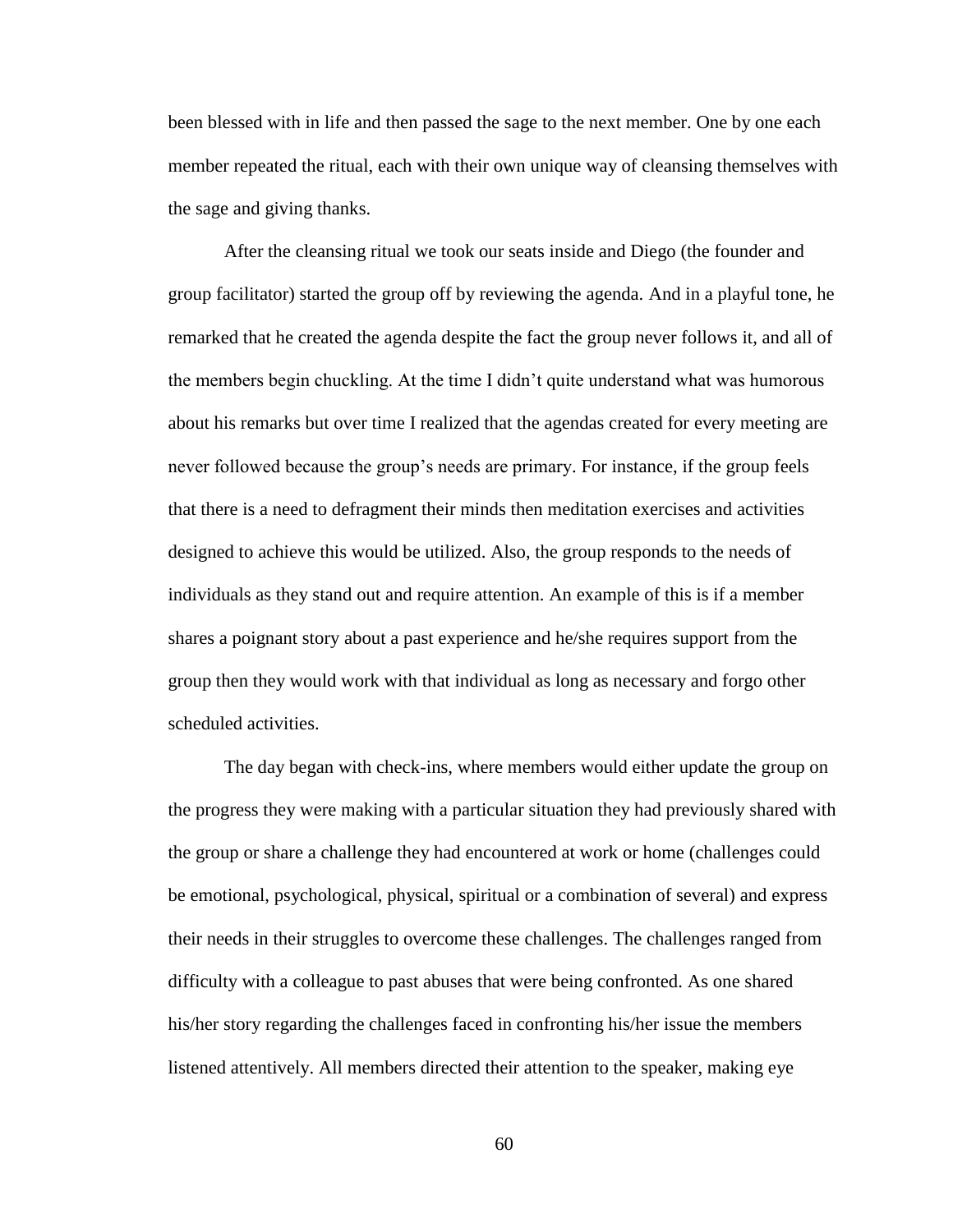contact and inquiring about his/her experience. The purpose of inquiry is to assist the speaker with process of grieving and to bring clarity as to his/her needs. After each member completed sharing his/her story, the group members would respond with empathetic responses about how the story/experience resonated with them or emotionally affected them.

One member, in particular, stood out that day. She entered the space a little late and appeared frustrated. I cautiously observed her, not wanting to bring attention to myself. As she entered she apologized to the group for being late and all the members paused for a moment to greet her and the group continued with their discussion. I unconsciously continued to glance in her direction although someone was sharing a story that required my undivided attention. For some reason she was tense, rubbing her hands on occasion and unable to settle into her seat like the other members. I thought to myself, "This woman appears to be angry and upset" but I could not understand why. When the time came for her to check-in she shared her pain and disappointment with a male colleague departing the school. She voiced her concern about its impact on the students and the teaching community. As she continued, the sound of her voice intensified and she appeared to be on the verge of tears (however, she never cried). Then suddenly she questioned one of the male members (a close friend) as to the reason males leave the teaching occupation. Surprised and unprepared he attempted to answer to no avail.

I looked around the circle and noticed that the members were surprisingly calm. It is as if they had experienced something similar in the past and were anticipating such a reaction from a member (I would soon discover that these types of situations occur regularly). I suspected that there was more to this purging of emotional pain, but as a new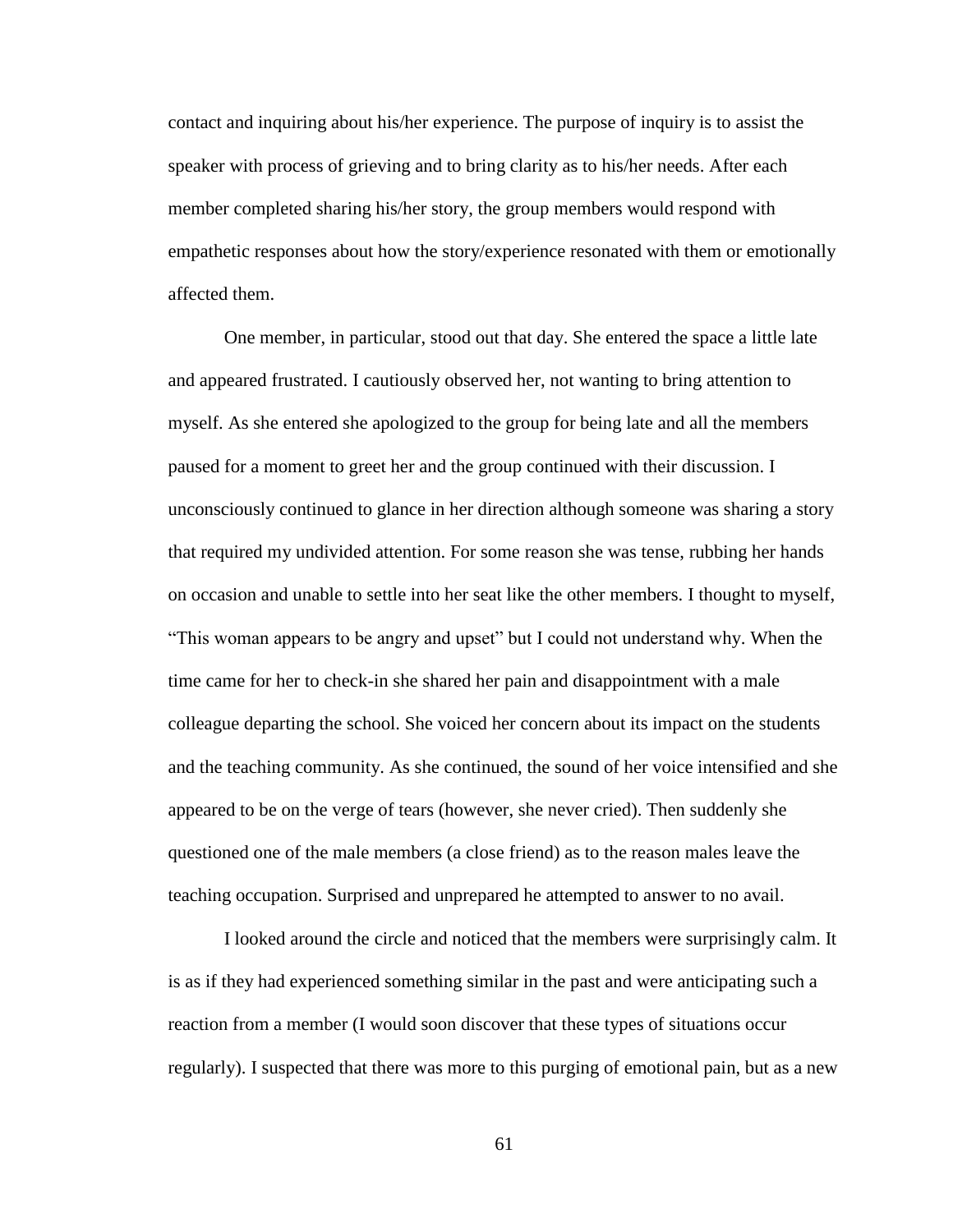member and novice to the process I did not dare attempt to engage her. As the members engaged her in dialogue she became increasingly calm. Yet the dialogue went only as far as she was comfortable. They would have to wait for another day to pursue this issue indepth.

After wrapping up the activity and summarizing the day all the members walked outside and formed a circle in preparation for the closing ceremony. The sage was lit and passed to each member to share words of gratitude. During the closing ceremony members shared how the day affected them and gave thanks for a space that allows them to slow down and envision their needs and then act on them. Afterwards, one member enters the circle and begins embracing every member one at a time with each succeeding member following suit.

### *Retreats*

The retreats occur once per year near the end of summer over a 3-day period which begins on a Friday evening and ends Sunday afternoon. They are designed for the group to take what they have been working on throughout the year (such as the LifeMaps) at *encuentros* but to a much deeper level. Because reflection is an ongoing part of the process the group is constantly rebuilding their work through their discussions. Their goal is to help one another develop the skills to live the life they envision individually and collectively, and then apply this to the work they do with their youth/students. They first create a vision and then make a commitment to that vision with discipline and daily action that's in harmony with the vision. This includes a commitment to work regularly as a collective.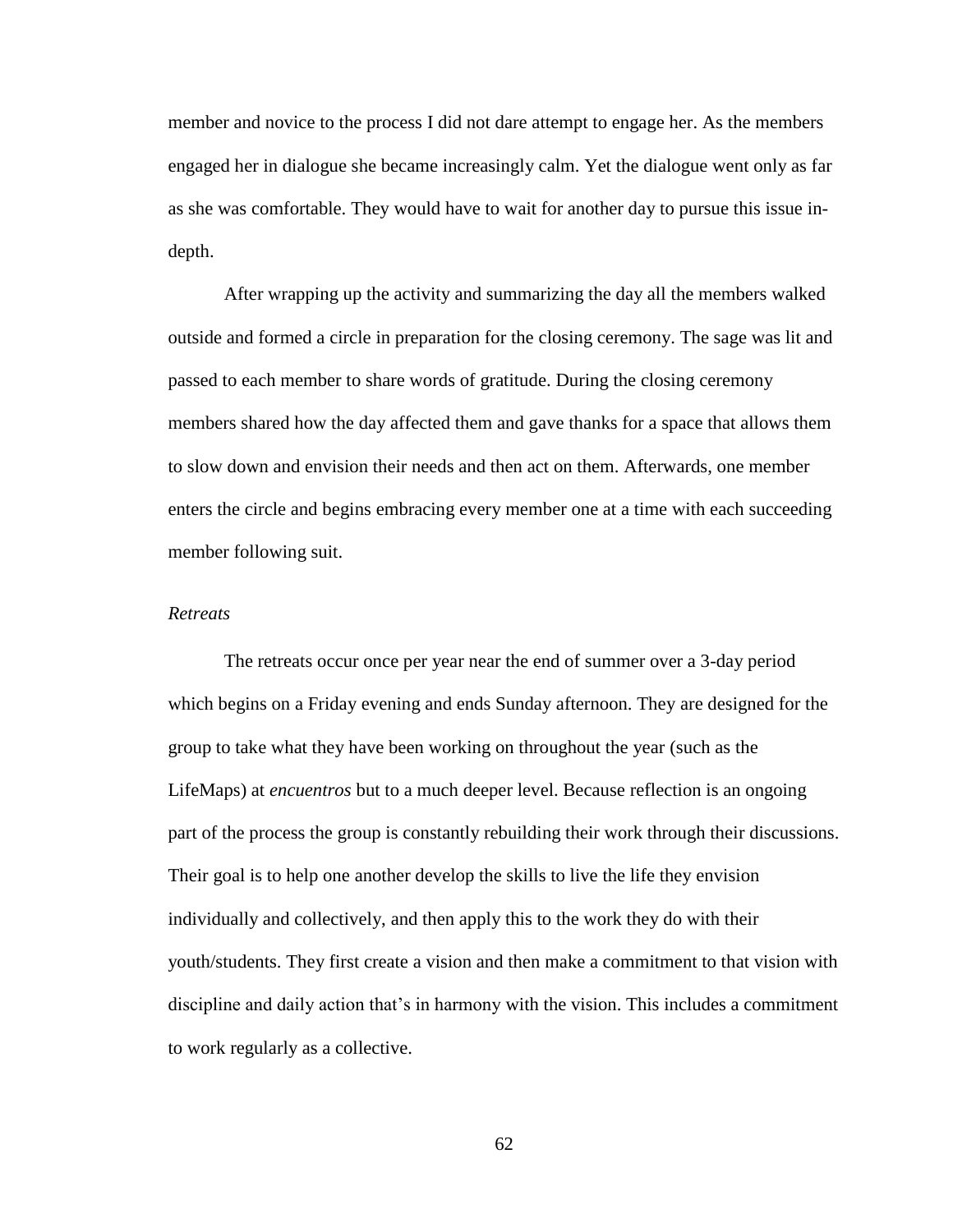To date, MAESTR@S has hosted two annual retreats. The retreat site is located in the Santa Cruz Mountains. The cabins are nestled in the mountainside among the majestic redwoods, providing divine inspiration for group members. After placing their bags and sleeping gear in their cabins, the members made their way to the lodge for snacks, conversation, and laughs. The atmosphere was filled with optimism and positive energy. Every member was greeted with a warm embrace. After filling themselves with food and conversation, Diego requested the group to exit outdoors to begin the ceremonial ritual of burning the sage marking the commencement of the retreat.

That evening a special guest of Diego's arrived to perform a specific Native American ritual called "drum speak." The beating drum is compared to the beating of a human heart and is said to represent the heartbeat of the earth which is a Native American belief. Drums in this way become the platform to connect one's spirit with that of the earth. This ritual reminded the members about the purpose of the weekend and to prepare them mentally and spiritually for the work ahead. The group was asked to lie down, close their eyes, and listen to the sounds of the drum while focusing on their breathing and connecting to the energies around them. The drumming began slowly and every member remained completely silent. As the drumming increased in repetition I began to see silhouette images of animals appear in my mind with the beat of every drum – first a rabbit, and then a dog or wolf, and then something that resembled a bear. The images appeared as quickly as they disappeared and I had little time to identify and determine what I saw. Each member shared what they had seen or not seen in many instances. All described a sense of peace and serenity and for some a connection to the naturally developed life that surrounded us.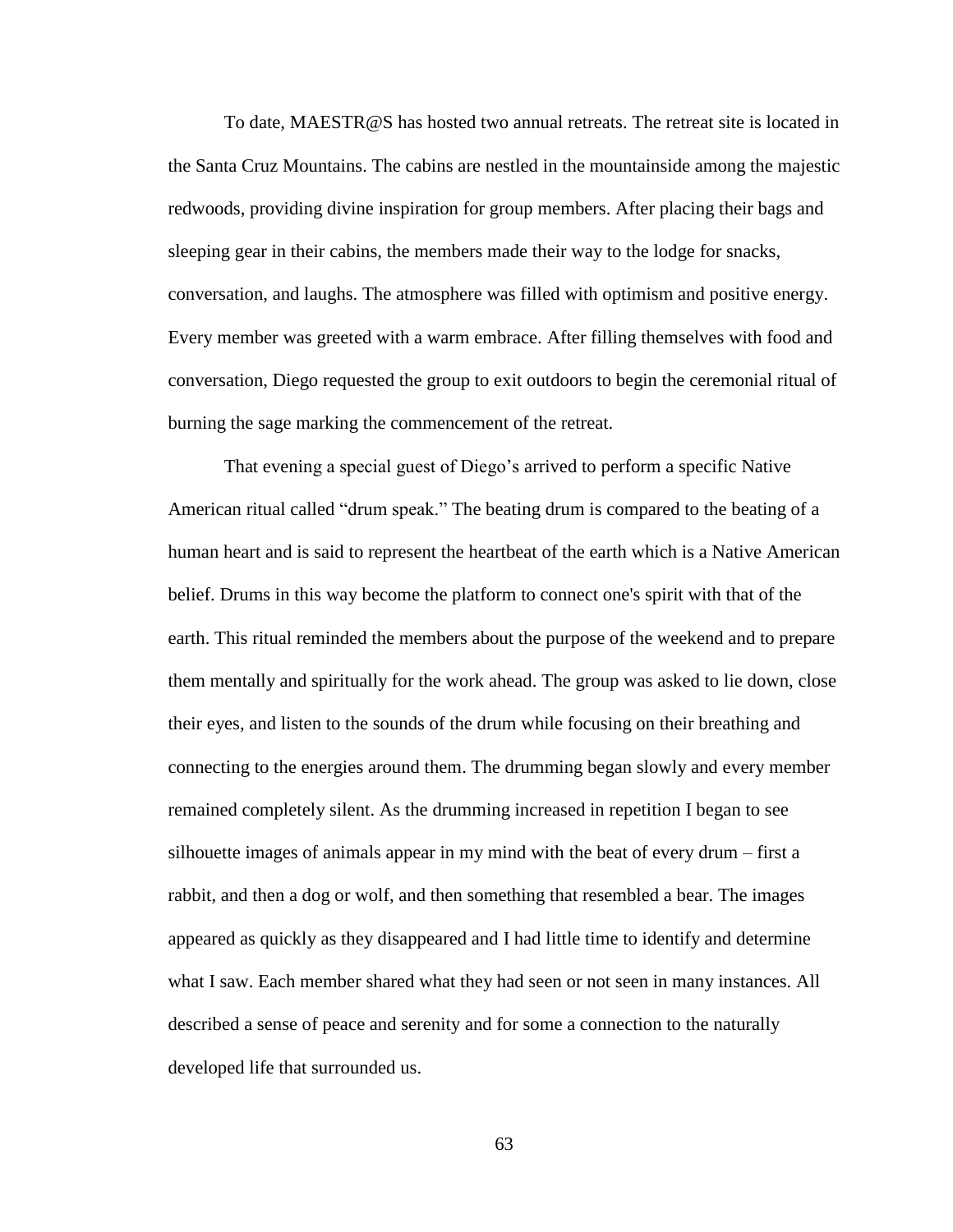The following morning the group gathered in the lodge for breakfast. Members brought plenty of food to share and we sat outside eating breakfast, sipping on coffee, and enjoying the morning sunshine and fresh air of the wilderness. Inside the lodge personal pillows and blankets (members sat on pillows, not on chairs) were arranged in a circle with a colorfully striped Mexican blanket lying in the center. On this blanket lied pictures, books, and artifacts (e.g., a photo of their class) brought by members. Each item had a meaning of significance to the owner and served as a reminder and inspiration as to the reason they were present.

Many of the activities scheduled for the day revolved around reflection of the process regarding social change and identifying our needs individually and collectively and building on our Life Maps (previously described) and Trauma Maps (described later in this chapter). These activities elicited emotional responses where members reflected deeply, divulging painful memories and experiences that had been suppressed and seldom shared. In addition, the group, through actively participating and modeling the process created a space where members could speak from their hearts.

It was apparent, through my observations and participation, that the group was committed to work with and support members in their individual goals to live social change. One intriguing aspect of the group process was that any person can join (or rejoin) at any time and the group would adjust to support that individual. MAESTR@S recognizes that not everyone will be at the same level of understanding or stage of doing the work, so they must adjust to meet the needs of others.

At the last retreat a female member that, for the most part, had been inconsistent in her participation and involvement with the group up to this point shared that her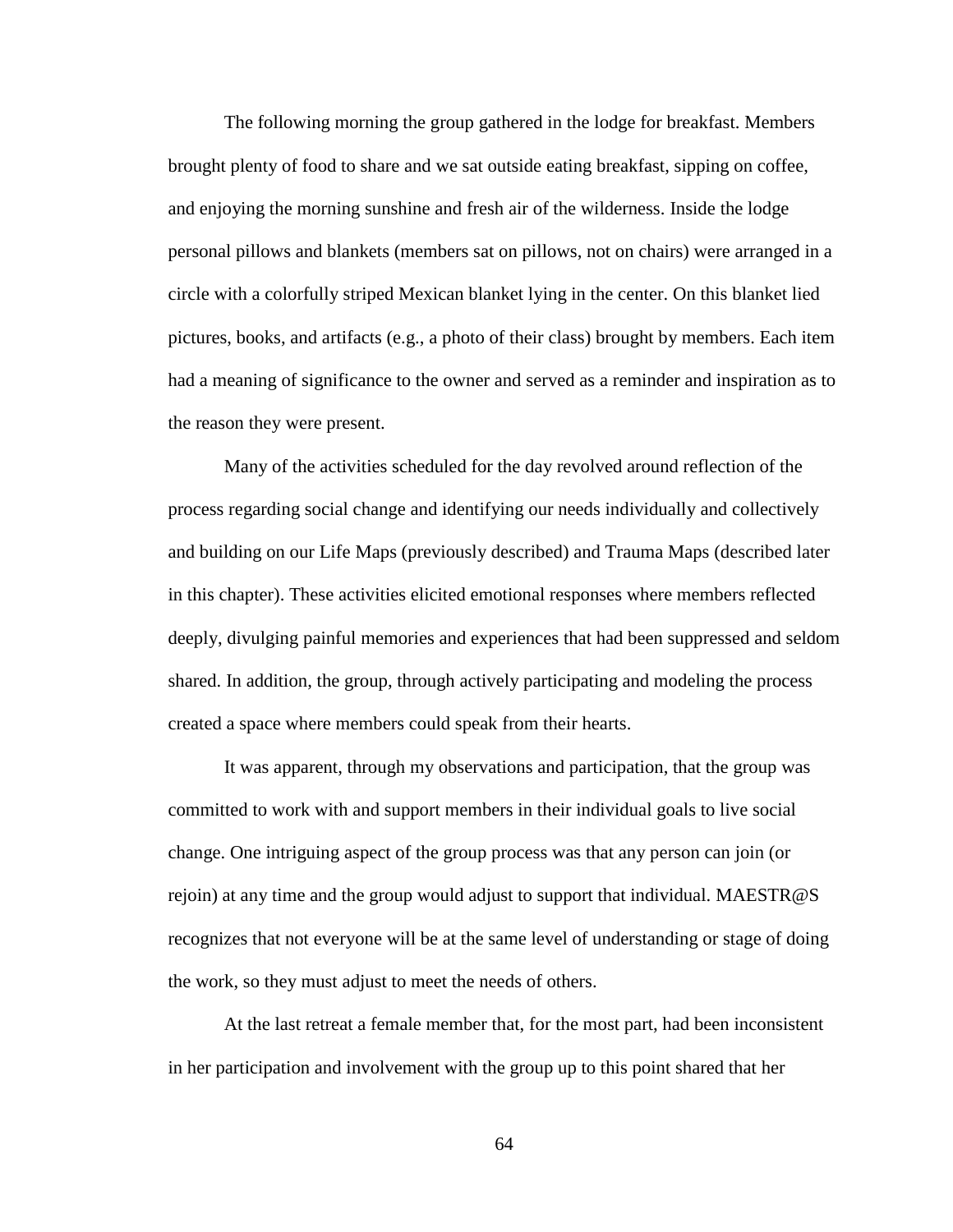principal suggested she consider modeling her pedagogical style after other teachers that have been successful in improving their students' test scores. Those remarks troubled her because she felt that she was an effective teacher and had developed great rapport with her students and connected with them beyond the academics. As a critically conscious Chicana (self-identified) she understood the population she was working with (majority Latina/o) and recognized the importance of also meeting their emotional needs. The principal's remarks were deeply hurtful and she felt that all of the work she has done over the years with her students was devalued and entirely dismissed. The group responded with compassion and shared similar challenges they faced and how they overcame them. This dialogue ensued for more than an hour. In typical MAESTR@S fashion, other activities were postponed and the need to support a member with her struggle took precedence.

Many of the exercises utilized at the retreat required deep introspection and, by nature, were time consuming. Recognizing that this type of work can be emotionally, physically, and mentally exhausting opportunities for fun were also incorporated into the weekend agenda. During a lengthy lunch break the group decided to walk to a nearby meadow to relax and play games. A volleyball net was erected and the group played an entertaining and somewhat competitive game. They playfully teased one another and enjoyed a few laughs at the expense of some of their athletically challenged comrades. Participating in the games allowed members to release physically while simultaneously bonding with the group.

As the weekend came to a close, the members gathered in the lodge and took their seats around the circle. Each member shared how the weekend retreat affected them,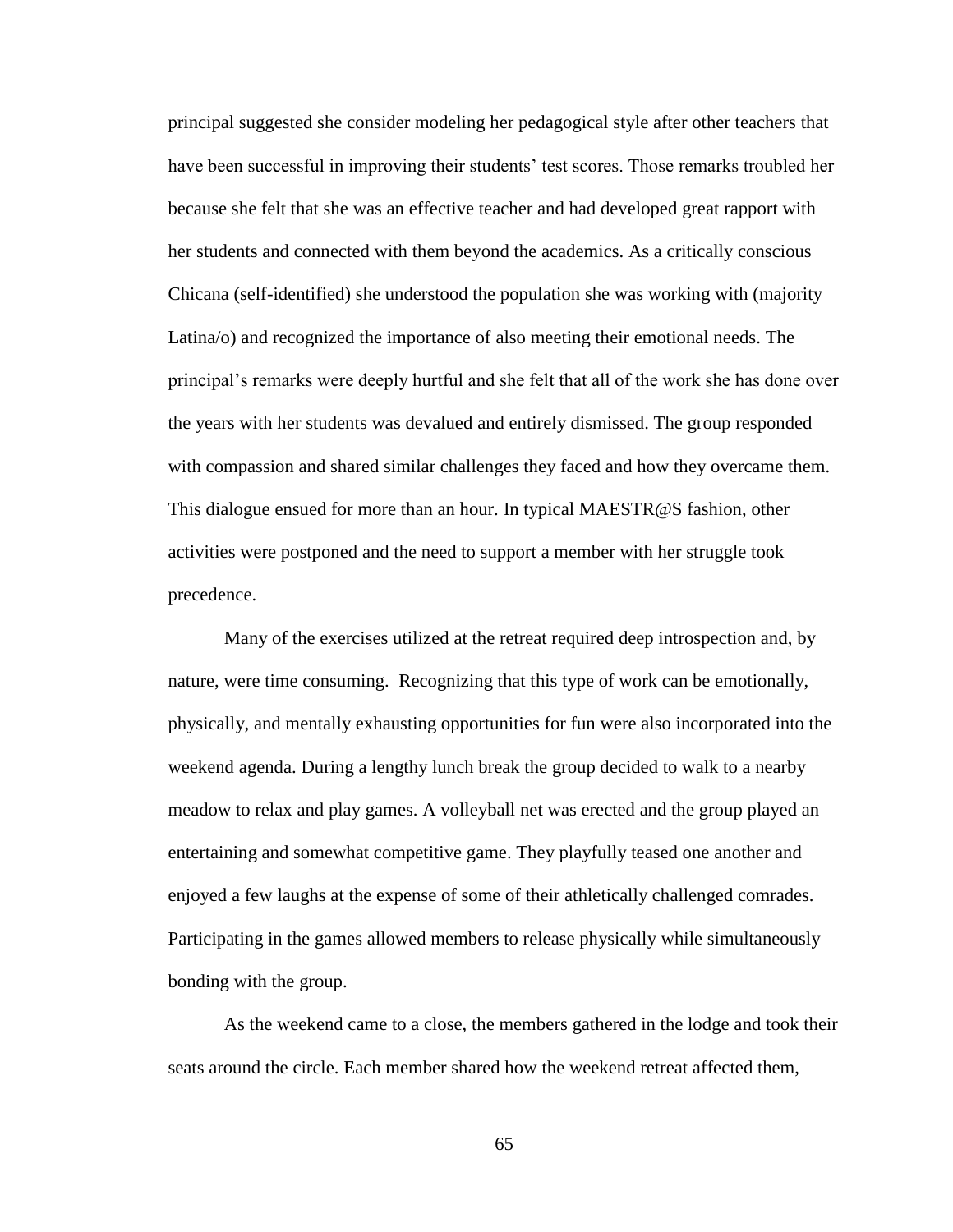what they got out of it and their intentions as they continue the path of "walking" social change. The day ended with the ritual of burning sage and giving thanks, marking the end to an exhausting, yet emotionally liberating and spiritually uplifting weekend. Many departed after the closing ceremony, eager to return to loved ones to share their experiences.

I left feeling spiritually connected to nature and the members of MAESTR@S. Through participation in exercises designed to slow me down to reflect deeply about my needs and to critically analyze forces which interfere with this process (e.g., capitalistic seduction, the media), I felt empowered with a renewed sense of purpose. Like other members, I knew I would have opportunities to put these newly acquired skills to practice and would be expected to share my journey and struggles at a future *encuentro*.

My involvement with MAESTR@S and active participation in *encuentros* and retreats offered me insight into the inherent challenges of healing and creating the space to confront them. Through exercises that work to connect my mind, body, and soul, such as the Life Map Grid (Appendix B), I am forced to sit, contemplate and envision a life for myself that includes nurturing and feeding my spirit. This has brought balance to my life and I use these exercises to remind myself of my intentions and purpose causing me to take the time to reflect. The space that has been created by the group is a safe haven for members from our chaotic, rapacious and hyper-competitive capitalistic society. It is a space where members can be Whole.

# *Contradictions and Tension*

Throughout my participation and observation of MAESTR@S activities there were moments where tension arose due to conflict caused by misunderstandings.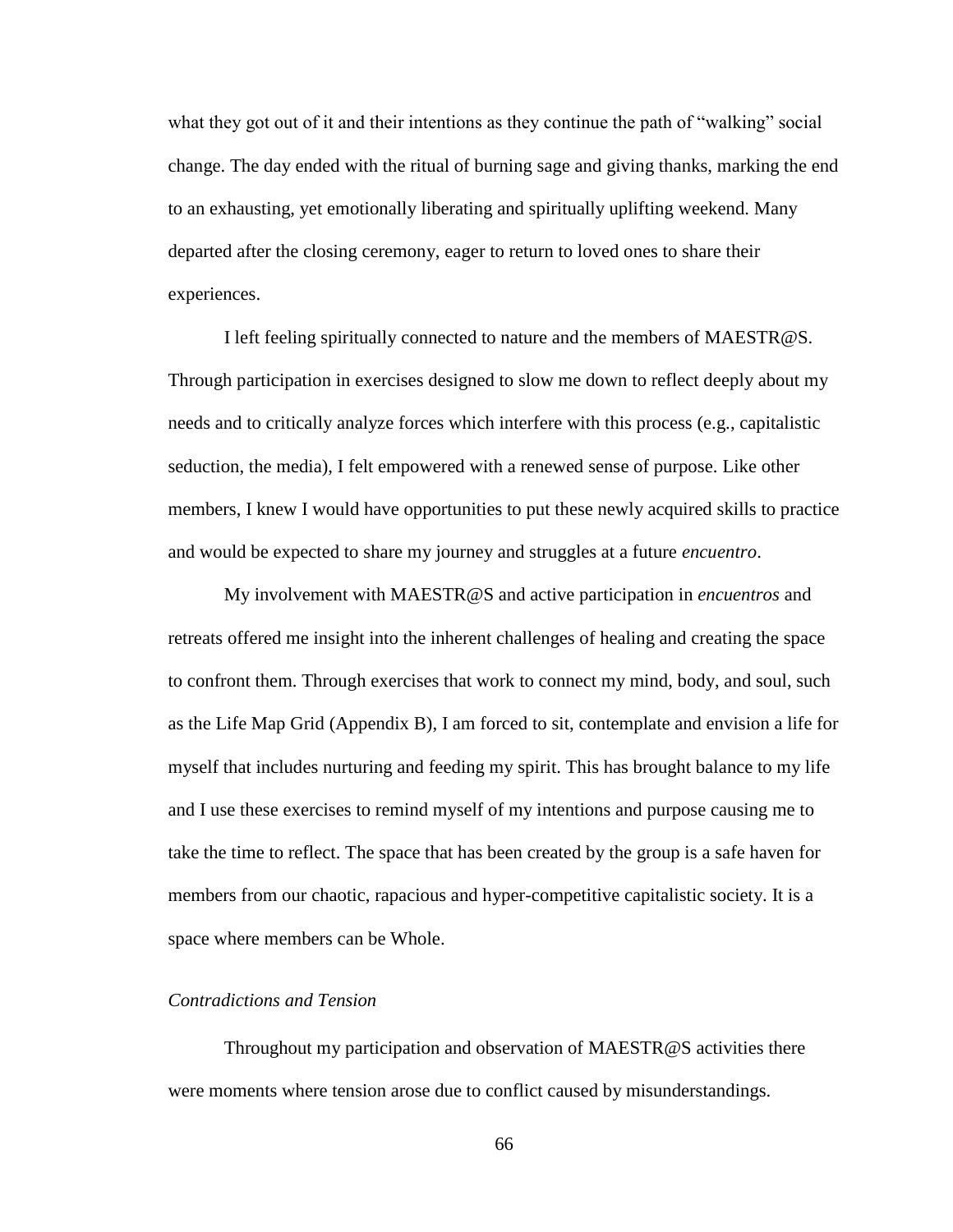Whenever any group of individuals unites for a purpose and cause there will, more than likely, be instances where tensions arise and it is their response (or lack of one) that ultimately defines them. Over the course of this study I either witnessed these tensions or heard about them from other members through casual conversation.

When MAESTR@S initially formed the meetings drew a much larger audience. According to Diego, several *veteranos* (literal translation is "veterans" but the term is used to describe older Chicanos that fought in the "struggle" [i.e., Chicano Movement]) attended meetings but they had a tendency to "take over" the sessions by asserting themselves and imparting their wisdom. This became a concern for several group members because the experiences of others (women and younger participants) were dismissed. Unconscious or not, the *veteranos* were perpetuating an oppressive and colonial element which had been used for generations – devaluing the knowledge systems of presumed inferior groups thereby silencing them.

Tensions mounted over time and the issue of *veteranos* (specifically males) asserting themselves was addressed in a group dialogue. Some of the *veteranos* took exception to this and did not return. Nonetheless, it was addressed and from that point forward the group facilitator made a conscious effort to include the voices of all by implementing small group work, using artistic expression (painting, poetry, etc.) to share stories and using the medium of e-mail for feedback. It was around this time where gender imbalance occurred and the group shifted to predominately female.

This shift forced the group to begin looking at issues affecting *raza* with a feminist lens. More women began sharing their stories about the negative and sometimes violent impact of *machismo* (excessive masculinity) and patriarchy in their lives and the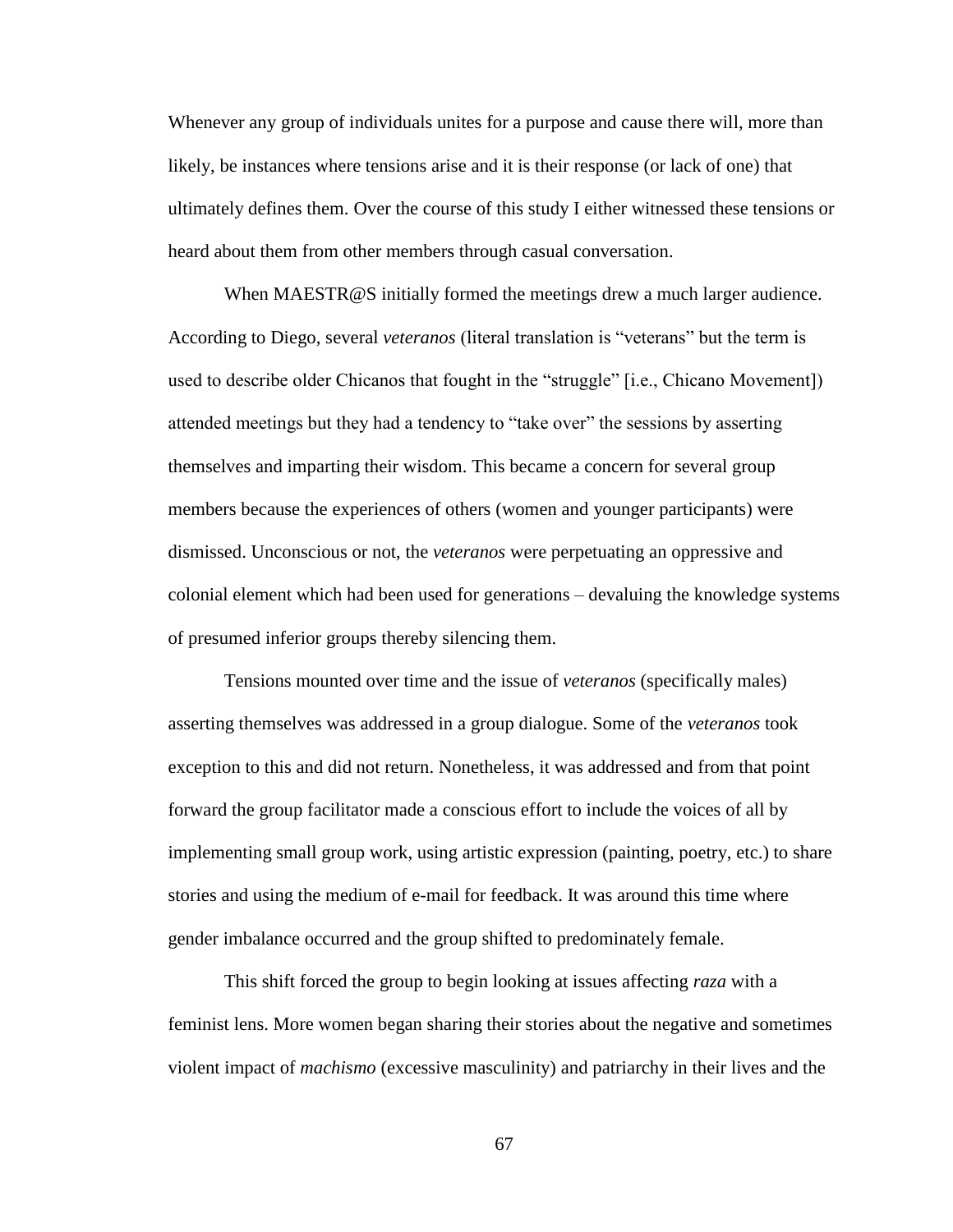effects of multilayered social exclusion. As the space became safe for emotional vulnerability, long-suppressed painful memories were resurrected where personal stories of physical abuse and molestation began to surface. Stories of heartache and survival became more common as the group size decreased.

Having women as the majority in any group does not necessarily guarantee women's issues to be a focus or included. Elida, a longtime member, shared that she feels a sense of ownership of the group process, including defining the group's purpose and direction. At an *encuentro* that occurred in a member's home Elida questioned an agenda item that focused on supporting Latino males in school. As a valued and respected member, she did not hesitate to challenge the group as to their decision to focus on *raza* males in education. The group responded that they had decided to focus on males because of their lack of academic success and high incarceration rates. Elida countered, "Women face similar issues too and should be included" and spoke about other oppressive elements, such as patriarchy/sexism that Latinas encounter daily. Ultimately the group decided to include both genders. After all, part of their purpose is to "attack institutional, interpersonal and internalized oppression/colonization" and to do otherwise would be hypocritical.

Becoming involved with MAESTR@S typically involves an invitation from a member. Prior to bringing a guest, members inform the facilitator as a courtesy. Group members entrust one another and believe that guests would have an understanding of the group's purpose prior to attending a session. Trust is critical to the quality of relationships and is a MAESTR@S cornerstone. Without it the group dynamics would be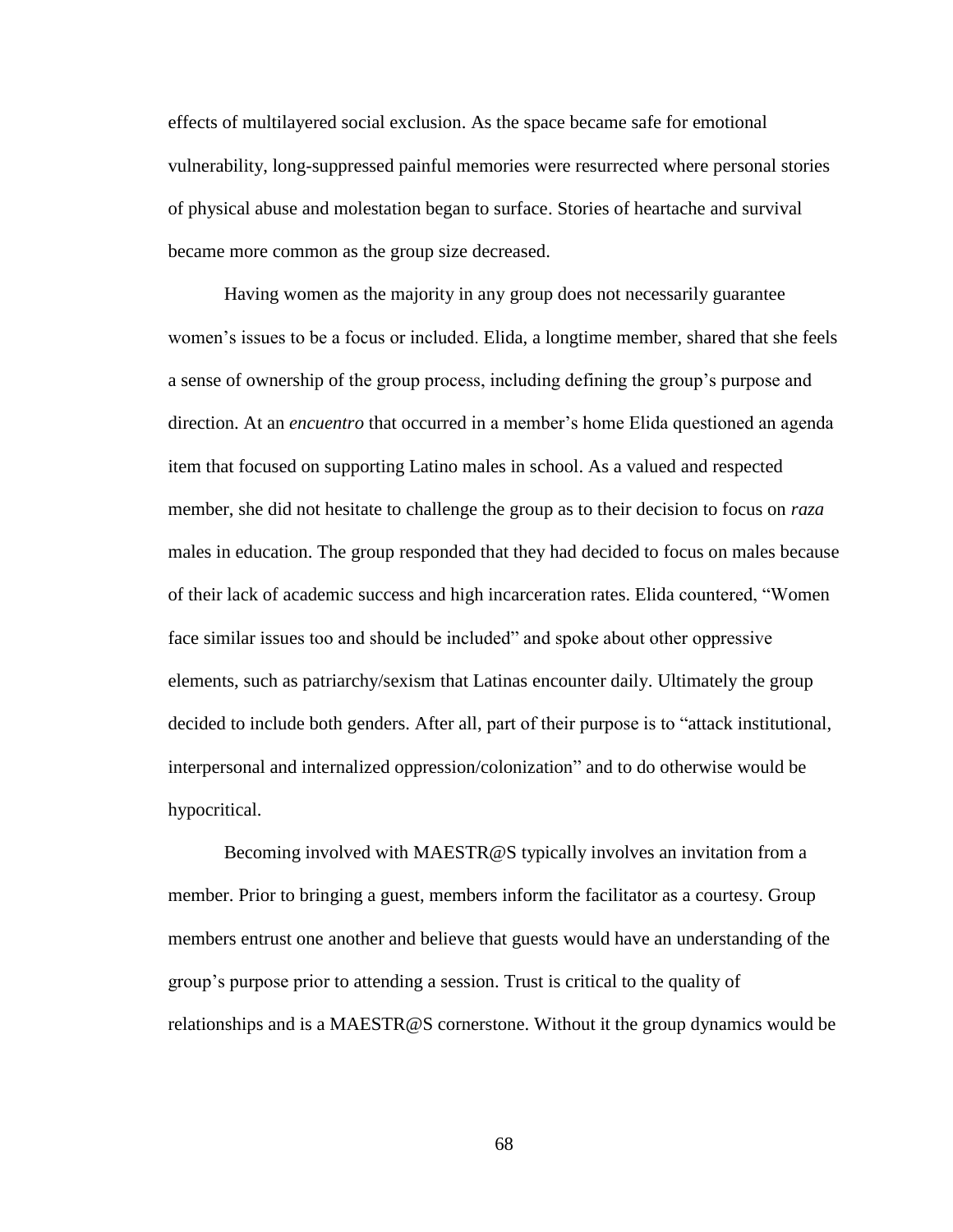superficial and the activities intended to develop profound connections would be cursory at best.

At an *encuentro* that occurred at a member's home Elida invited Alexis, a colleague of hers, to participate. However, she did not inform Diego herself but asked Alexis to contact him. Unbeknownst to Elida and the rest of MAESTR@S members, Diego informed Alexis that it was not a good time to participate because the group was preparing for a conference which required full participation from current membership and suggested she attend a future session. Despite that communication, Alexis arrived with Elida to the *encuentro* which was an unexpected surprise to Diego. His stoic disposition did not suggest anything otherwise and most of the group members were unaware of the dynamics. Yet, Elida sensed something immediately and explained, "The minute we arrived I sensed tension but didn't know what it was about."

The *encuentro* continued as planned and the group welcomed Alexis and included her in dialogues by asking her for input. I was immediately intrigued by her presence because from my knowledge of MAESTR@S history a few years have elapsed since a White female last participated in a session. I watched her with curiosity wondering how she would react as we delved deeper into the work. I wondered to myself, "Will she resist participating in some of the spiritual rituals or will she overcompensate for her whiteness by awkwardly and uncomfortably immersing herself in the work with little passion?" Acknowledging my judgments and assumptions, I suspended those thoughts and returned to observing the group and on the surface nobody seemed to be as enamored with our guest as I was. It also appeared that others had no knowledge of the existing tension between the guest and facilitator.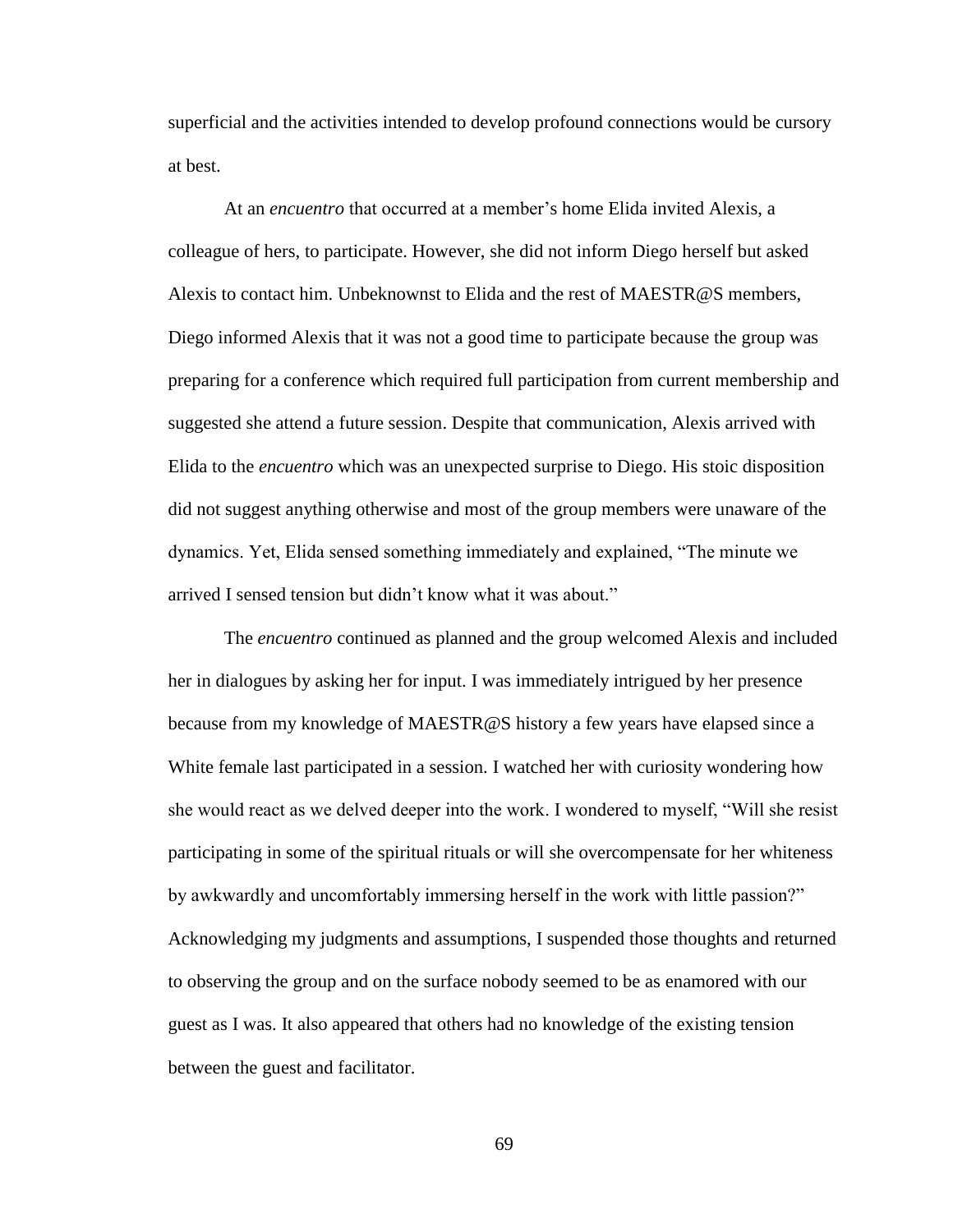As the group continued planning for the Critical Race Theory conference, Diego requested that members share personal stories or classroom experiences with the healing and grieving process. After a few group members shared their stories one of the members asked Alexis to share an experience. In hindsight, although the request was made with the best intention it placed Alexis in an uncomfortable position. She arose from a relaxed posture in her seat wide-eyed, paused for a moment and responded matter-of-factly that we need to stick with standards because if "we get into personal stories than we get away from teaching to the standard."

I was appalled by her remarks and tried to conceal my emotions and awaited responses from other members. Miguel calmly and respectfully disagreed with her remarks and talked about the importance of knowing and connecting with students. Others followed suit and shared personal stories on how you can achieve this and still meet the standards. After hearing responses from several members Alexis appeared unsettled and somewhat distraught. Shortly thereafter she began crying and most of the membership appeared concerned while others were emotionally unaffected. Perhaps with a sense of guilt Diego attempted solace by acknowledging that the group should not have ―singled her out.‖ After checking-in with her to make certain that she was emotionally well, the group continued with their work in preparation for the CRT conference. The day came to an end and that was the last the group saw of Alexis.

Still disturbed and unsettled by the events of that day I followed-up with Diego a few days later to inquire about what transpired and why a member would bring a guest that was acutely unaware of the issues affecting *raza* youth. Equally baffled, he had no sound explanation but mentioned that he was surprised be Alexis' presence and suggested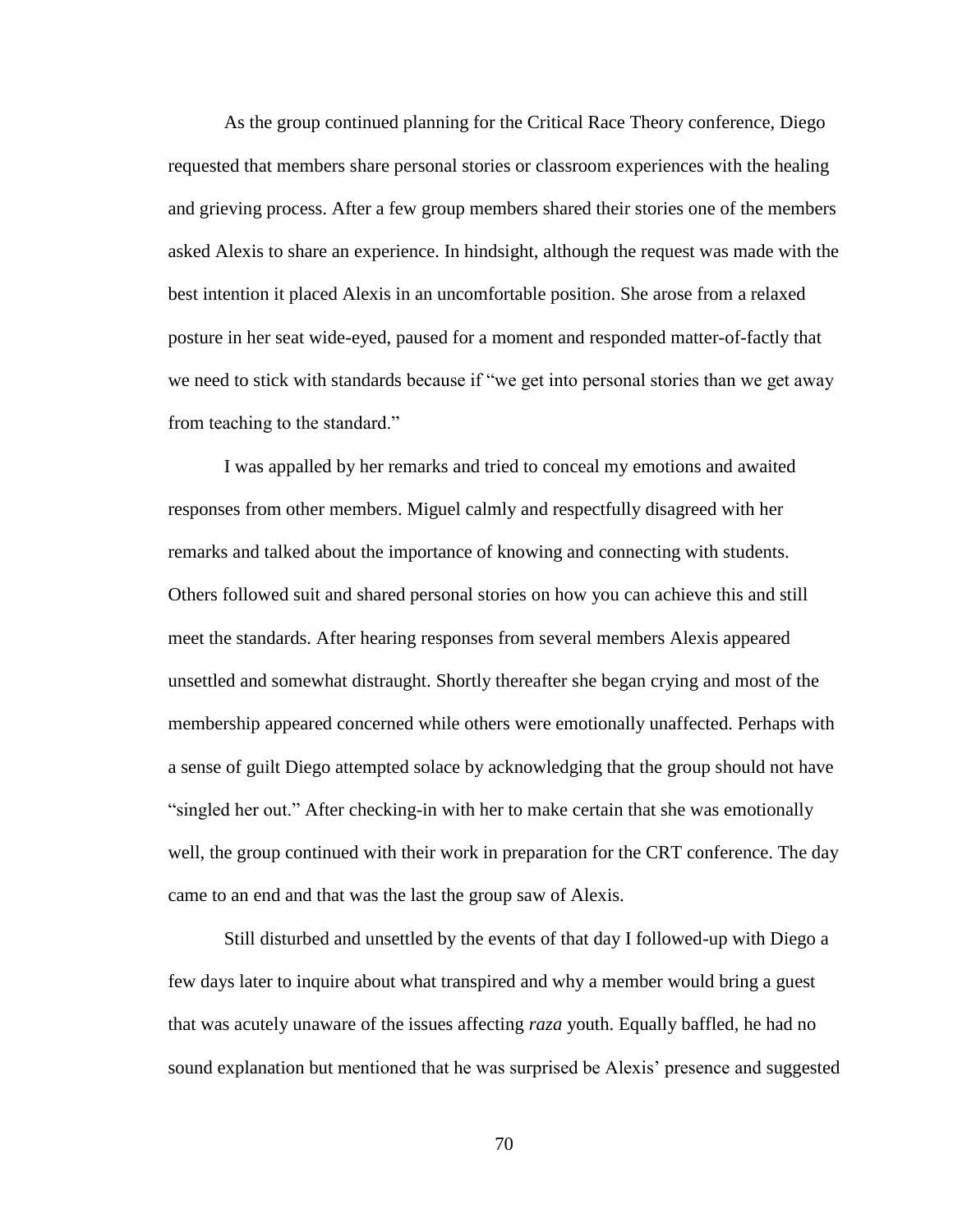I contact Elida (he did not disclose that he had contact with Alexis prior to the *encuentro* and suggested that she attend a future one). Recalling the event, Elida was flabbergasted by her response and exclaimed, "I thought she was different because she is lesbian and had talked about incidents regarding sexuality in the classroom with me…She brought it to the attention of the Dean and was very upset about his insensitivity and lack of support." Although she was confused about her colleague's remarks she never discussed the events of that day with her. However, she did explain that Alexis informed her that she contacted Diego and Elida assumed this meant she was welcome to attend.

Taking on the role of intermediary, I informed Diego about the conversation I had with Elida and he said that he would discuss this issue at the next *encuentro* to resolve any group conflict or concerns. I was unable to attend that session but discovered that the issue never came up in discussion. Rather, it was at another *encuentro* (four months after the incident) where the issue surfaced and Diego disclosed that he had contact with Alexis the day prior and told her that it was not a good time to attend. The group responded with a collective gasp bringing clarity to what had transpired that warm and sunny spring day.

As a result, the group discussed what type of approval process is required when bringing guests to ensure that this incident is not repeated. Unanimously the group remained unwavering of their trust in members to bring whomever they choose. As facilitator Diego asked that they inform him that a guest will be joining the group for purposes of agenda preparation. Since this incident members have brought guests with them (all Latina/os) and a few continue to attend MAESTR@S events.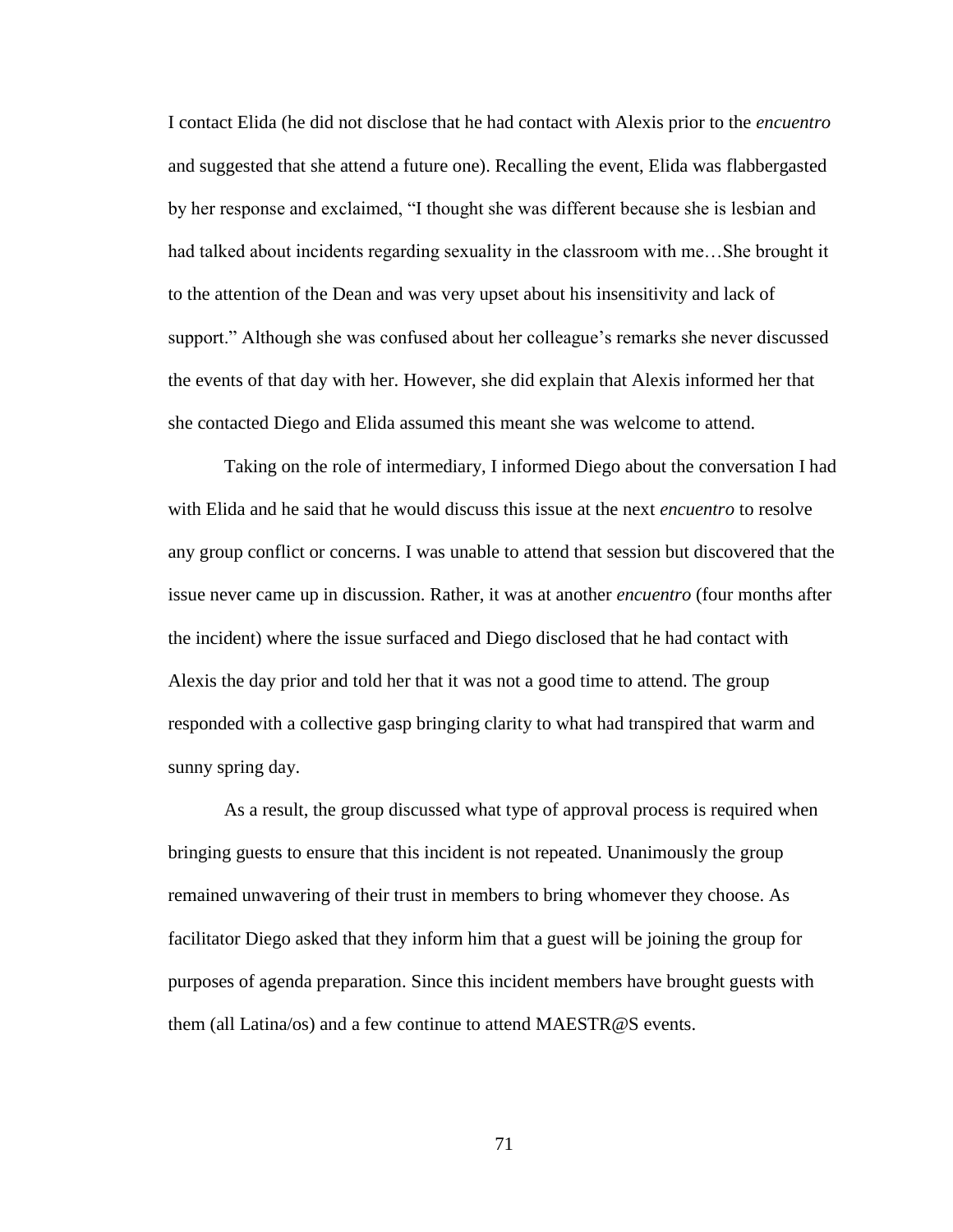## *Analysis of Themes*

This chapter provides an analysis of the data generated from the dialogues with the seven members of MAESTR@S that were invited to participate in this study. The research questions and the questions to guide the dialogues elicited several generative themes, such as Development of Consciousness, Overcoming Internalized Oppression, and The Role of Healing. This chapter explores the following themes (list them) and seeks to (and give a brief description of some of the main arguments your data makes)

One unique aspect of this study is that the participants did not come together for the purpose of this research study but in fact have been engaged in the decolonization process for years. As mentioned in the previous chapter, MAESTR@S has been engaged in an on-going process of reflection and dialogue, in essence practicing decolonization in a real sense. In order to provide a genuine portrayal of their work, I also became a member of the group and was involved in every aspect of the group. This point is vital because in order to develop authentic relationships and understand their work I had to embark in the process of decolonization. This required me to immerse myself in their group process which is action-based; the work is lived and not simply theory.

Included in this section is data collected from *encuentros* and retreats. To enhance this data, three participants were selected for individual dialogues. Their selection was based on length of time and level of engagement with MAESTR@S and years of teaching experience. Since MAESTR@S has more female members actively engaged in the work, two females and one male were selected. They were: Linda: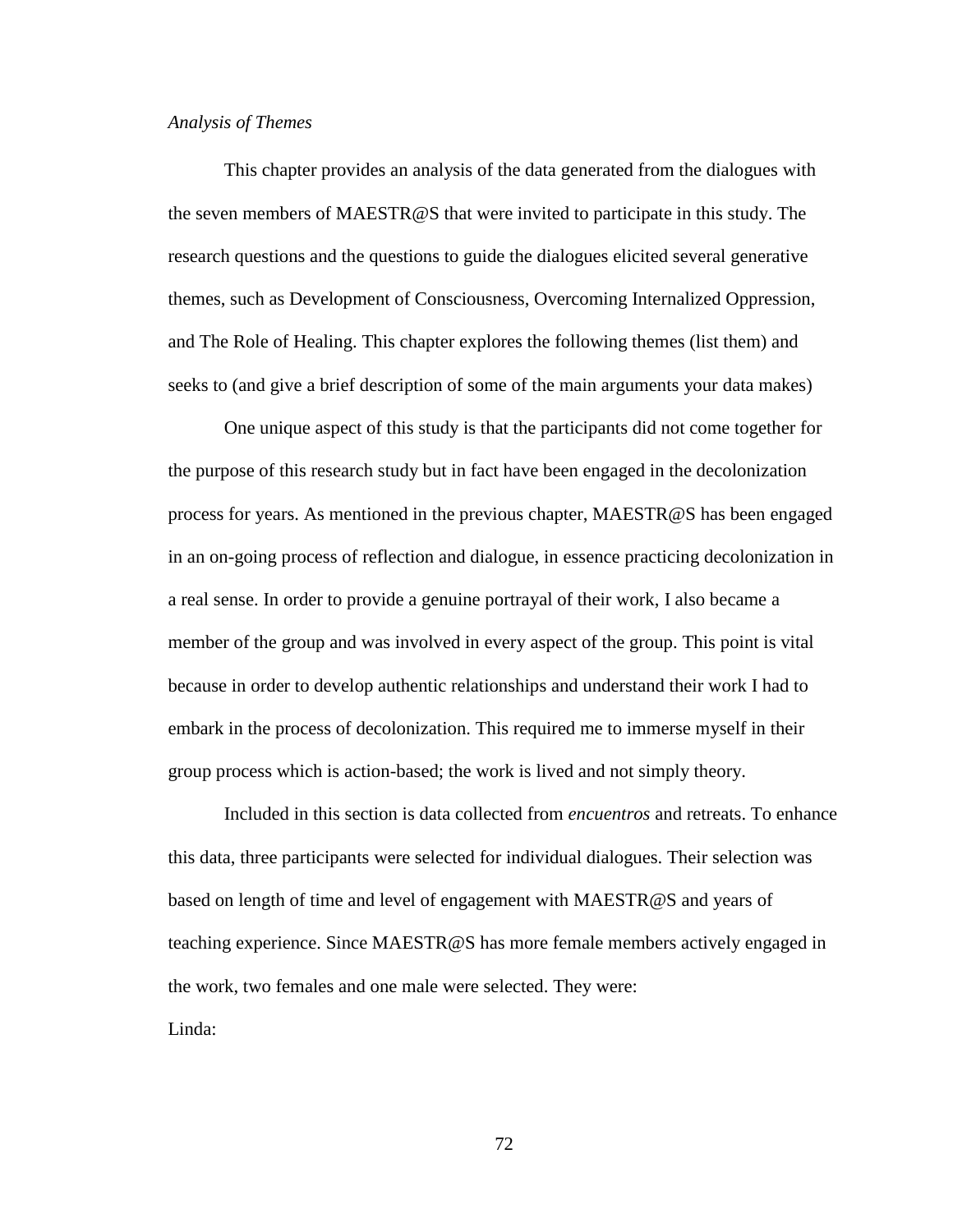She brings many talents to the MAESTR@S group and is typically asked to facilitate meditation exercises to help ground members spiritually at *encuentros* and retreats. When she was asked initially to lead some of the group sessions she claimed that she was afraid, but now has obviously overcome that fear. She has come to trust herself and her wisdom, which has benefited the group tremendously.

## Ana Maria:

With such a youthful and fun-loving spirit, it is difficult to imagine that she was once a gang member. Although she has grown substantially and no longer lives in the community where she grew up, she remains connected with friends from her *barrio* and recognizes and celebrates the significant role they played in her life. She has a passion for social justice and participates in numerous events throughout the Bay Area that promote equality and value diversity.

# Joaquin:

He resides and works in the community where he grew up and has a profound love and pride for his town. Indeed, he is an alumnus of the high school where he teaches. He is actively involved in Aztec dancing and in connecting spiritually to Native American practices and traditions.

The Latina/os that participated in this study recognize that decolonization of the mind and spirit is a continual process. They are acutely aware that the multidimensional forces of colonialism are ubiquitous, permeating all facets of society. The group and individual dialogues revealed that decolonization of the mind and spirit is a process that includes seeking knowledge and theories to explain colonialism and decolonization; recalling painful memories and confronting them in a constructive and proactive manner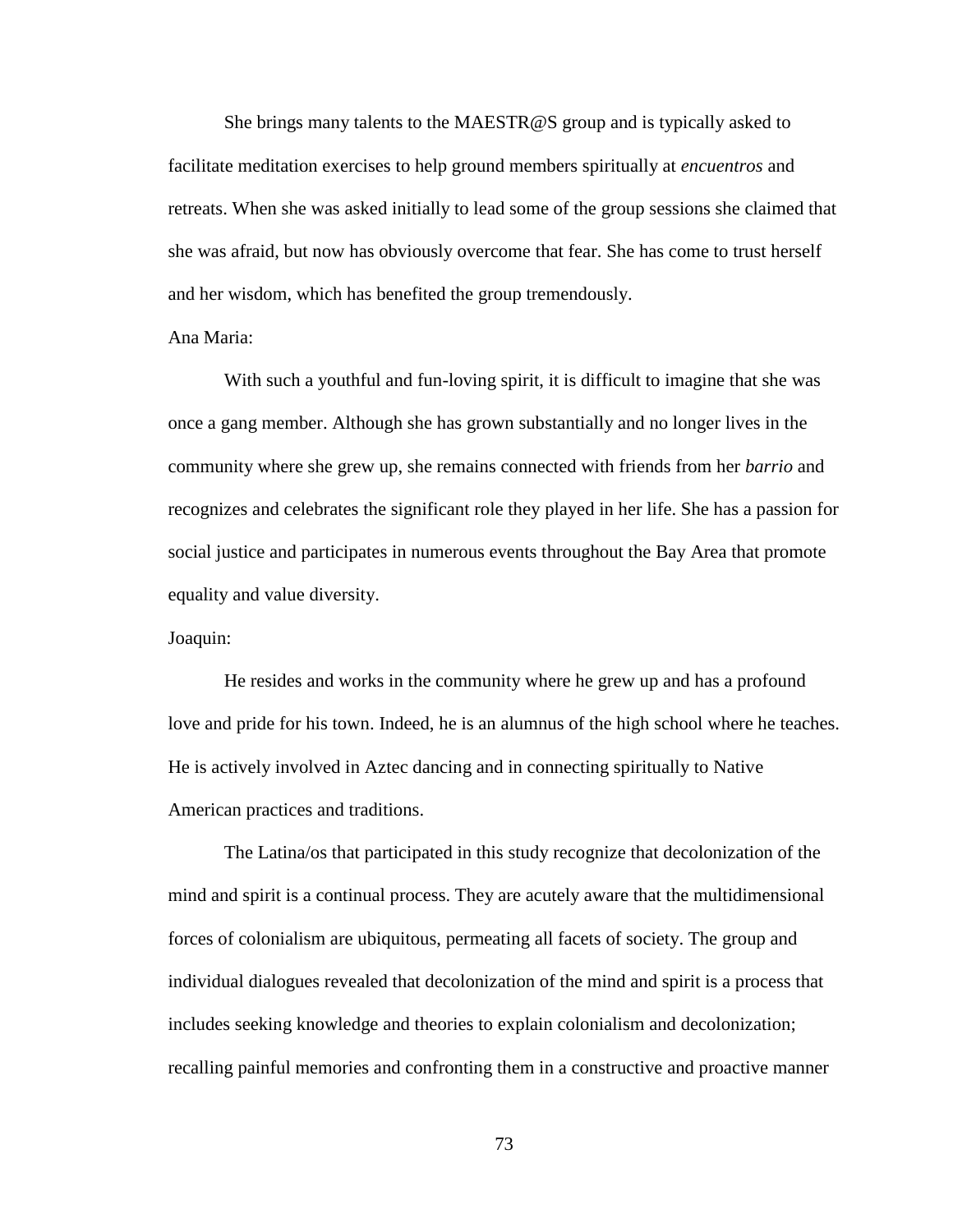in order to heal to become Whole; and the development of strategies that allow members to explore emotional aspects of this process. The process was affective, empirical, and excavational; one must "learn to name one's experiences and the historical and political context that constructed their experience" (Strobel, 1996, p. 170).

The following are the themes that were developed based on the dialogues and interviews. Each theme is discussed in more detail later in this chapter:

- 1. Development of Consciousness
- 2. Overcoming Internalized Oppression
- 3. The Role of Healing
- 4. Seeking Authentic Connections
- 5. Strategies to Maintain Continuity
- 6. Integrating/Teaching Decolonizing Practices

### *Dialogues with the Participants: Development of Consciousness*

One of the fundamental phases in decolonization is the recovery of one's history, culture, and language that has been systematically stripped via assimilationist educational policies and practices. Just as education is paramount to the colonial project, it is also essential in developing a critical consciousness in order to decolonize the mind. Several of the participants have been on this journey for years.

For many of the participants, the awareness of the process of colonialism came to them in college. Ana Maria and Joaquin, in particular, remember the class they took in college where an "awakening" occurred.

Ana Maria: My first Sociology and Intercultural Studies class really changed my thinking. It really challenged so many beliefs; I read all of these books and got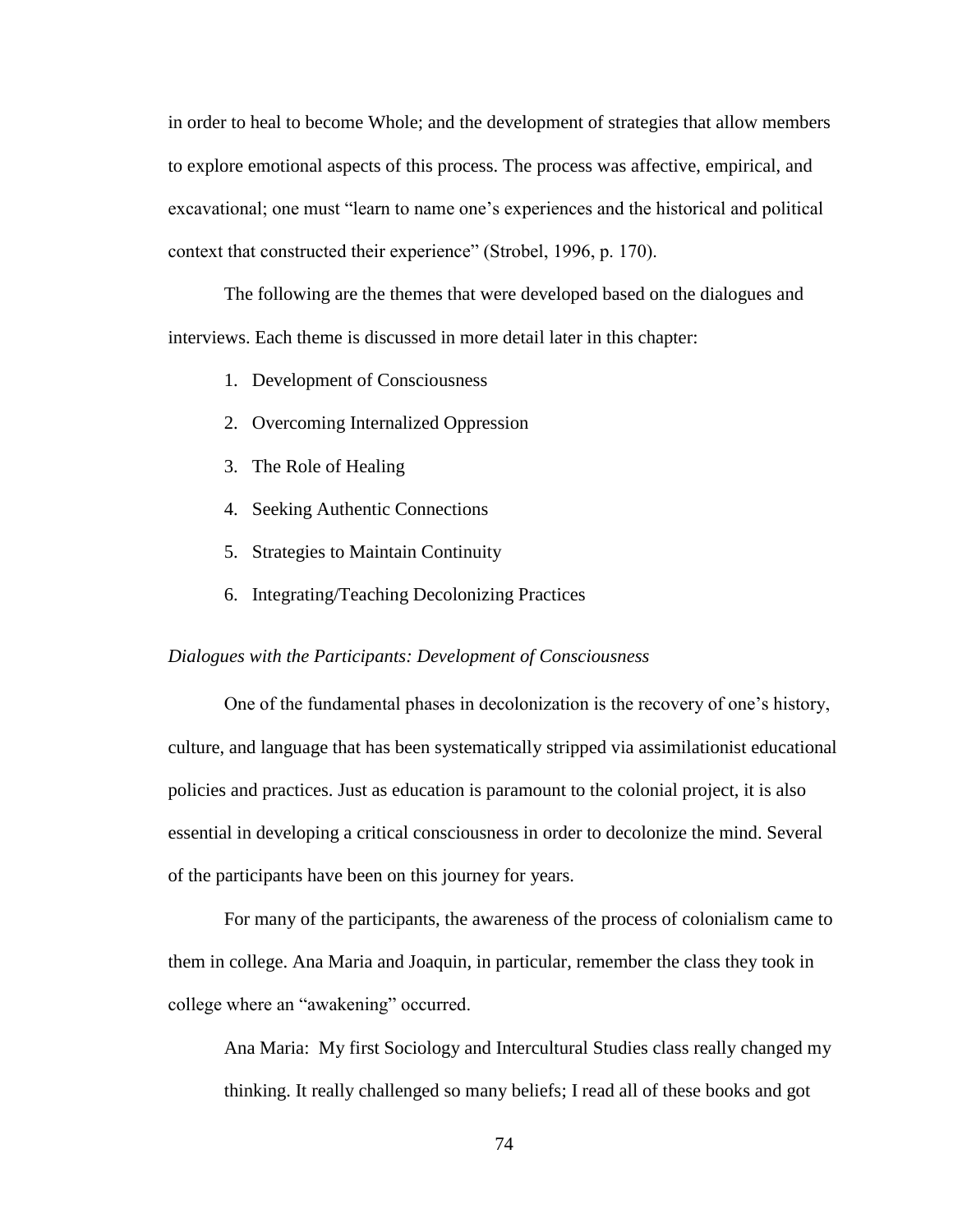really hooked. I wanted to learn more about racism, classism, and environmental racism…I had never known that these type of oppressions existed because I was never told for the most part.

Joaquin: The form of knowing about colonization was when I began my Chicana/o studies class at San Diego State University. Our class studied the *conquista* (conquest) and the implications of institutional racism and cultural dominance the Spaniards left us. I was raised Catholic and knowing I spoke Spanish and was Roman Catholic I began to study in depth the horrible treatment of the indigenous peoples by the Spanish and the system of oppression they have left us with for the last 500 years.

And for some, the awareness of oppression and inequity came at an earlier age.

Elida: My family moved from a Spanish-speaking neighborhood in San Jose to an all-White neighborhood in Santa Clara when I was seven years old. When we moved into the neighborhood a WASP neighbor came over and said that she was glad that we moved into the neighborhood instead of the Black family that was looking at the house. That day I realized that our neighbors thought we were better than a Black family, but not as good as them. When I started school that September the students made fun of the food I brought in my brown paper bag and asked me to say words in Spanish. When I began high school there were more Latino/as and I gravitated toward that culture. However, we seemed to be more singled out and we were not expected to succeed. I was bored and cut a lot of classes yet I was always on the honor roll. Counselors never spoke to Latinos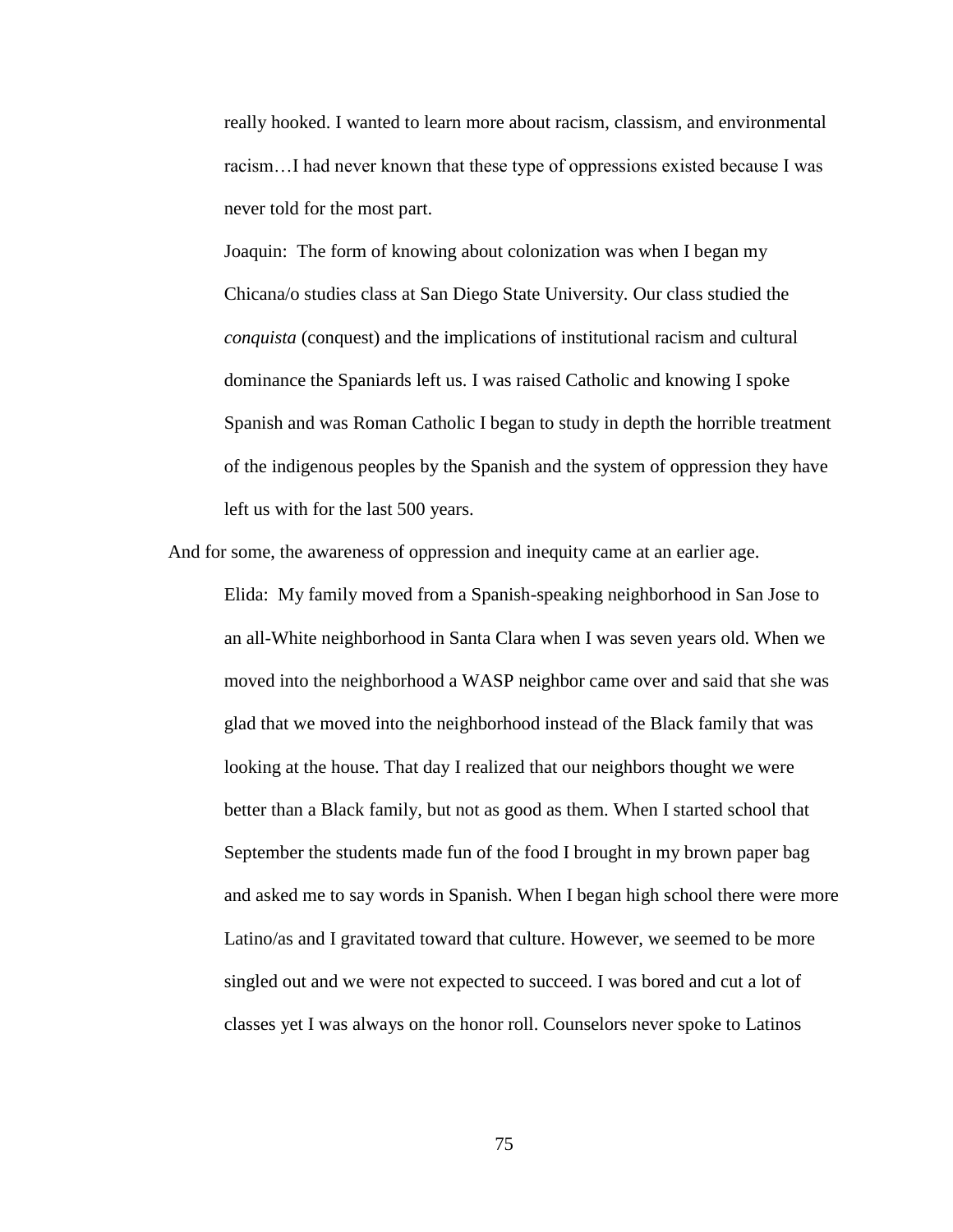about prep courses for college or encouraged us to go to college. However, we knew that the White students already had their SAT scores and colleges chosen.

A shared experience by the participants was a sense of not belonging and feeling unwelcomed in college. For Linda, it was her older sister that introduced her to the systems of oppressions (racism, sexism, hegemony, etc.), becoming more aware of colonialism in college as she experienced its effects.

Linda: My older sister was a big part of my awakening early on and she also studied history and inspired me to study history. She went away to the East Coast and was hit right away with racism…She was always struggling with identity and how she belonged and feelings of who has power and who doesn't. So, even before college I was starting to understand the different -isms at an earlier age…I was starting to understand colonialism, but the actual historical part was learned when I was in college. But understanding what the dominant culture has over people of color I experienced in college. It was predominately White and I didn't feel that I belonged. I got really good grades in high school and when I attended college I struggled. I remember our Chicano mentors and leaders saying look around freshman year on a retreat because you might be one of the few who makes it.

Reflecting on a particular college experience, Ana Maria expressed her frustration and anger with the colonial mentality that exists at the university level.

Ana Maria: When a White male instructor teaches an entire class that Chicano Theater, which he called Community Theater, isn't real theater what awful damage is he doing to my cultural pride? What message was he giving the entire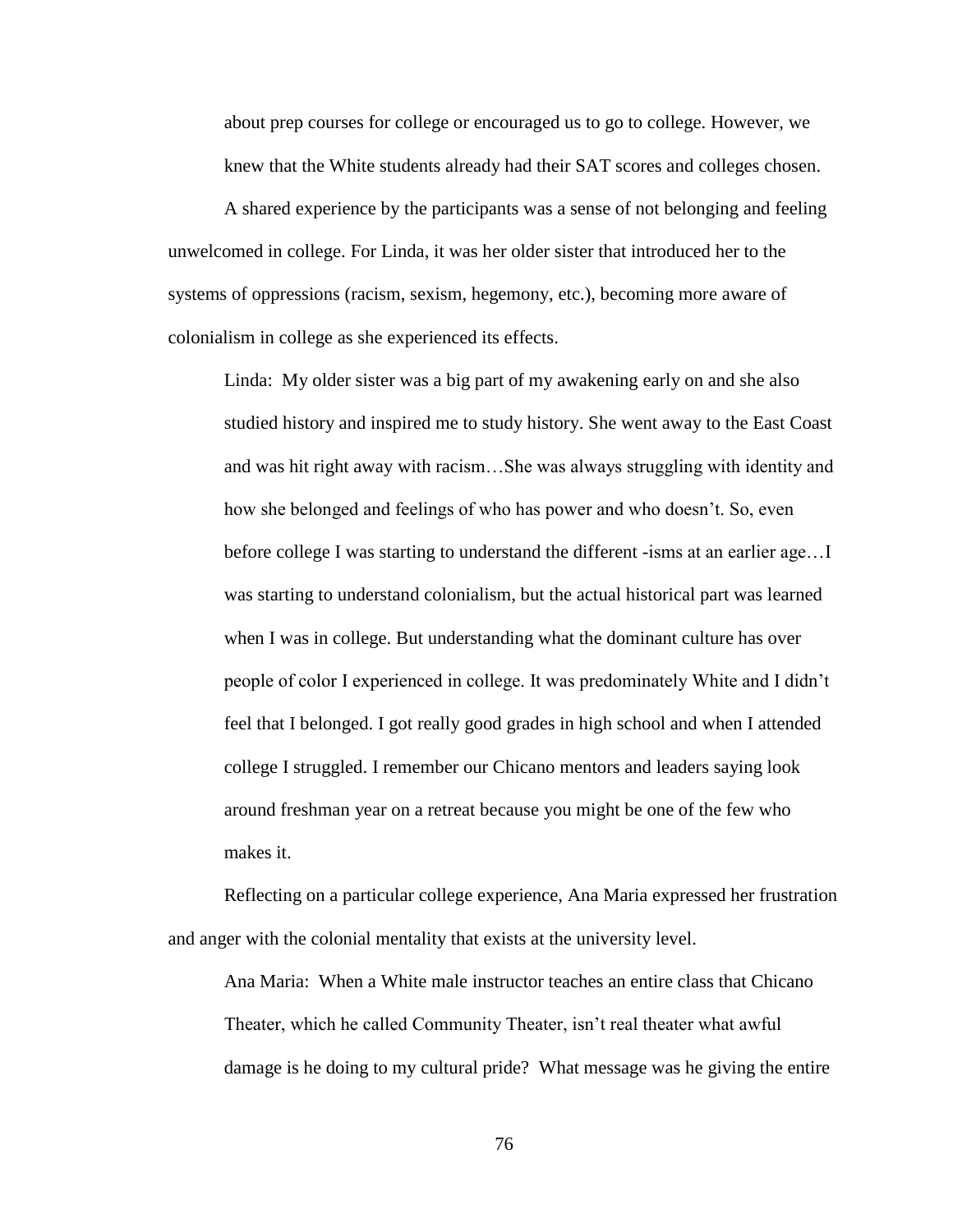class about grassroots Chicano Theater? Not a fair message at all. The power of a racist, unfair teacher, instilling and further colonizing us with what my junior high friend said, "White is Right". These types of incidents happened all the time.

As Ana Maria and Joaquin began to explore the effects of colonialism in college, they became aware of its manifestations and how it has affected family, friends, and their communities.

Ana Maria: Because of all the classes I took I became aware of all of the inequities and helped me understand why people from the *barrio* (Spanish slang for neighborhood) never went on to college and helped me understand gangs better. It helped me understand why my homegirls and I never thought about applying to college when we were in high school and why none of our teachers cared. And with this knowledge I wanted to change the world a little bit. Joaquin: When I was introduced to the idea of internalized oppression and a deep study of the outcomes was when I had conversations with some *compañeros* (companions) from the San Diego Brown Berets. Gangs plague my community of the Central Coast. I come from a town where there is a big community of first generation Mexican-Americans. The internalized oppression I witnessed and continue to witness is Chicanos/as who dislike immigrants who have just arrived, this *sureño* versus *norteño* mentality. This is and continues to be the biggest challenge in my community as well as many parts of California.

These experiences are reflective of many shared by the participants. As the participants told their stories, feelings of inferiority, grief, anger, loneliness, and pain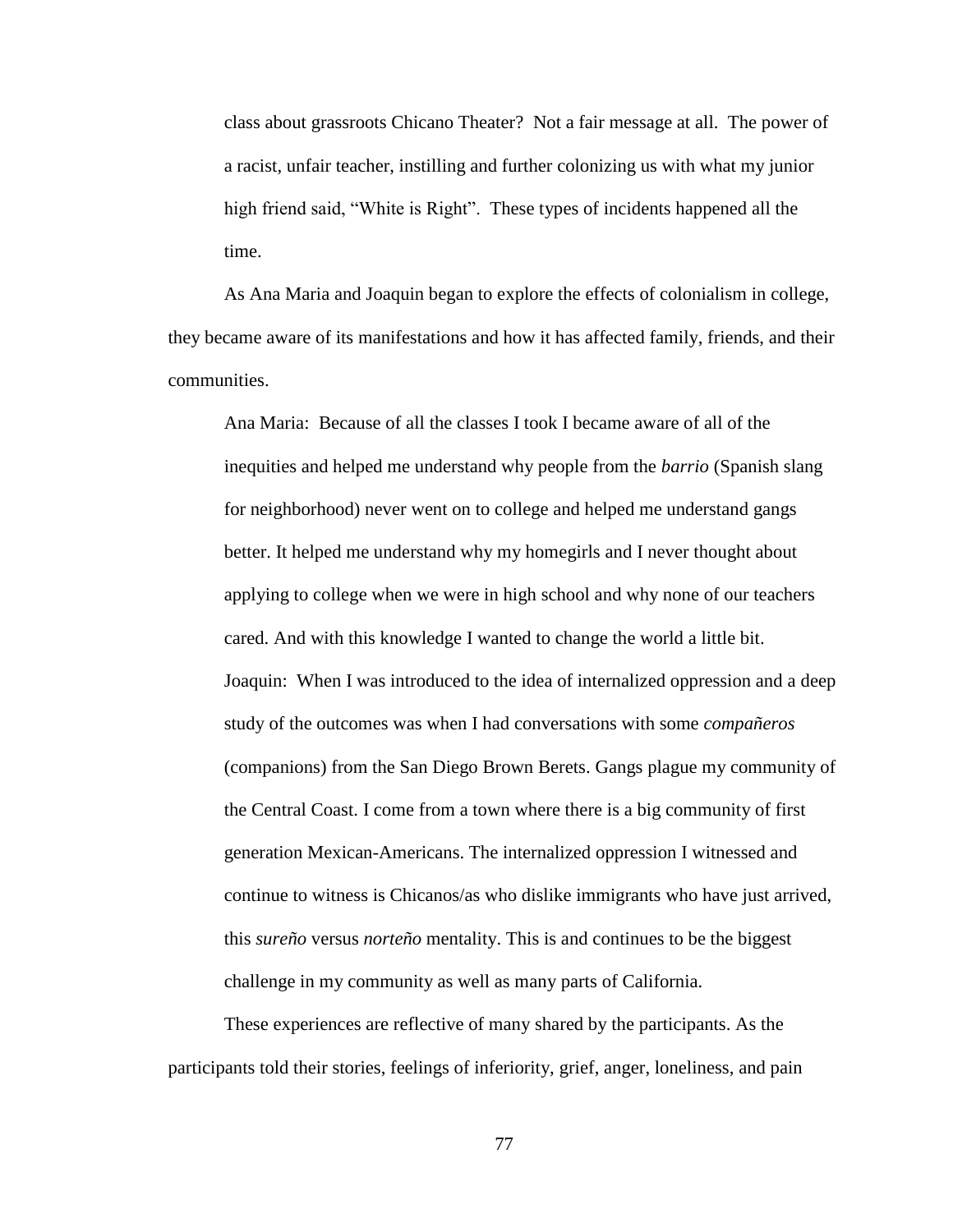were expressed. The participants gave examples of how these feelings manifest in themselves and other Latina/os. Typically, feelings such as inferiority and shame will result in anger, a secondary emotion that can manifest in acts of violence. Consequently, the targets of these violent acts are often family and community members. Ana Maria disclosed a personal story of how she became conscious of the violent manifestations of colonialism in her family.

Ana Maria: And my feminist studies course helped. It helped me understand rape, sexual harassment. I had a cousin that tried to have sex with me but we didn't have sex. It helped me understand my hatred towards my cousin and why nothing was ever done about it. It made me feel strong with how I felt and validated me on so many levels. And it helped me understand my mom and how she fed this machismo crap and how she enabled his abusive behavior towards her. It helped me understand domestic violence and the need to confront my cousin. It changed me and I didn't want to go back to that dysfunction. Knowing what I did I couldn't go back to the domestic violence and not call the cops when my uncle beat my aunt just because my mom told me not to…I couldn't do it anymore. I was in a place where I was required by law, by Ana Maria's law to do it. I could now *name* [emphasis mine] the abuse and injustice.

Part of becoming decolonized is having the vocabulary to name the injustices and oppressions that have plagued urban communities and communities of color. Elida explained that although she was aware of the injustices that affected her and other Latina/os prior to college, she did not possess the language early on to name them.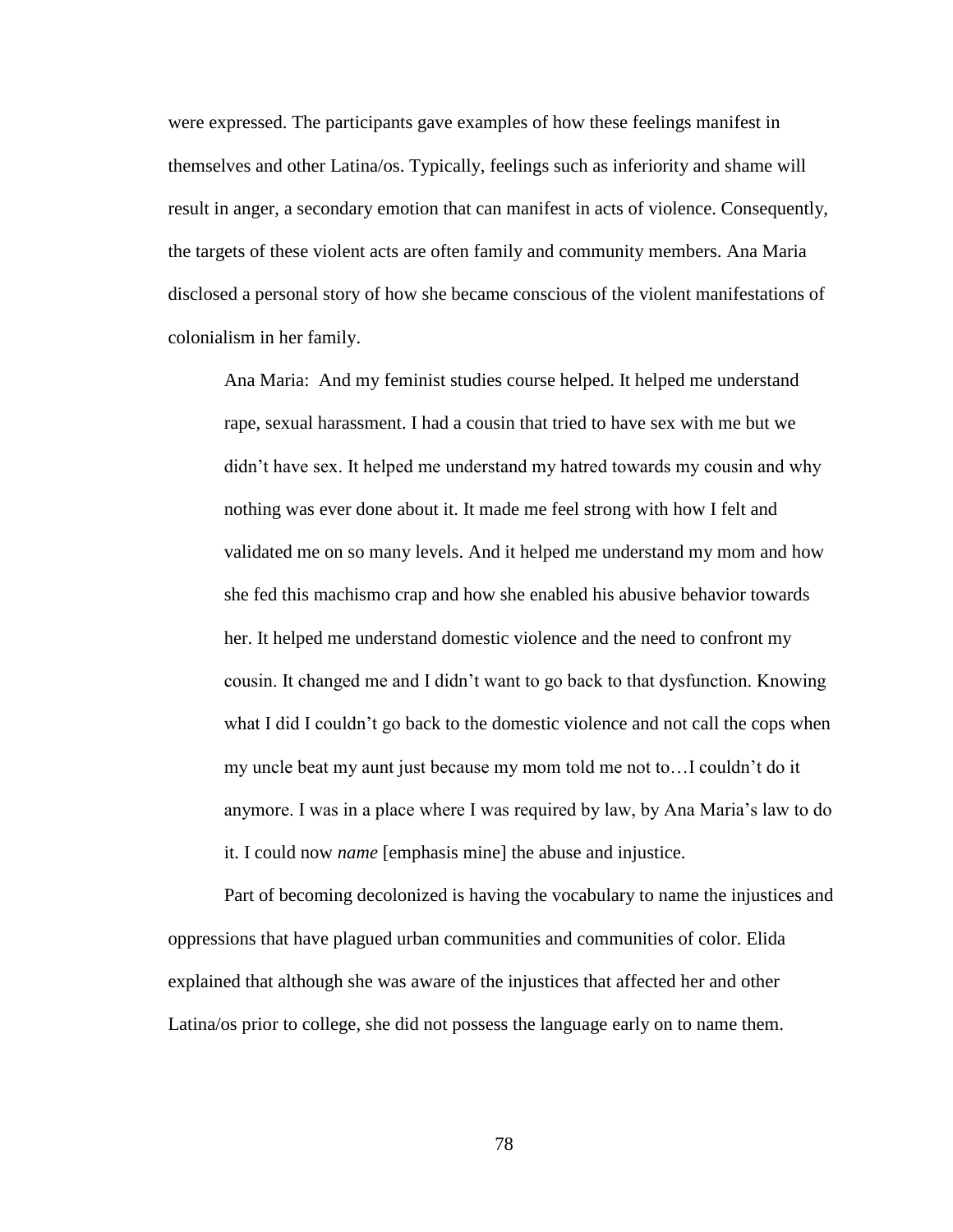Elida: It was when I began attending community college that I learned the correct vocabulary for what I had been experiencing. I learned about the colonialism and the internalized oppressions that I had been suffering from. When I began taking courses I was not sure what I would major in, but after learning about the racism that was aimed at people of color I decided to become a bilingual teacher. I was angry about the education I had received, and I decided that I would make sure that my students did not have the same experience. I continued my education at CSU Hayward and my minor was Ethnic Studies. I continued to learn about the oppressions of minorities.

The awareness of the legacy of colonialism came to a majority of the participants in college. Yet, it is well documented that a small percentage of Latina/os make it to college. For the majority of Latina/os that do not enroll in college the probability that they will receive an education to counter the negative stereotypes that are internalized appears to be minute. However, other spaces do exist for Latina/os to begin the path of decolonization. Joaquin spoke about the education that he did not receive in high school regarding the various forms of oppression. Aside from college, some of this education was received from members of civil rights and social justice organizations that he became involved with, such as the Brown Berets.

Joaquin: The conversations I had with the Brown Berets were about getting the education that we need, but don't get in school. For example, we talked about gender oppression. I'll never know what it is like to walk in a parking lot at night by myself as a woman or how it feels to get flashed by a man. I just read in the newspaper yesterday about a young man exposed his genitals to a mom and her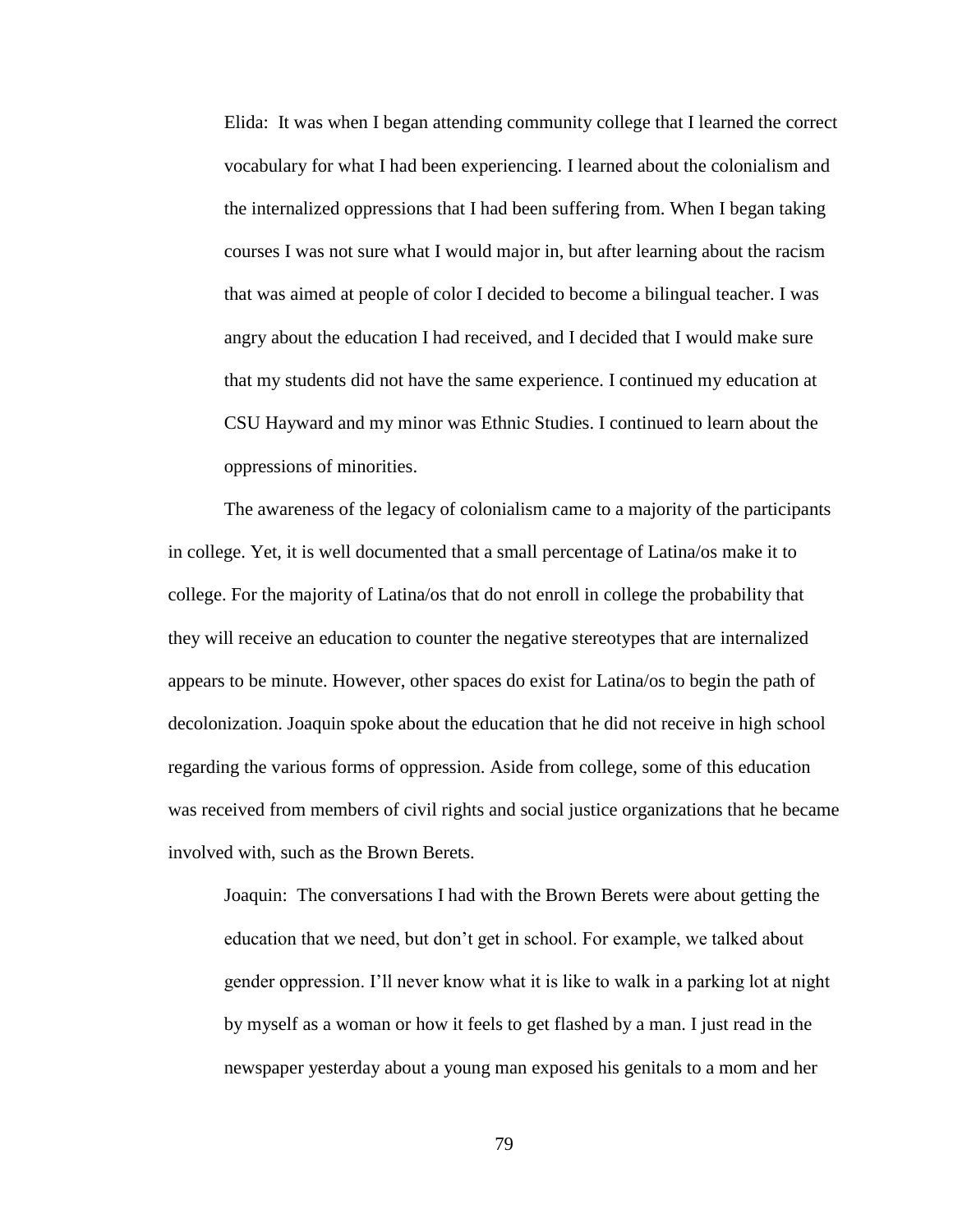daughter and the mom tackled this 19-year old kid and he got arrested. It reminded me about the world I do not live in.

Joaquin's awareness of male privilege and how he was indoctrinated into the system of dominance signified the emergence of critical consciousness. As the participants' transitioned from naïve consciousness to critical consciousness it enabled them to relive painful memories and understand that they were working toward decolonizing their minds.

### *Overcoming Internalized Oppression*

Throughout the dialogues, several of the participants shared experiences relevant to their identity formation and internalization of oppressions as they discussed the impact of colonialism in their lives. Despite overcoming obstacles, such as growing up in ganginfested neighborhoods riddled with crime and poverty and still managing to make it to college, they still questioned their intellectual capacity. The psychological wound of inferiority was deeply internalized and the systemic racism they experienced daily at the college and university level presented, at times, seemingly unscalable obstacles.

One example of this is shown in the following incident: A member of MAESTR@S that participated in sessions infrequently stopped attending. When a member contacted her to inquire as to the reason why she stopped participating she explained that she felt group members were intelligent and she did not feel "smart" enough" to comprehend all of the concepts and did not feel comfortable participating in group dialogues. When this was reported to the group there was some concern but little discussion about it with the exception of two members that volunteered to follow-up with her. Despite their efforts, she has not returned. However, it is this individual that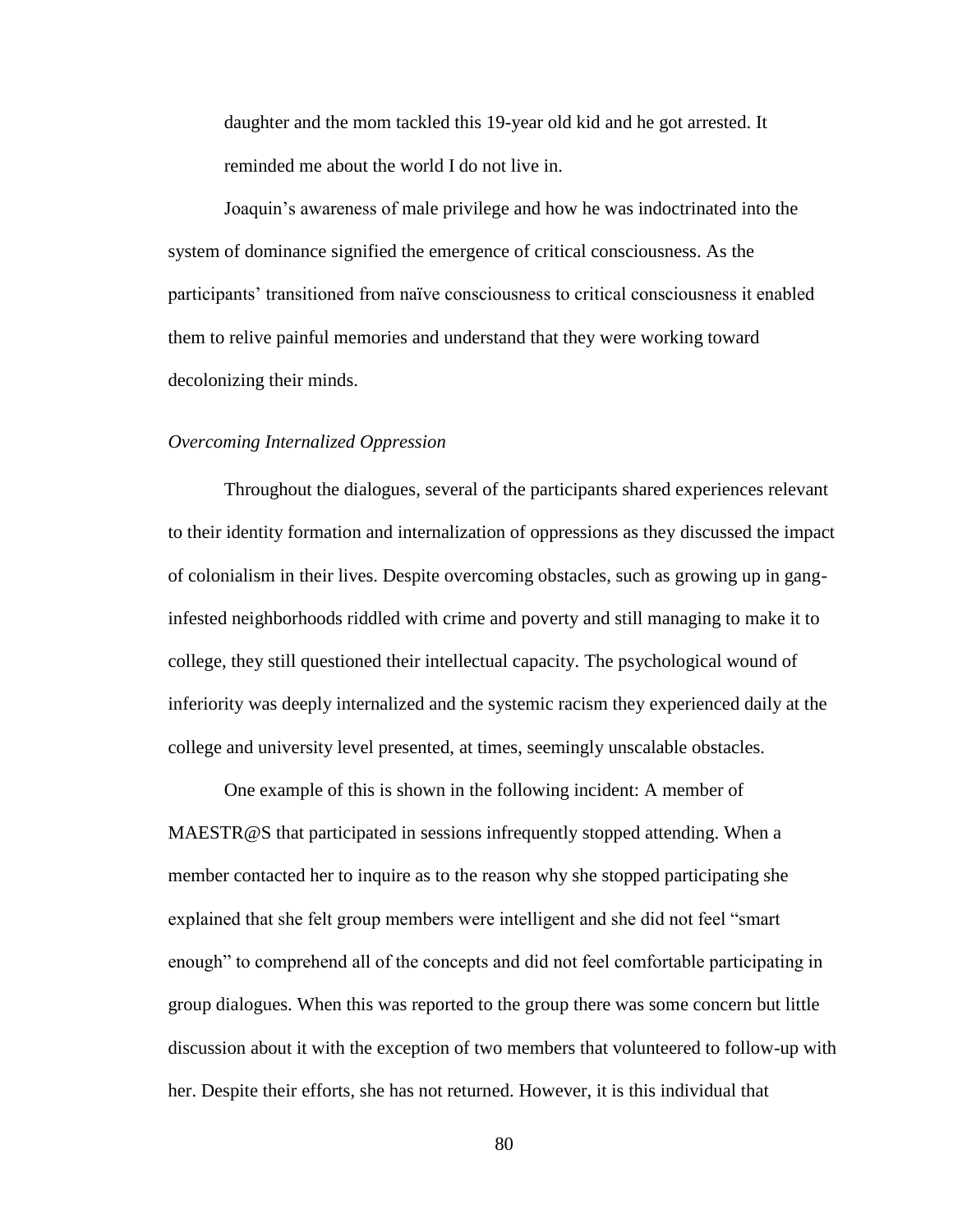introduced Ana Maria to MAESTR@S and she has immersed herself in the work, eager to learn.

Initially confused by what I presumed to be a lack of empathic action by the group I eventually realized that this is a journey which an individual must be willing to embark upon (Later, I learned that this was a behavioral pattern from another member. Ana Maria validated this by mentioning that this was an ongoing struggle for her friend). Freire asserts that the oppressed must become "agents of curiosity" and strive to understand their current condition in order to begin the path of liberation (1992, p. 105). Embarking on this journey includes healing from past pains which cleanses the mind and spirit. Duran (2006) believes that this will allow for one to critically analyze the profound impact colonization had on one's identity. A challenge for individuals overcoming internalized oppressions is the willingness to being vulnerable and to confront fears proactively.

As Ana Maria, Linda, and Joaquin reflected on past experiences, they revealed numerous events that contributed to their struggles with overcoming internalized oppressions.

Ana Maria: So, when I was trying to go to UC Santa Cruz as a transfer student I had a lot of trouble because my college counselor didn't think I should attend that school. She looked at my grades and saw me as someone who should transfer to a local CSU. And I noticed that none of my friends were applying to UC Santa Cruz. Their big ambition was to go to the local CSU and when I got deeper with them I realized that they thought they weren't smart enough. And so, I started really asking those questions like "Am I not smart enough?" or wondering if it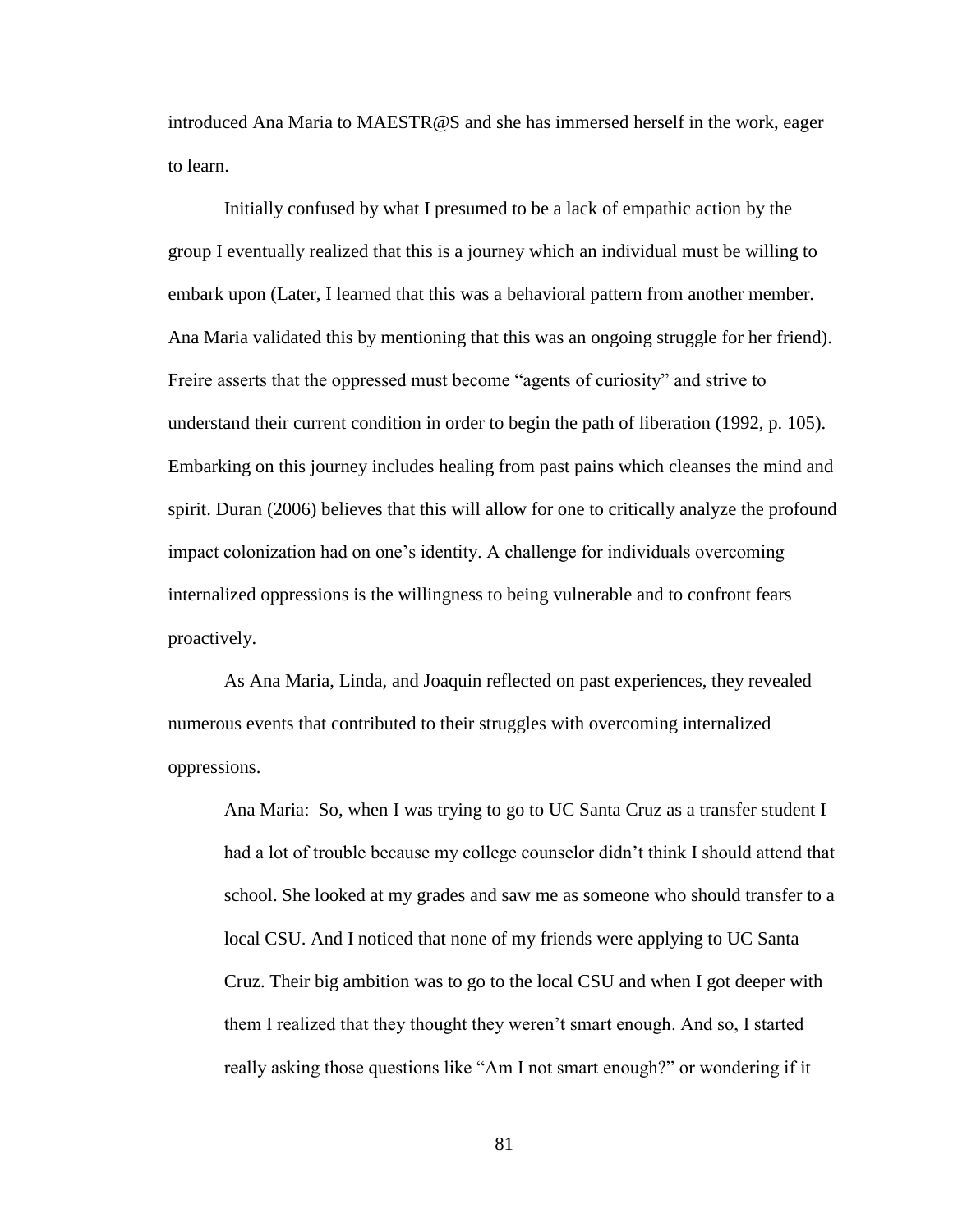was because we don't apply ourselves. I think that's what we grew up thinking why none of us got into college. I think we just thought we weren't smart enough because we goofed around in high school therefore we didn't deserve to go to college because that was reserved for those that tried harder.

A similar sentiment was shared by Linda.

Linda: Then my internal stuff came through during my college years like, "I don't belong here" and "they don't get me." The connection with the Chicano Center and Chicano history was awakening me and I recognized that there was oppression that I am carrying with me. So I started breaking down things like why I doubted myself and my capacities and why weren't there more of us in college. I didn't understand why I believed what others thought about my capacity when I knew I was smart enough.

After completing the Sociology and Intercultural Studies classes, Ana Maria's understanding of the issues surrounding colonialism and various forms of oppressions motivated her to succeed in college.

Ana Maria: After that class my mind had been altered, it made me want to go to UC Santa Cruz even more. I tried to convince my girlfriends because we attended community college together so we should all go to the university together and that's where it ended with them. They were very adamant about not attending a UC or even trying the application process because they believed they were not smart enough and possibly feared the rejection. I felt like they placed themselves in the role of what the college counselor expected of us. And nobody really encouraged us or supported us, we encouraged ourselves. There was no help.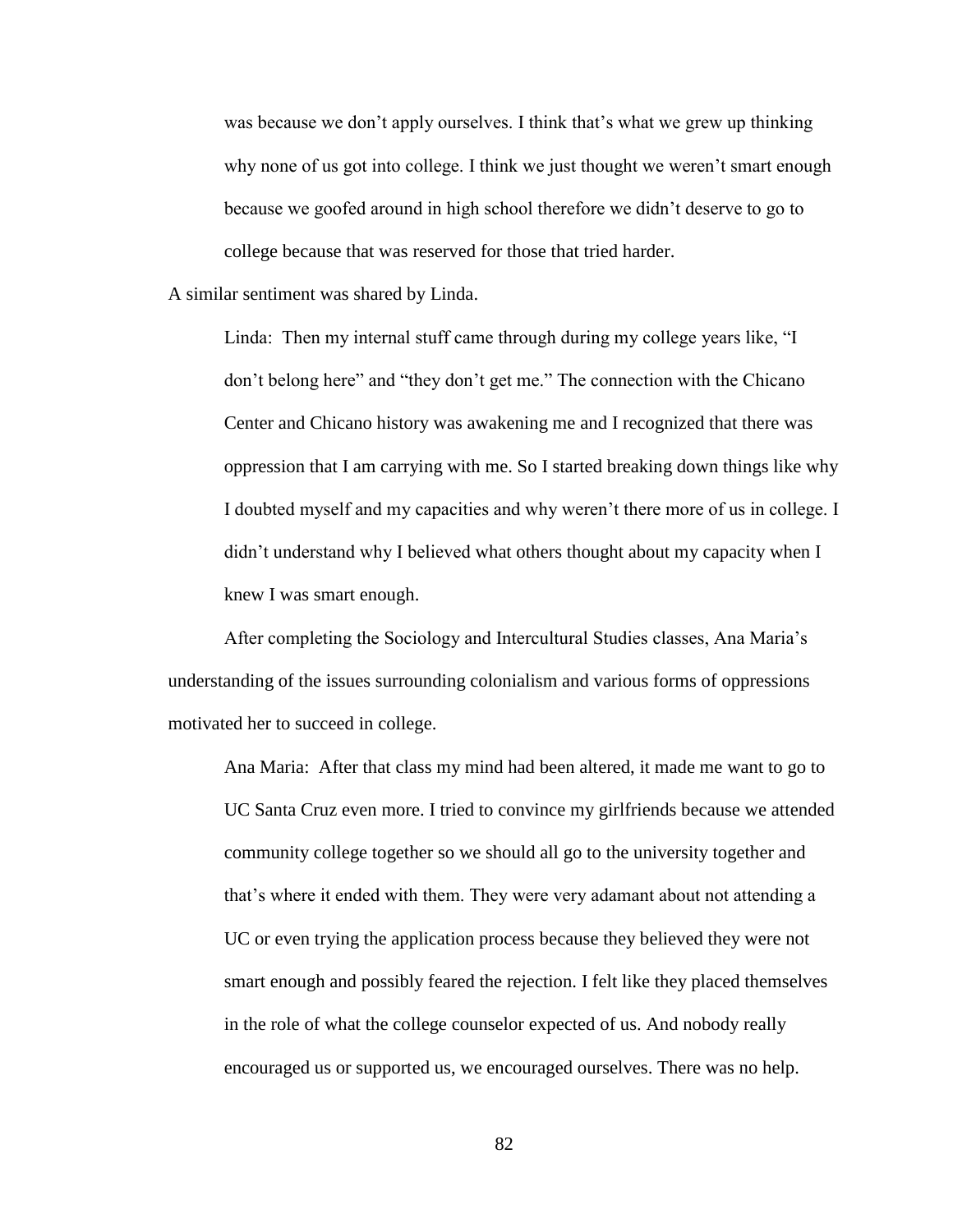This was Ana Maria's turning point. She clearly understood the challenges she faced and was determined to transfer to UC Santa Cruz. She connected with other students working towards critical consciousness. By surrounding herself with other likeminded students, her awareness of the systems of domination and oppression increased further aiding her ability to overcome internalized oppressions.

Ana Maria: In my last year in community college I joined a club called "Students" for Justice" because these two guys from class asked me to come. I followed these two guys and joined Students for Justice because I thought that if I wanted to go to UC Santa Cruz I better follow these guys and figure out what they are doing. And once I joined that club everything changed… This group of students met every week and fought injustice, we worked on the Nike boycott and I attended my first indigenous ceremony, which I knew nothing about at the time. So, it wasn't just the teachers that provoked me to have a different idea about colonialism, but the connections I made with the students.

Attending a private college that was predominately White presented numerous challenges for Linda who came from an impoverished neighborhood in East Los Angeles. Messages of racial inferiority were rampant, as were class and gender. She often became angry when she witnessed injustices or heard about them. Yet, she feared being mistreated if she expressed herself. And then there was the lingering uncertainty as to whether or not she would succeed. In spite of all this, Linda began to realize the effects of the internalized oppressions and recognized change was needed.

Linda: I thought, "People come to college and this is the best time in the world" but it was not the best time for me. Learning should be enjoyable but for me it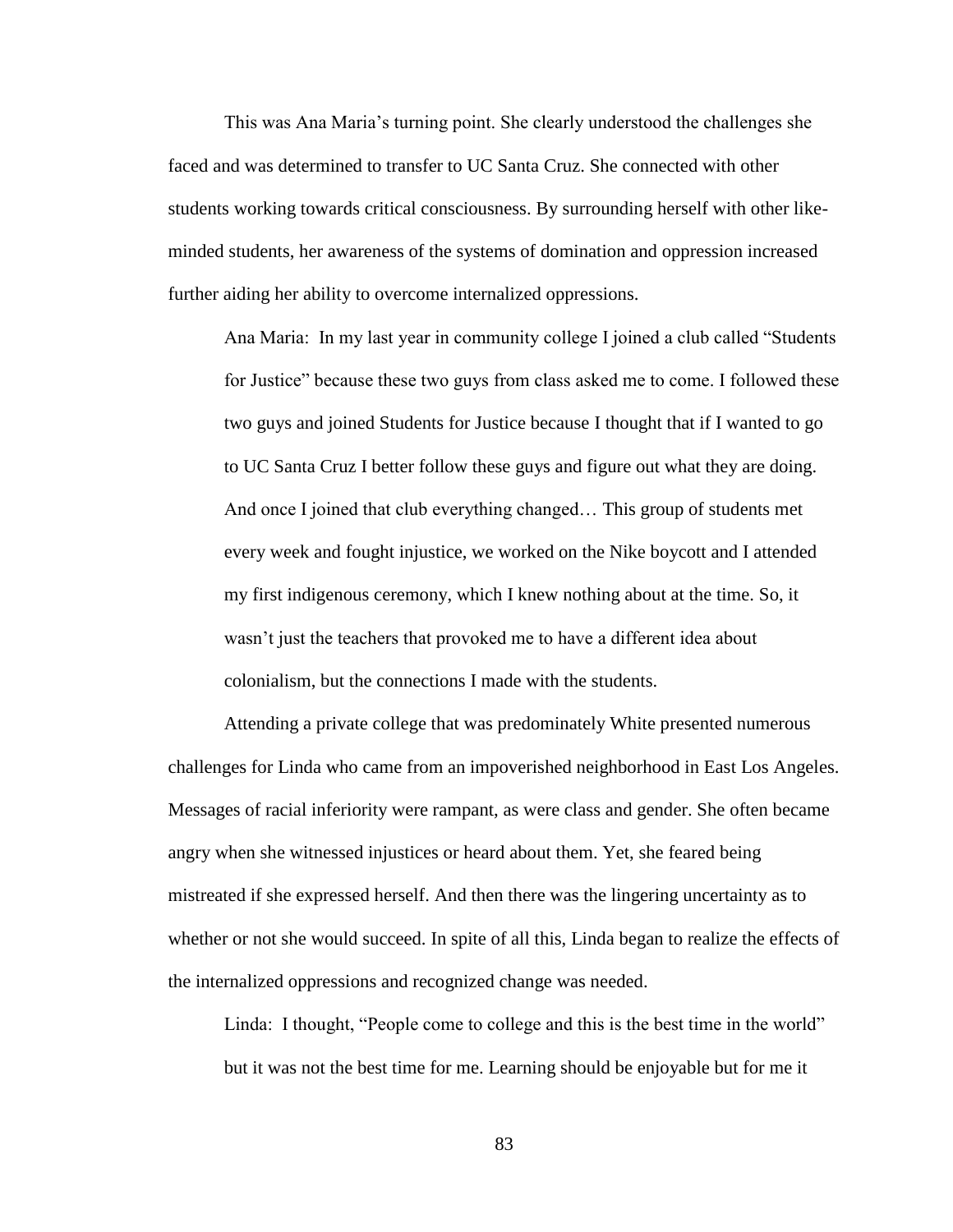was scary. I was constantly thinking that I might fail. That's when I realized it was all stress and no enjoyment. I started feeling real despair about this because I saw others partying and having a good time. I just thought something was wrong with me because I was always studying twice as hard to prove myself and to others that I belonged there. That's when I realized there was something wrong with this picture.

As the participants shared their experiences with the decolonization process, some of them spoke about their attempts to share their decolonizing journey with others. The participants talked about their frustration with their peers because they appeared either disinterested or unwilling to embark on this journey.

Ana Maria: But when I tried to share this with friends I came to the realization that they didn't care or didn't want to hear about it. They want to believe that gangs are there because people are inherently bad and that the reasons Mexicans have a high dropout rate is because they are stupid and lazy. Yet, they are the ones that are perpetuating colonialism and racism and instead of fighting it they buy into it.

Ana Maria shared a story about a recent visit with a friend in the neighborhood where she grew up. This succinctly captures her transformation.

Ana Maria: I went to an old school friend's daughter's birthday recently and I saw her mom there and she came up to me and my friend said, "Mom, remember Ana Maria from elementary school? Remember, you didn't let me hang out with her. She's a teacher now." And her mom looks at me and says, "Wow girl, when did you straighten up?" It was wild to see a parent there that didn't want their kids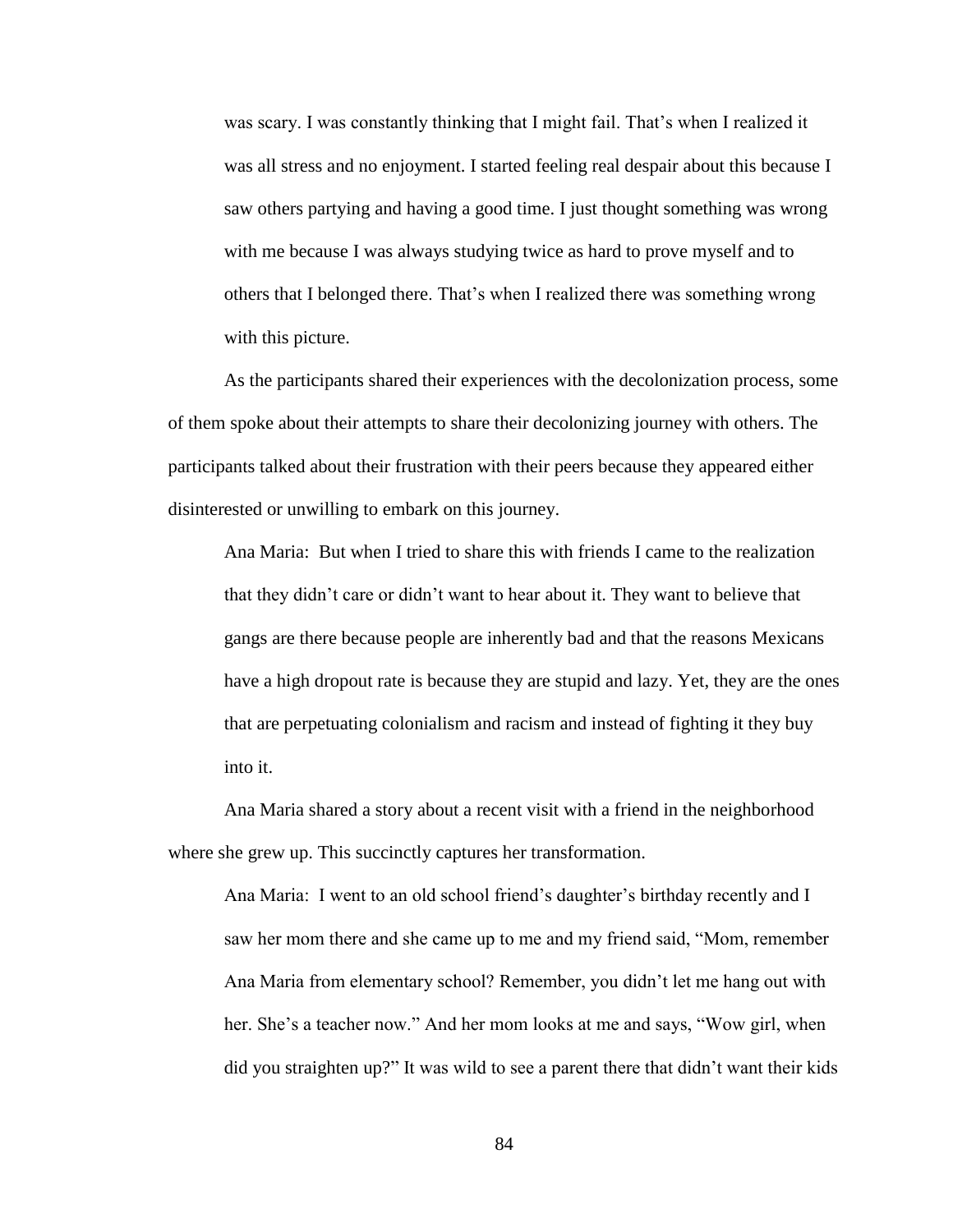hanging out with me when I was young. And then my friend said to her mom, "Maybe if you would have let me hang out with her I would have gone to college too."

The process of reliving painful memories helped participants share and comes to terms with feelings of inferiority, shame, loneliness, anger, and fear that were once so prevalent in their lives. As the participants strive to purge residual internalized oppressions, their awareness of colonialism's impact on them individually and collectively is increased. In addition, they recognized the importance of deconstructing this abstract concept as they progress on their journeys.

Joaquin: As we had those discussions, I realized internally that I began to deconstruct what had started at home because "yo soy macho" (I'm a masculine male) and "*yo soy hombre, yo no lloro*" (I'm a man, I don't cry) and all that shit…you think you're okay but you're not. I thought I was cool because I was tough. I wanted to be a warrior on the weekend and defend the barrio and leave the girls with the kids and go die for the barrio. I was just young and ignorant. So those were the discussions we started to have. I was always the type of guy that would say that I am okay and good, but in reality I was not okay.

### *The Role of Healing*

Although possessing the knowledge of how one was brought within the system of dominance is essential to decolonization, the process cannot be complete without healing. Without it, one may be capable of offering a critical analysis of the condition of *raza* and the role that colonialism has played in shaping that condition, but their spirit will remain shackled by pain, incapable of progressing.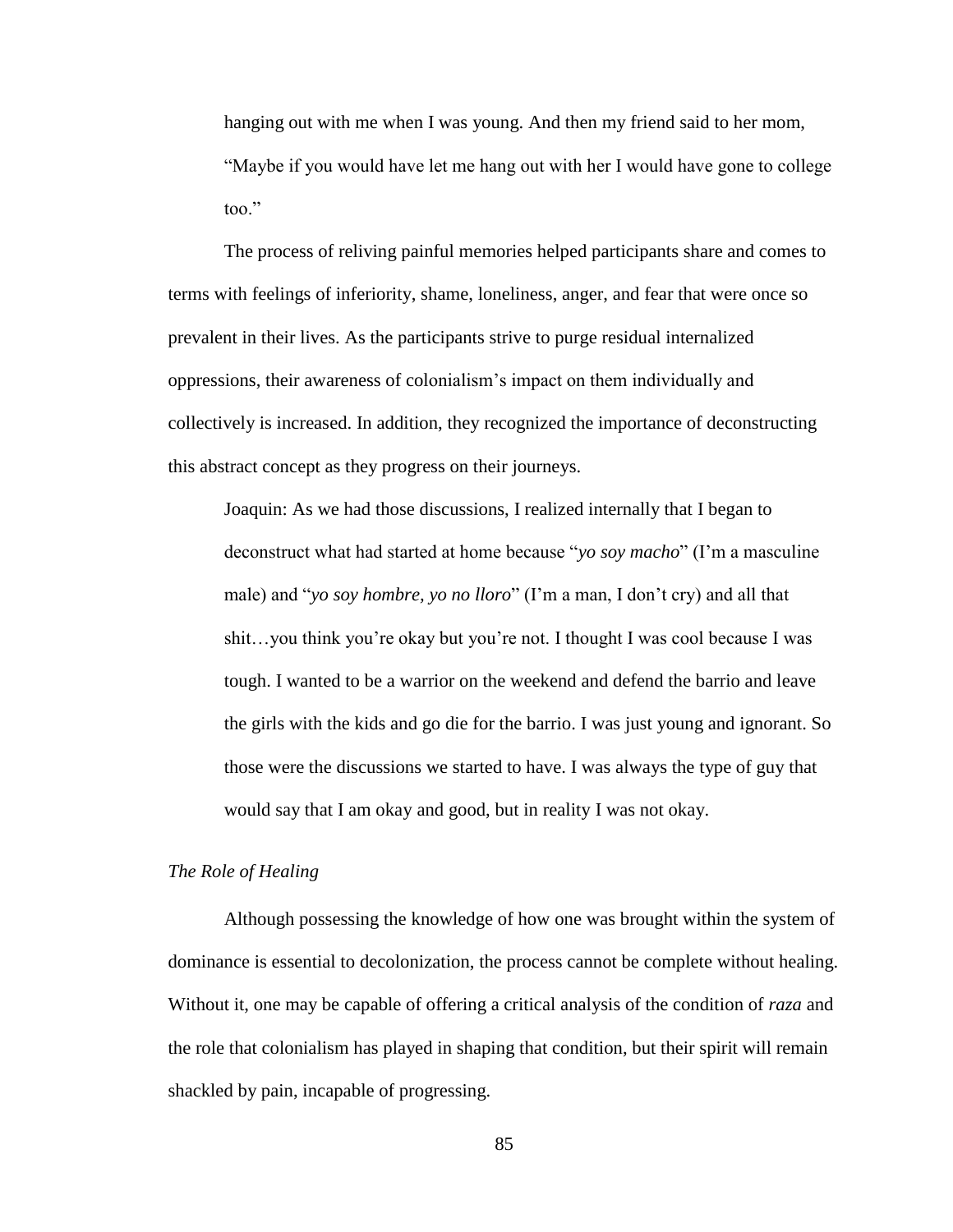Much of the work MAESTR@S does is centered on healing. Their goal is to aid *raza* in exploring and uncovering the complexity of their condition in order to find solutions to that condition. Their manifesto specifically states:

This work is based on the understanding that the contemporary oppression of *raza* has its foundation in the soul wound (Duran, 2006) inflicted on our spirits and communities through the conquest and the on-going measures taken to disconnect us from our stories – from our spirits…Our work is an effort to disrupt the continued colonization and conquest of our bodies, which now takes place through the occupation of our spirits. It is an effort to awaken our spirits and in so doing to build a movement through daily action.

Duran's (2006) concept of the "soul wound" plays an integral role in healing because it is related to mental health and trauma. According to Duran (2006), the soul wound relates to the important interconnections that indigenous peoples believe exist between a person's mind, body and spirit, as well as one's connections with the community and environment. This concept emphasizes the need to focus on the effects of traumatic events and how they disrupt a person's mental, physical and spiritual life forces. Duran directs particular attention to the ways in which traumatic events inflict "a wounding on the soul"  $(p. 46)$ . Historical and intergenerational traumas are another important concept related to the soul wound. It involves the recognition that violent experiences inflicted on individuals in the past manifest in future generations. This suggests that the disproportionately high levels of substance abuse, domestic violence and gang violence among Latina/os can be attributed to a failure to heal the soul wound. For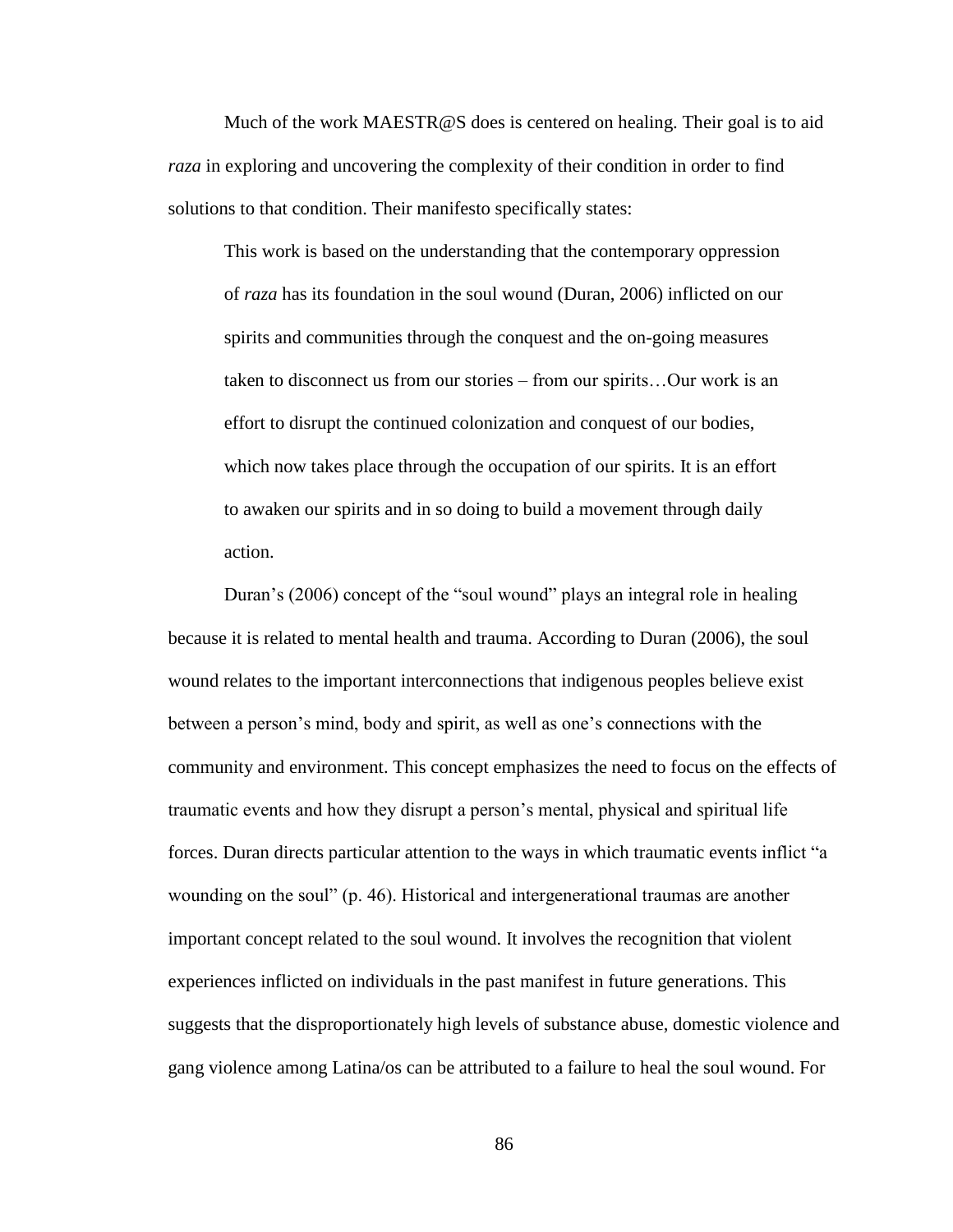these reasons, members of MAESTR@S firmly believe that before teaching decolonizing practices, one must undergo the process him/herself first to reconnect those facets necessary to heal the soul wound.

While teaching at an elementary school in East Los Angeles, Linda realized that healing needed to be integrated into her teaching practices. She shared a powerful classroom experience that started her on the path of healing – it was an epiphany that transformed her life, ultimately leading her to MAESTR@S.

Linda: One of the reasons I decided to leave education for a time to do some social work was because I knew there was a need for me to learn how to support children in healing. When I was a third grade teacher in East LA I was reading this story called "Sadako" to my students. Sadako dies after the bombing in Hiroshima. As we read this book aloud, my god, the floodgates opened up. We started discussing what had happened and applied it to themselves. I asked, "Has anyone in your family died?" and we started talking about grief and loss. I had four to five kids pouring open their hearts. One student talked about her cousin that died who had been mistreated and abused. I had another young boy who sobbed and sobbed and shared that he had lost his father. I couldn't stop him from crying. I had another young boy that hardly spoke and he started pouring out how in Mexico he witnessed his sister die in front of him and his mother never knew. A large can had fallen on her head from the pantry and had killed her and no one ever knew. He grieved alone. I could not stop all of them from crying. Before you knew it, all of us were crying, we were all holding each other, hugging each other. I thought to myself, "Oh my god, what have I done?" One boy couldn't stop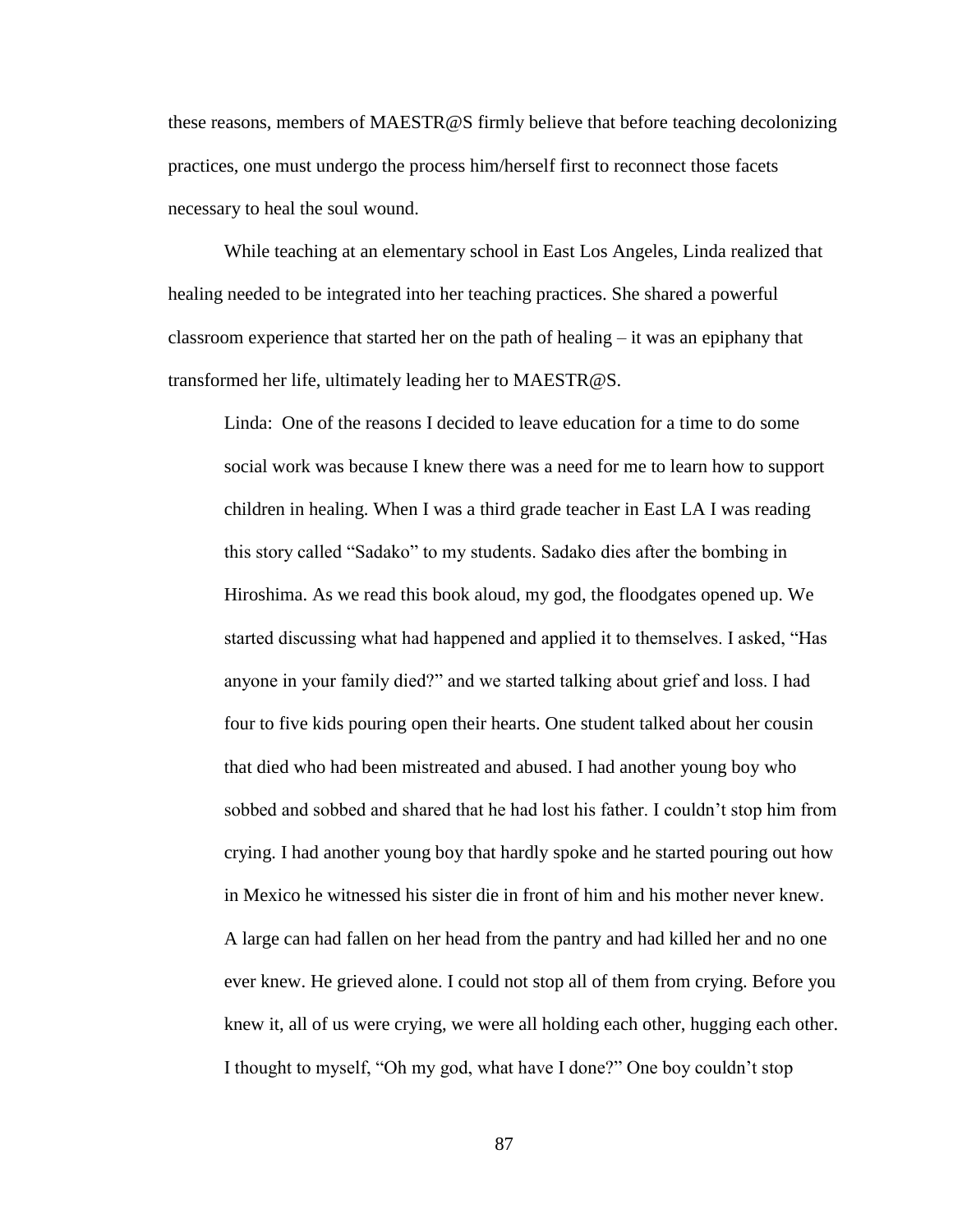crying…they were all in grief and in so much pain. I called the office and they were only able to take one. I thought, "This isn't enough!" Teachers need to know how to help students with their grief. Look at all the grief they are carrying, that's why they can't learn! This is all in the way and prevents them from focusing on learning. There's so much going on and we are so disconnected from who they are, from who is in our classroom. That's when I realized that I needed more skills to work with my students so when these things come up I can help them and not freak out or shut them down.

The disconnection that Linda described is a shared experience by participants. The participants recognize that not only are their students suffering, they are as well. This recognition has led them on a journey to reconnect to those things that nurtures their spirits, such as indigenous ceremonial practices. As Wilson (2008) purports, "an exercise that increases connection or builds relationship is spiritual in nature"  $(p. 91)$ . And as the participants heal individually and collectively, they develop profound relationships with group members. The exercises employed by MAESTR@S are designed to allow members to be themselves and give them the space to slow down and envision their needs and then act on those needs rather than dismissing them. The participants are keenly aware that living in a capitalistic society and working as educators in this age of accountability and data driven focus of No Child Left Behind keeps them preoccupied, preventing them from fulfilling spiritual needs.

MAESTR@S focus has been on integrating specific models that are transformative. One area of their work includes using Nonviolent Communication as a way of suspending judgment, manifesting empathy, and building connections as they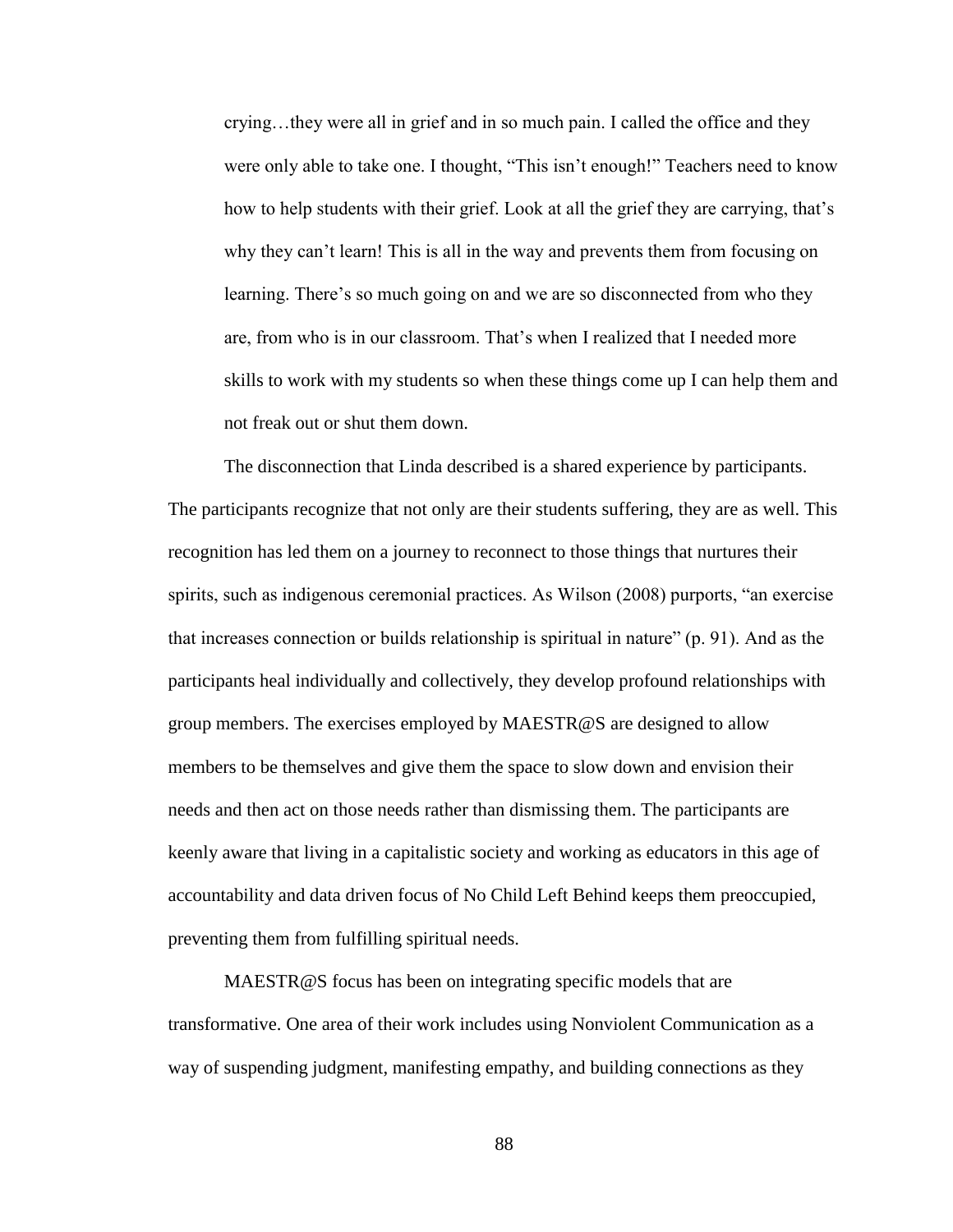support one another. Another aspect of their work has been the emphasis on the power of story and language. The process of creating language for their work, developing their voices, and re-creating their stories allows them the vision to truly see and know themselves, their world, and their relationships to all living things.

An example of such an exercise is the Trauma Map. Following is a description of the exercise:

# *Trauma Map*

- Create a visual map of the trauma/pain that you carry (can be done as a group so that each person has a poster in the size of a puzzle piece and they are all brought together and connected)
- Identify, Reflect on and Write about an area of Grief, Despair, or Mourning in your life, the impact it has had on you, and the feelings you may have internalized or tried to hide in the process. After  $10 - 15$  minutes, try to link this experience to a dream or prayer that moves you toward where you want to be. Finally, share this with the group and ask for feedback. Those that respond should share what the story/person, the personal connections that they made, etc.
- Connecting our current traumas to each others' and to historical traumas of our people.

Joaquin shared a moment when he recognized that he needed to heal and how participating in MAESTR@S exercises helped him on his path.

Joaquin: As a conscious Chicano that I think I am, before MAESTR@S, I thought I knew what liberation was. Being conscious, being part of the cause…but being truly liberated is not only being liberated in the mind, but it is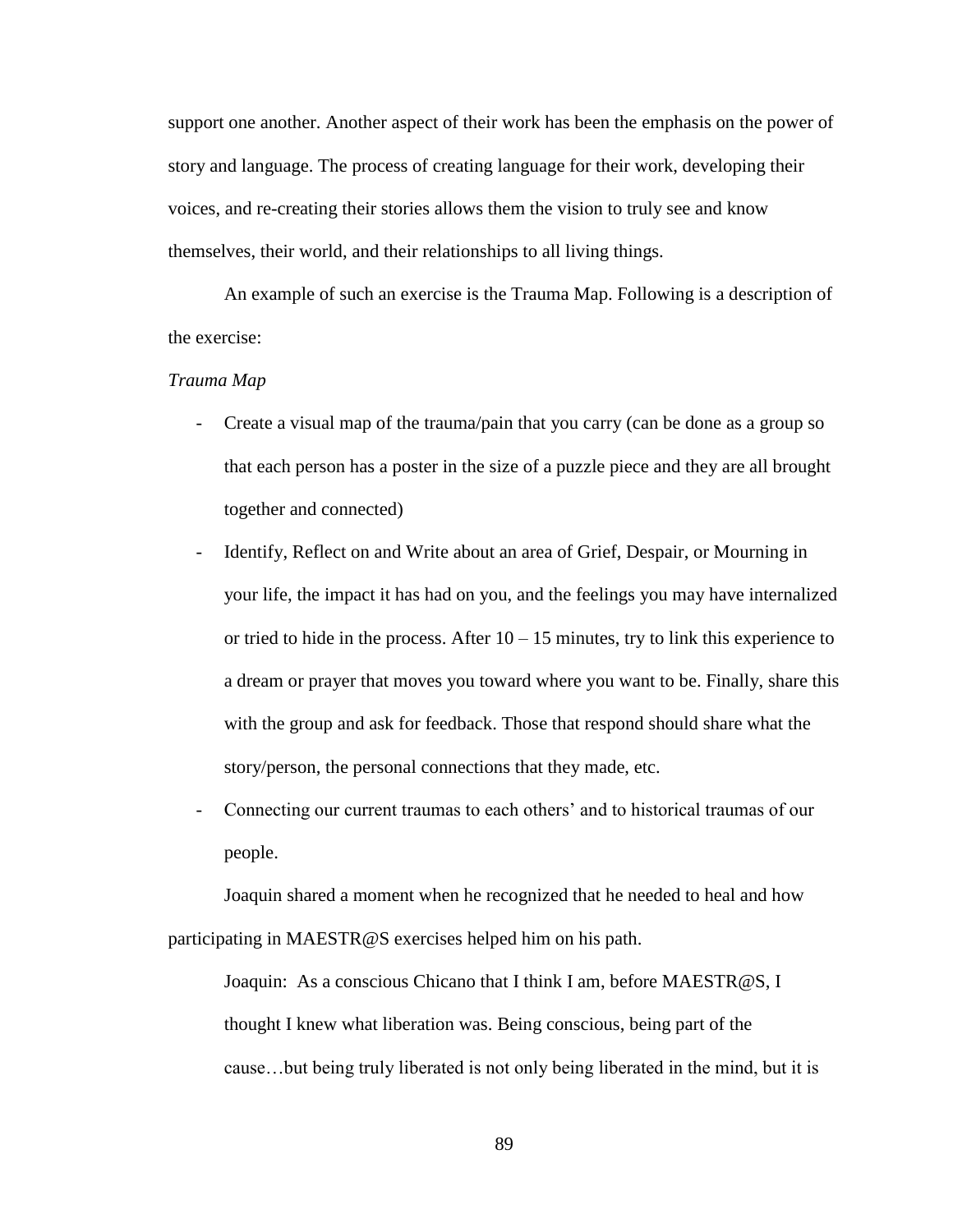through the spirit…and when you reach deep down inside, the way I did with MAESTR@S, I felt like I was on top of the world. For example, I use to tell my little girl to be quiet when she cried. I would tell her "Okay, that's enough crying, go to sleep.‖ And then she would say she misses her mom and then she would just cry and that would make me angry because she was visiting me and she would just cry. Then I realized I was angry because I was hurt, I was shutting out my emotions. I was unable to express my need, my need to release my pain. That's what MAESTR@S provided for me. I lived in a perfect world because I believed I was liberated. Deep down inside I had a wound that didn't allow me to make that connection with my daughter. MAESTR@S showed me how to express my needs. I never knew that I needed that space.

With the support of MAESTR@S, Joaquin has been able to express his needs and have them met. During an *encuentro*, Joaquin shared his struggles and pain and the group responded by inquiring about his trauma and pushing him to connect to his feelings/emotions. Joaquin recalled the event:

Joaquin: We were focusing on a dream exercise and forming our medicine wheels. I was cutting out pictures and words from a magazine to represent my "perfect" dream. When I shared my dream Diego said that it seemed very positive but that I mentioned I had anger. I told the group that I didn't want to focus on it and Diego said "let's explore it," but I was in denial and skirted the issue. That's when another member reassured me that it is okay to talk about what's angering me. I decided to open up and told them about how I want a family and I was angry at my ex because she took away my daughter, she took away my "spirit."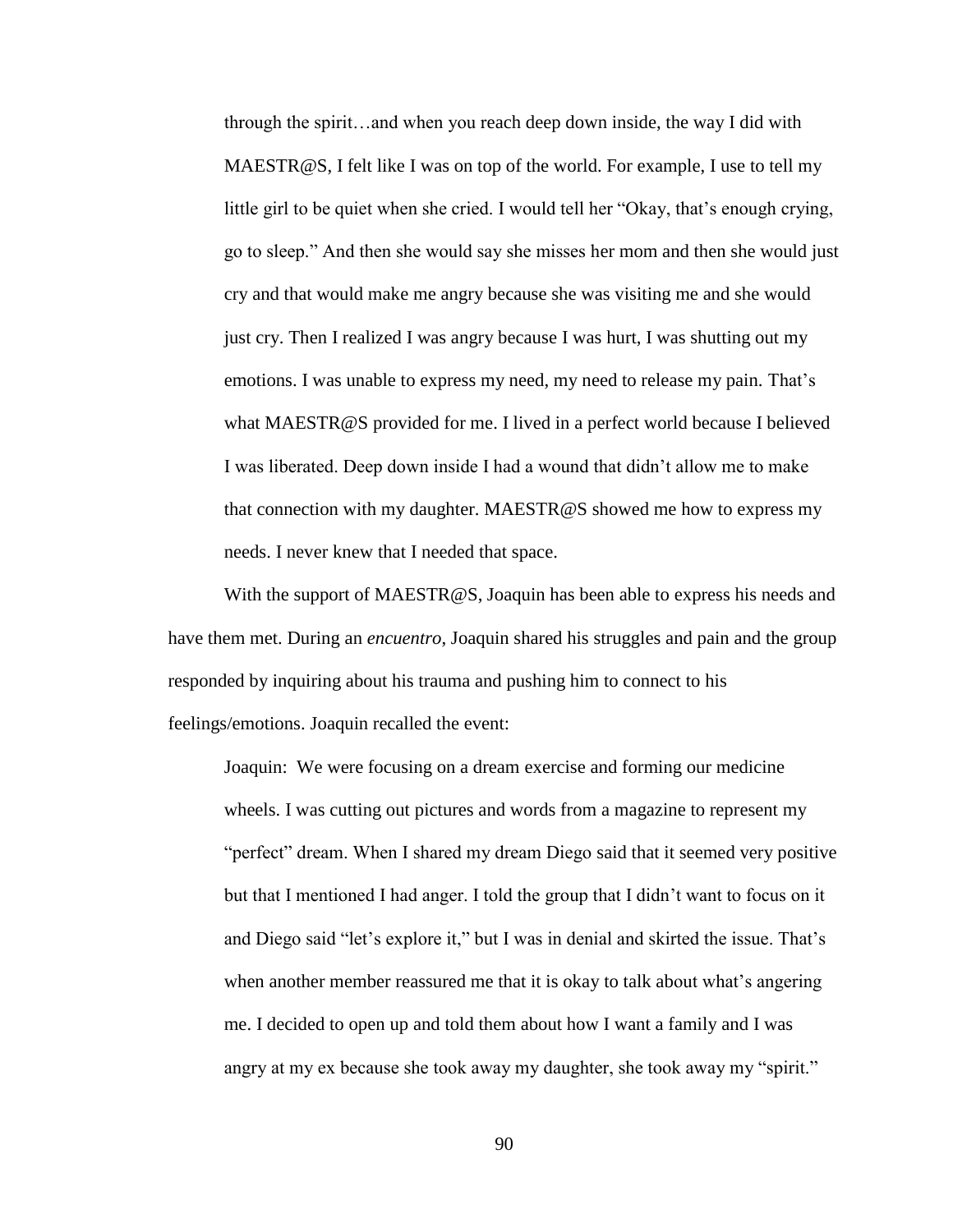And then I started to cry. You know, I went to church and seldom got in trouble. Out of my five siblings I thought I would be the one with the ideal family. Society says that a functional family is a nuclear family and I felt like a failure as a father and provider. When I went out to party I drank heavily because I couldn't cope with my loss. I always kept busy...The group asked me questions like: "How did" that make you feel?" and "Tell me more about that feeling?" I left my anger and pain in the circle. That was the first time I was able to express myself. I left  $MAESTR@S$  as a new man...Weeks after that day I took my daughter home and she didn't want to leave. For the first time I hugged her and told her that it would be okay and that I would see her in a couple of weeks. Before then I used to just walk away and cry in the bathroom alone.

This process consumed most of the time allotted for the *encuentro* but the breakthrough led Joaquin on his path to healing and led to developing a much deeper connection with his daughter. The power of the group lies in the support they provide to members, regardless of the issues or challenges they are facing and by encouraging them to push the boundaries needed to heal. By the nature of their work, MAESTR@S creates a space where vulnerability is the norm, providing healthy outlets to deal with the effects of trauma.

# *Seeking Authentic Connections*

An underlying theme that was repeated throughout the dialogues by the participants was a yearning for authentic connections. At the MAESTR@S retreats and *encuentros*, group members expressed that MAESTR@S is a space where they feel safe, respected, and honored for who they are and what they bring to the group. At the last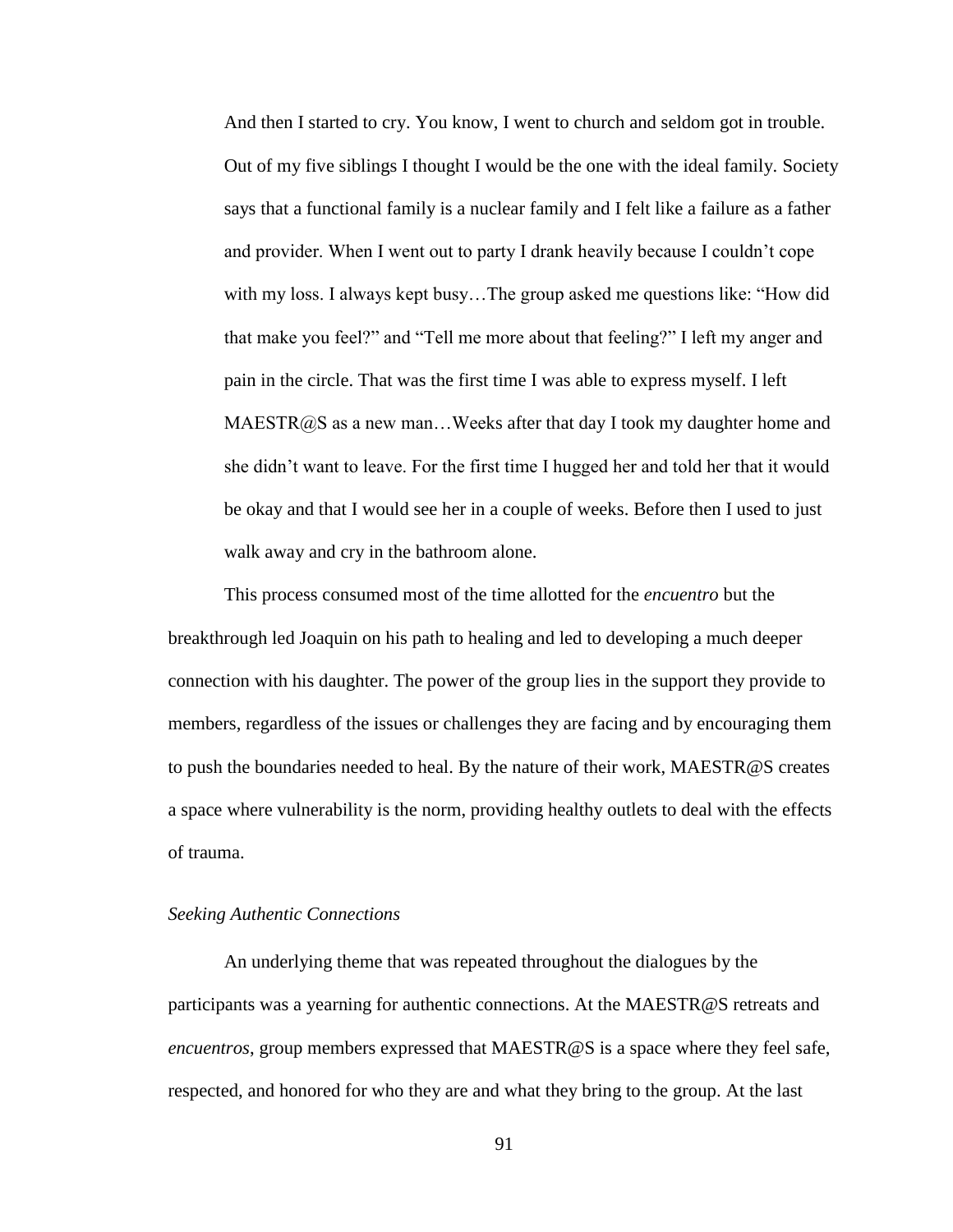*encuentro,* group members had the opportunity to describe MAESTR@S with two visitors. Members described it as:

- "A nurturing space, allowing us to shed tears and release pain"
- "A place to learn how to deal with our trauma"
- "To learn strategies for healing"
- "A place that fills the spirit and shows how to 'walk' social justice"
- "It's an opportunity to be heard. An investment for future generations by modeling the work"

Although the members' descriptions of MAESTR $@S$  varied, its essence was understood by the guests after participating in the day's activities. One guest, in particular, sat quietly listening attentively to members during "check-in" as they described their mood/feelings with the group. When she spoke she expressed gratitude that such a group existed and explained that the safe space to share everyday struggles with working within the educational system with peers was precisely what she had been seeking. She spoke eloquently and emotionally about her experiences as a student and how, over the years, she lost her identity (cultural, linguistic). The guilt and embarrassment were evident in her tears and trembling voice. She also expressed that she does not have a similar space to MAESTR@S where like-minded individuals could support her in her journey.

Clearly, MAESTR@S provides space for individuals to divulge their deepest fears while also developing profound interpersonal relationships. However, these connections are not easily replicable outside that space. There are challenges in living this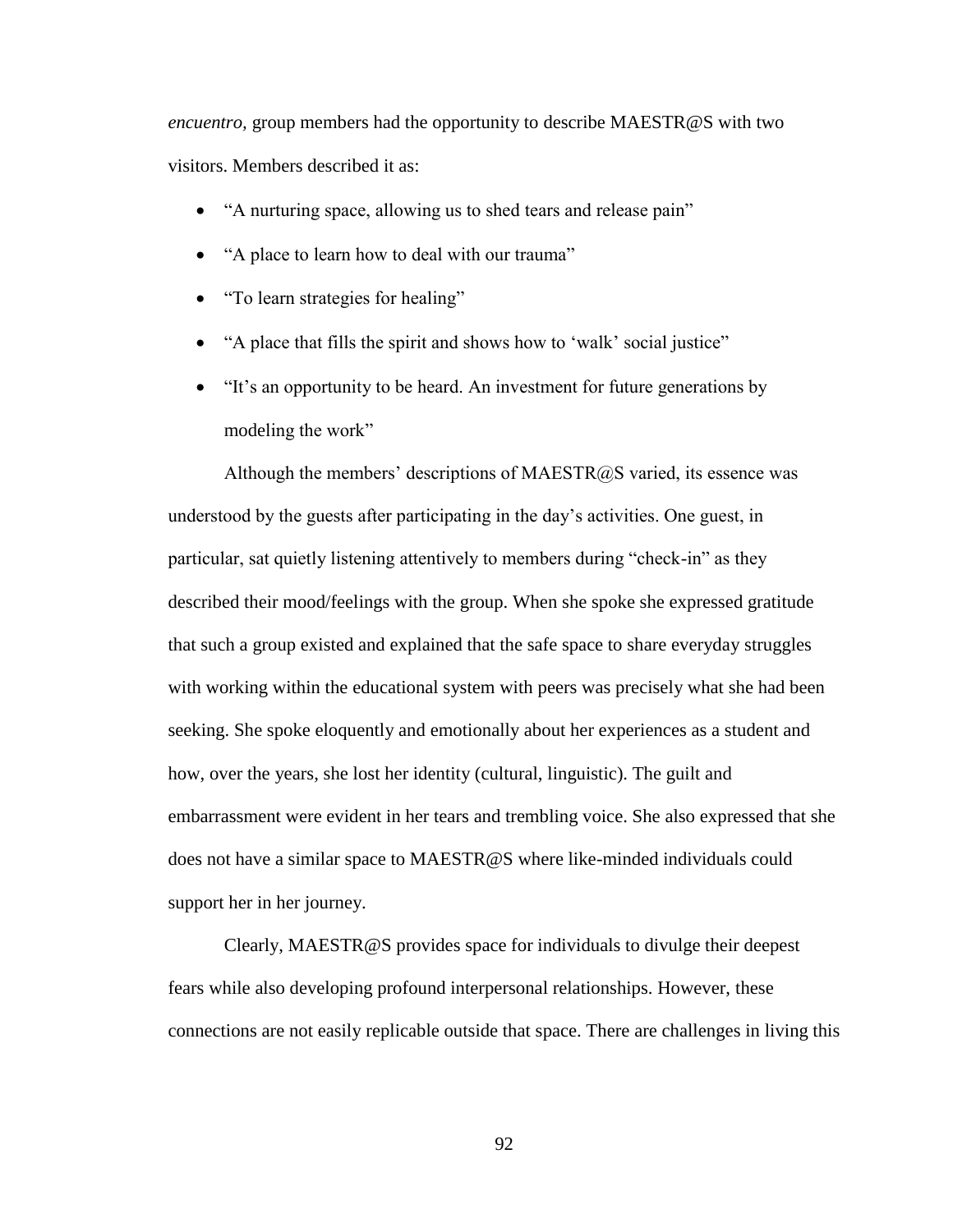work outside MAESTR@S, but group members still strive to create them in their daily lives.

Diego: Right now at work we're having a struggle/situation where it's really challenging because folks have lost jobs or parts of their jobs and then for the people that are working they are suppose to work less because they are getting paid less. So, it's a real hostile work environment. I've been trying to remind myself to stay kind, slow it down, to take time with people, things like that. I'm not saying that I'm doing it, I'm just saying that it is one of the things that I am thinking about. I'm just trying to be thoughtful and remind myself….So, the thing for me about the retreat that was helpful was just that reminder about paying attention and being authentic. Yeah, because those are two things I got and that was a nice reminder for me because that's what I want to do.

Miguel suggested to the group that one possible way to replicate this work outside of the space is to intentionally create the day.

Miguel: We made the conscious decision to be here and to hang here and to develop these connections that is totally a creative act. We came together in this creative way and created this experience that is often in love and it is a powerful thing for me. It's a reminder that in other places I can be in touch with that within myself. I don't want this to be the only place where I have this. I really like this, I really want this, I value it and I want to contribute to it and I want to keep it going. I want to create that within my family to the greatest extent possible. I want to try to create it within whomever it is that I'm working for. I want to create all of you in as many pockets as I can in my world where it has the same feel that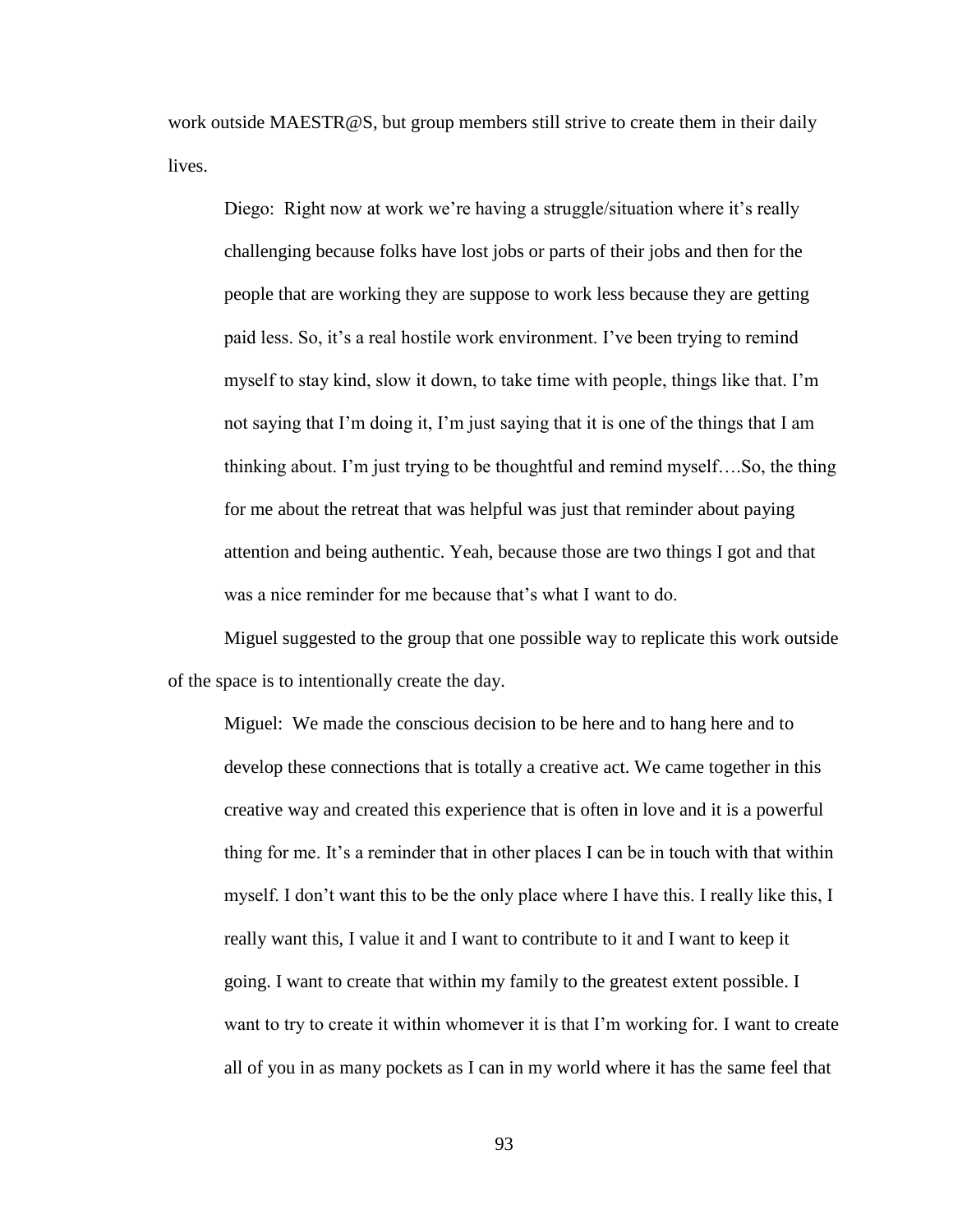there are some connections that I can come back too. Both that I can take from here to contribute to those places and whatever it is that I get over there I can bring back to this group. So there is a conscious intention about wanting to take what's here and live it in other places.

Miguel's conscious intention to live the work in other aspects of his life is his attempt to lead a congruent life. This is one strategy employed to replicate the positive space of MAESTR@S, developing profound connections with others is another strategy. Although developing authentic connections with others outside of MAESTR@S can be challenging, several members have succeeded to an extent.

A common element that emerged from the dialogues was that participants do not want to spend the time explaining the work to people that cannot or choose not to understand the complexity of the condition facing *raza*. This, for many of the participants, is a prerequisite for a profound connection and is non-negotiable. Therefore, many seek out connections with people that already possess the critical understanding of how to work with *raza* youth and other colonized populations. Participants are unwilling to invest the time to convert others or invest the time and energy educating them. For Elida, it meant leaving her place of employment and finding employment with other likeminded people.

Elida: I try to surround myself with people who are walking social justice. I am part of a group of Latina Consultants and their mission includes walking social justice. That's actually how I got my last consultant job working with these *mujeres* (women). A friend who is a part of the Latina Consultants Network referred me. We were hired to work with *Mujures Unidas* (Women United), a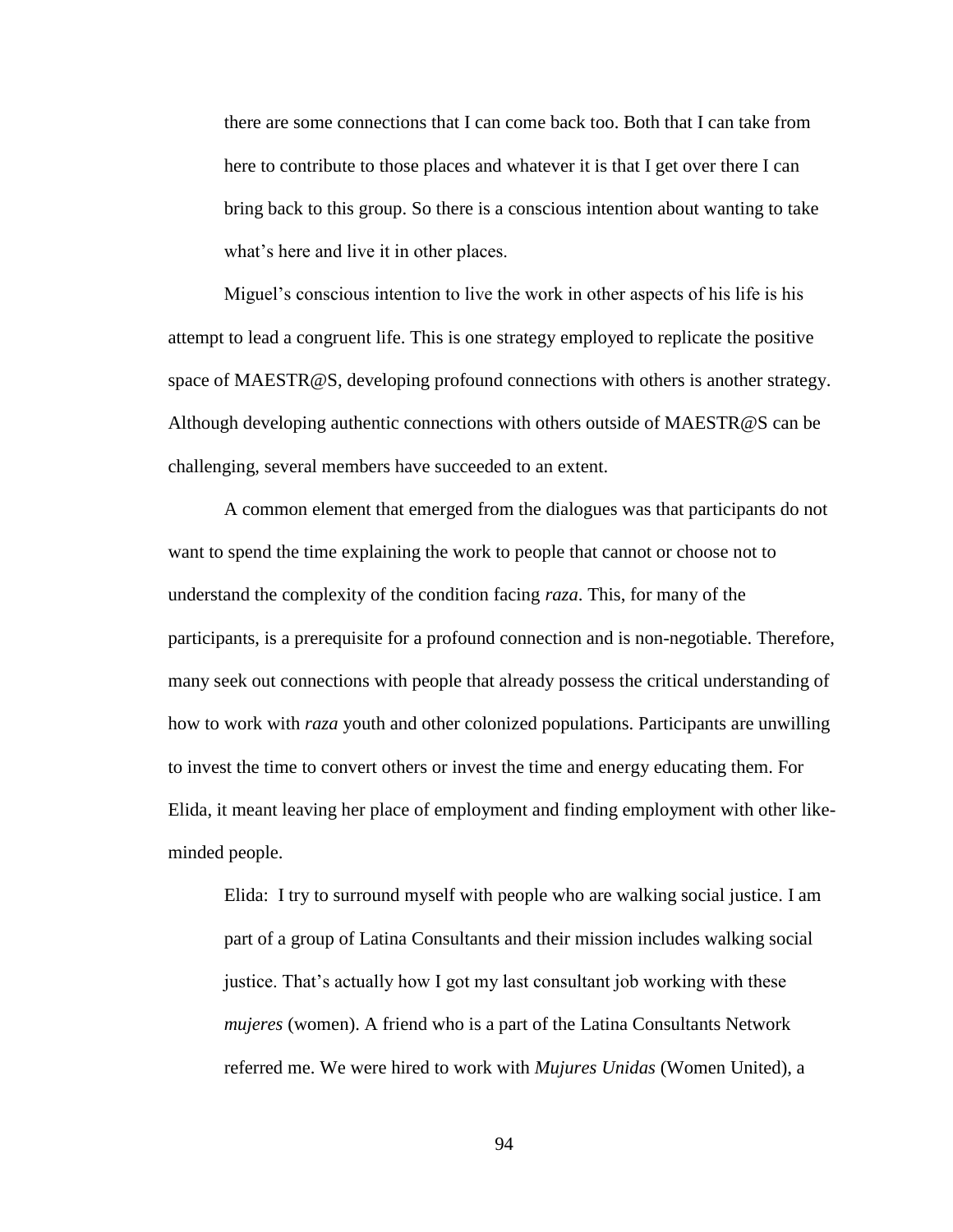grassroots organization of Latina immigrant women with a dual mission of personal transformation and community power. I also have been a diversity consultant for different districts in the Bay Area. I live the work by seeking work that helps me to remain focused on the social injustices and keep up with the latest materials on social justice.

As participants expressed their desire for authentic connections, it became evident that they do not necessarily have to be strictly with other individuals. These connections, at times, came in the forms of prayers and dreams. However, these types of connections are not intended to replace the need for deep interpersonal connections. Linda shares how MAESTR@S has helped her connect with constituencies (students, teachers, administrators) at work.

Linda: Because of the inspiration and consistent group processing what and how to decolonize the mind and spirit along with the connections of trust and intimate support from this group alongside my personal support system, these have helped me move and connect to my peers at work individually, their students and their struggles in a more personal way. I have essentially challenged the initial isolation I have experienced. I have tried to be a bridge to connect their perspective to the central office even when administrators have not been able to understand teacher needs. Still, my spirit sometimes tires and instead of giving up and getting frustrated or settling for less and going with the status quo and becoming lost, I have sought to live in integrity and connect with grief and dreams and passion for working for the love and justice of our children.

Whereas, connecting to nature was a method Ana Maria used to nurture her spirit.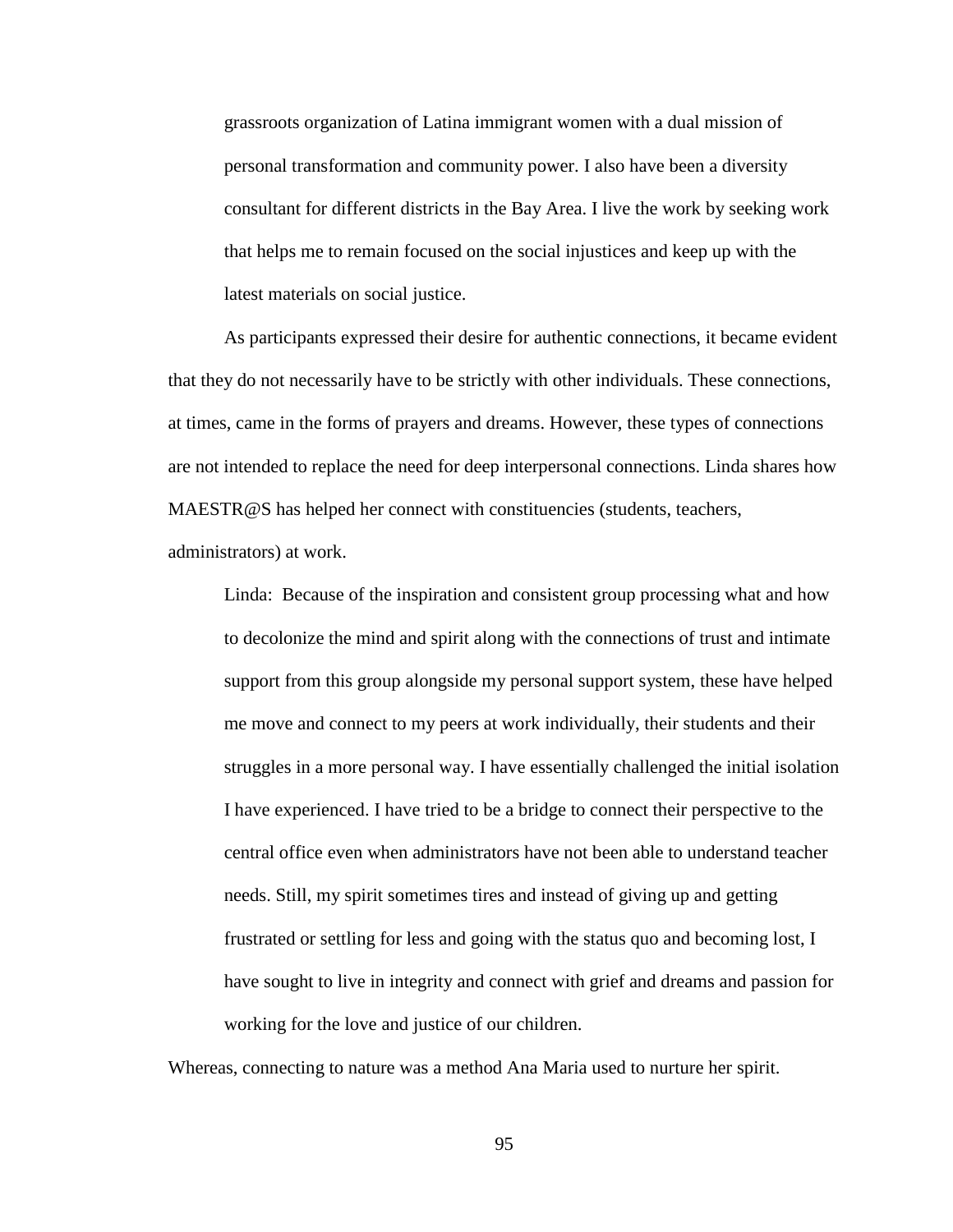Ana Maria: It was incredibly therapeutic (referring to hiking). It was calming and stress releasing…there was something about smelling the trees and seeing wild animals and being connected to the earth…I don't know if you are aware of this but UCSC is built on a Native American burial ground. So I would walk on the land knowing that this is a Native American burial ground where my ancestors have been buried and they are speaking to me through the trees. I felt a connection on every single hike I went on….to the Native American burial grounds which I learned about and honored it even more.

Although Linda and Ana Maria used different methods to connect to their spirits the experiences and results were similar – deeply penetrating and reinvigorating giving them a renewed sense of Self. As each one reflected on their experiences calmness set in as if reliving the experience at that moment. In particular Ana Maria, who is an enthusiastic and energetic person, comfortably reclined into the sofa as if preparing for a long restful reprieve. Nestled into the sofa she gently cupped her coffee with both hands and in a composed manner recalled her experiences walking through the woods once inhabited by her ancestors.

The dialogues demonstrate that replicating the authentic connections that they have experienced through MAESTR@S requires creative and innovative strategies. In addition, participants recognize that in order to achieve this they must "walk" and "live" the MAESTR@S principles of love, empathy, compassion, honesty, respect, and commitment in their lives; for these are the very values that drew them to MAESTR@S.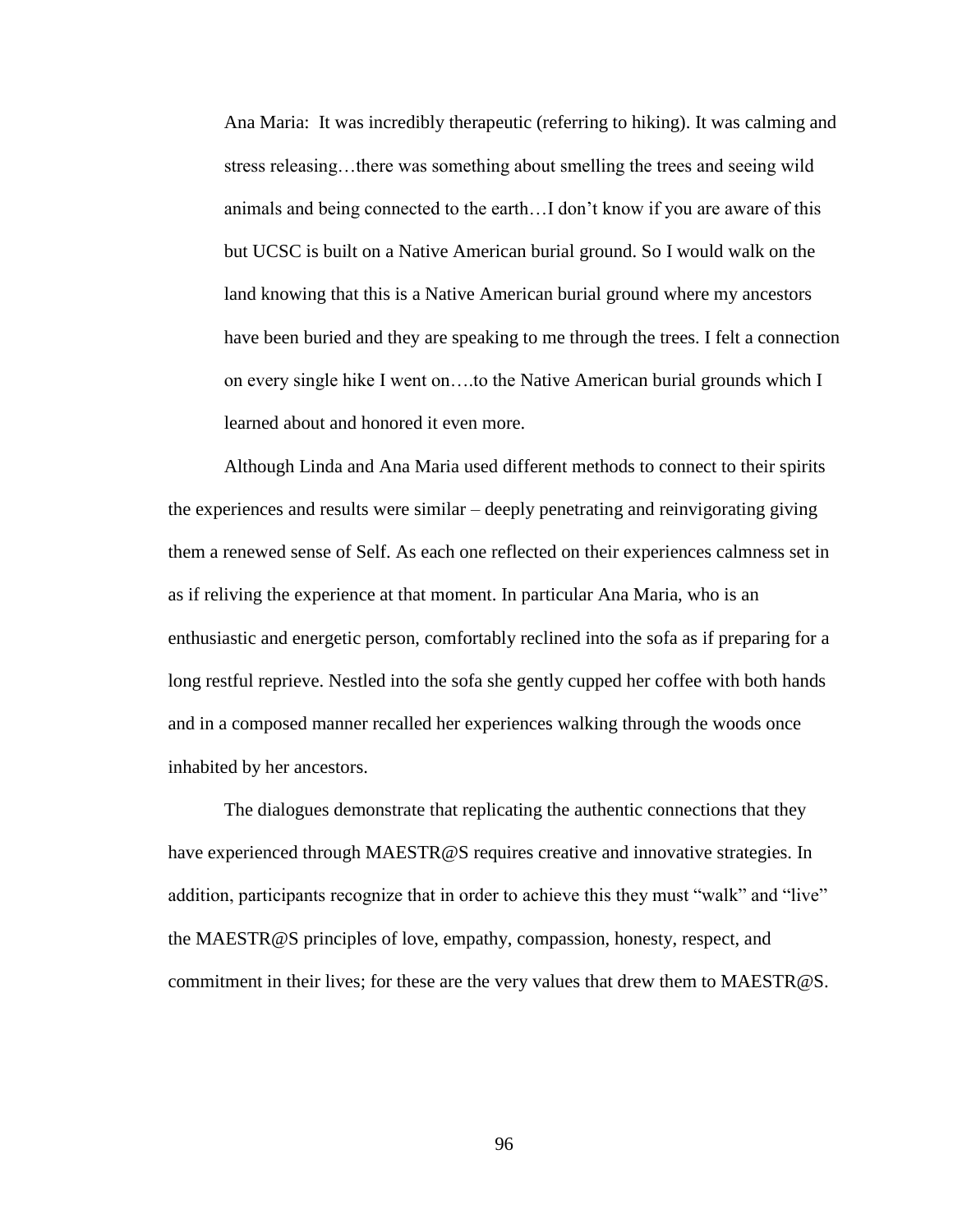### *Strategies to Maintain Continuity*

Maintaining continuity outside of MAESTR@S to the work of decolonization is problematic. Participants are aware that the multidimensional forces of colonialism distract and seek to control and shape desires in an attempt to fill the spiritual void through capitalistic seduction and mass consumerism. To counter this, participants employ strategies, such as developing relationships with other like-minded people and study materials that assist them in their endeavors. However, some participants have developed unique strategies to keep them connected to the work of decolonizing their minds and spirits.

Ana Maria: The activities that I do and the places that help me decolonize my body and spirit are many. I try to stretch every day. I go salsa dancing once a week to help myself with stress release and creating healthy boundaries with men. It's great for me socially and I absolutely love listening to salsa music, it uplifts my spirit. Salsa dancing in the bay area draws in a diverse, multicultural crowd. I try to go to multicultural events where people of color are valued and celebrated. I also try to go hiking or spend time in nature once a week. Due to my busy schedule I usually go by myself but prefer to spend this time with a friend. Miguel: Sometimes I'll go to meditation temples and just spend the whole morning there doing meditation. It's been great, but I haven't done it for a while. But sometimes I go to church. There's a whole range of different people who are there for different reasons and consciousness. There is a need and I can connect with their need for wanting to have a spiritual connection even if they might find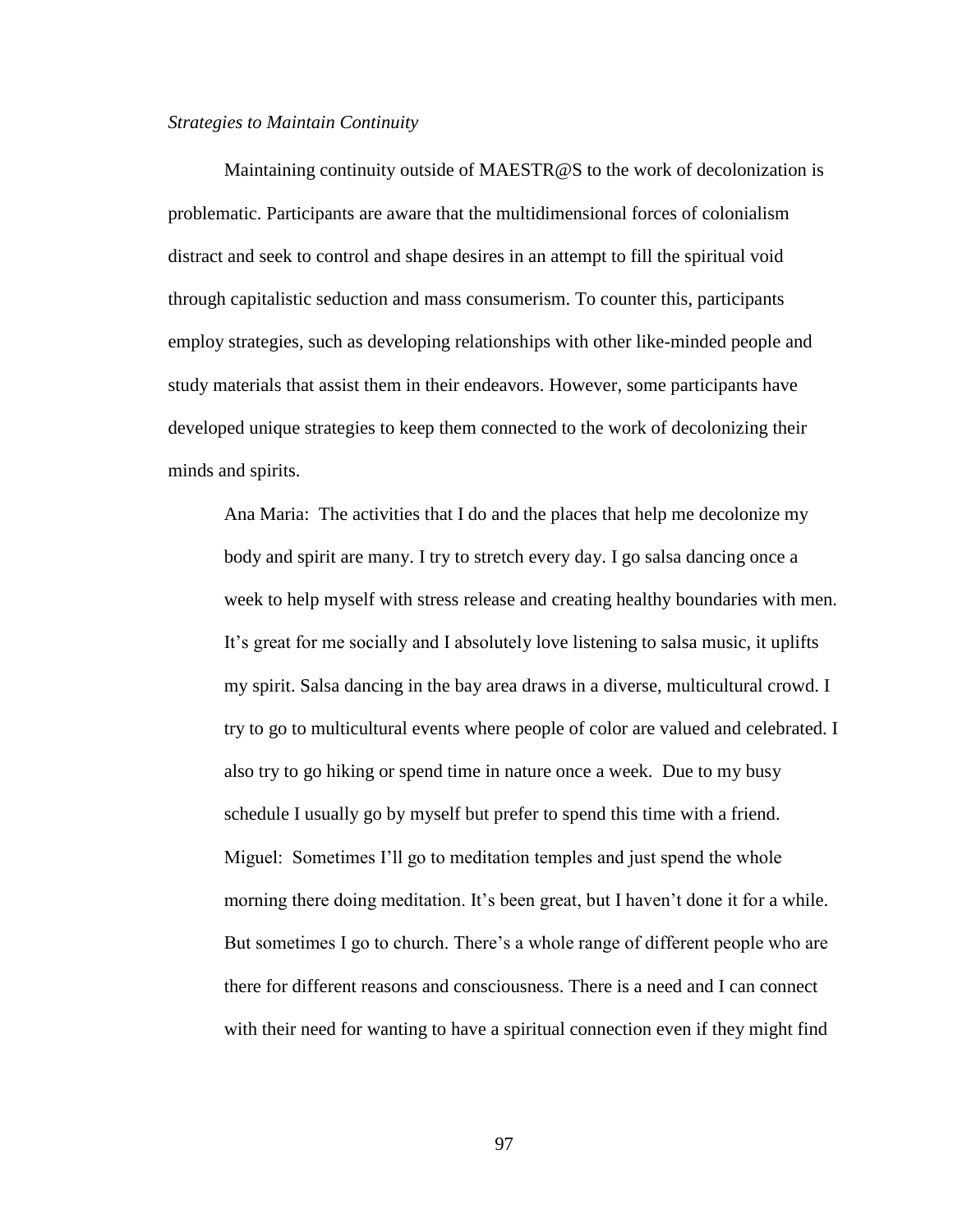other things problematic. So that's a strategy that I use to try to stay connected with my spirit.

Ana Maria's approach is resourceful. She utilizes spaces that exist in abundance and activities that are accessible and available year-round, as does Miguel. These strategies have helped keep them in balance and are helpful reminders that becoming decolonized is an ongoing process. Miguel also mentioned his need for solitary time as an opportunity to reflect and remember the things that are important to him. Other participants use New Age methods (many of these methods are based on Eastern and Indigenous traditions and practices that have been in existence for hundreds of years, labeling them as "new" is a misnomer and another example of how Western culture has appropriated non-Western practices and colonized them to make it their own) to ground themselves.

Linda: When I have fallen out of balance, a variety of practices help me integrate the work. Along with developing mindfulness practices and asking myself what is my intention and what is my purpose on a daily basis. Such questioning focuses me on how I desire to walk for the day. Meditation is a practice too that sometimes I do. I find this practice helps ground me and brings me to being present and it brings me back to the work we do...it slows me down. I revisit some of the exercises we've done, such as Life Maps, etc., as a way to check myself and see where I am in my progress to decolonize myself and live a life with intentionality and with more connection.

And sometimes, the strategy for maintaining continuity is simply expressing a need and putting it into a form of a request to the members of MAESTR@S.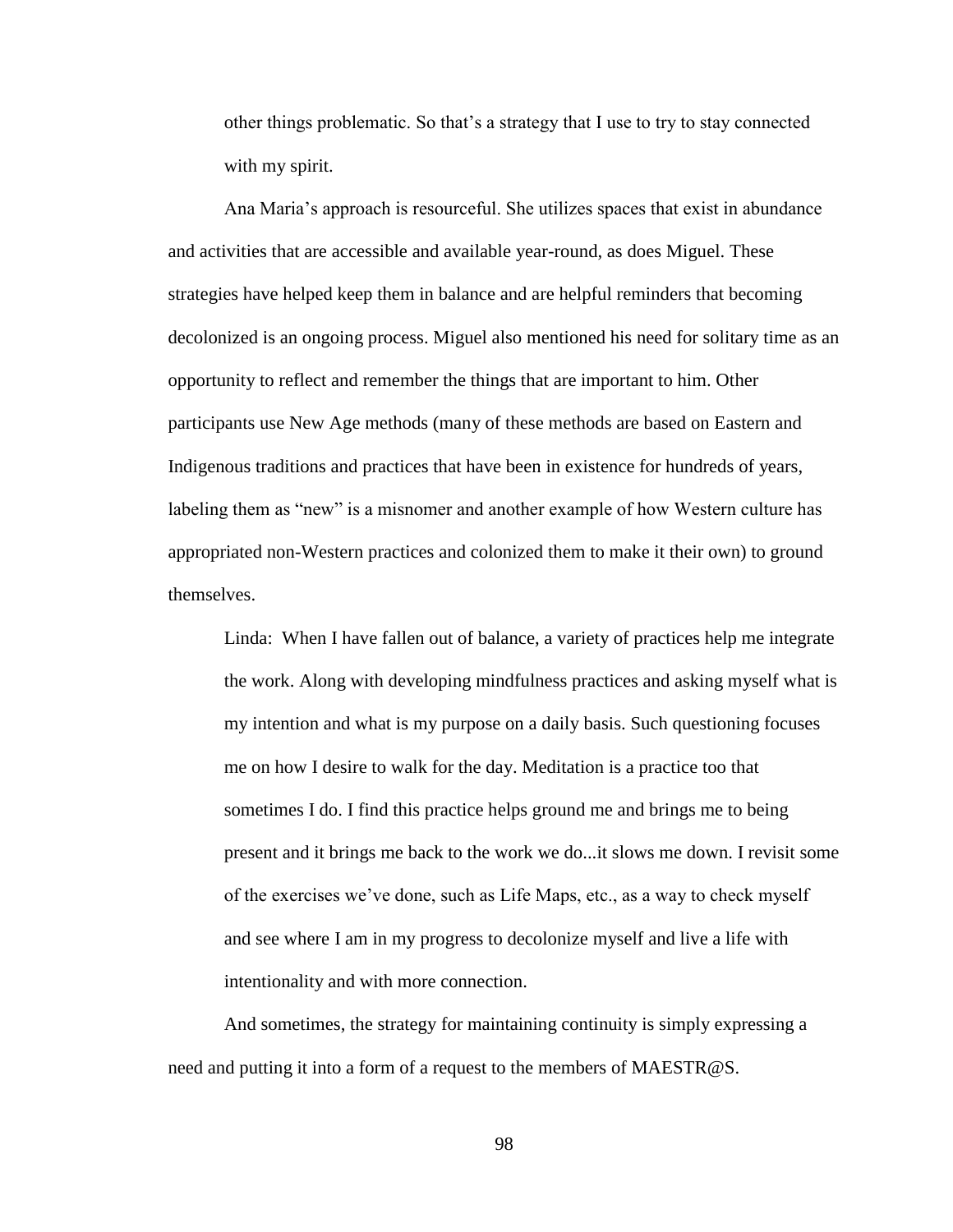Diego: And there was a request made that folks that were with me or know about my work situation might follow up with me and checks in and say, "Hey, what happened?" or "How's that going?" You know, just as a reminder. We don't want to forget because I think that that's part of the issue, right? Kind of forgetting about it; putting it in the back of your mind and not being as focused and putting everything into it…So that's one of the things that I would say. In terms of next steps, mine would be to just maintain the continuity. Someone was just talking about how we don't get together outside of the circle, but that's understandable too. But can we check in? Can people follow up to see what they're doing?

The dialogues illustrate challenges inherent in the venture of attempting to do this work in isolation. The teachings of MAESTR@S and the space they provide is the one constant that participants can rely on. Linda declared, "I am accountable to this group, knowing that we will be meeting in about six weeks. The connection to the group helps remind me that I want to grow." Knowing that the group will be meeting provides participants an opportunity to practice integrating decolonizing methods into their daily lives and reporting back to the group the challenges they face in doing that and receive feedback from the group.

Lucha: So, I've been consciously thinking about how to use the lessons that we learn here about communication and addressing conflict. I try to be mindful about that, like if I feel myself in a situation I try to go back to observations, feelings, needs, request (a Nonviolent Communication strategy) and I think for the most part I do a good job. I think where I struggle the most is when I get into a situation where I feel that the person doesn't deserve me doing NVC (Nonviolent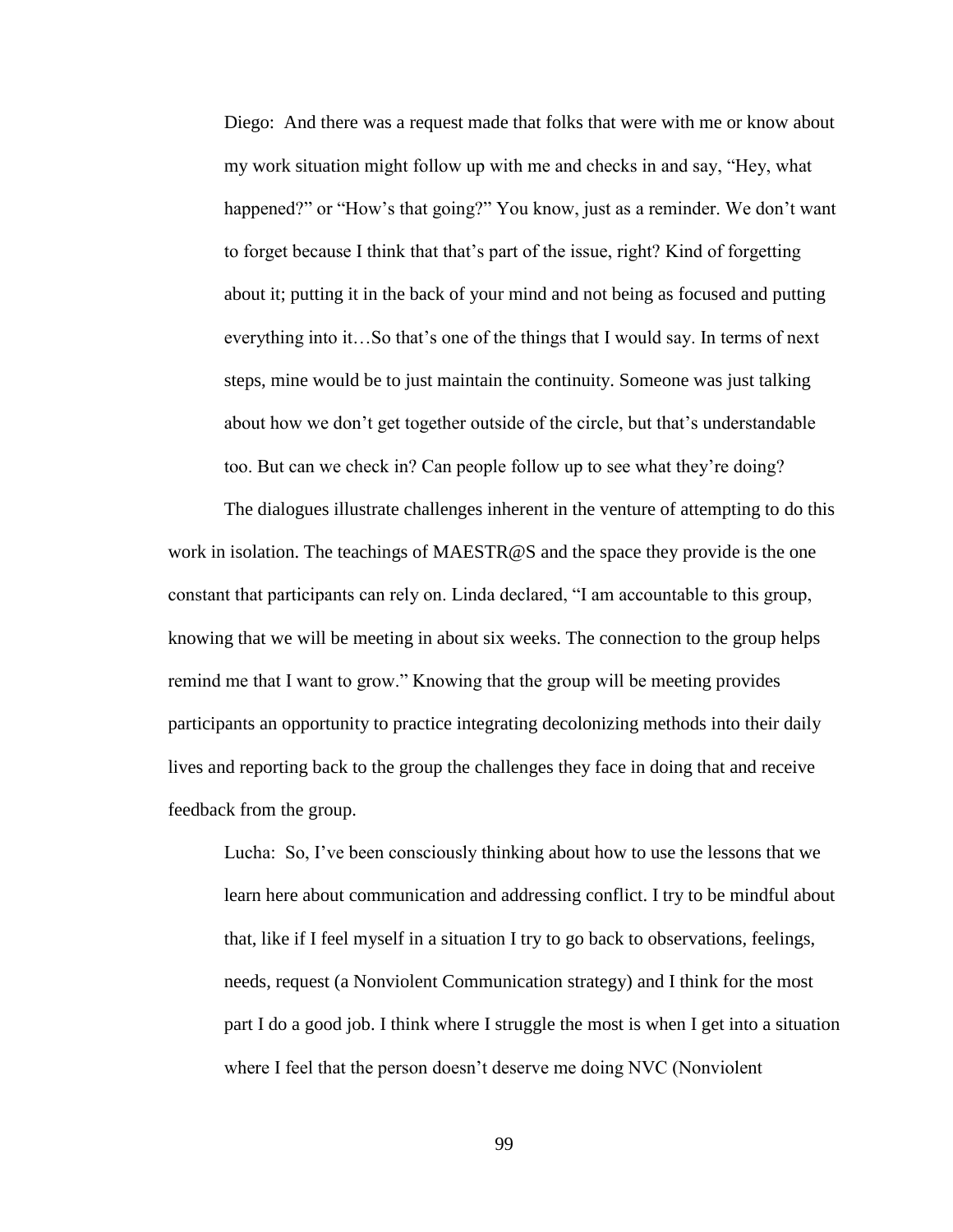Communication) with them. And then I feel bad about myself for judging the person in that way. Everybody deserves compassion. That's why I wanted to borrow those books on the power of language and other meanings because I do think that I tend to put people in categories. I'm finding ways through MAESTR@S to be able to do that for everybody so I can be at peace with myself because I don't want to leave this earth being that kind of person who selects who deserves compassion or who doesn't. I think that's what the colonizer did to us, right? So that's my specific challenge…So I'm just working on stretching myself in terms of conflict and language and words I choose and attitudes I choose.

Lucha's recognition that her tendency to reactively judge others lacks compassion indicates awareness that her beliefs (everyone deserves compassion) and actions (they don't deserve NVC) are not aligned. Applying NVC with colleagues and students demonstrates her willingness to confront this contradiction. Eventually the continual application of NVC will help Lucha overcome the contradiction, leading to congruent arrangement of beliefs and actions.

#### Teaching/Sharing Decolonizing Practices

The participant's efforts in integrating the exercises and lessons used to decolonize the mind and spirit have resulted in more meaningful connections with colleagues and students. The participants that are classroom teachers share the work via exploratory activities and exercises designed for introspection and connecting with trauma. Those that are not teachers share their experiences with colleagues/friends/family members that are interested in learning about the decolonization process. However, the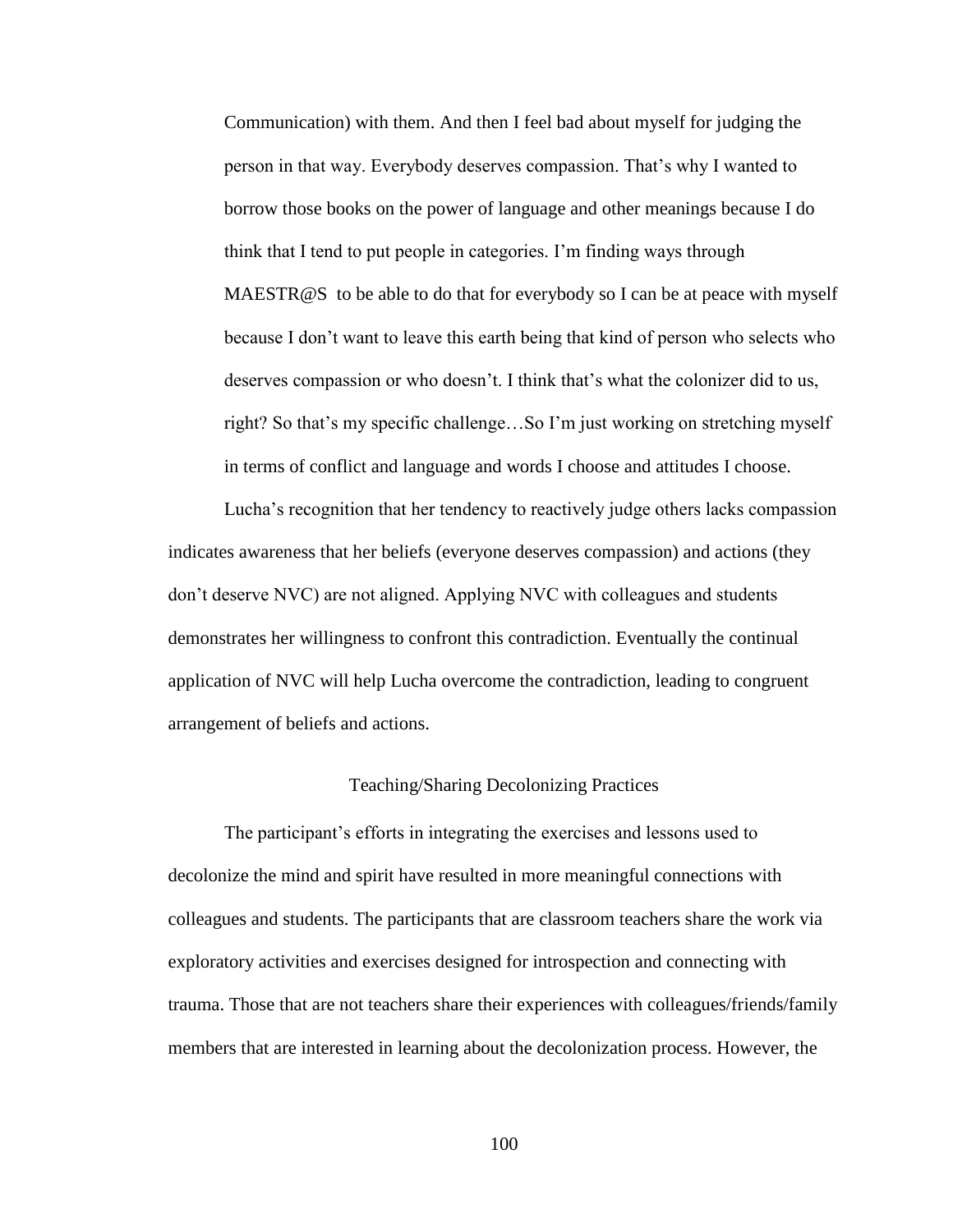participants do not share the work with everyone; they are cautious and selective with whom they share it with.

Linda: It's just what we experience and the work we do here is unfamiliar to, let's say, my supervisors/colleagues and I imagine it would require them to be most vulnerable. I have not shared the work we do because of this. I've shared the visual activities with my sisters and have talked with them about it. I have not shared the whole decolonization piece, but let's say when I do share I am reaching to make some connections to our work. Maybe this is the area where I need to stretch to give them more background of what we do here. Still I do share different activities that we do here.

Linda explained that she has shared the decolonization work with friends and colleagues that express interest and show consciousness. She clarified, "I am willing to go further with them if they are in a vulnerable place where I can meet them." In regards to her family, she shows similar trepidation. Although she has shared the entire process with one sister that she considers "progressive" and "receptive" to the work, she has been selective with how much to share with other siblings. Linda admitted "I have shared some of the visual pieces with siblings because they are safer." Being "safer" does not require Linda to explore the theoretical and philosophical underpinnings (i.e., indigenous spiritual influences) with her family whom she described as "Catholic and reserved." However, due to the physical distance between her and her family (they reside in Southern California) many of these issues have not been discussed and confronted.

The fear of judgment from her family that may think she has "gone down the wrong path" prevents Linda from sharing her profound spiritual experiences. Although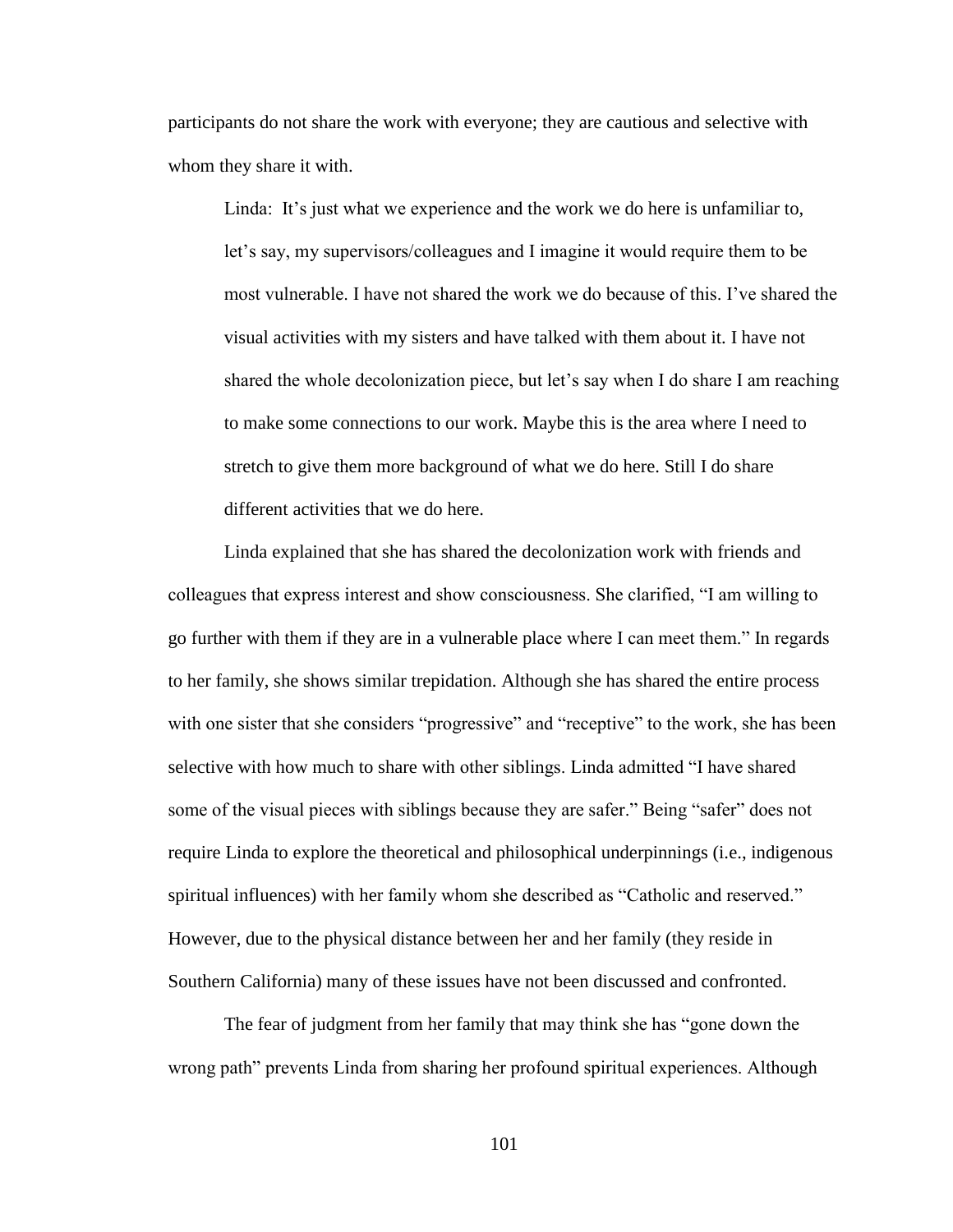she has not received direct criticism from her family about her work with MAESTR@S, she has experienced criticism and judgment from family due to her lack of church attendance and was questioned about the potential for promiscuity by her father after her divorce, cultural telltale signs of a "bad" Catholic. Many of these cultural indicators of a ―good‖ Latina have been influenced by a religion that was violently imposed on *raza*, paving the way for colonial domination. Religious persecution by the Catholic Church was a common practice in the Americas and its cumulative effect is still being felt today. Fanon believes that through religion the colonized have lost sight of causes of oppression because fatalism "relieves the oppressor of all responsibility" thereby internalizing all wrong-doing as the will of God (1963, p. 18).

A reservation about sharing the MAESTR@S work was a shared sentiment for other participants as well. Although Lucha does not share with family she has had success sharing the work with a colleague.

Lucha: Well I don't share with my brothers and sister but I've shared MAESTR@S with a few colleagues. I have a friend that I've talked a lot to about the work and actually I got into a big conflict with her last year and we worked through it using observations, feelings, needs, request (NVC model) and now we are really close friends. So she's the one that will ask, "Why aren't you doing this with that person?" And I'll respond. "Well I don't think they deserve it!" And she says, "You don't get to determine that." She holds me accountable but only because I've told her about this, right? I've shared with her the process and she's been able to call me on it when I'm not living up to it.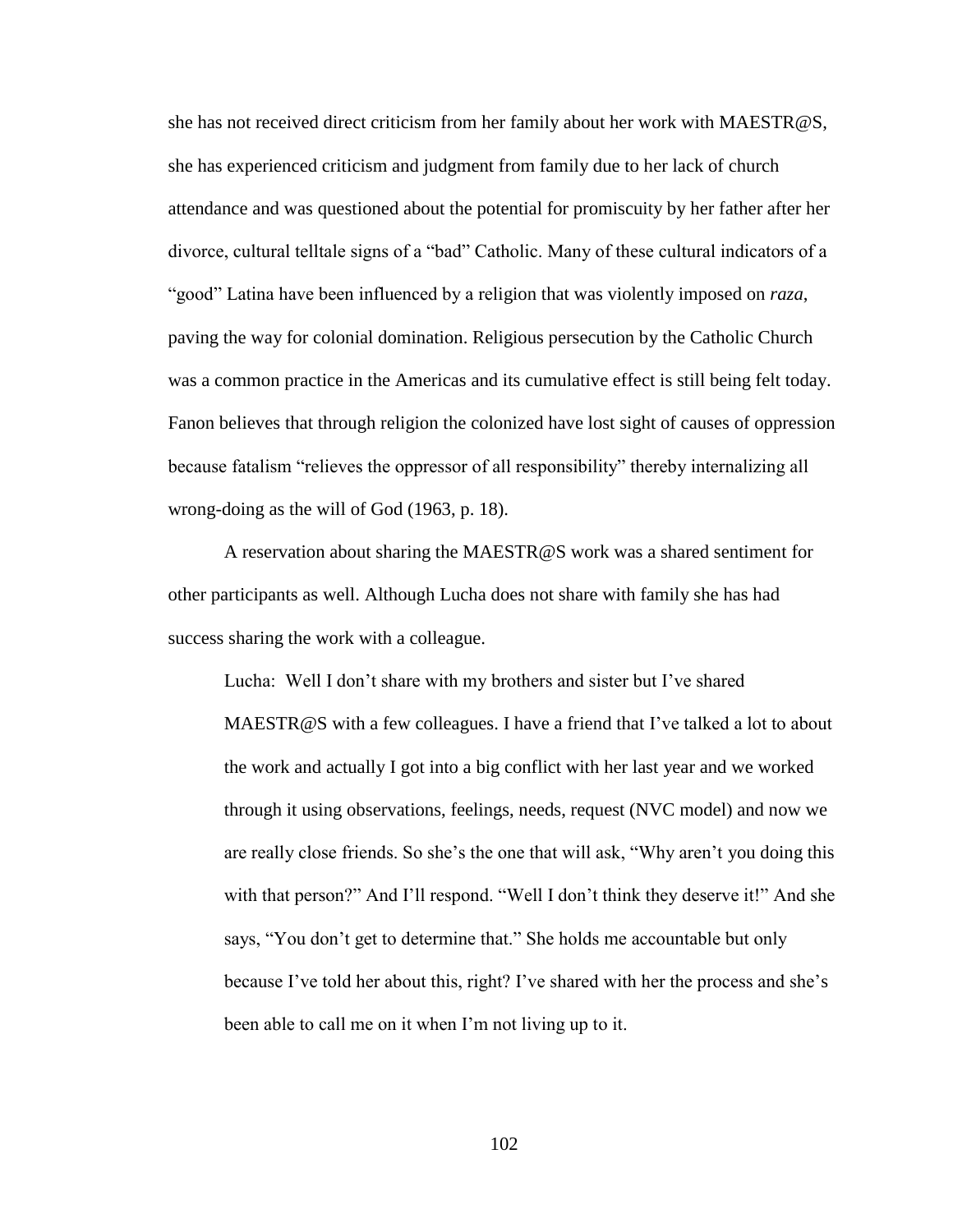Some of the apprehension to share the work could be linked to accountability. For once it is disclosed and people become aware of your purpose and intent, then the expectation to fulfill it is known. There is an obligation and responsibility to hold oneself accountable for "walking" the path of decolonizing the mind and spirit. Yet, there are other possible reasons behind the decision to share and teach the work or not, such as the realization that family and friends possess the colonial mentality and will resist or speak disparagingly about the process. However, part of walking this path requires taking risks and being vulnerable. Miguel explained that it is a "fundamentally different way of operating in the world" and when it gets to the point that people begin to recognize that everyone's needs matter, then people begin to question it because it requires emotional vulnerability and investment, which will frighten some from embarking on the path of decolonization. Rather than seeing this as a potential obstacle, it should be viewed as an opportunity to further understand how far reaching the tentacles of colonialism are and how deeply ingrained it is.

As a teacher, Elida shared the work with colleagues by modeling it. She became an advocate for her Latina/o students and helped develop programs, such as Latina/o Career Day and events that honored the culture. After completing her Master's in Urban Teacher Leadership, she taught teachers how to work with English Language Learners (ELL) and how to teach Multicultural Literature. However, she took a very direct approach when it came to her family.

Elida: My daughters believed that they had not experienced racism until I asked them how many teachers of color they had or whose face do they see in the service industry. They began to understand better when they took classes at the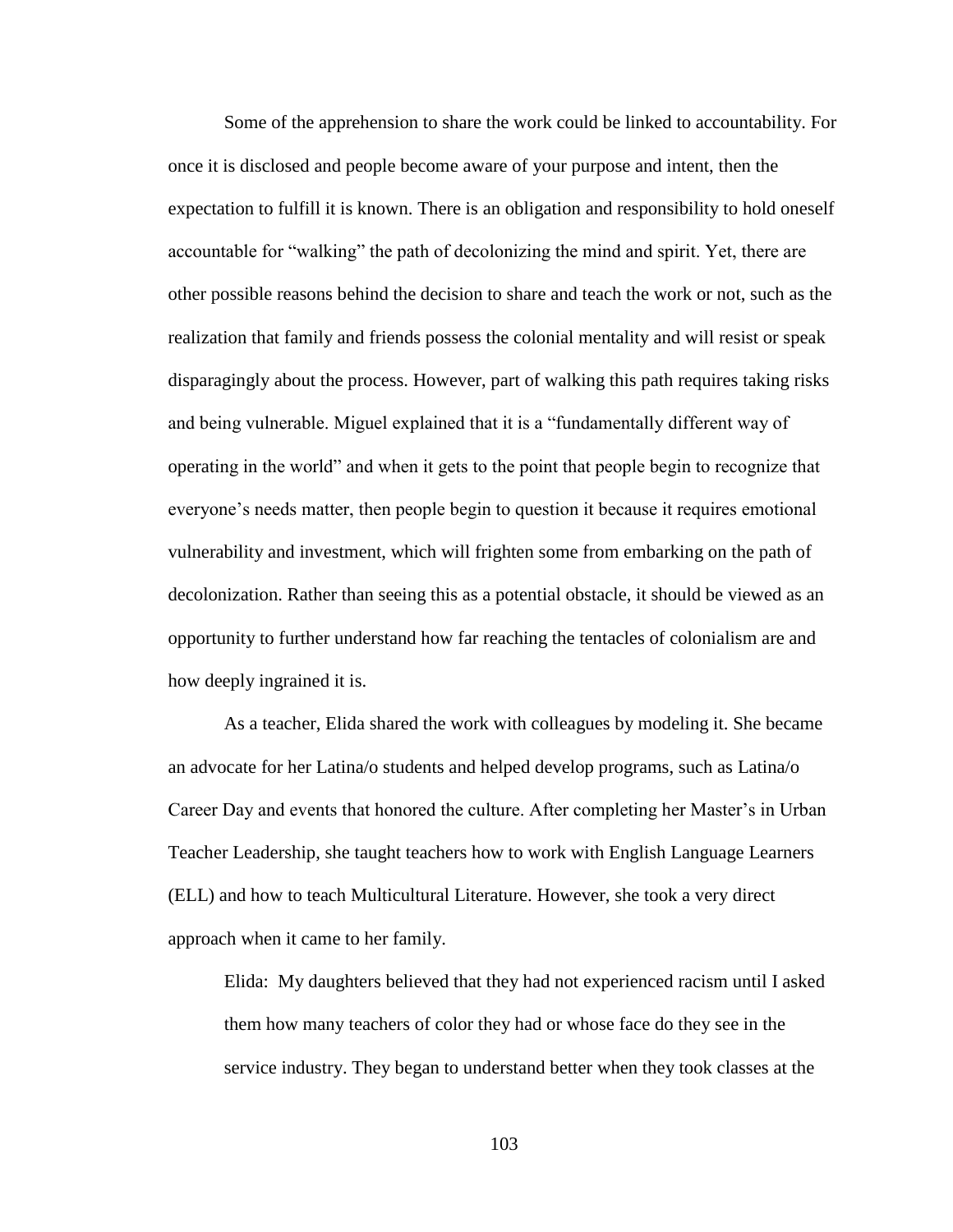university level. I work hard at helping them recognize all of the injustices. One way I exposed them to all of the injustices was by clipping articles and sharing them. I like to share articles that give examples of how our voices are not heard, or that demean our culture. I keep a journal with these kinds of articles.

The participants discussed their challenges and successes in integrating some of the MAESTR@S exercises into their curriculum, which at times required very creative solutions. For instance, Lucha shared how she attempted to use the "trauma map" exercise with her high school class that consisted of many Spanish-speaking students. She had difficulty because the students associated the word "trauma" with *tramado* (traumatized). Therefore, Lucha renamed the exercise to "What has hurt your heart." She had students write down the trauma on a piece of paper and then crumple it, share out, and then smooth the paper out to create a large heart with the rest of the papers. The purpose was to demonstrate to the students that the heart heals. Joaquin used a similar tactic with a select group of high school students.

Joaquin: I've worked with a lot of emotionally disturbed kids and at-risk kids. That writing that I gave you (referring to an exercise he had one of his students complete about trauma), when I tutor her she tells me that I inspire her because of the way I talk, the way I teach. She felt comfortable enough to tell me what she needs and what is going on in her life. She's a 16 year old girl with so many responsibilities and she is overwhelmed. So what I try to do is create a space for students like her to share their trauma and vent because these students have so much pressure. Right now I have a group of four young women and I am trying to include young men to join this circle to heal. It feels good to see it working. I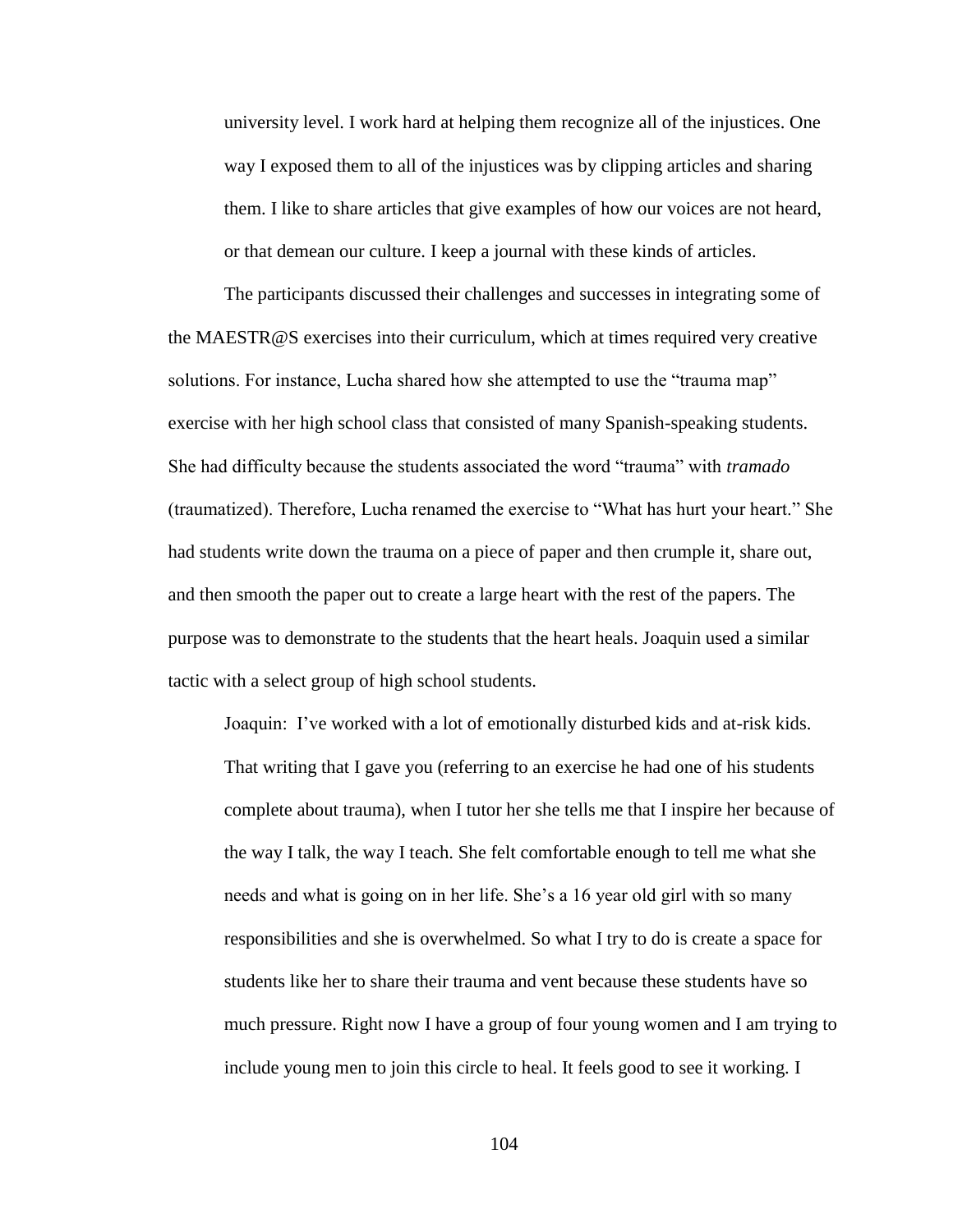have them do writing exercises to express what they are experiencing and include other exercises too. I had them do this puzzle where I ask them why their parents or grandparents came to the U.S. and a time that they faced racism and what is a symbol of strength for them. The other day, one of the girls said that she was okay and she didn't know what to write about and then she just started crying. She said that her parents do not express themselves and she shared that she is the same way; she is the strong one with her friends. And her friends were shocked to hear her share this because she is the one they go to for strength. So, what she was sharing was that she needs to let it out because she can't do it with her parents. And then when she is with her friends she is the supporter but she needs the support as well. Her friends have never seen her like this. That's why I want to create that space so they can do this.

Joaquin's story about his student is an all too familiar one. All the participants have experienced similar situations with their students. Their students suppress painful memories and develop defense mechanisms in order to survive in a world where they experience various forms of oppression routinely. Unable to release the pain, it manifests in harmful and unhealthy behaviors. Creating spaces where students can feel safe and supported are vital in building trust. Only then will students share their traumas and begin the healing process.

Another strategy to create such a space is to discuss current issues about social injustices to begin a class dialogue. Ana Maria read a newspaper article to her class about a man that was falsely accused of a murder and acquitted. This led to a student sharing a story about his father being incarcerated. After that, another student shared an incident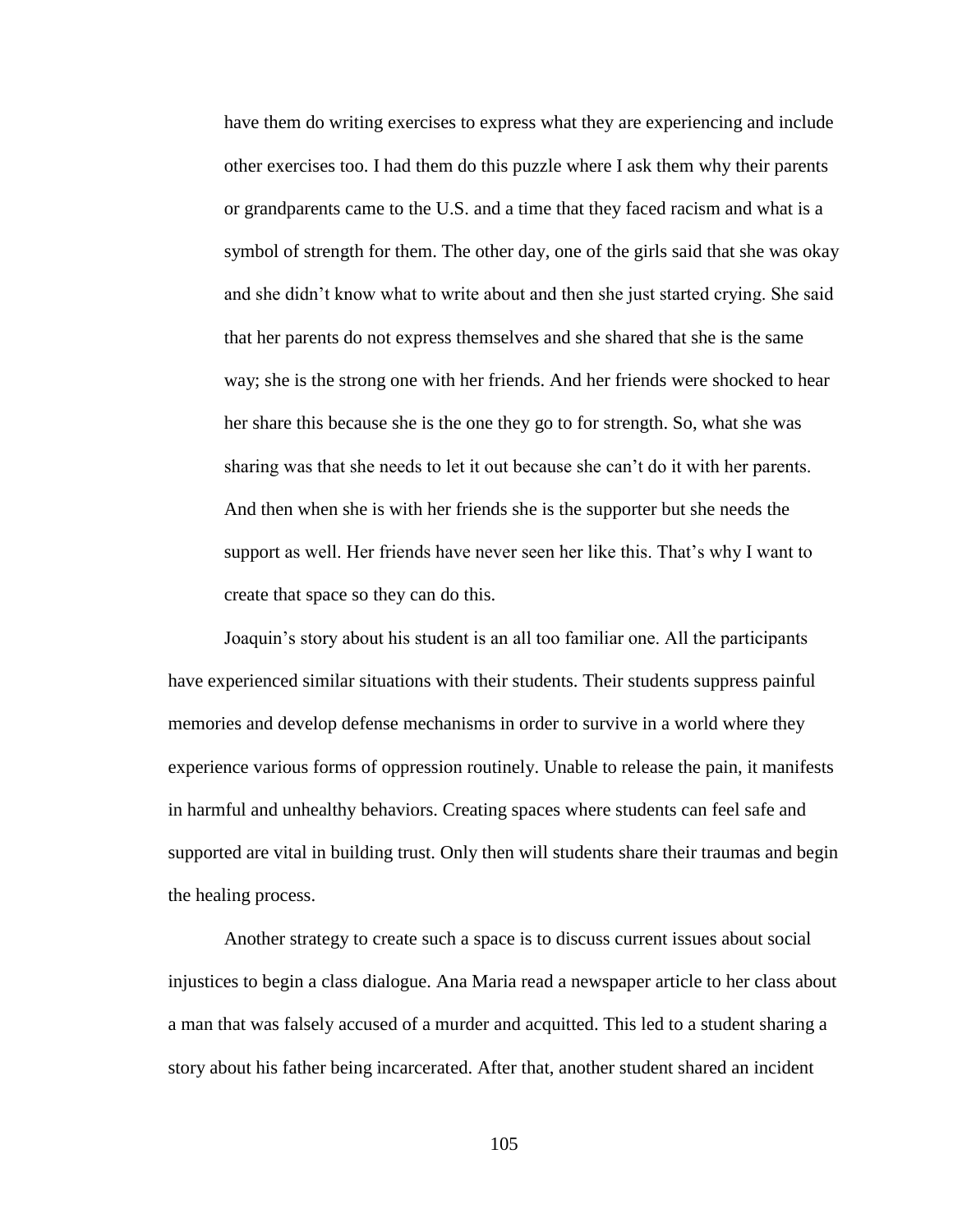with the class about how he and his friend were riding their bikes and were pulled over and harassed by a police officer. She provides them a space to talk about issues affecting their lives and has them think critically about them. Her students have become increasingly interested in learning about inequity and social justice. She brings in books about topics that her students can relate to. She also creates time for check-in to see how they are doing and understands the consequences of doing that rather than simply focusing on exam preparation in an era where high-stakes testing determines which school districts receive funding.

Living the work of decolonization presents as many challenges as it does rewards. A powerful aspect of the work is when the participants teach decolonizing and healing strategies they are also modeling their ethic (way of being) to their students. As critically conscious educators, they strive to create welcoming and supportive spaces where every student can contribute something for the benefit of the class and have their stories heard and honored, emphasizing compassion for each other. It is a space where students can be authentic, where they can become Whole.

#### *Five Pillars of Effective Practice*

Duncan-Andrade (2007) asserts that effective teachers in urban schools are bound by a set of common principles, which he refers to as the "five pillars of effective" practice." Teachers that posses and utilize these principles are referred to as "Ridas" and are "consistently successful with a broad range of students" (p. 623). The five pillars are as follows: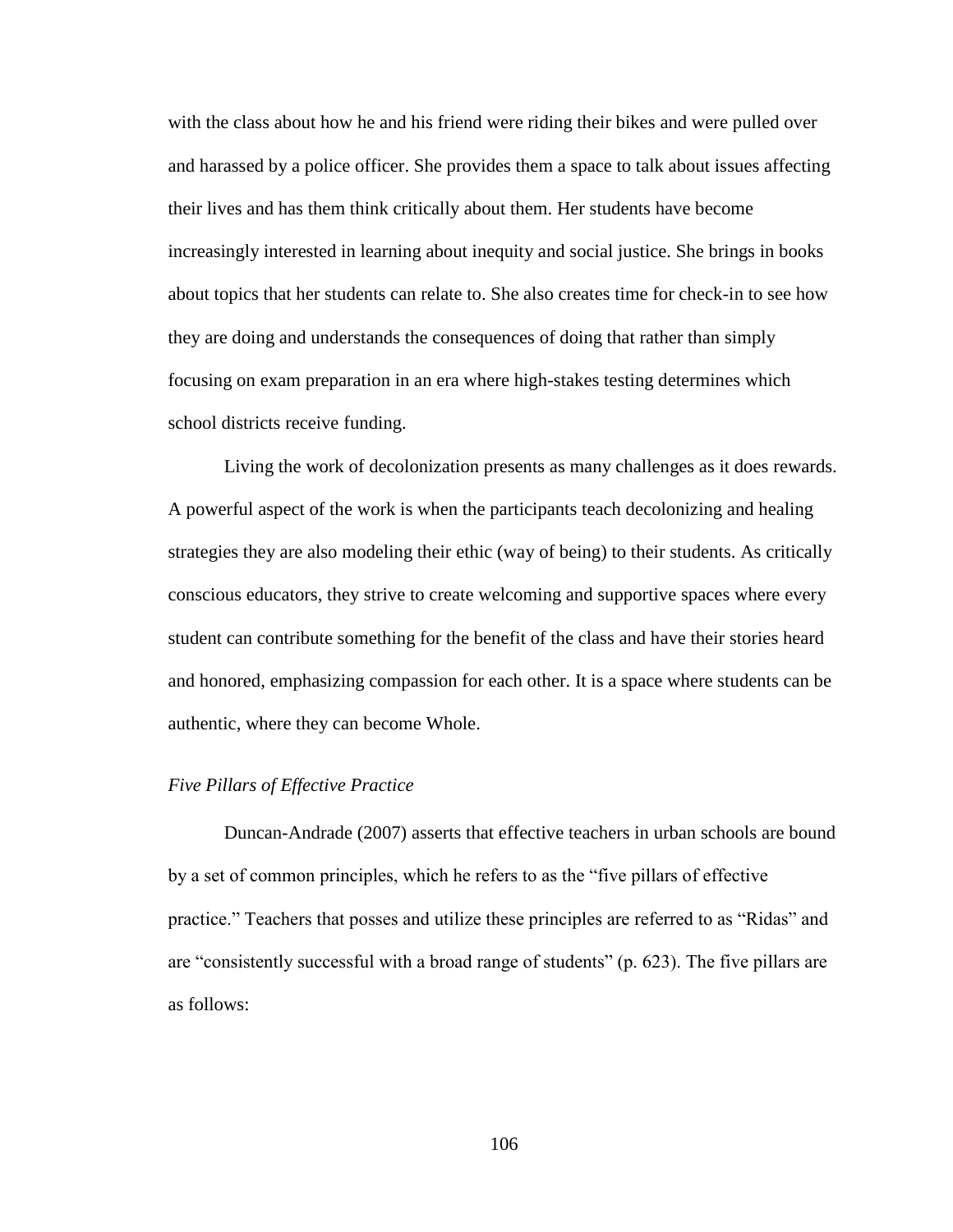- 1. Critically Conscious Purpose: Teachers understand the history of the communities where they work and have studied or lived the various forms of oppression that helped them formulate critical awareness and analyses of inequities.
- 2. Duty: Teachers see themselves as members of the community where they teach and their teaching reflects that belief.
- 3. Preparation: Regardless of their success with students, teachers continue to spend a tremendous amount of time preparing for their classes.
- 4. Socratic Sensibility: Teachers constantly reflect on their daily practice and their relationships with students in an effort to improve each day.
- 5. Trust: Teachers have a distinct commitment to building trust with their students. As the dialogues demonstrate, the above "pillars of effective practice" describe the participants' teaching styles and approach to working with their students. They embody these pillars. And observing Joaquin for a day provided the researcher a glimpse into the daily life of a "Rida."

Joaquin teaches at a small town high school located in the Coastal Valley. He is an alumnus of the school where he teaches and a life-long resident of the town. The high school demographics are approximately 50% Latina/os and 47% White. According to Joaquin, some of the Latina/o students that he teaches or has taught come from farmworking families. In fact, he has observed students in the past working in the fields in the early morning prior to school. Being well aware of the population he is supporting and understanding their needs makes him well-respected and liked by the students.

On this particular day, the Student Government elections were occurring and the campus was filled with excitement. Several classes were cancelled due to their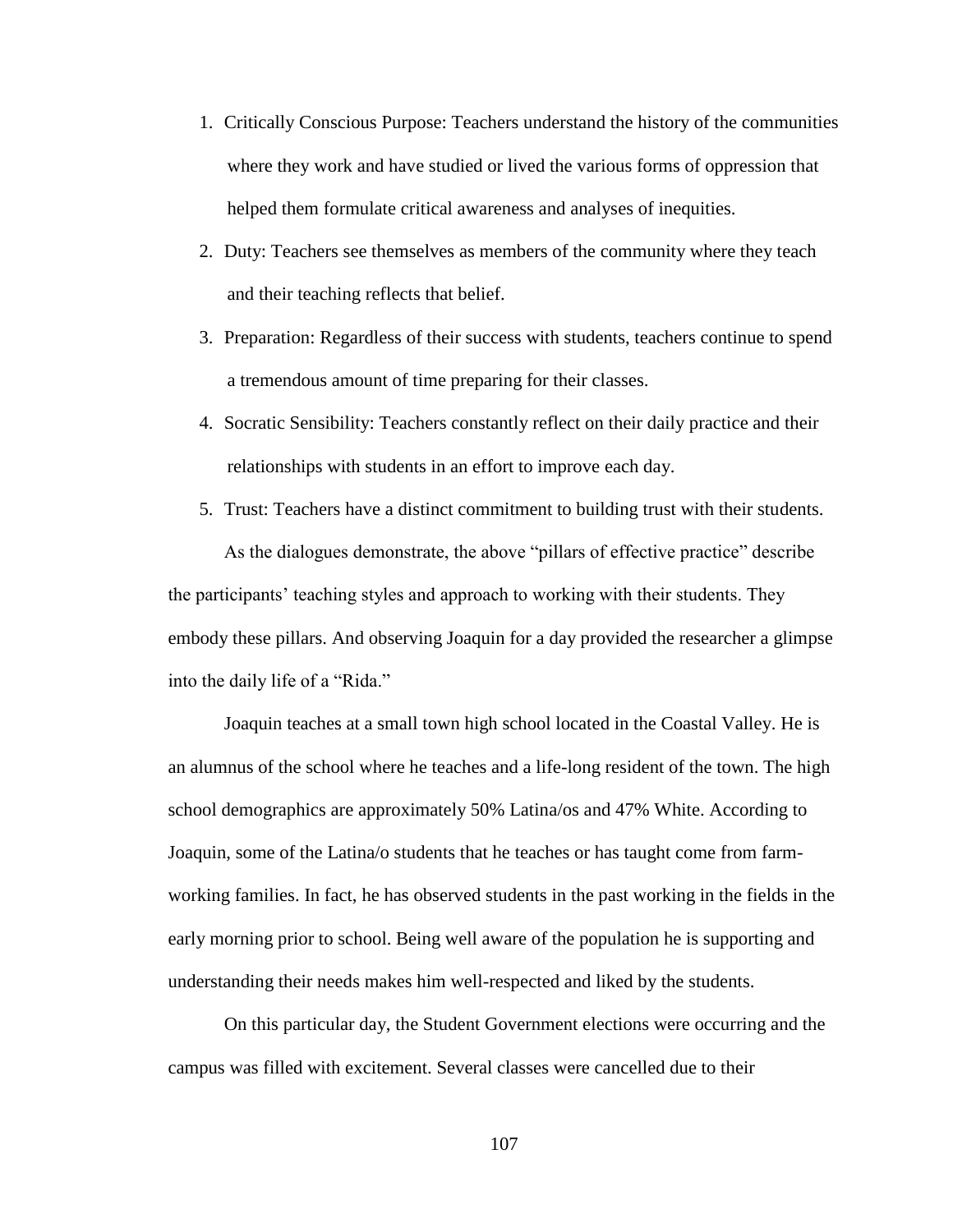participation. Fortunately, I was able to observe Joaquin co-teach two classes and shadow him throughout the day as he interacted with students and staff. Throughout the day I was introduced to staff, instructors and administrators. An intriguing fact was that aside from Joaquin being an alumnus of the school, four other employees were graduates of the high school. Through brief conversations with them it was evident that they all had an affinity for their school and strong bond to their town.

As Joaquin walked through the campus he took time to greet his students and spend some time checking-in and occasionally joking with them. For those students that were English Language Learners, he spoke Spanish with an empathic tone typically accompanied by placing his hand gently on their shoulders. The students received him with smiles and appeared genuinely interested in speaking with him. It was evident that Joaquin had invested time developing these relationships with his students and had gained their trust. He accomplished this by being authentic, sharing his passions, and practicing humility – spiritual qualities that resonate with the students he teaches.

Prior to arriving to school, Joaquin had spent the evening and morning in San Francisco celebrating the Aztec New Year with other performers and practitioners of indigenous rituals and ceremonies. This is a part of himself that he brings into the classroom, in particular to his Mexican-American Studies class. On this day, he scheduled an *elder* (a wise Native American that embodies cultural and spiritual traditions) to visit his classroom to share stories of struggle, resistance, and liberation to his class. This *elder* is also a mentor and spiritual guide to Joaquin. Asking him to present to his class was a gesture of love to his students for this part of Joaquin's life is his very essence.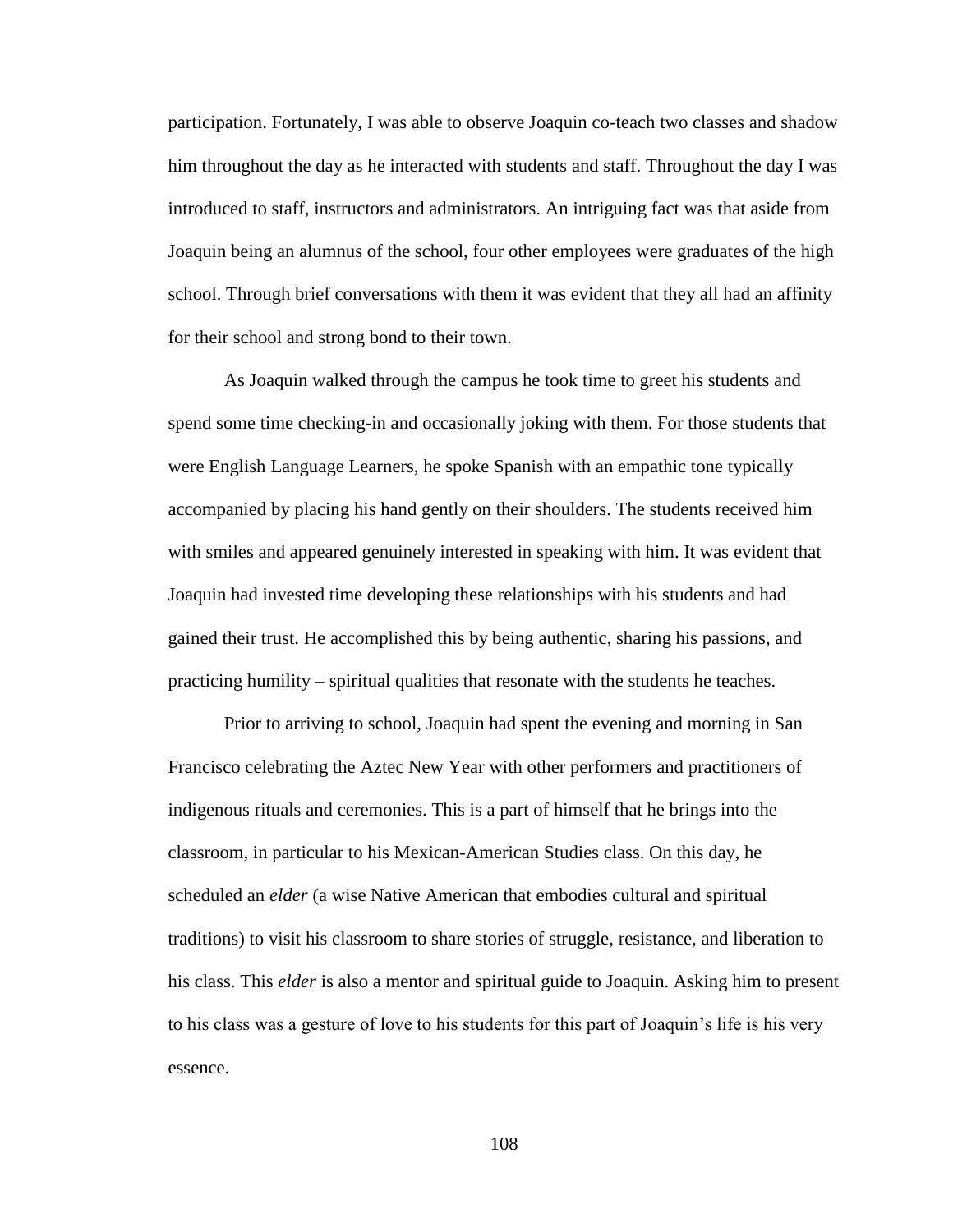In addition to having his *elder* share history and ritual artifacts with his students, Joaquin tied this presentation to his lesson plan of the Chicano Movement and other similar struggles for equality. His ability to reach out to students and develop authentic connections is a result of his own decolonization work with MAESTR@S where he was pushed and challenged to confront fears and realized his needs and then fulfilled them. Healed from past pains, Joaquin's heart and mind are no longer clouded by pain and anger bringing clarity to what's important in his life and that of his students. He made the connection to issues that are "relevant to the real and immediate conditions" of his students' lives (Duncan-Andrade, 2007, p. 627). He makes his intentions clear with his students in hoping that they will one day assume the role of agents of change. Reflecting on Duncan-Andrade's five pillars of effective practice in Rida's classrooms, it is unmistakable that Joaquin lives these practices and has constructed a classroom/school culture that cultivates trust and respect between the students and him.

### *Summary*

Effective work in urban communities requires tremendous commitment and effort, but we must avoid notions that only exceptional people and circumstances allow for success. Rather than putting the work of highly effective urban educators on a pedestal, implying through their stories that they have some mystical gift that allows them to reach the unreachable, we must work to understand their success. This happens by examining what they do, why they do it, and how they do it (the purpose and the process). Then, we can better recruit, prepare, and support others with similar commitments (Duncan-Andrade, 2007, p.620).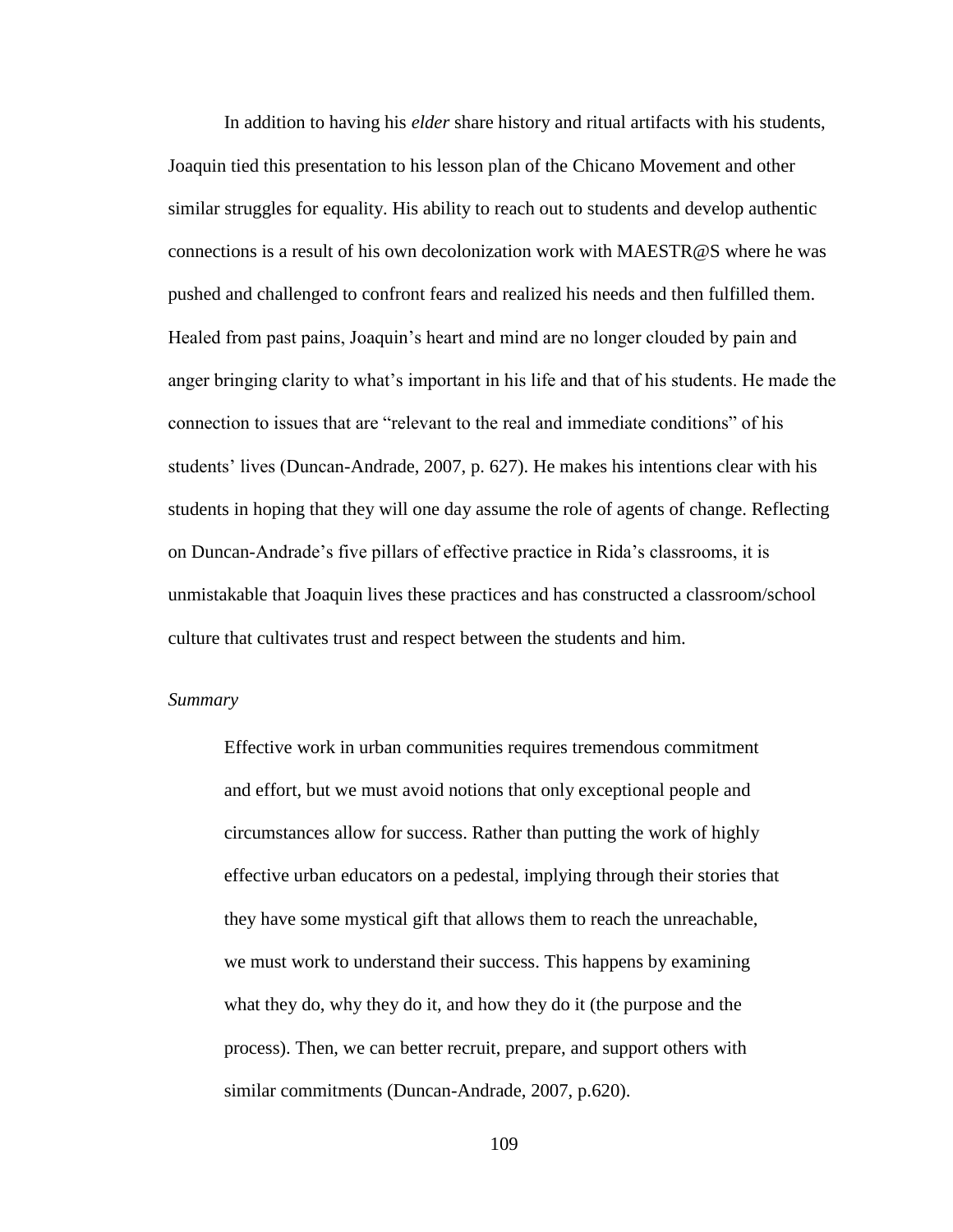There are six generative themes that were identified in this study. These themes emerged because of the relational accountability which helped form reciprocal and respectful relationships with the participants. Because of this, the participants brought a level of honesty, trust, and vulnerability that enriched the dialogical process. It is possible that with more reflection other themes could emerge because of the rich data generated from the dialogues.

Several of the participants have been on the path to decolonizing their minds and spirits for years before this research began. They shared inspirational stories of how they were able to reclaim cultural and historical knowledge and recover memories that empowered them to take the risks to be vulnerable in order to begin the path of healing. The liberation that comes from the process of decolonization has rejuvenated their spirits and brought emotional and intellectual clarity regarding the issues that continue to plague and infect Latina/o communities. Because of this, participants desire to share this knowledge and practices with *raza* youth and other like-minded individuals that seek the same results. They have demonstrated through their stories and experiences that as a collective they possess the ability to overcome oppressions (capitalism, hegemony, racism, classism, sexism, etc.) and challenge and resist the re-colonization of their minds and spirits.

In summary, the themes that were generated are interrelated. Decolonization of the mind and spirit is a process which requires one to recognize the forces that shape his/her life. It is a new way of being in the world and seeing the world; it is a way that offers hope. It is a way of healing from traumas passed on from past generations. It is a process that one must commit to starting within him/herself prior to working with others.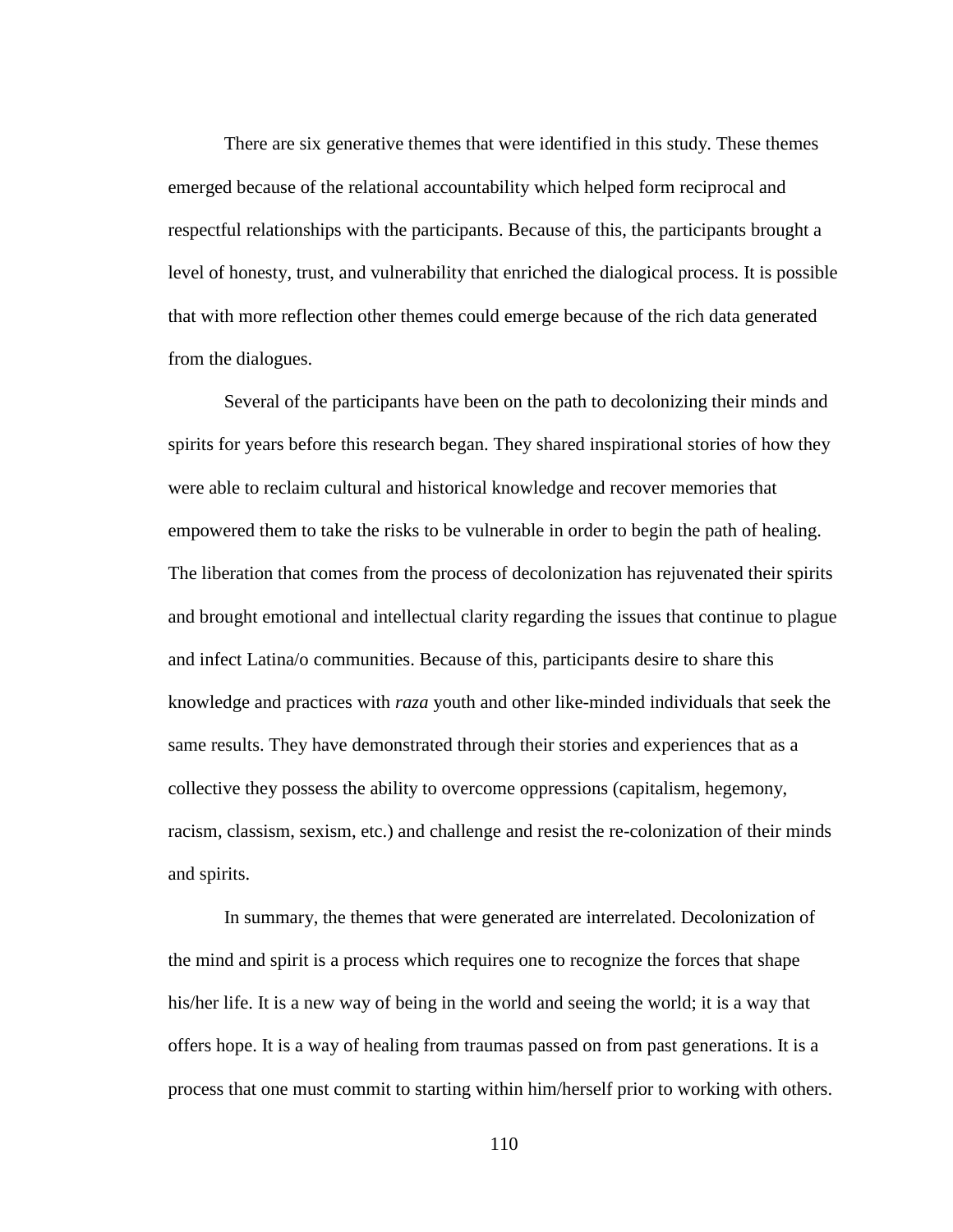It is a model, an organic process, that other colonized peoples can adopt and tailor to fit their unique needs.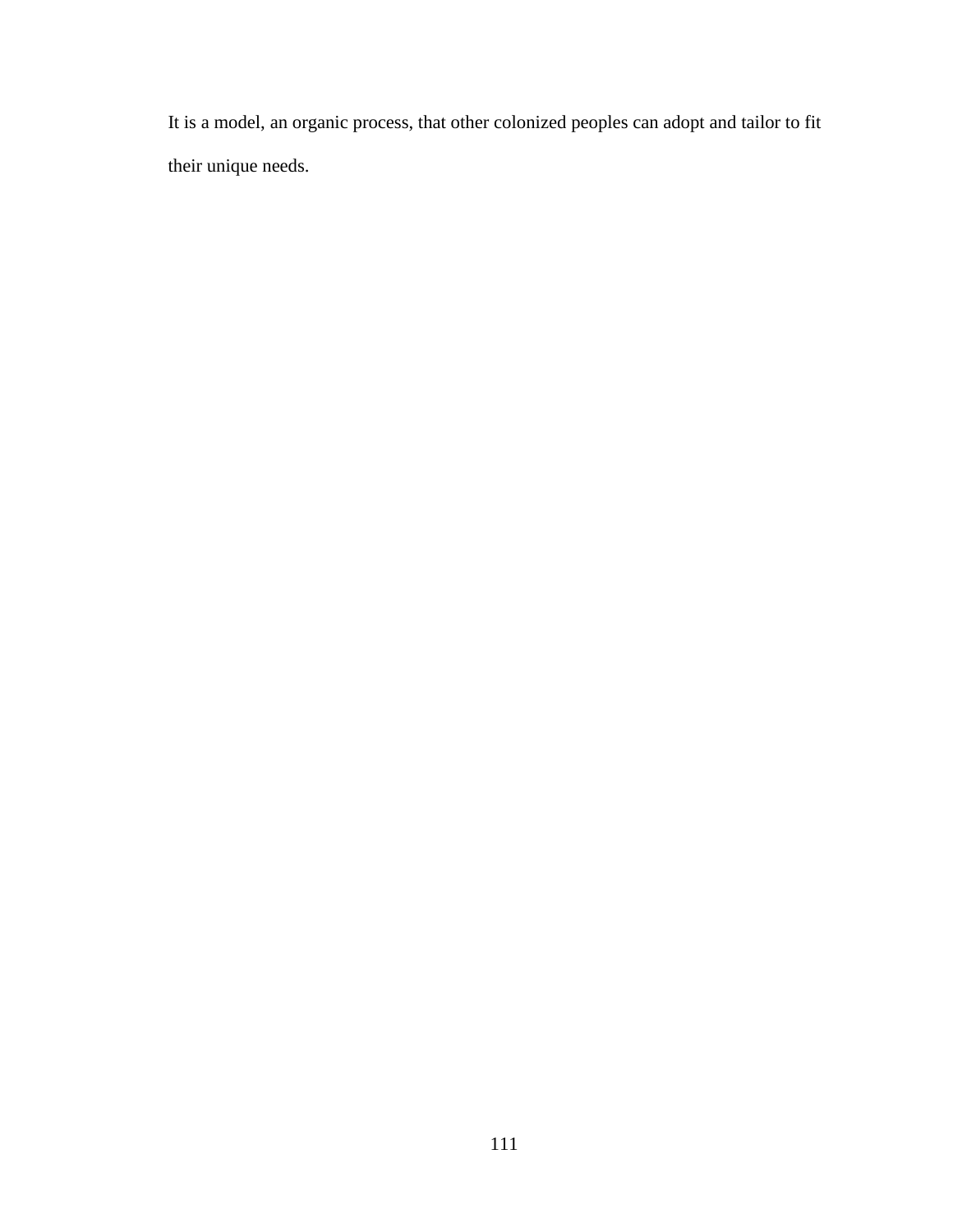### Chapter V

*Conclusions, Reflection on the Process, and Directions of Future Research Conclusions*

In this section, the research questions will be referenced and how this study addressed the questions will be explored. The methodology employed and the themes both explicitly and implicitly answered the research questions. The application of "relational accountability" throughout the research process with the participants generated poignant and honest dialogic data. This allowed the researcher to engage in a more in-depth examination of the generative themes.

## *Research Question 1*

This study is about a group of Latina/os that have come together to overcome internalized oppressions and decolonize their minds and spirits individually and collectively. The first research question asks: Does a lived critique of contemporary colonization affect *raza* educators and shape/influence their work? The literature review and dialogues reveal that the process of decolonization is a perpetual process. As outlined by Laenui (2000), the "rediscovery and recovery" phase is the first step to becoming decolonized. In this phase, one begins to recognize the forces that shape their lives, analyzing the history of conquest and colonization.

The generative themes of "Development of Consciousness" and "Overcoming Internalized Oppression" demonstrate that the participants' journeys began with an analysis of power and inequality via college educational experiences. During this juncture in their lives they became aware that legitimated epistemologies in college primarily reflected the social history of the White/Western Society (i.e., epistemological racism)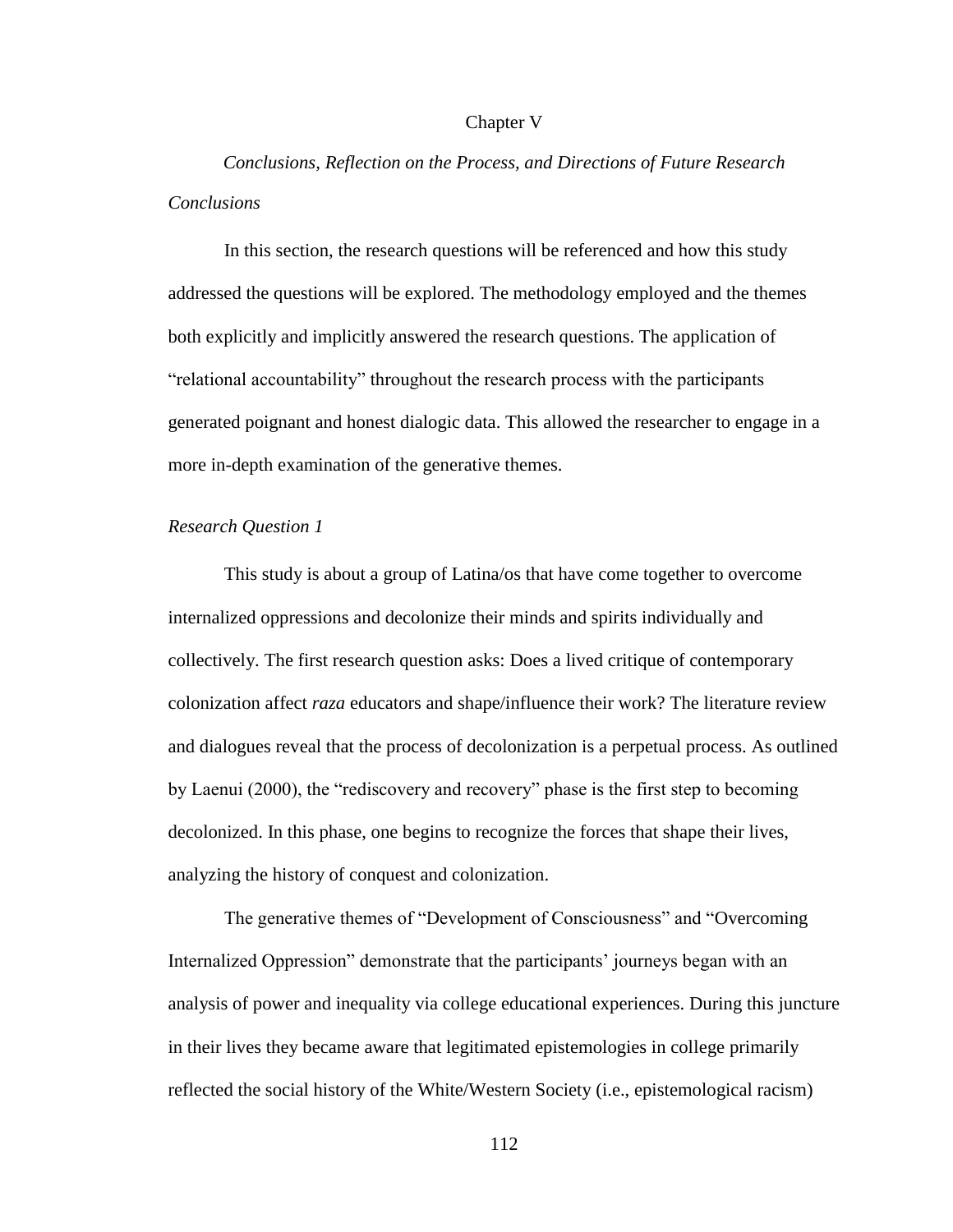and that it is the Western system of domination that has invalidated the knowledge systems of people of color (Scheurich & Young, 1997a; Shiva, 2000). Participants began to seek alternative spaces where their experiences would be legitimated and their culture valued. Joaquin connected with the Brown Berets when he was in college, while Ana Maria and Linda joined student clubs on campus. As Linda recalls, "MEChA was a place that was very supportive, I felt like I could speak. I was able to share my struggles and I could be seen by members who I felt could relate to me socio-economically." These organizations provided a space for dialogue, reflection, and critical thinking where their cultural and social capital was valued and validated – functioning as a living counter narrative. These spaces provided complete confidentiality and as a result members feel safe to be authentic.

The marginality of Latina/os is a result of U.S. imperialistic policies and practices to assimilate and domesticate them (Freire, 1970; Gonzales, 1990). As Latina/os begin to understand the psychological, spiritual, epistemic, and physical effects of colonialism they will recover their sense of Self. The ability to *name* one's experience, to possess the vocabulary to describe it, changes one's perception of reality (hooks, 1989). For participants, *naming* the effects of colonialism and its direct impact on their lives led to profound introspection. They were able to recognize how their current positionality is linked to intergenerational experiences (e.g., historical trauma).

The development of a critical consciousness increased the participants understanding of the manifestations of internalized oppressions, such as domestic violence, institutional violence and dysfunction, and gang violence in their communities. For a majority of the participants this occurred in college through involvement with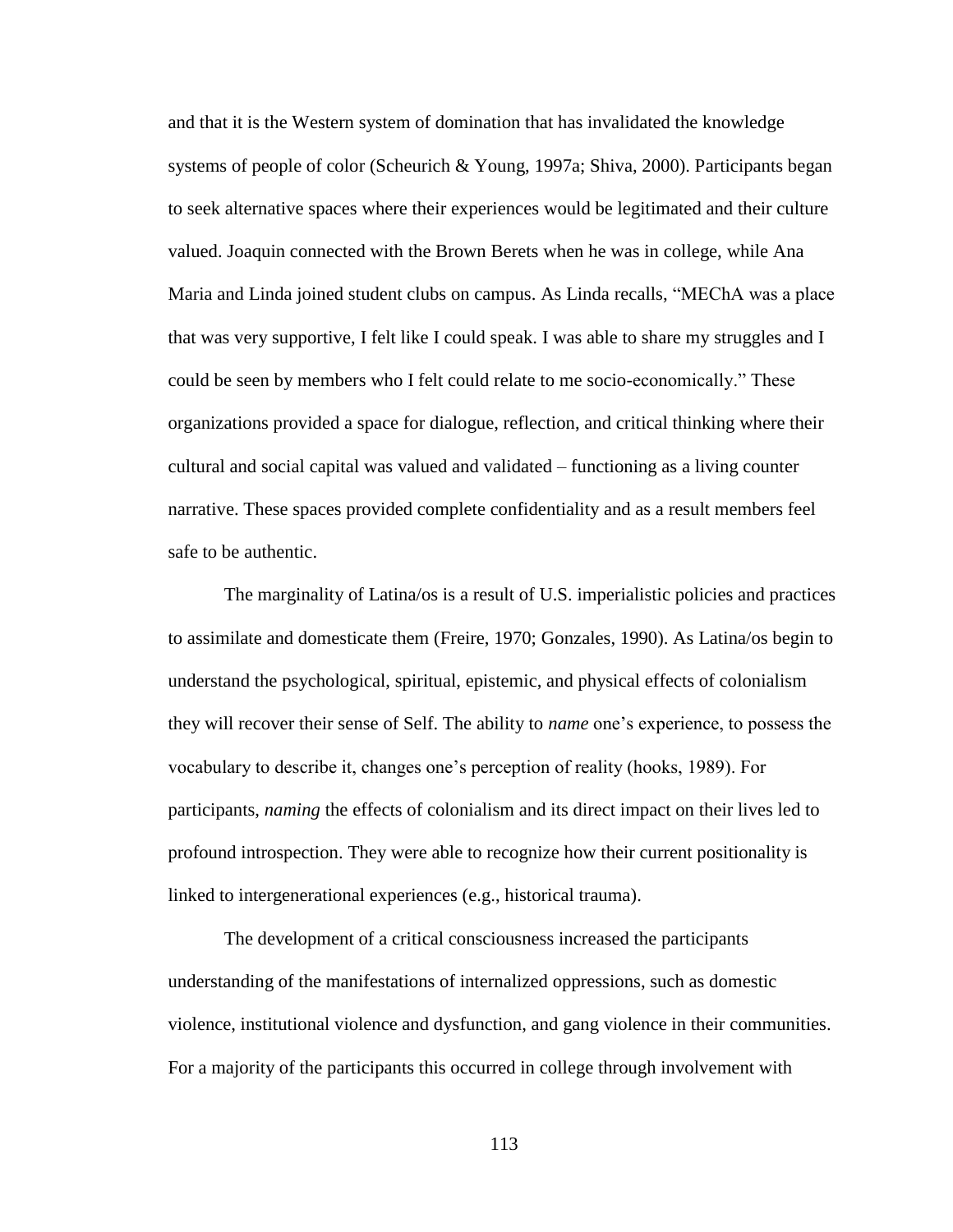social justice organizations and through courses and reading materials which prompted critical reflection about the presumed natural order of things. Through observations and interviews it became clear that members of MAESTR@S address these internalized oppressions by employing various strategies, such as:

- Meditation exercises designed to defragment the mind in order to connect all aspects of "being" (mind, body, and spirit)
- Activities developed by MAESTR@S (e.g., Life Map, Trauma Map, etc.) designed for critical reflection to help confront fears and past pains
- Developing authentic connections with like-minded individuals, normalizing the decolonization process
- Integrating Non Violent Communication (a language of compassion) as a tool for social change
- Implementing MAESTR $@S$  activities and exercises in the classroom and refining them to meet student needs
- Healing by telling our stories, allowing for emotional release (e.g., laughter, tears, and raging) and liberating our minds to process the painful experiences

As Freire (1970) explains, one of the results of colonialism is the internalization of the oppressor where the oppressed internalize the oppression and become like the oppressor. To prevent the colonial process from consuming them, the colonized must confront the internalized oppressions and release them in a proactive and healthy manner. If not, the colonized may release their tension through "self-destructive" acts of violence (Fanon, 1963), which manifest through gang violence, domestic violence, and the like. The solution to preventing this cycle of violence from persisting is for the colonized "to"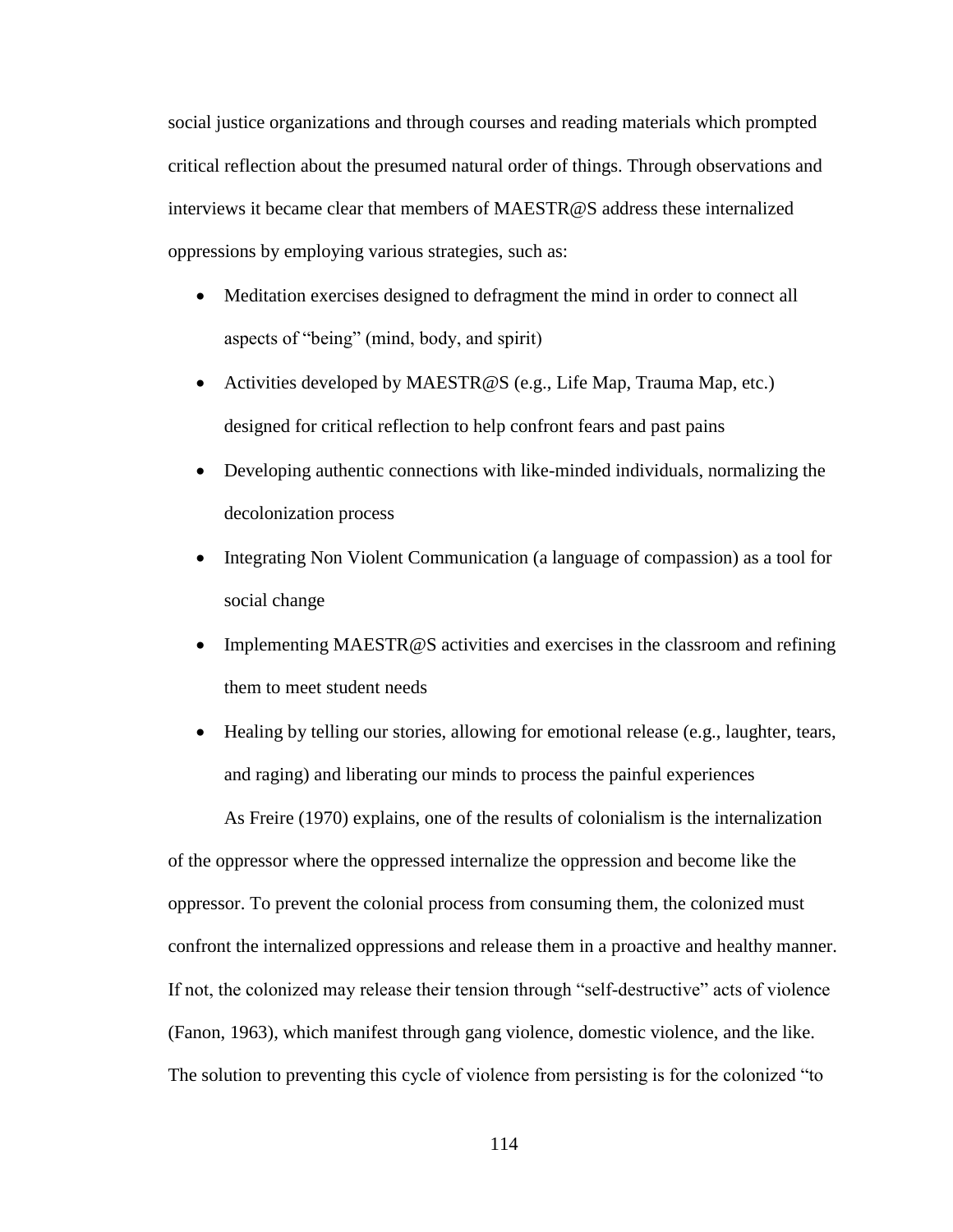consciously explore the dynamics of the abuse and find meaning in the situation" (Duran, 2006, p. 23).

Ana Maria disclosed her own experiences with domestic violence and how her college education assisted in her understanding of the manifestations of internalized oppressions. After completing a feminist course, she applied this theoretical lens to understand why her mother allowed such violent acts to persist in the home and enabled the behavior. She explained, "Knowing what I did I couldn't go back to the domestic violence and not call the cops when my uncle beat my aunt just because my mom told me not to…I was in a place where I was required by law, by Ana Maria's law to do it." She was now conscious and possessed the language to name the abuse and the knowledge to disrupt it. Having access to the language is instrumental, for without it one is unable to name the context in which they were wounded, define its effects (hooks, 2000) and reconstruct's one's world (Strobel, 1996). For Ana Maria, to allow such acts to persist unchallenged would undermine the integrity of her critical consciousness and be in conflict with her path to healing and becoming Whole.

However, possessing the awareness and language to name and define colonialism does not necessarily insulate one from its effects. One thing became evident as participants underwent the process of decolonization: Throughout our lives we can become re-stimulated by past pains and when an experience triggers an emotion, people tend to rely on patterns of behavior that have worked in the past (Reza, 2008). Both Linda and Ana Maria shared memories of their undergraduate years where an instructor made racist remarks in the classroom and they chose to remain silent to avoid embarrassment because they did not want to be perceived as unintelligent or belittled for their views. The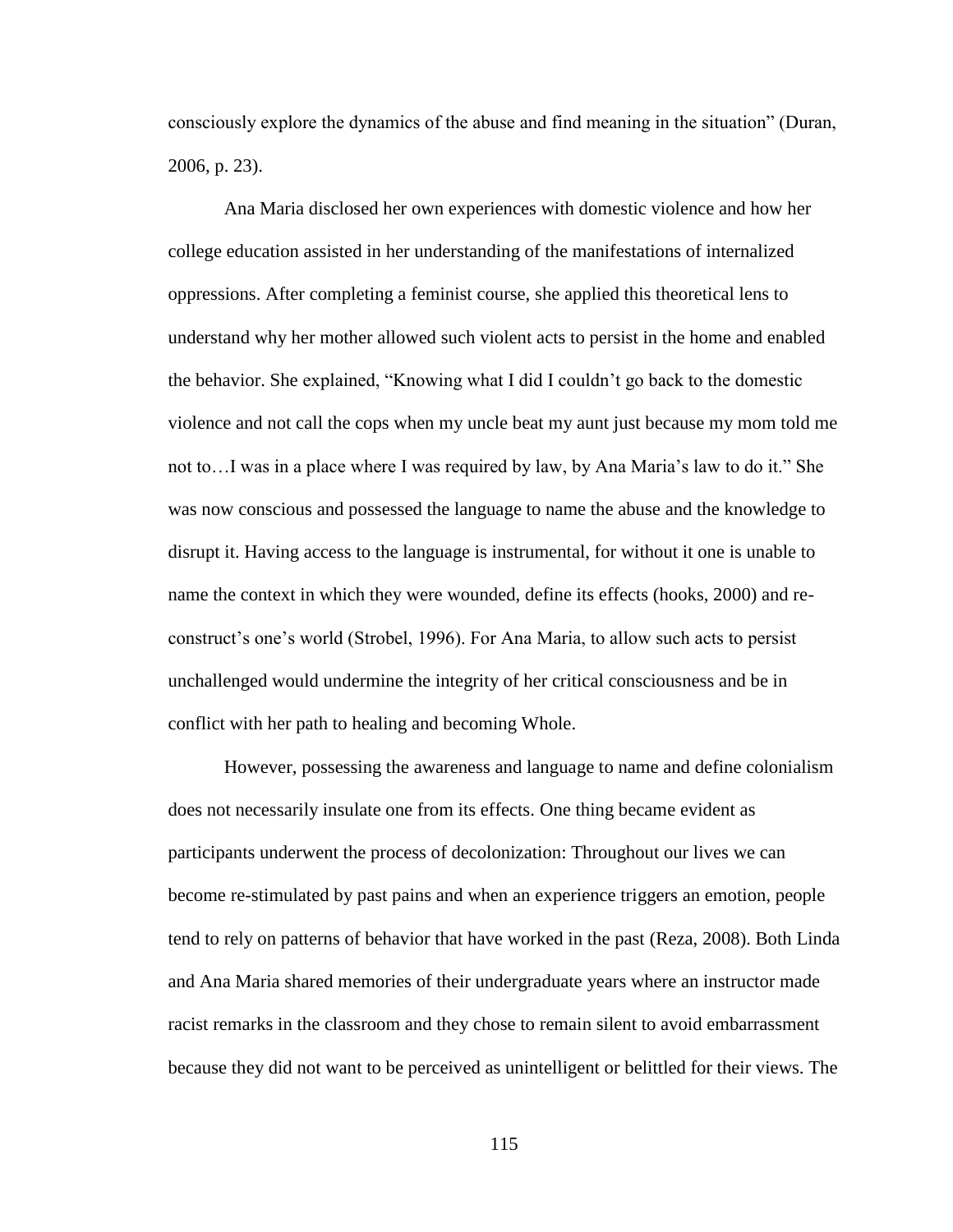behavioral pattern of remaining silent insured their survival and protected them from judgment (a topic explored in the previous chapter with Linda). The participants' stories demonstrated that we all need to heal from past pains. Without healing we will continue to be limited in our effectiveness around social justice work and in other areas of our lives. The accumulation of emotions left from hurtful experiences leads to distress and is the source of obtuse and heartless behavior. Physiologically expressing and releasing emotions contribute to recovery from the effects of distress, making sense of experiences and understanding their impact.

This critical awareness of colonialism and its legacy led the participants to commit to starting the social change process within themselves before teaching others. As Linda discovered after reading a story about grief and loss to her third grade class, several of her students had suppressed traumatic life experiences and her limited skill-set left her unprepared. She declared emphatically, "Teachers need to know how to help students with their grief. Look at all the grief they are carrying, that's why they can't learn!" Without emotional release we are unable to think clearly to process traumatic past experiences. As a result, our thinking remains rigid and we base our decisions on whatever helped us get through situations in the past, destined to repeat unhealthy patterns of behavior. This revelation led her to enroll in a graduate program in social work and on her own path of healing. Embarking on the journey to decolonize the mind and spirit is a source of courage and agency to take action in a way that empowers the Latina/o community.

All of the participants that are currently teaching shared examples of how they have integrated and adapted MAESTR@S exercises into their classroom curriculum to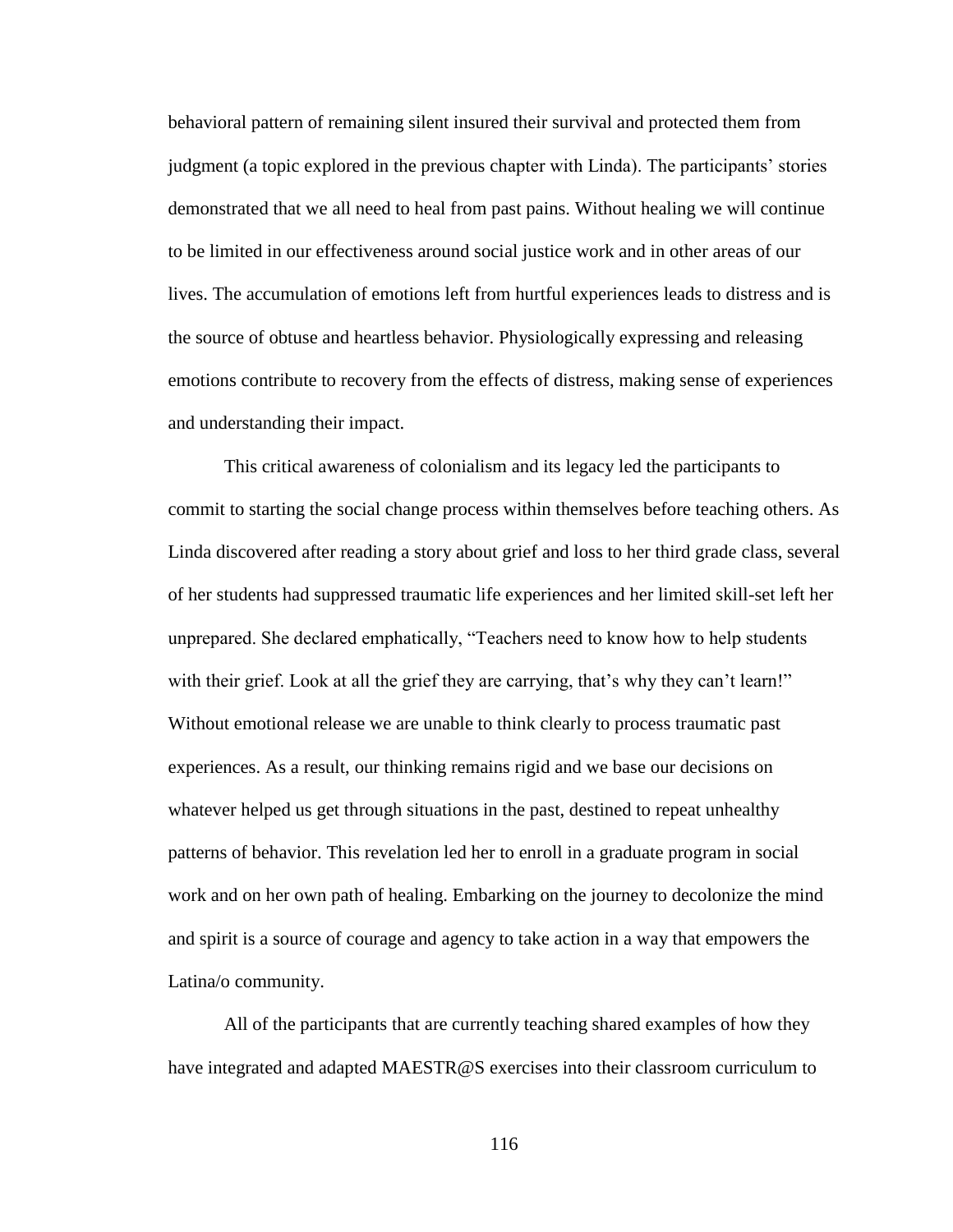support their students in their struggles. For example, Lucha altered the trauma map to fit the needs of her predominately Spanish speaking students and renamed it "what hurt your heart" and Ana Maria used articles on contemporary social justice issues to create a classroom dialogue. Joaquin's story about one of his students having a breakthrough in his all female circle is an example of how the creation of a safe space can foster healing:

I had them do this puzzle where I ask them why their parents or grandparents came to the U.S. and a time that they faced racism and what is a symbol of strength for them. The other day, one of the girls said that she was okay and she didn't know what to write about and then she just started crying. She said that her parents do not express themselves and she shared that she is the same way; she is the strong one with her friends. And her friends were shocked to hear her share this because she is the one they go to for strength. So, what she was sharing was that she needs to let it out because she can't do it with her parents. And then when she is with her friends she is the supporter but she needs the support as well. Her friends have never seen her like this. That's why I want to create that space so they can do this.

All of these examples demonstrate that as the participants confronted past pains and healed they were able to envision similar results for their students and teaching community. They understood the affects of intergenerational trauma and have witnessed it unfold in their students lives. Incorporating healing lessons into the class has helped their students formulate critical awareness and analyses of inequities; but most importantly, it has helped them release painful memories and emotions.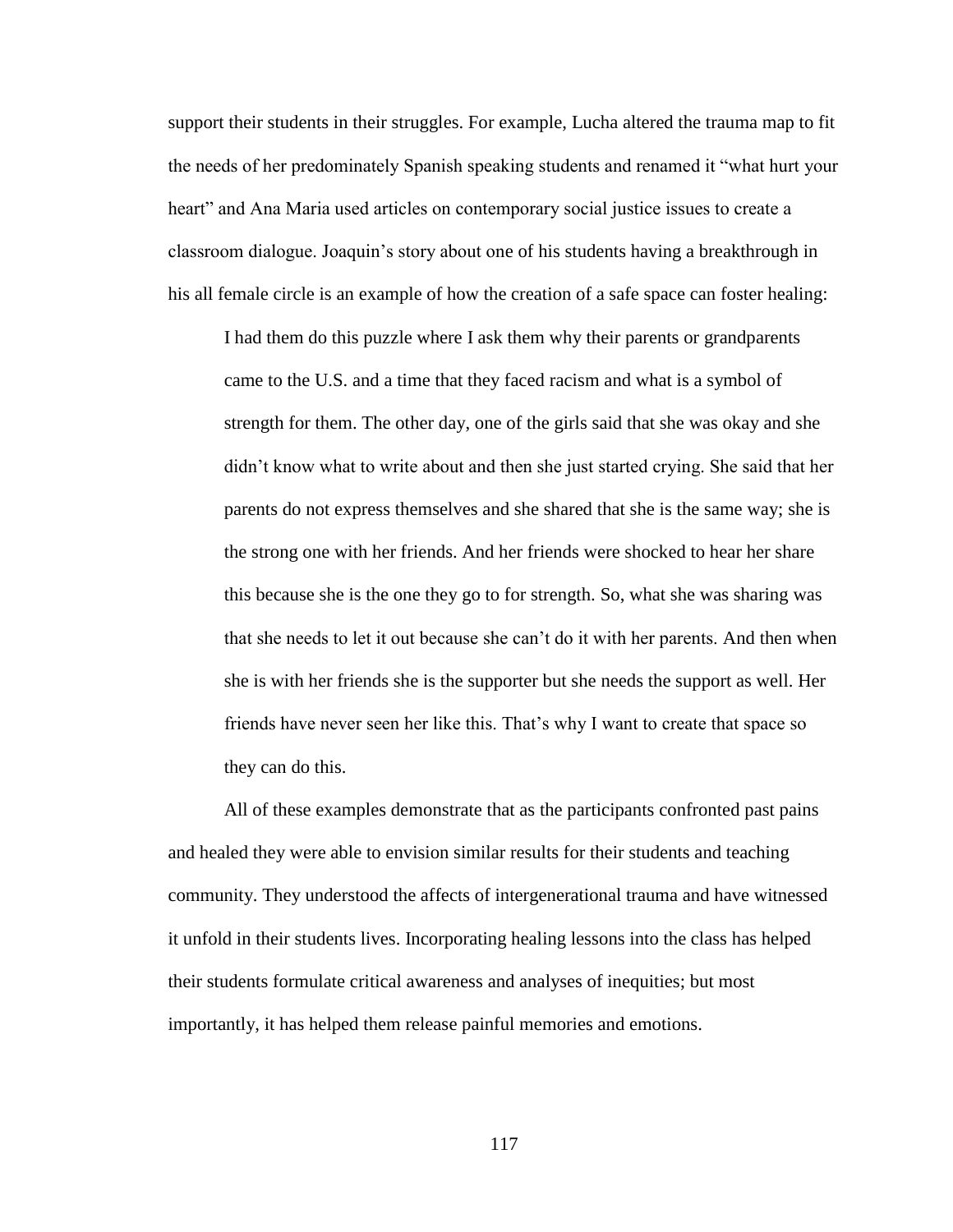### *Research Question 2*

The second research question is a two-part question. It asks: What challenges and obstacles do they face? What are their needs? Through the dialogues, a shared challenge became evident. Outside of MAESTR@S the participants struggled with living this work in their daily lives, in particular within educational bureaucratic structures that lack transparency and operate in a traditional "top-down" approach. As a result, a "disconnect" between administrators and teachers typically develops, where teachers feel that their "needs" are not being met. Unfortunately, this also results in the specific needs of the students not being addressed. And the cycle of an inequitable education persists.

Other obstacles that present challenges are everyday aspects of U.S. society, such as hegemony, capitalism/imperialism, racism, sexism, and other forms of discrimination and oppression. In addition, the media which shapes and influences society to develop consumer identities plays a significant role in further separating us from fulfilling spiritual needs. hooks (2000) declares that when people are spiritually empty they attempt to fill the void with material goods. Consequently, dominant cultural practices, ideologies, and beliefs are adopted and the colonized pattern the behaviors of the colonists.

These challenges became apparent after many of the participants gained the critical knowledge about the structures of domination in U.S. society and they are aware that there is little that they can do to alter these systems. The true power of decolonization comes from immersing oneself in the process and emerging Whole. To achieve wholeness, one must be willing to be vulnerable and push the boundaries in order to heal.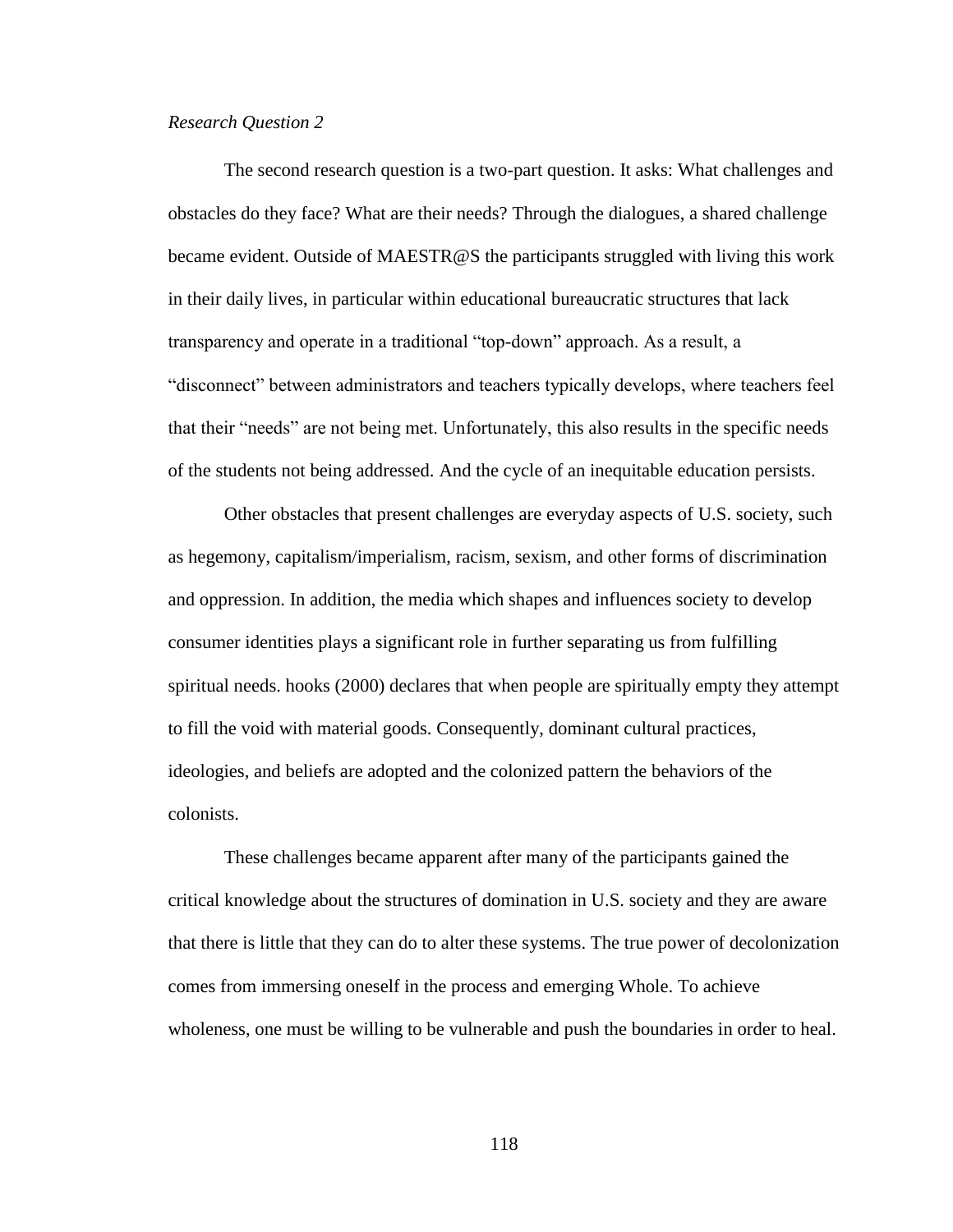The theme of "The Role of Healing" plays a critical role in the decolonization process. Healing from past pains brings about clarity and allows for critical analysis of the processes of colonization that have impacted the identity of the oppressed (Freire, 1970; Duran, 2006). However, without the willingness to be vulnerable one can never take the path of healing and the process of decolonizing the mind and spirit will be curtailed.

Although several of the participants are undergoing this phase of the decolonization process, some acknowledged the need to pursue it wholeheartedly and push the limits. Joaquin believed he was a liberated Chicano until he recognized that he was suppressing emotional pain and unable to express it in a healthy manner. He shared:

I use to tell my little girl to be quiet when she cried. I would tell her, "Okay, that's enough crying, go to sleep." And then she would say she misses her mom and then she would just cry and that would make me angry because she was visiting me and she would just cry. Then I realized I was angry because I was hurt, I was shutting out my emotions. I was unable to express my need, my need to release my pain.

Joaquin's recognition for the need to purge pain and heal from contemporary and historical traumas was crucial. For there is a potential for trauma to become cumulative if not dealt with (Duran, 2006). If one is unable to realize that his/her own needs are not being met in a relationship it may result in anger, frustration, and resentment leading to a barrier in communication and potential conflict. Smith (1999) declares that "both healing and transformation become crucial strategies" in the process of decolonization (p. 146).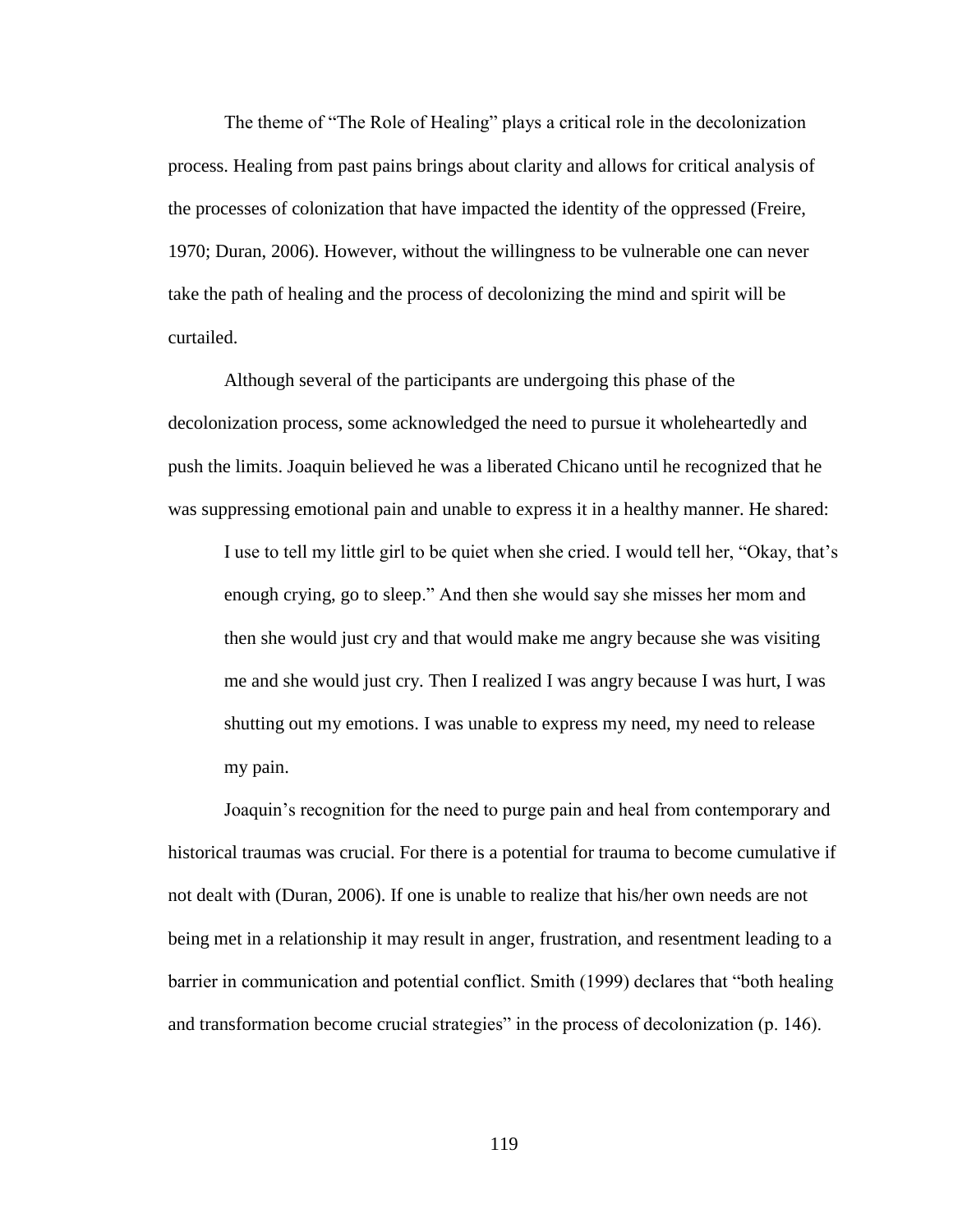For Linda, the realization that her elementary students were all suffering from traumatic experiences placed her on the path of healing. As she pursued this path, she recognized that the wounds of colonialism ran deep and the trauma she was experiencing was historical. In her current attempts to impact the lives of students she has encountered challenges working in an amorphous system and has needed to find outside support in order to persevere and increase her capacity for walking social change. Linda explained:

Typically, I will internally focus on whom I can trust, and who has skills or resources to share that can help me in concrete ways…and I need to look outside of the institution for support be it an individual or family. The support I speak of is many times concrete resources, ideas, etc., and guidance but many times it is support in the form of spirituality. I definitely need support so I can provide resources to help other educators when they are not getting the help from their peers or colleagues…When there are injustices that I encounter like English Language Learners not receiving appropriate services who are also Special Education students, I must have courage to engage in dialogues with those who have the power to improve the situation for our students. I am pushed to connect with my grief and dreams and then move into creative solutions or action plans instead of succumbing to being silenced or giving my spirit's longings up.

This illustrates the challenges Linda encounters in attempting to apply the work of MAESTR@S at the institutional level. To achieve this she relies on MAESTR@S which she describes as being her "base of strength," helping her remain grounded rather than "lost, hopeless, and helpless with work related challenges." MAESTR@S, along with her meditative and mindfulness practices, provides her with spiritual support in the form of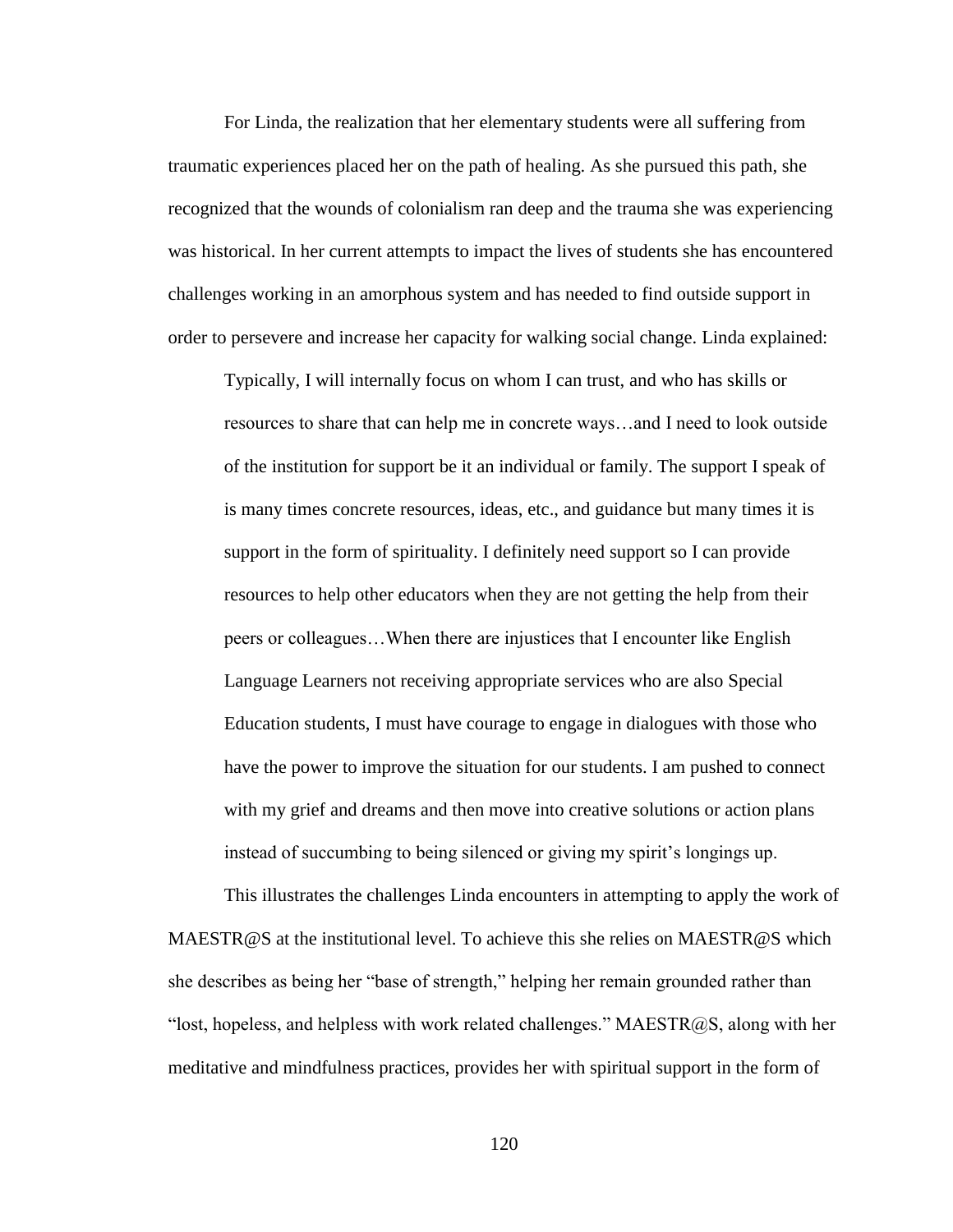emotional release, deep connections with members, and the opportunity to be authentic. For the participants "healing" is attainable because the space that has been formed is safe, non-judgmental, embracing, and forgiving. MAESTR@S has created a space, modeled after Native American sacred circles, where spiritual ritual practices are performed, pain is shared, love is practiced, and the "liberatory voice" developed (hooks, 1989).

After listening to participants' stories it became clear that many would like to stay connected outside of MAESTR@S for the support, for that sense of belonging, and take the space with them to replicate it in other aspects of their lives allowing them to be authentic. However, several of the participants have families and this lack of connection among members outside of the MAESTR@S space is understandable. For this reason, connecting with like-minded people and sharing the work/process with them is essential for sustainability. Without the support from others the likelihood of progressing on the path of healing in isolation decreases substantially.

Yet many of the members selectively share the work with others. Lucha had experienced conflict with a colleague and decided to apply the Non Violent Communication method with her in hopes of resolving the conflict. She had success using this form of communication with her colleague and has since formed a respectful working relationship. Since sharing this process her colleague has, at times, confronted Lucha for not being consistent with the application of this method, ultimately holding her accountable.

She's the one who reminds me and asks: "Why aren't you doing that with that person?" And I'll respond, "Well, I don't think they deserve it!" And she'll comment, "You don't get to determine that." So she holds me accountable but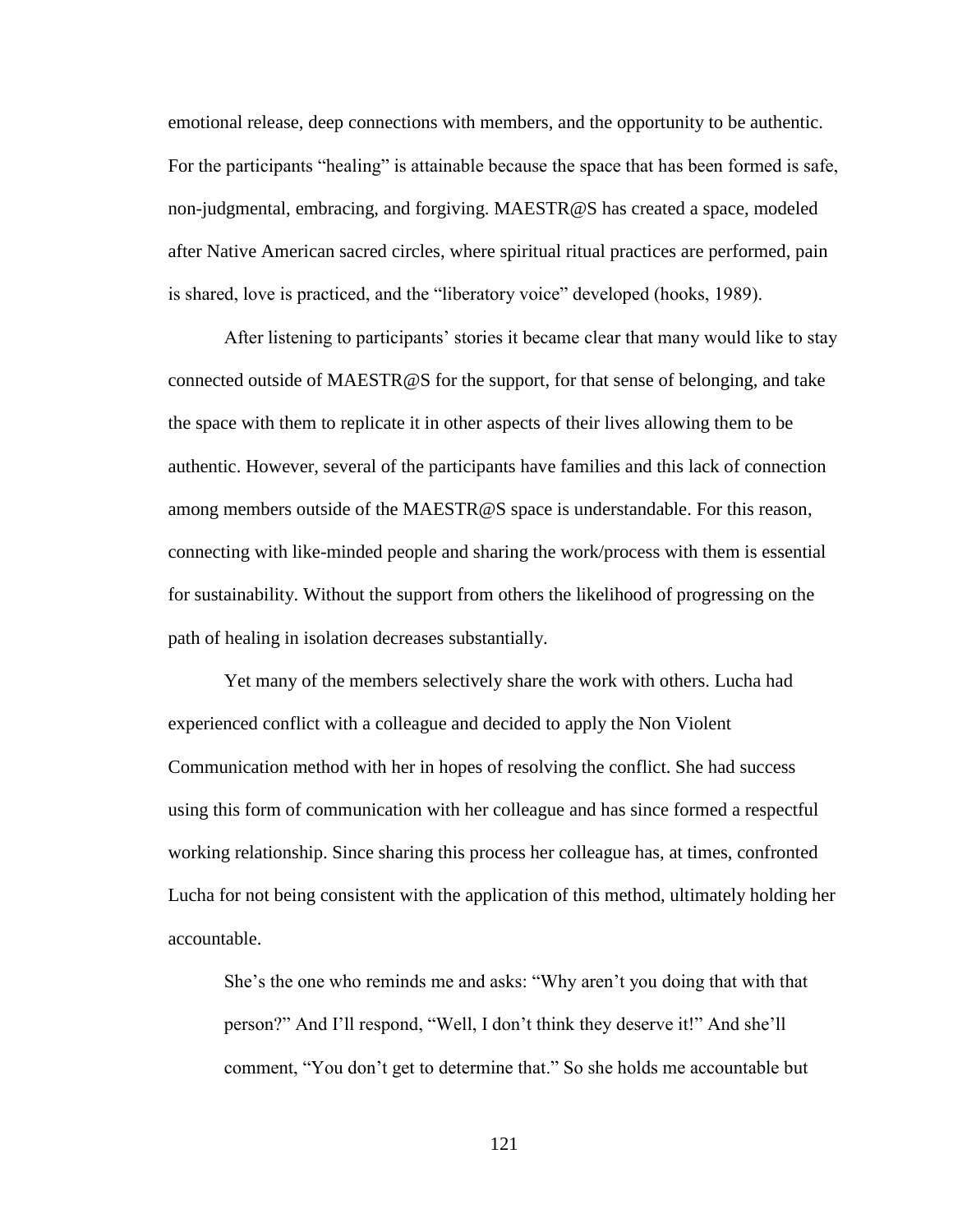only because I've told her about this, right? I've shared with her the process and she's been able to call me on it when I'm not living up to it.

The choice to share the work or not can be attributed to the fear of judgment or the fear of being held accountable by others. However, for some of the participants choosing not to share the work with others is about avoiding potential conflict with those that are not critically conscious or make assumptions about the work without experiencing the process. Members fear the possibility of being unjustly persecuted by those that choose not to understand the work and prematurely judge the process, which may cause stress and anxiety.

These symptoms are similar to the effects caused by the toxic daily exposure to racist macro-aggressive and micro-aggressive language leading to Racial Battle Fatigue (Smith, et al., 2007). Racial Battle fatigue explains how the social environment (e.g., institutions, policies, practices, traditions, groups and individuals) perpetuates racerelated stressors that adversely affect the health of People of Color. Whether it is from the constant stereotyping or the epistemological racism that People of Color endure in academia, People of Color are "chronically having race-related stress-responses in historically White institutions and environments that consume valuable time and energy" (Smith, et. al., 2007, p. 552). Hence, the apprehension to share the work with individuals working in historically White institutions is a justified response.

There are moments when these stressors reach a point of exhaustion and the individual lashes out in defense to a perceived threat or injustice. A common manifestation of colonialism is the emotional response of anger which erupts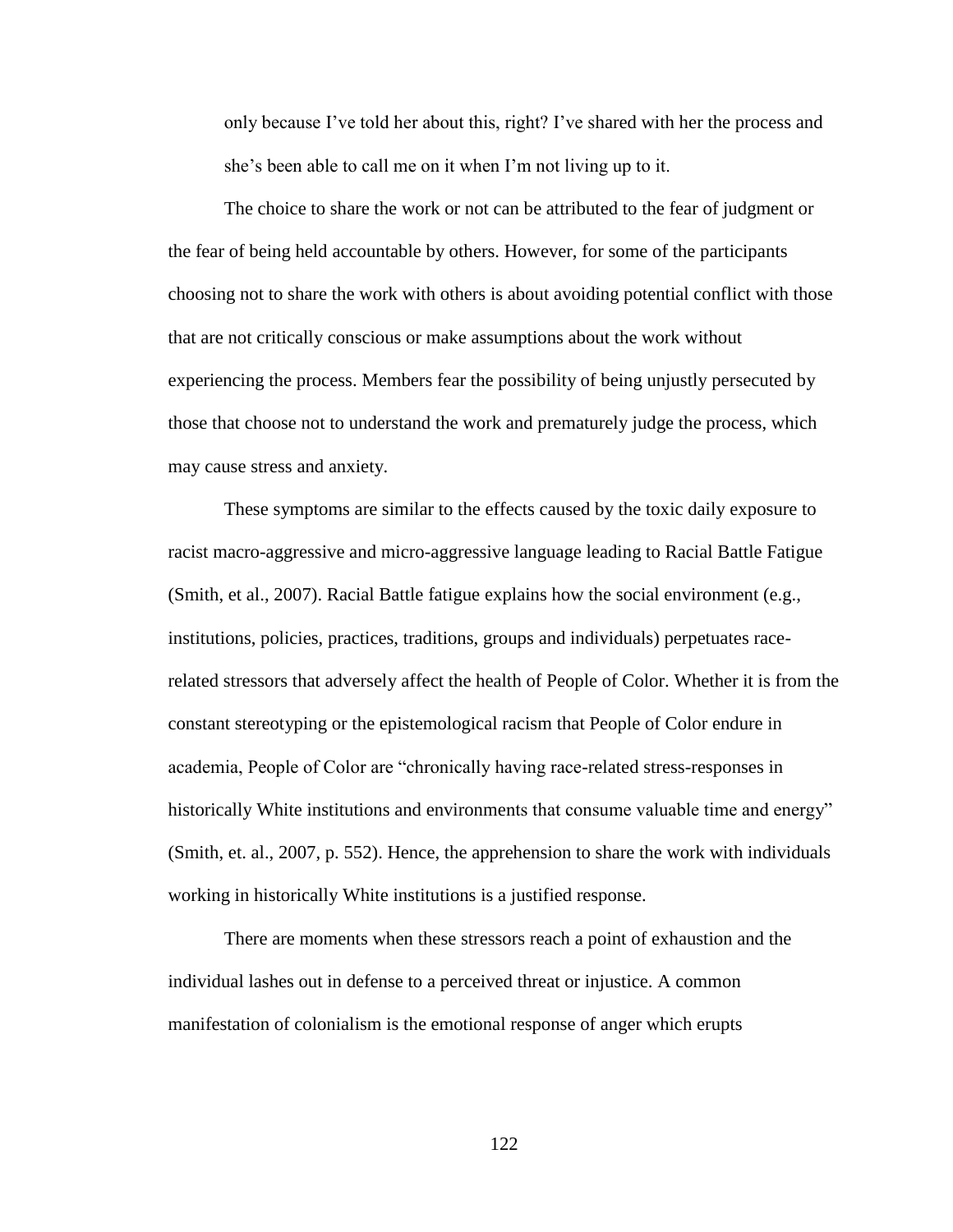periodically. Ana Maria described an incident where she reacted to a perceived racially unjust workplace event.

I confronted the big boss at my job this summer, after somebody confronted her about why she's hiring another "blonde and blue eyed" person. I ended up not getting rehired for that very comment even if the big White boss denied the allegations. I'm trying to learn how to prove points in a diplomatic, NVC way so that people can hear me and so that I can feel heard. I just struggle with this because I get really heated because I should be able to say whatever I want, right? I should be able to check people and they should just hear what I have to say however I say it. But sometimes, for example this recent job situation, I had a lot to lose by standing up to the big boss. Normally keeping a bad job wouldn't be that big a deal but given the awful economic predicament that we're in forces us to take more shit or suffer the dire consequences of losing a job for walking social justice. And so I struggle with this because it sometimes prevents me from keeping a job or taking a class or staying in education.

It can be argued that what Ana Maria perceived as "walking social justice" was indeed economic suicide (i.e., the ruin of one's own economic interest). However, because she became "really heated" her need to express her frustration with perceived overt racist hiring practices took precedence over economic security. She acknowledged that her propensity for emotional and reactive outbursts are not conducive to personal well-being and recognized her need to express herself in a more "diplomatic" fashion via NVC. Although her actions might be perceived as irrational and ill-conceived, her ―lashing out‖ was of necessity and is an essential phase of healing and part of the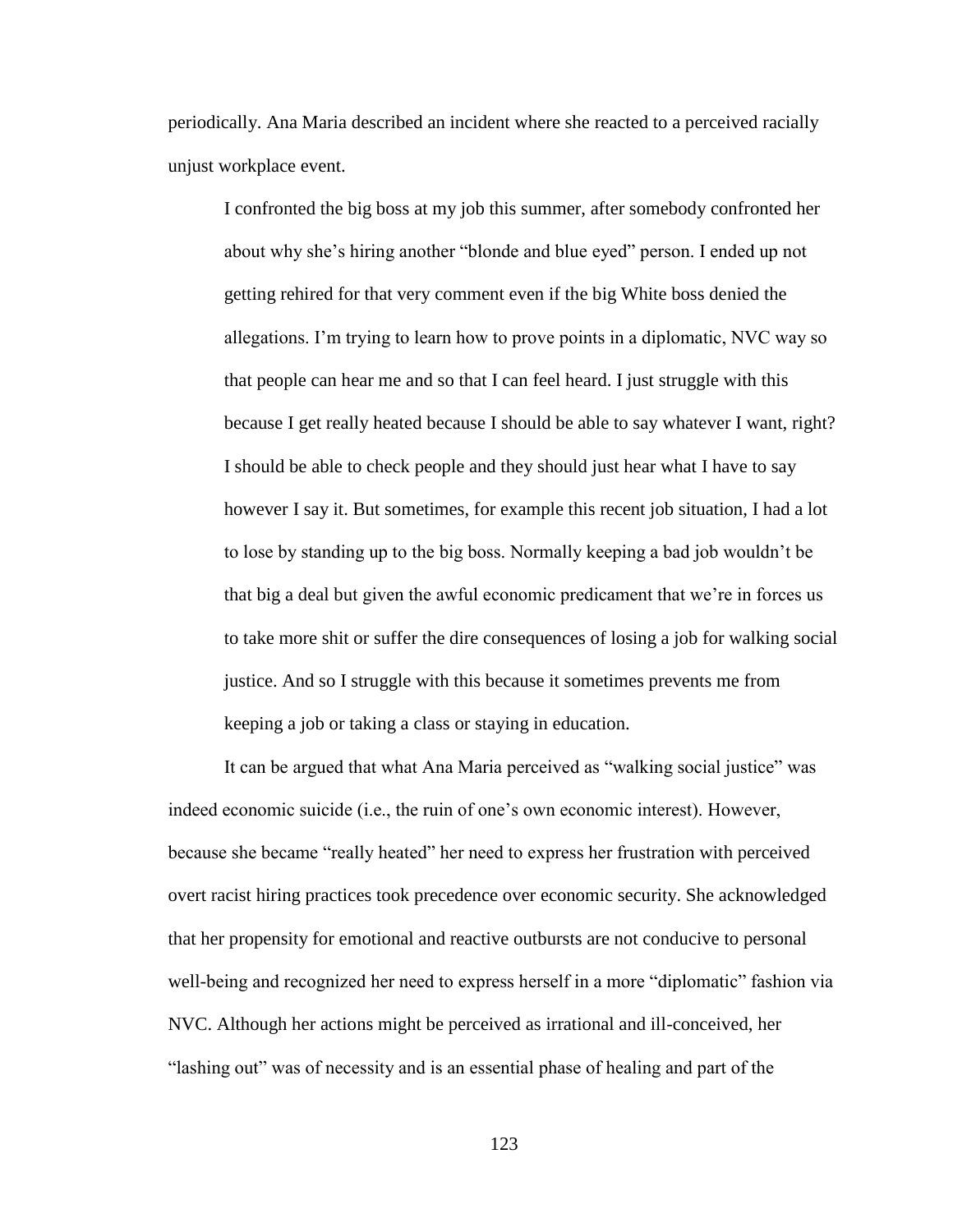decolonization process (Laenui, 2000). The pain and trauma that Ana Maria has witnessed and experienced over her lifetime must be purged proactively or she risks the internalization of these traumas which may result in dysfunctional behavioral patterns being passed on to subsequent generations (Duran & Duran, 1995; Lambert, 2008).

The participants' stories highlighted the challenges that many of them encounter daily working and living in U.S. society where micro-aggressive coded language such as, "What are you?" and "Where's your family from?" are constant reminders that they are perceived as perpetual foreigners. Overtime, covert and overt acts of racism can negatively impact one's self-concept, internalizing the oppressions and then manifesting in harmful self-destructive acts. Without spaces, such as the one created by MAESTR@S, to express pain and explore the dynamics of trauma in their lives the oppressed are doomed to repeat oppressive acts. These types of spaces are critical for people seeking to heal from the legacy of colonialism.

The reality for a majority of the participants is that they work in institutions that are not receptive to the work and historically have been used to assimilate and track Latina/os into the service industry maintaining their low-class status. With that knowledge and critical awareness, the participants have or are attempting to forge an identity out of two presumed dual perspectives – one of critically conscious and authentic educator and the other is bureaucrat and educator teaching to the standards. Dubois (1903) warns that there is a potential consequence when attempting to create a singular consciousness out of dual perspectives. The individual may change his/her identity according to the dominant culture's racist assumptions and labels. However, some have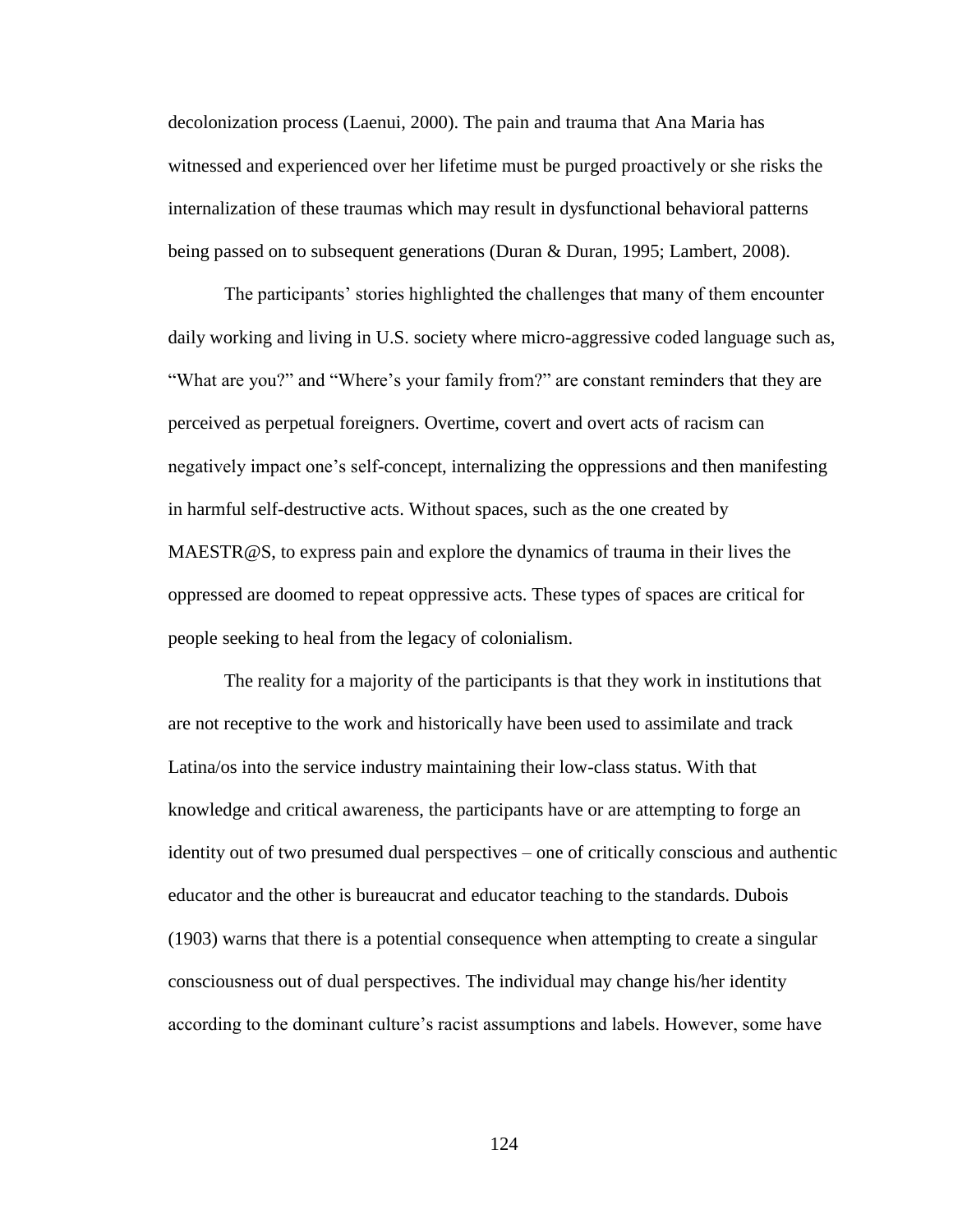achieved authenticity and are living the MAESTR@S work and are effective educators by mainstream educational bureaucratic standards.

The participants' needs were several: authentic relationships, spaces that allow for non-traditional approaches to working with students, like-minded individuals, and connecting with nature/environment and cultural/spiritual practices to name a few. By meeting these needs, the participants are able to continue their pursuit of decolonization. Equally important is the participants' ability to express their needs through the application of NVC, which will be explored in the next section.

In summary, through the lens of Critical Race Theory (CRT), the dominant cultural structures that maintain inequity based on racist assumptions that the participants encounter daily are evident. Participants work in schools that apply culturally irrelevant methods, such as the banking method, which emphasize "testing to the test" via traditional, assimilationist policies and practices which have presented challenges to some of the participants. However, through the application of Indigenous Decolonization theory, the participants have moved beyond simply the critique and analyses of dominant cultural structures and the application and integration of CRT pedagogical principles. Indeed, the participants have experienced in their decolonization journey an understanding of the history of their colonization and have reclaimed cultural legacies, fortifying an identity that can resist the toxic messages of racist assumptions encoded in their everyday landscape.

This study demonstrates that decolonization of the mind and spirit extends beyond the understanding of colonialism's legacy and the rediscovery of ancestral traditions and values. It is about intention, practice, and application. Having an awareness of the effects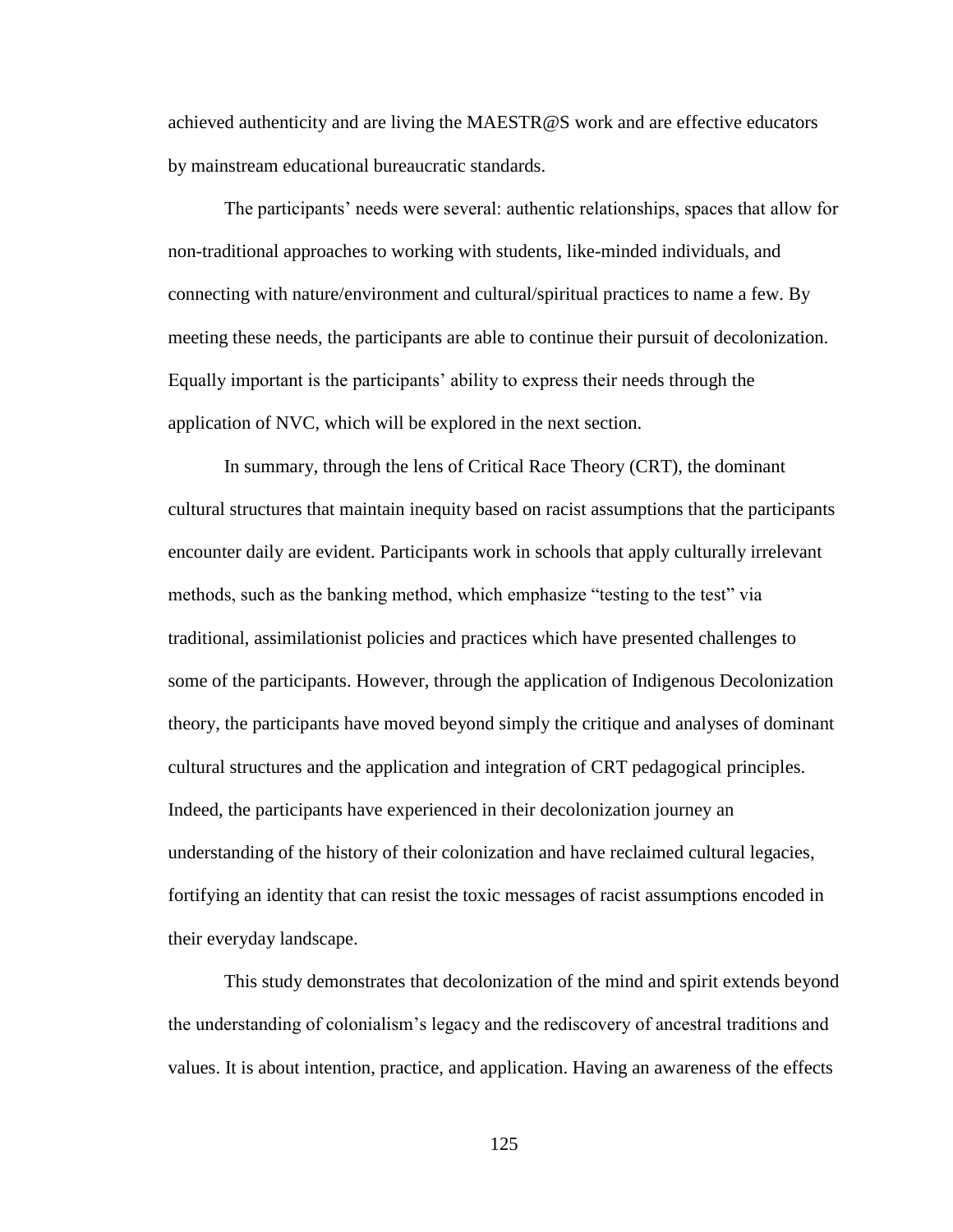of colonialism/oppression on one's life is merely the first step to a life-long process. The ―consciousness‖ of its effects must be felt and experienced – it must penetrate every facet of one's being (mind, body, and soul). The participants' stories reveal that the decolonization process must be practiced through trial and error, for not every attempt or exercise/strategy employed will produce the desired result. It's about complete vulnerability and unconditional trust with a communal process that will indiscriminately bring about heartache and pain where "memories surface as volatile and emotional, personal remembrance‖ (Hibbard, 2001, p. 125). It is a *praxis* where the oppressed can reflect and act upon the world in order to transform it (Freire, 1970). And in the end, one will recognize he/she is on the right path when these memories are confronted and emotions experienced.

# *Research Question 3*

Throughout this study, participants articulated their journeys of decolonization. This study offered the participants an opportunity to revisit their journeys and recall how they arrived to their present-day position on this journey. The stories of personal growth and the struggles and challenges inherent in taking the path of healing to become decolonized were poignant and inspirational. The third research question relates to how they remain on this path. That is, it asks what strategies are employed to meet their needs in order to continue this journey.

One such strategy that is employed by all members is the NVC model, which contains four steps:

- 1. To *observe* and describe an incident without evaluation or judgment
- 2. To express *feelings* that observations evoke
	- 126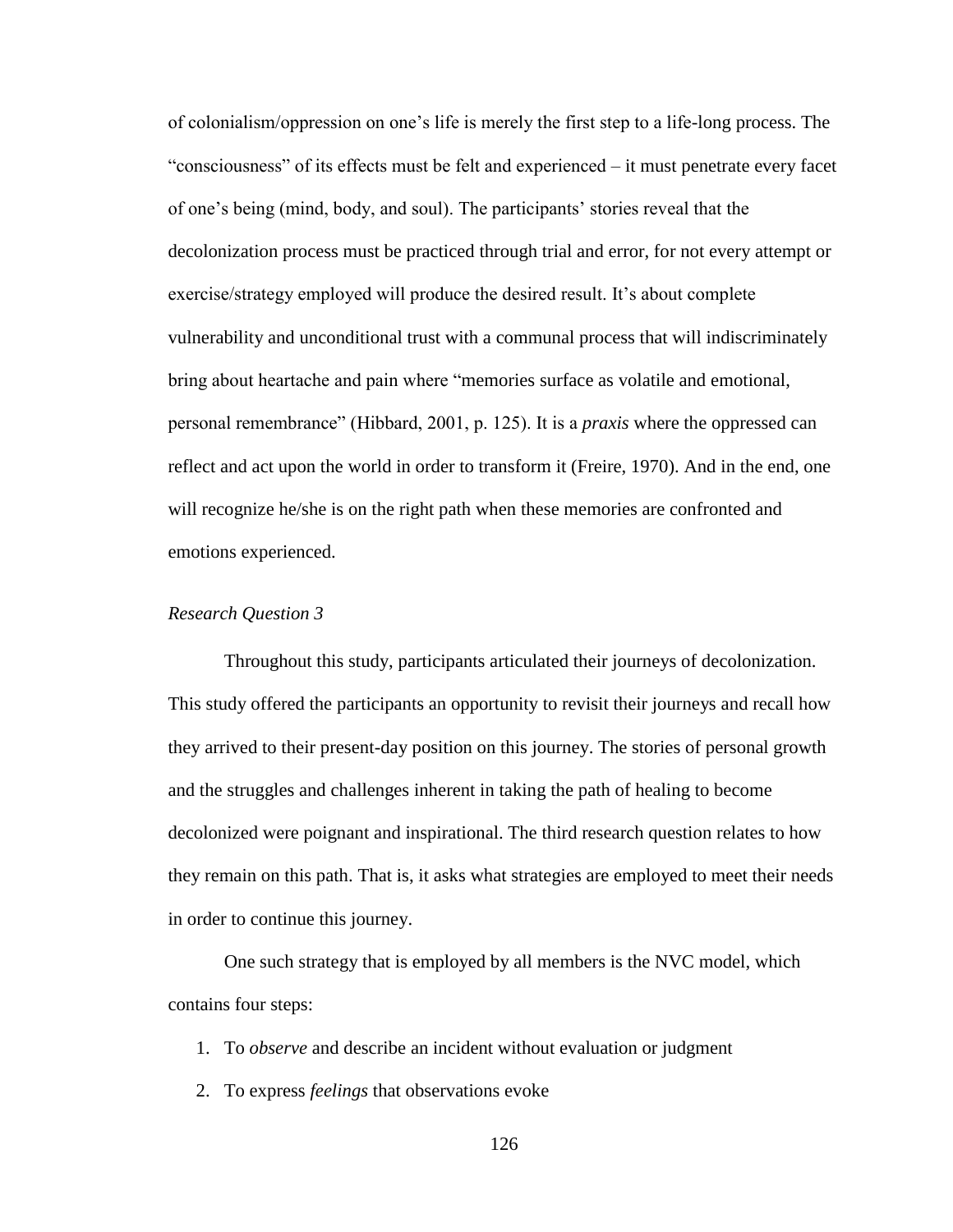- 3. To express *needs* connected with these feelings
- 4. To make a specific *request* of another person to help meet an unmet need

The observation gives the recipient/listener a reference as to the subject/situation. Expressing a feeling typically increases connection between the parties. Also, expressing one's needs provides connection and meaning. Lastly, a request offers clarity as to potentially how the need can be met.

Several participants shared how this process helped them accurately express their needs and as a result having those same needs met. Related to the theme of ―Integrating/Teaching Decolonizing Practices‖ a few shared stories about how NVC helped them prevent or resolve a conflict. For instance, Lucha applied NVC with a colleague which she had conflict with. By using this model her colleague clearly understood her needs and was able to fulfill Lucha's request. Since that incident they have become good friends and have developed a form of communication that inspires compassion and honesty. However, deficiencies exist in universal application of this communicative method, such as the incident between Diego and Alexis (described in Chapter 4). Yet I must declare that this was an exception and not the norm.

The theme of "Strategies to Maintain Continuity" also presented strategies used by participants in order to remain on the path of decolonization. A shared strategy used by Linda and Miguel to remain on the path of decolonization is meditation and mindfulness. Miguel frequents spiritual and religious institutions to meditate and connect with the energies of those around him, in addition to asking himself what is his intention and purpose on a daily basis. Linda employs a similar strategy and explains, "Mediation" helps ground me and brings me to being present and it brings me back to the work we do.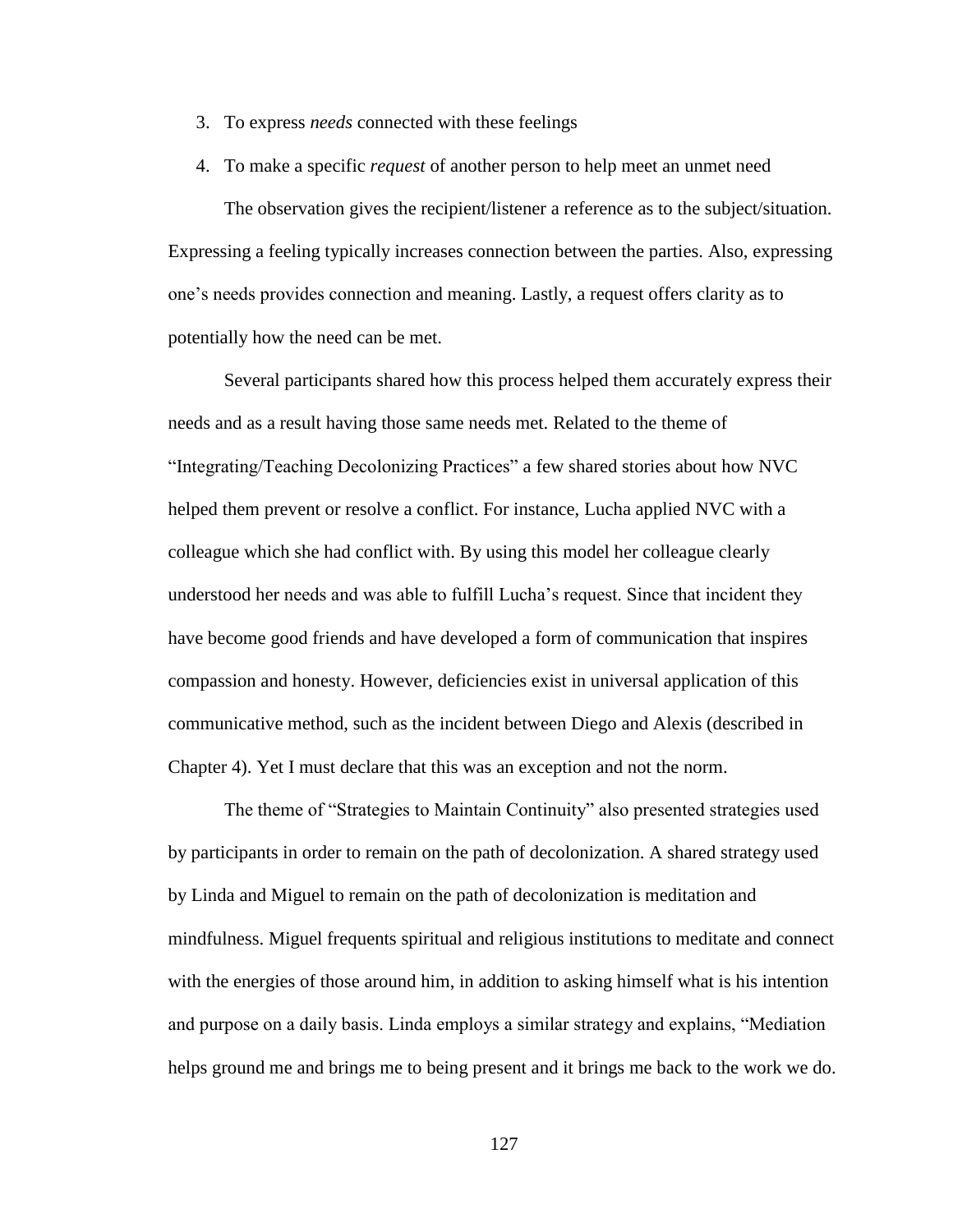It slows me down." This strategy connects the participants to those things that are important and rejuvenates their spirits, avoiding the temptations of a materialistic society and hedonistic consumerism to fill spiritual voids (hooks, 2000).

Outside of MAESTR@S, both Ana Maria and Joaquin connect to their cultural roots and heritage through dance; Ana Maria through *Baile Folklorico* (folk dancing) and Joaquin through *danza* (Aztec/Mixeca dances). *Danza* consists of a community of people dedicated to the preservation and promotion of the Mexica/Azteca culture, ceremonies, warrior dance, accurate history and traditions. *Baile Folklorico* dances emphasize local folk culture of Mexico. These dances tell stories and can be traced back to indigenous traditions and ancient cultures.

Through their involvement with these organizations, they have rediscovered and recovered cultural legacies and traditions. Laenui (2000) refers to this phase of the decolonization process as the "rediscovery and recovery." In this phase, the rediscovery and recovery of one's history, culture, language, and identity is fundamental to the movement for decolonization. Joaquin proclaimed that *danza* is "positive energy" that uplifts his "spirit." For Joaquin and Ana Maria, these cultural practices have deep spiritual implications, reconnecting them to their essence. These dance styles and traditions also act as "counter narratives" by offering an alternative to the negative portrayal of Latina/os in U.S. society. These dances help fortify strong cultural identities that challenge mainstream assumptions and notions about Latina/os as an inferior race.

Many of the strategies used to remain on the path of walking social justice are effective but they do not necessarily insulate participants from the racism and injustice that occurs daily in academic settings. Elida witnessed and experienced covert and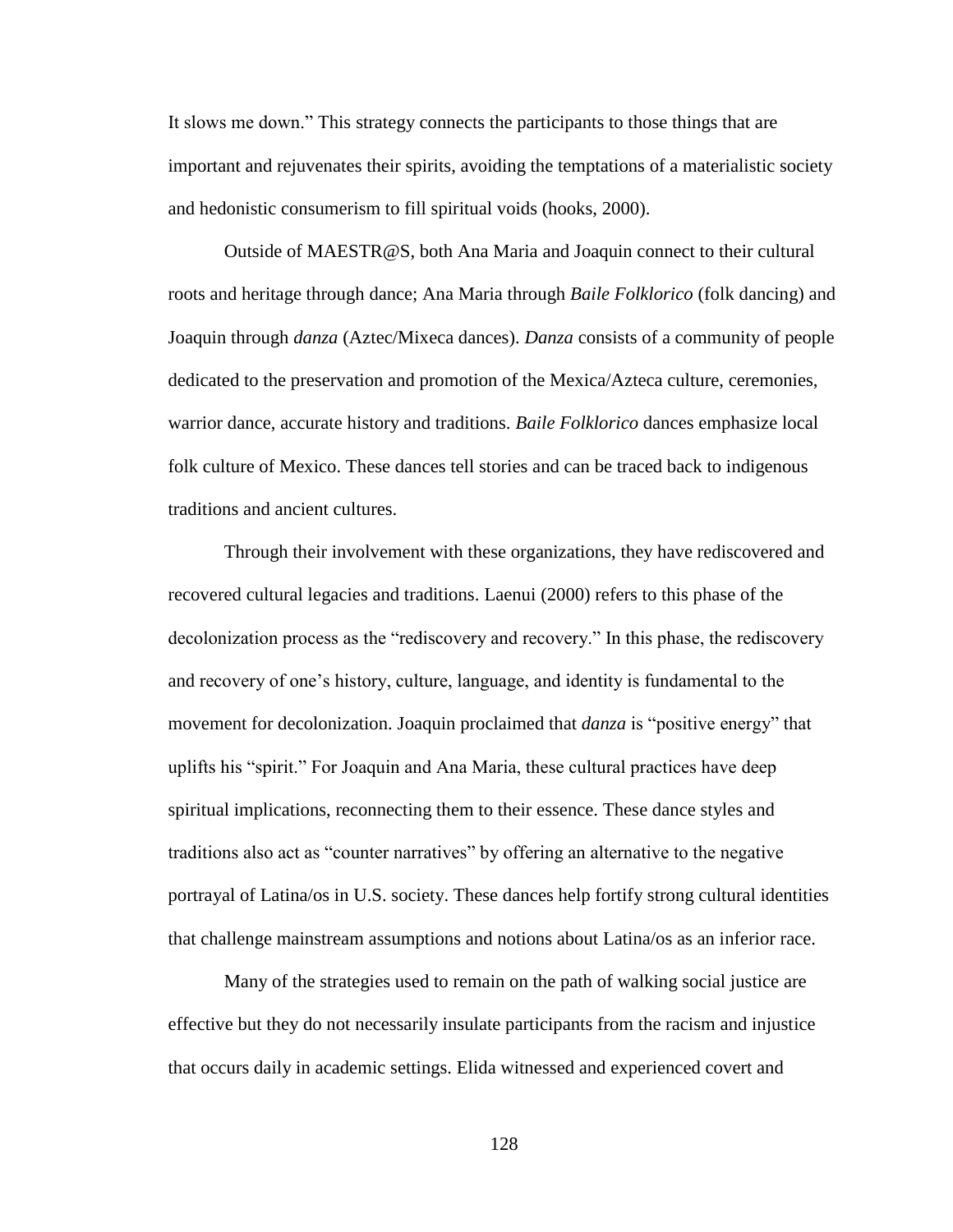institutional racism as a school teacher and then as a university instructor. When teaching at the elementary level she addressed these issues by becoming an advocate for Latina/o students. She stated:

I began all kinds of different programs for the bilingual students. I had intervention classes, Latino/a Career Day, Folklorico dance classes, and Fiestas to honor our culture. It was not popular with the monolingual teachers, but the Spanish-speaking teachers would participate.

Elida's understanding of the potential deleterious effects of the various forms of racism can have psychologically and emotionally on elementary aged children impelled her to create spaces for Latina/o students to celebrate their culture and heritage. These activities were designed to help Latina/o students counter the racially coded characteristics ascribed to them through their educational experiences while they struggled with self-perceptions that did not match the expectations of their White peers.

The lack of support Elida received from her "monolingual speaking" colleagues is a common experience for People of Color. Indeed, when People of Color are seen sitting together in groups they are chastised for separating themselves; however, when Whites gather in groups the same scrutinizing logic is not applied. More often than not, when People of Color are perceived to be retreating to their ethnic enclaves they are in fact attempting to find and create supportive spaces in environments that they often experience as racially hostile and exclusive.

As Elida entered the university system as an instructor she continued "carving" out" spaces for Students of Color to be authentic and celebrate their culture and heritage. She recognized early on that at the university Students of Color faced a range of racist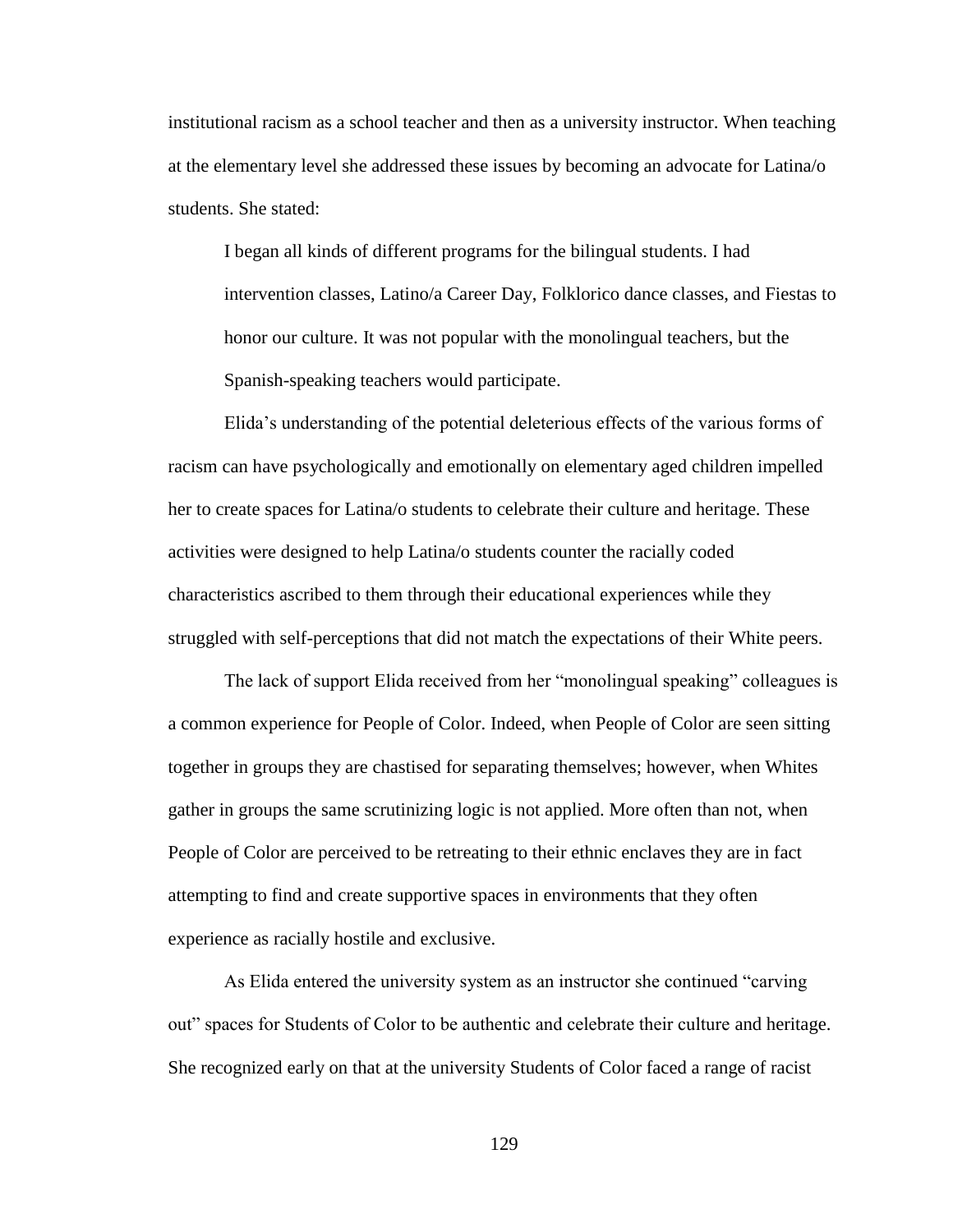stereotypes where they were constructed as "Other", excluded, and made to feel inferior (Smith, 1999; Smith, et. al., 2007). Students would often visit during office hours to discuss race-related issues they experienced on campus and with instructors. She attempted to address these concerns by speaking with colleagues but found many to be unsupportive and dismissive, accusing the students of being "reactive" or "too sensitive." These ongoing battles caused emotional distress, inevitably leading to her resignation. Shortly thereafter, Elida sought out a different occupation which led her to a group of like-minded Latina educational consultants. It is in this space where she thrives and lives social justice work regularly.

Similarly, Linda encountered difficulties integrating the work of MAESTR@S in the workplace. She admits it is challenging when trying "to speak up" and be visible when injustices occur. However, MAESTR@S is a source of strength which she draws from and it inspires her to take action. Referring to MAESTR@S she stated:

Knowing that I have support, knowing that if I encounter something that I can bring it back and share and you'll get is comforting. You'll understand where I am coming from and guide me and validate my struggles. It is also a place where I feel home. MAESTR@S is a place where I can be held emotionally, where I can be heard with respect, care, non-judgmentally…where there is inquiry about what's happening but its tender and there's also consciousness there. It is emotionally safe to speak my truth, even when it is hard.

Linda's feelings of safety and community can be attributed to the group's active engagement with its members, open and caring relations with group members, and to her individual contributions to the group process increasing her sense of ownership.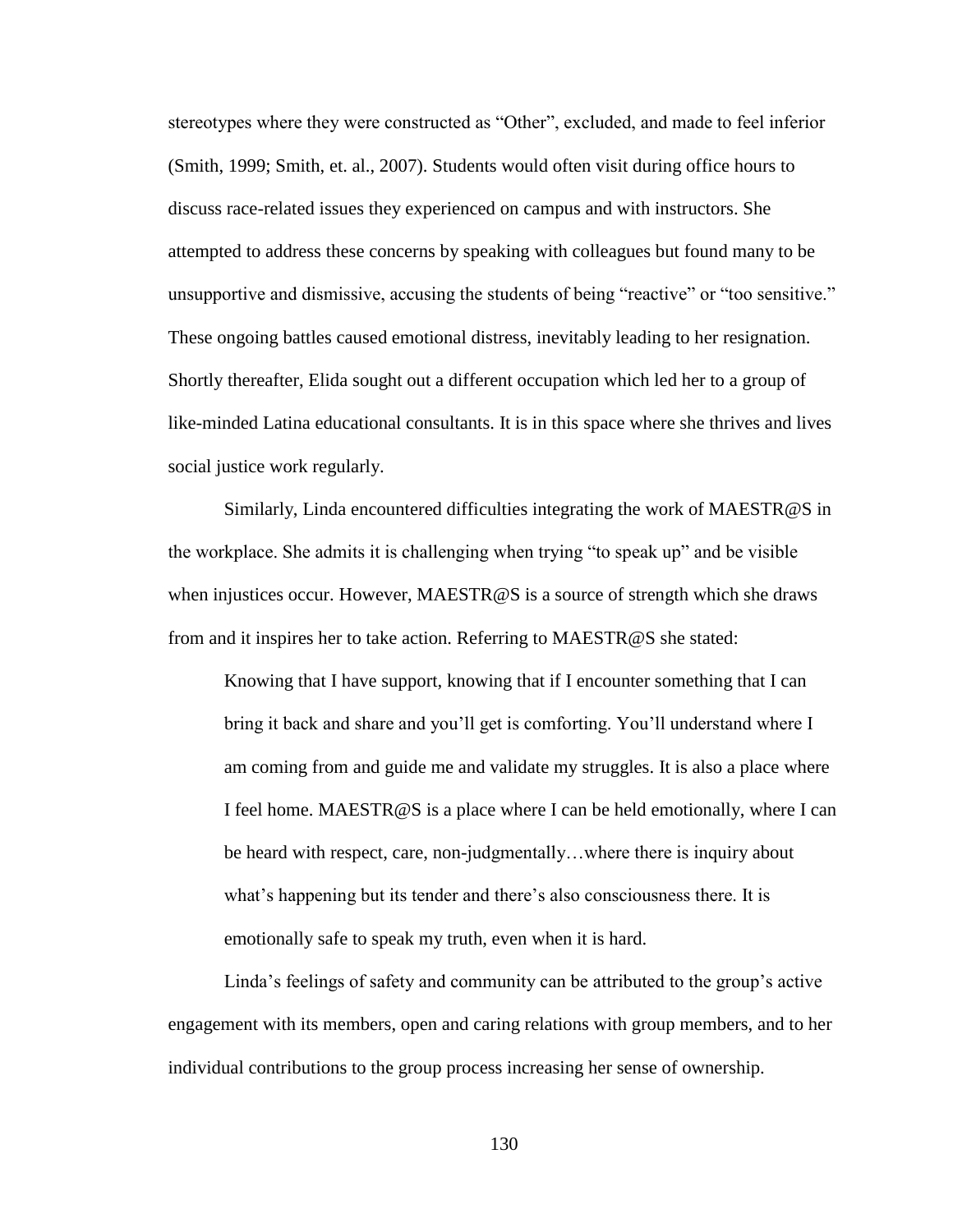Community is fundamental to the decolonization process and it derives from an already existing cultural solidarity and tradition – family. For Latina/os, family is the strongest bond and is the source of strength and inspiration providing the impetus to achieve new heights. MAESTR $@S$ 's ability to capture and replicate the Latina/o family essence has led to transformational breakthroughs for personal healing enabling members to dream and envision a renewed life.

Laenui (2000) declares that "Dreaming" is an essential phase in the decolonization process, which includes reevaluating the political, social, economic, and judicial structures. This phase is paramount in envisioning a socially just world and is connected to agency. A potential outcome of this "reevaluation" is the development of new structures that reflect the values and aspirations of the colonized. Through the utilization of exercises and activities designed for reflection and critical analysis of oppressive/hegemonic structures and their impact, the colonized begin to identify values that are important to them. Through exploratory activities they are able to clarify those values while providing them with a tangible reminder of what they identified as important. That is, their "dreams" become the rudimentary stage of a plan for action.

Through playwriting Ana Maria has not only shared the effects of internalized oppressions on her life with others but has observed aspects of her life performed on stage. Recalling the first play she wrote for her theatre class Ana Maria spoke about the conflicting emotions:

It was incredible and petrifying at the same time. I was thinking to myself, "Oh my god, these people are going to know who I am. What are they going to think of me?" And then in the end it was so moving...I came to see how abusive and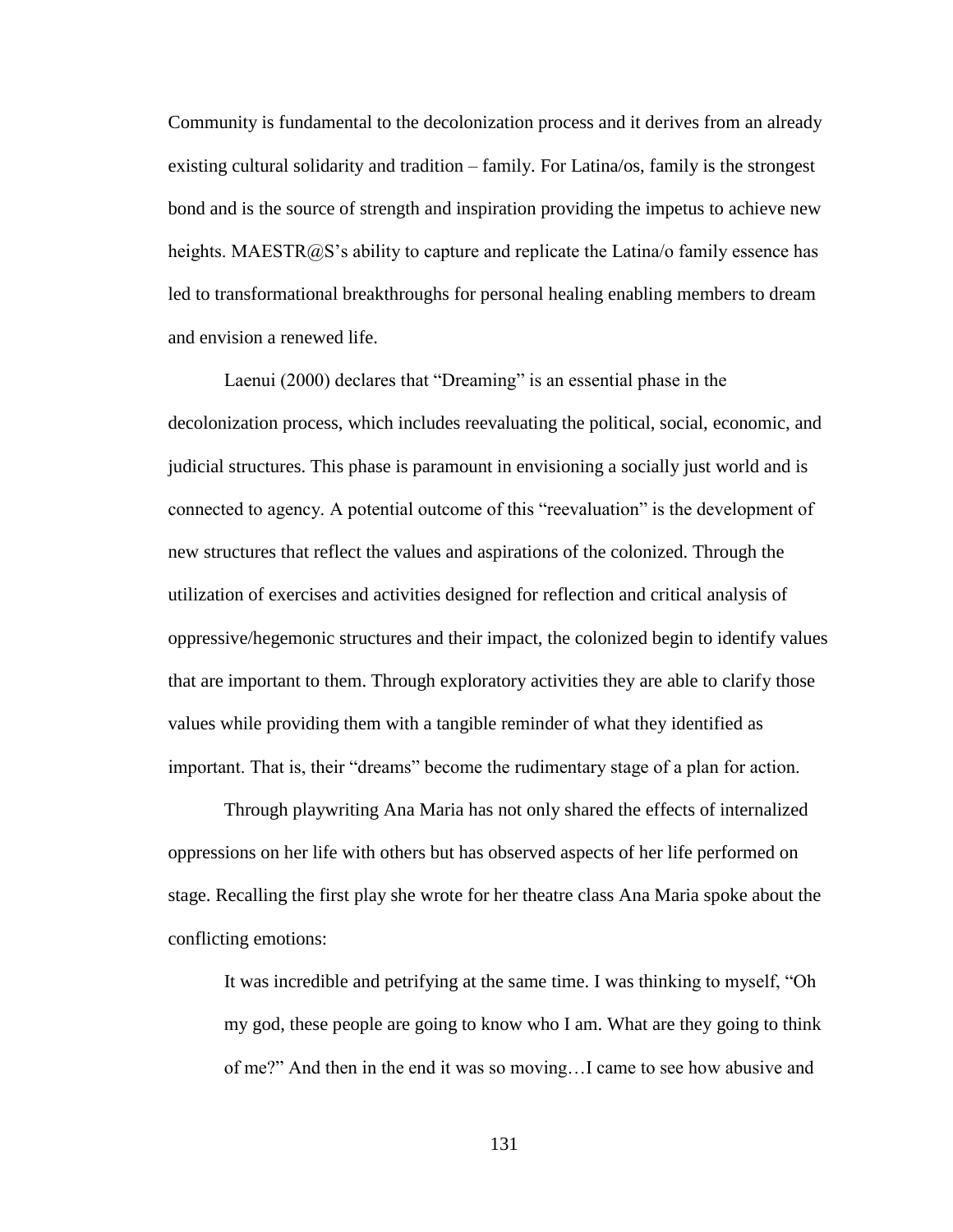dysfunctional my family was and that it was not good for me to be around my family. So, before graduation I struggled with where I was going to live in the summer. It was really hard and I wrote about it in my playwriting. The class allowed me to process things and seeing it acted out by others made me cry.

Writing a play about her life provided Ana Maria an opportunity to reflect on those things that are important to her (values) and to envision a life absent of violence. Her experience with playwriting demonstrated the power of artistic expression in aiding the healing process and that various phases of decolonization can be experienced simultaneously. Understanding that learning and teaching styles vary among their members, MAESTR@S incorporated healing activities that can be expressed artistically.

As many of the participants stressed, "living the work" of decolonizing the mind and spirit is problematic. Teaching the exercises developed by MAESTR@S to their students has been a source of strength for many as they witness the transformation in their students. These strategies and exercises for living the work can be used as a framework for educators working with *raza* youth and communities. As educators, all the participants have integrated some of the strategies and methods developed by MAESTR@S into their classroom curriculum at all levels (K-16).

Through the dialogues, the participants have shown that teaching decolonization modules requires risk and "deep emotional involvement" with their students (Duncan-Andrade, 2007, p. 623). For education to be truly transformative and liberating, there is a need to expose and destabilize colonialism. In order for this to impact a broader segment of the community, other community institutions, such as political/civic associations and theater and arts need to develop educational programs that integrate the framework for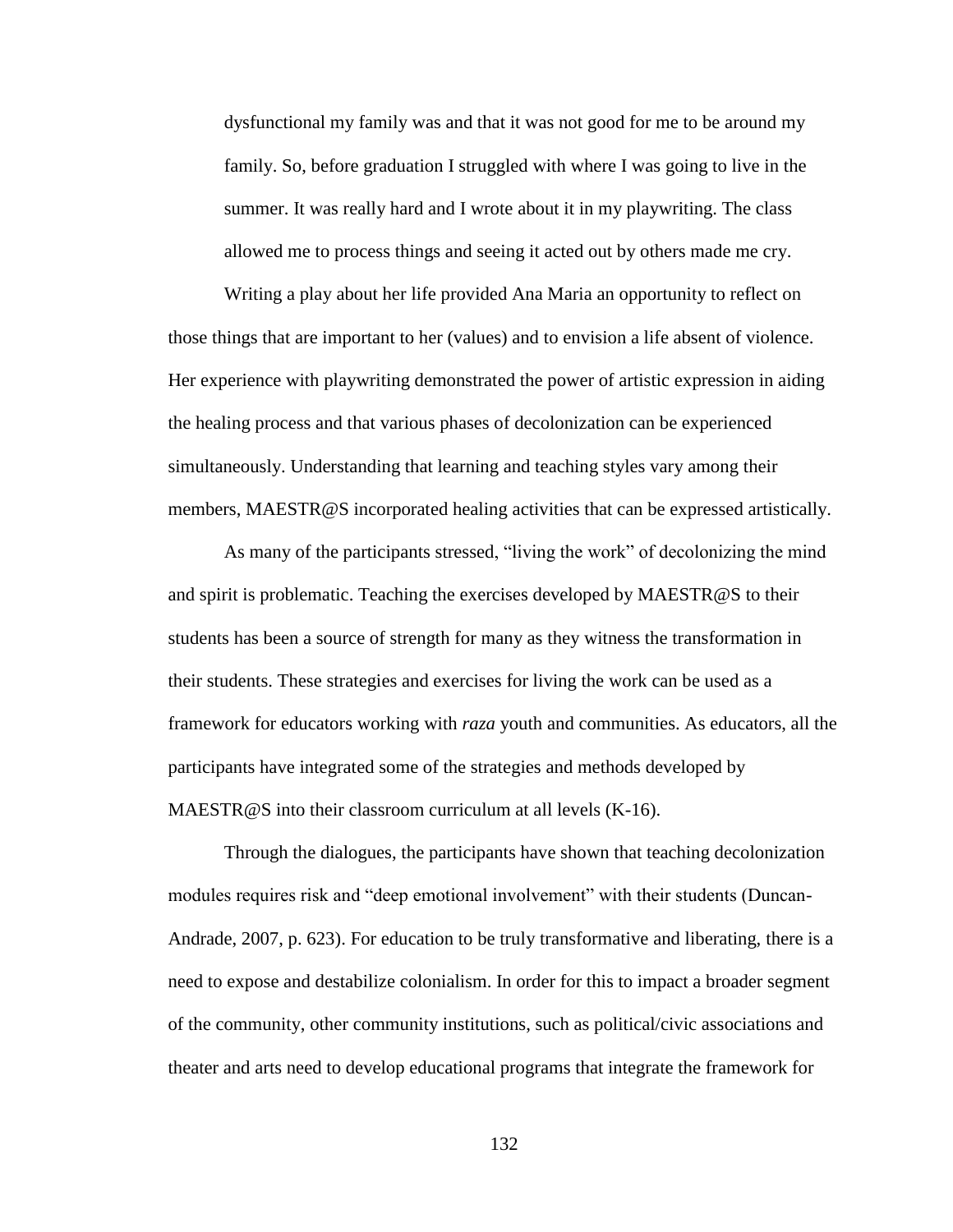decolonization. Only then can such an endeavor have the remote chance for sustainability.

MAESTR@S has demonstrated that the work of decolonization is not a subversive process, but a transformative one bringing attention to the convergence of oppressions (sexism/patriarchy, racism/white supremacy, homophobia/heterosexism, classism/capitalism, and hegemony) and their intergenerational impact on the spirits and consciousness of the oppressed. Decolonization of the mind and spirit, as an active form of inquiry and introspection, requires bringing repressed traumatic experiences and socially invisible aspects and effects of colonialism into analysis. This process requires perpetual reexamination where the various phases of decolonization are revisited.

Throughout the years members have contributed work to the group by introducing Native American spiritual practices, social justice curriculum, meditative practices, and activities designed for healing via artistic expression. These concepts and activities have influenced and shaped the group's identity and purpose. As a result, the members of MAESTR@S have produced ethics for living the work. MAESTR@S recognizes the importance of its members "living" the values they constructed ensuring they are aligned with social transformation and justice. The rituals, exercises, readings, and group ethics/principles help them to not deviate from the path of walking social change. Although membership will change over time and new concepts and exercises for healing introduced, the one constant that will remain is the space. A sacred space produced by the members which allows the effects of colonialism to be analyzed and purged. A space to heal, to be authentic, in order to become Whole.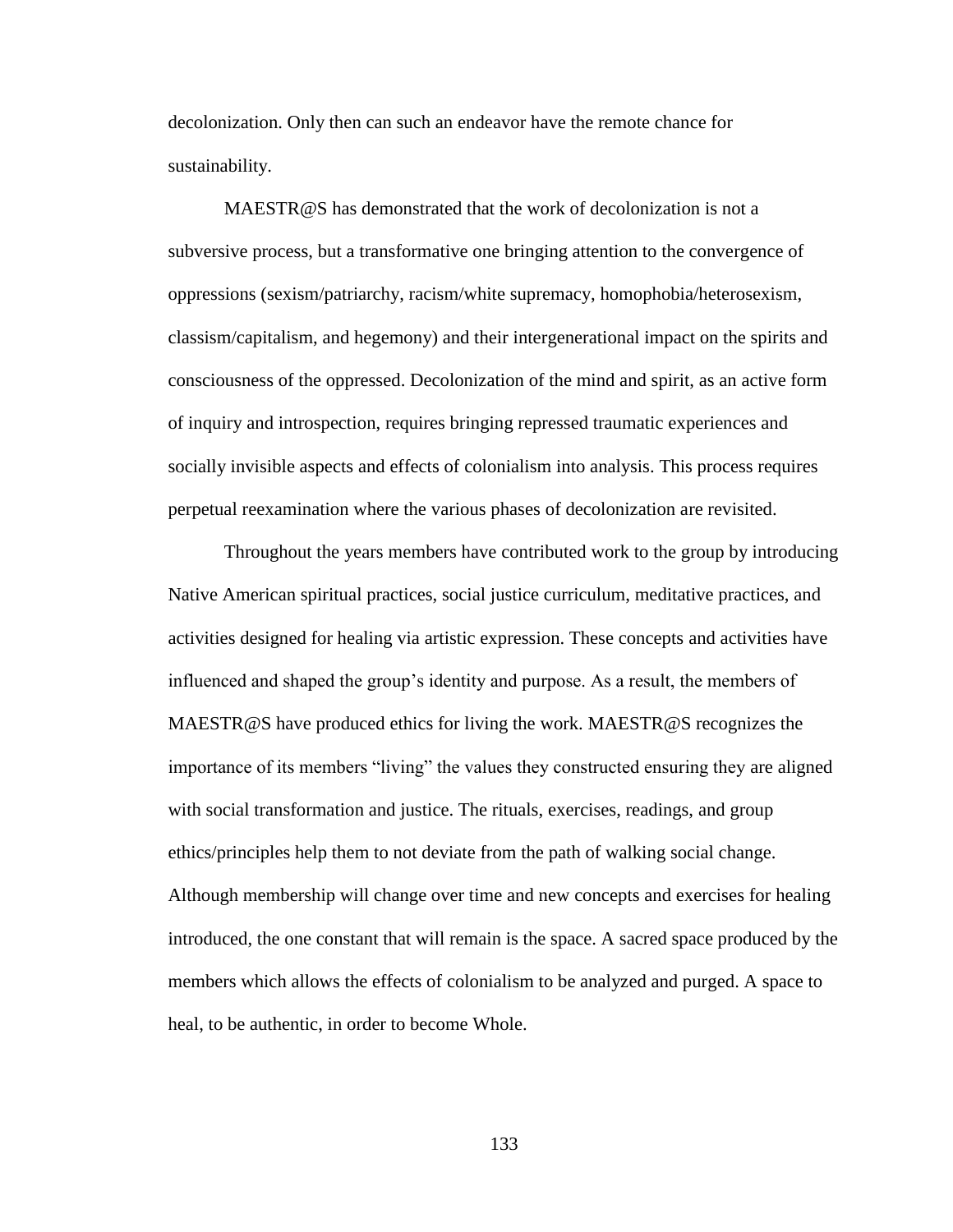We unleashed blows on him. One of the boys stabbed his foot and he fell down. He put his hands over his head as we kicked him relentlessly and left him lying on the floor bleeding and unconscious…Several days later, Poppay returned during lunchtime, limping but with a smile on his face. "It is not your fault that you did such a thing to me," he said...they returned smiling after we hurt them. It was if they had made a pact not to give up on us (Beah, 2007, p.140).

The above quote is from Beah's national bestseller, *A long way gone: Memoirs of a boy soldier*. This book is an extraordinary and mesmerizing account about his childhood survival as a boy soldier in Africa. The purpose of citing the above was that it triggered a reactive thought when I read it. I was astounded by the fact that these boy soldiers that were forced into a system of violence and war were treated so lovingly and compassionately by staff regardless of their transgressions and violent acts committed against humanity. Of course, this was made possible because of the profound emotional investment and commitment by the staff to the children and the staffs' belief that the psychological, emotional, and physical trauma the boys suffered from could be remedied and their violent tendencies unlearned. I thought to myself, "What a concept?" If a presumed third world country, by Western (i.e., racist) standards, invest resources to help boy soldiers reclaim their sense of Self and heal from the trauma, then why can't our society do the same for *raza* youth that have suffered from historical trauma and internalized oppressions?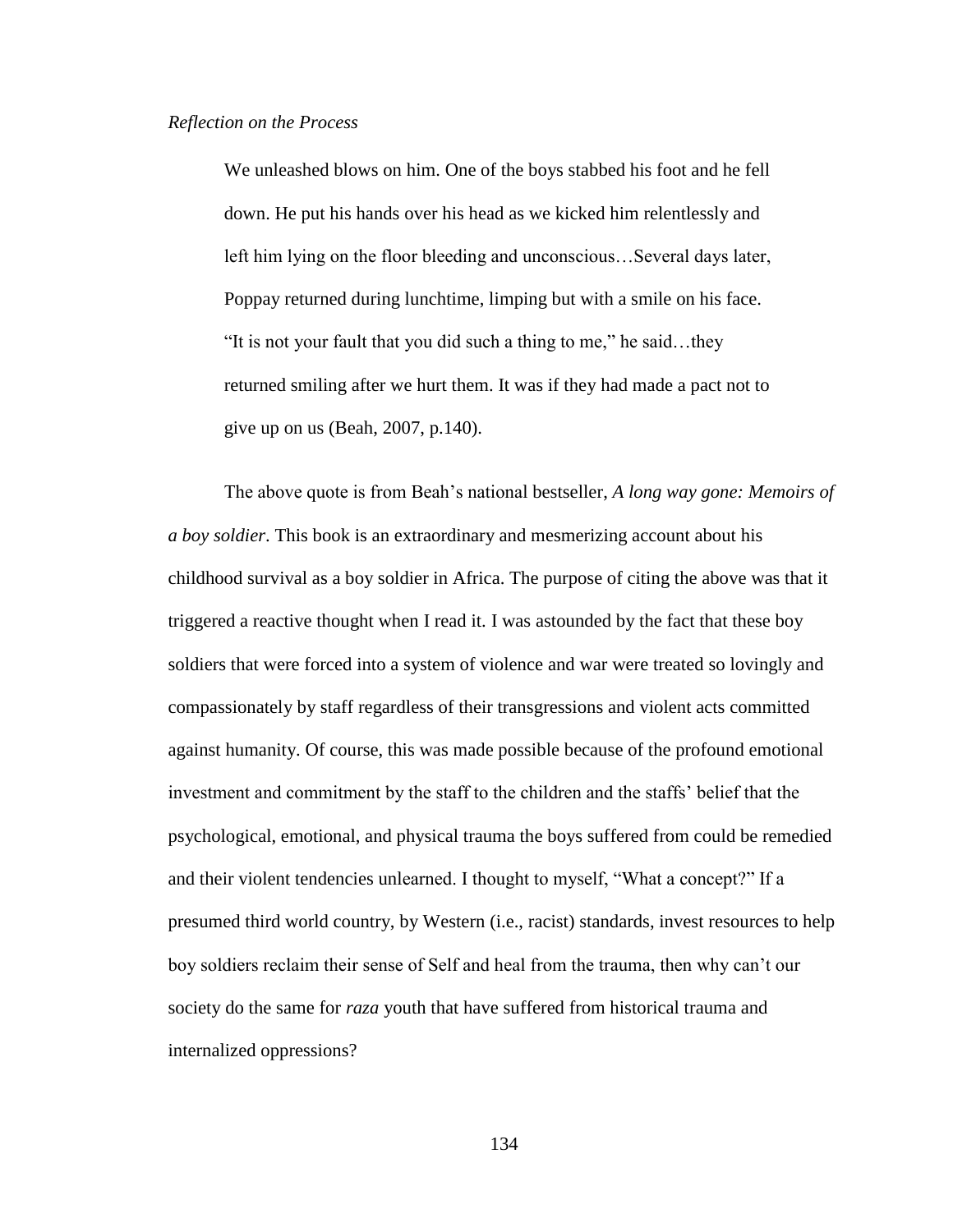This, of course, is highly unlikely to occur in the foreseeable future. The high school dropout rates for Latina/os appears to be on the rise and gang-related violence and domestic violence are still prevalent in many Latina/o communities, among several other societal ills. MAESTR@S clearly understands that it will take a committed and critically conscious group of people to undertake such an enormous endeavor. The participants, as members of this group, have created a space for agency and action – a strategy for living the work.

This section will focus on the researcher's reflections on the process and methodology employed to investigate the research topic. Originally, the focus of the research was on the process of healing and development of strategies to heal from trauma; hence, the title of the dissertation. However, as this study evolved, I realized that it transcended strategies for healing; it's about *living* the work. By living the work, they have developed strategies that meet their unique needs individually and collectively. For example, MAESTR@S has adopted the NVC model. As a result, all the members have either integrated this style of communication in their lives or are working towards that end. All members are presented with ample opportunities to practice NVC when they attend *encuentros* and retreats. However, not all participants choose to hike in the wilderness to connect to nature or practice meditation to ground them spiritually. These strategies are used to meet the specific needs of each participant in their quest to decolonize their minds and spirits.

As previously mentioned the participants are all members of MAESTR@S and have been working towards decolonizing their minds and spirits for some time. This presented a challenge because the participants did not come together for the purpose of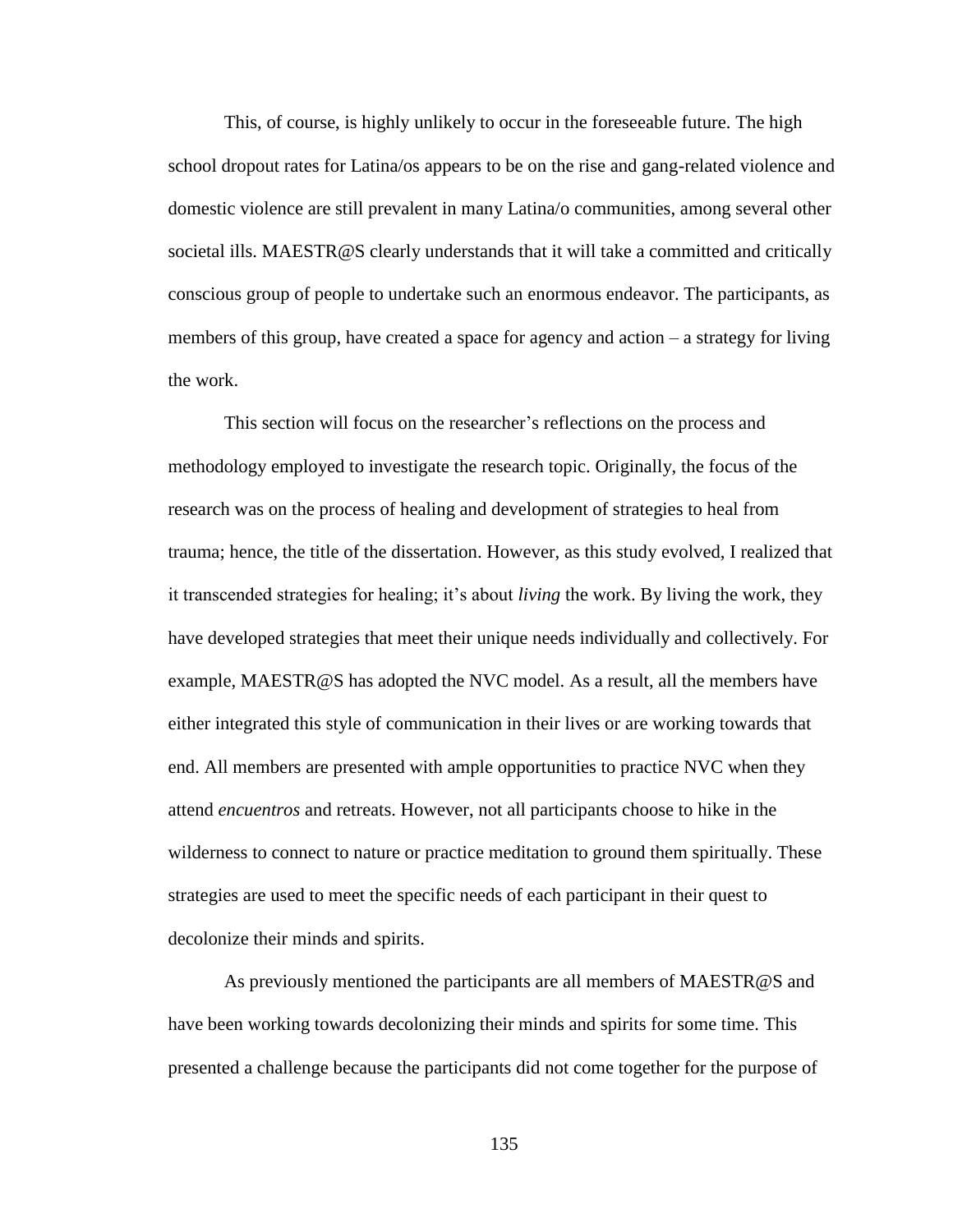this study. The group has developed a manifesto and documents based on their ethics and principles. Unlike typical organizations, these are not merely protocols meant to encourage acceptable behavior and practices. These are communal practices that are internalized and embodied – it is a way of "being." I, as an outsider, could not simply enter the community to conduct research with the expectation of gathering data for the purpose of producing knowledge. Doing so would only perpetuate "neocolonial" sentiments" (Denzin & Lincoln, 2008, p. 5) and be in conflict with the intent and methodology of this study.

I applied critical ethnography with an Indigenous research methodological approach by:

- Observing group dynamics and behaviors
- Taking field notes at group sessions
- Audio-recording interviews
- Participating in the day-to-day activities of the group
- Including the voices of the participants in the research process (e.g., reviewing field notes for accuracy)
- Including my personal experiences in the research

• Forming reciprocal and respectful relationships with the participants/group Traditional ethnographic methods for collecting data are typically participant observation and interviewing, which may involve small talk to long interviews. The aim of participant observation is to gain a closeness or familiarity with a group through participating in day-to-day activities over an extended period of time. I was presented

with challenges when attempting to situate myself as "researcher" and community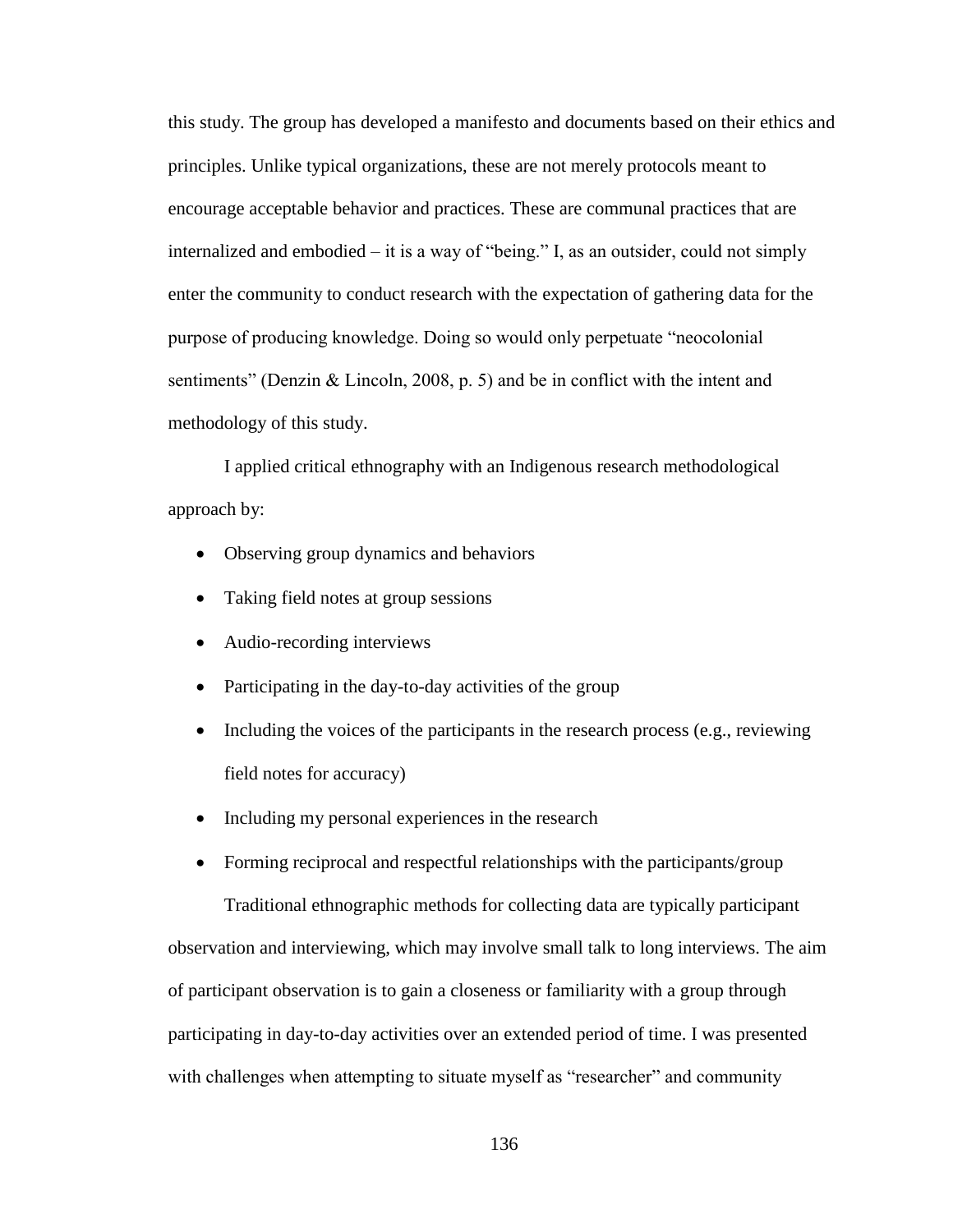member. I was cognizant that the sharing of personal and painful recollections of trauma at *encuentros* and retreats required vulnerability by the speaker and required attentiveness and empathetic responses from the listeners (this is a communal norm of the group). In this process, group members sit in a circle that represents the equality of all members. Applying NVC, members speak from the heart and the group listens silently and nonjudgmentally until the speaker is finished. Each member is given an opportunity to respond and then the next member shares. Gaining trust of the group members was paramount, without it authentic relationships cannot be formed and honest dialogue between me and the participants would not ensue. This realization eventually led me to immerse myself in the group process, and developing relationships with members took precedence over writing observational data in a notepad during MAESTR@S events.

Wilson's notion of relational accountability requires researchers to form reciprocal and respectful relationships within the communities where research is conducted. This methodology is in "contrast with observational techniques that attempt to be unobtrusive and not influence the environment studied" (Wilson, 2009, p. 40). Maintaining accountability to the relationships increased the likelihood of candid conversations between me and participants, further strengthening a sense of community. The Indigenous research model is "characterized by the absence of a need to be in control, by a desire to be connected to and to be a part of a moral community" where compassionate understanding of another's positionality in the world is primary (Denzin & Lincoln, 2008, p. 11). This process of relationship building was organic and spanned several months. Consequently, the process did not work within my original time frame.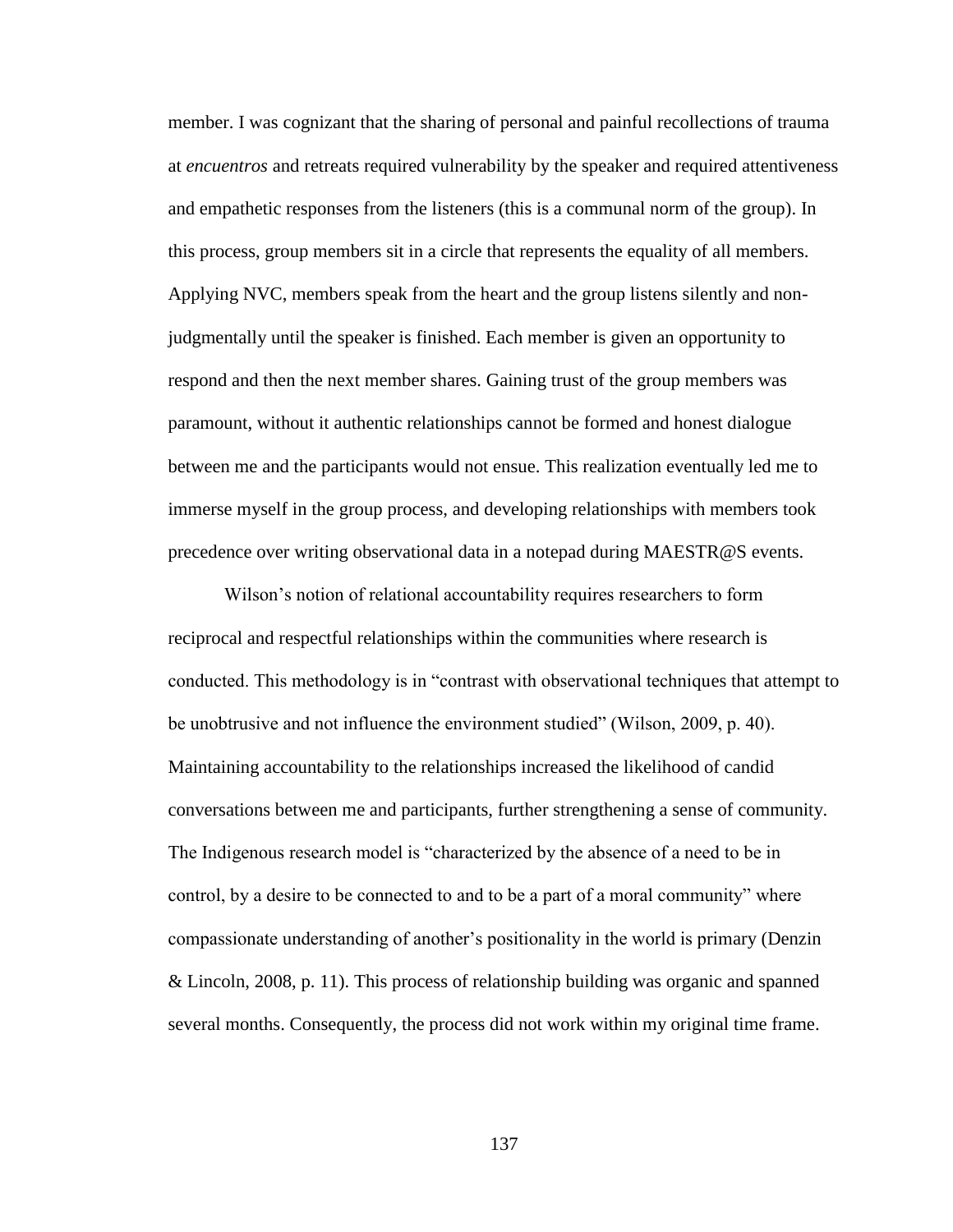The method employed to get MAESTR@S members to participate in the study was simple: accommodate their availability. This tactic proved to be both beneficial and unfavorable. MAESTR@S meets regularly throughout the year at *encuentros* which occur, on average, every eight weeks and at an annual retreat. However, member participation at these scheduled events is based on individual availability. The members that elected to participate in this study were not always present together at these sessions, neither was I available to attend every event. Further complicating matters was attempting to schedule dialogues outside of the MAESTR@S space. Indeed, a participant stated that she felt conducting dialogues with the group present would generate profoundly honest conversations because of the accountability among members, and others echoed this sentiment. Therefore, meeting outside this sacred space was not a primary goal.

The process of decolonization of the mind and spirit is deeply emotional causing participants to grieve loss (e.g., loss of culture, language, identity, self-worth, etc.) in their lives. The dialogues demonstrated that every participant was at a different phase in the process. This required me to be sensitive to their condition and needs, and to be cognizant of their emotional availability to participate. As time elapsed, it became increasingly evident that this study required more time than what was allotted to conduct the research. Due to its very nature, the topic under investigation warrants more time in order to produce a deeper and more comprehensive analysis.

In conclusion, the participants of this study possessed the critical awareness of how colonialism and its legacy impact everyday aspects of their lives and their communities. Throughout their lifetimes, they have experienced various forms of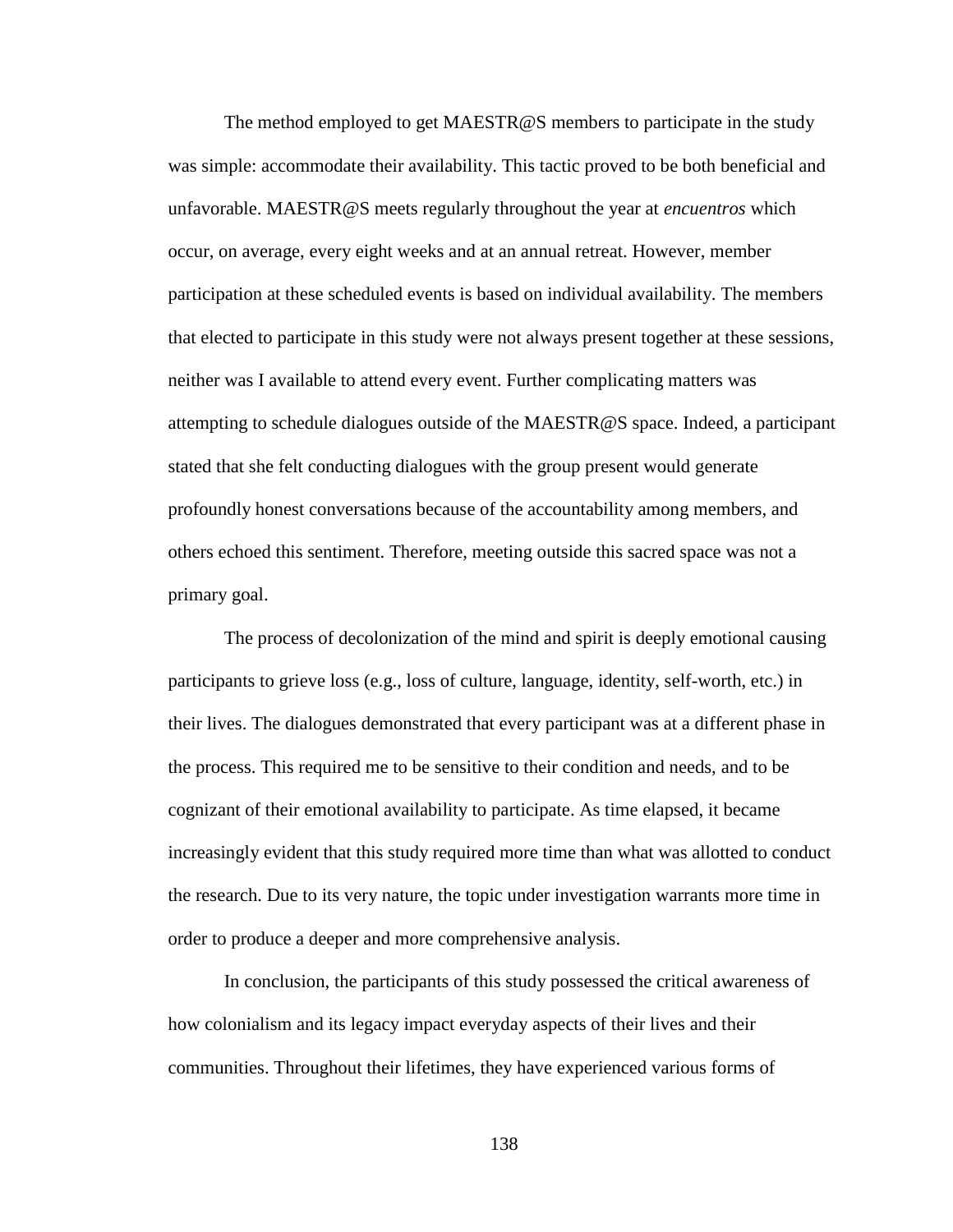oppressions (e.g., racism, sexism, and classism) and internalized them, which affected them psychologically and emotionally, and infected them spiritually (i.e., disconnecting them from their essence). In addition, they witnessed the effects of internalizing these oppressions (colonialism) in their families and communities. These internalized oppressions often manifested in self-destructive acts of violence. They worked towards confronting the pain and suffering they have endured individually through a supportive group process where members demonstrated compassion and love while simultaneously pushing members to reach deep within to allow suppressed past traumatic events to surface.

The result of the group processes and dynamics was a spiritual one. The process to decolonize the mind and spirit led to the development of profound reciprocal relationships, which was paramount to the decolonial process. Relational accountability was a cornerstone, where people honor their word, respect one another, and validate the experiential knowledge of its members. Without the deep connections with one another, the participants might have created an intellectual space to decolonize the mind but the spirit would be lacking. In the end, it is the healing phase that is crucial to reconnecting and reclaiming cultural legacies and communal practices (i.e., the Self) to become Whole.

#### *Directions of Future Research*

This study focused on a select group of Latina/o educators from MAESTR@S that have embarked on the journey to decolonize their minds and spirits. There is a need for further study on the group process and their work as it relates to sustainability. From the affective sphere, it is vital that critically conscious educators develop a group and create a space similar to MAESTR@S where like-minded individuals can share their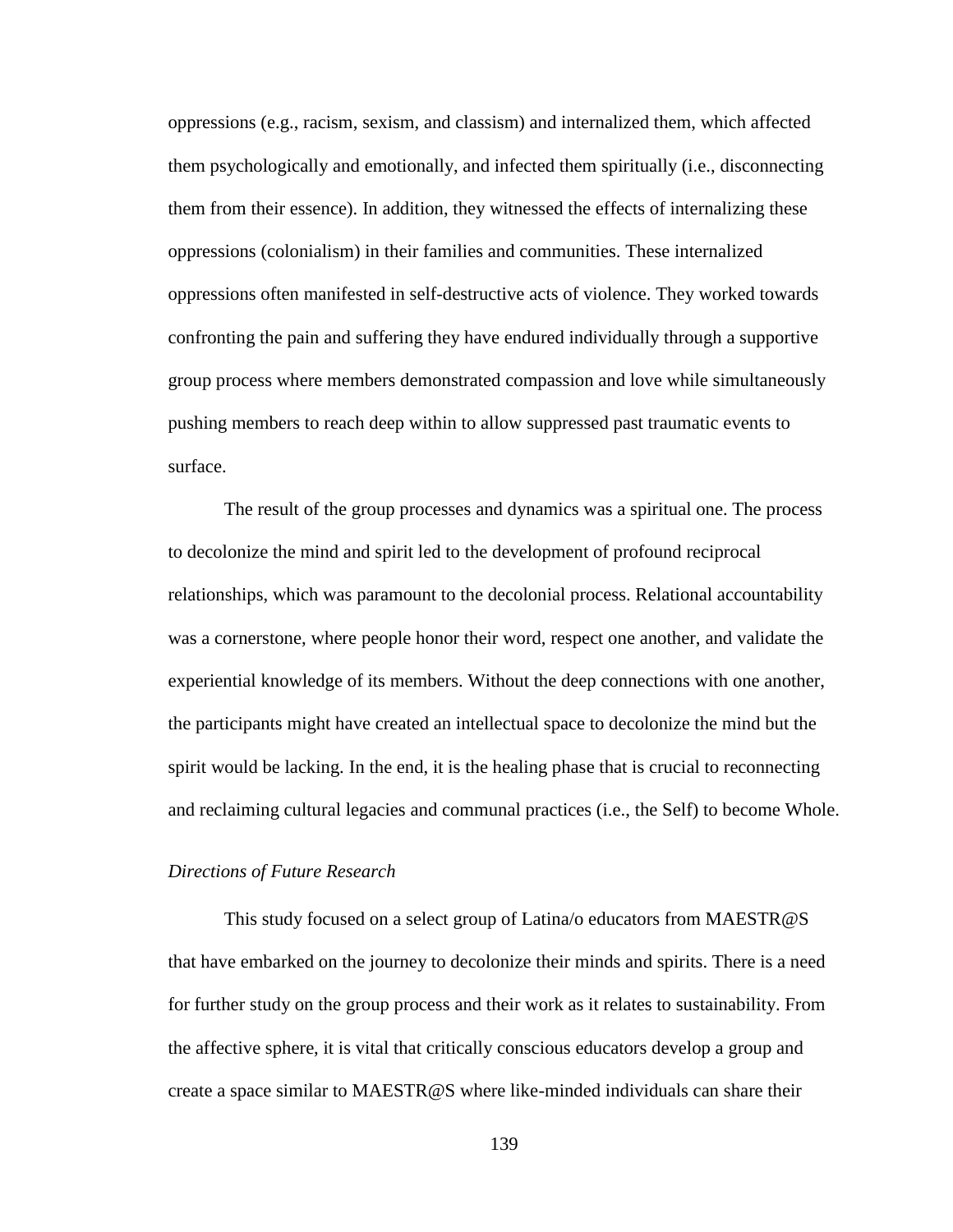challenges and needs in becoming decolonized. This group can also act as a repository of knowledge for resistance, healing, and agency to be shared with other historically marginalized and oppressed populations seeking similar results.

Because no experience is the same on the path to decolonizing the mind and spirit, future studies should investigate variables such as class, gender, sexual orientation, and religious beliefs. An in-depth study of these variables may illustrate how the decolonization process manifests differently among these groups. In addition, by taking these variables into account, such a study could contrast and compare generative themes to see if any similarities exist.

The educational implications of this study are many. Future studies should look into whether or not the strategies employed by educators to decolonize themselves have any effect when applied in the classroom. How did they determine which elements should be integrated in their curriculum to assist *raza* youth decolonize their minds and spirits? Do students that participate in this process become critically aware of the systems of domination in the U.S. and their impact on the oppressed? If so, does this lead to a more engaged student? How do they maintain such a state among peers that are critically naïve and mock such a process? Such a study should also investigate whether or not the development of decolonizing curriculum positively impacts students' academic ability.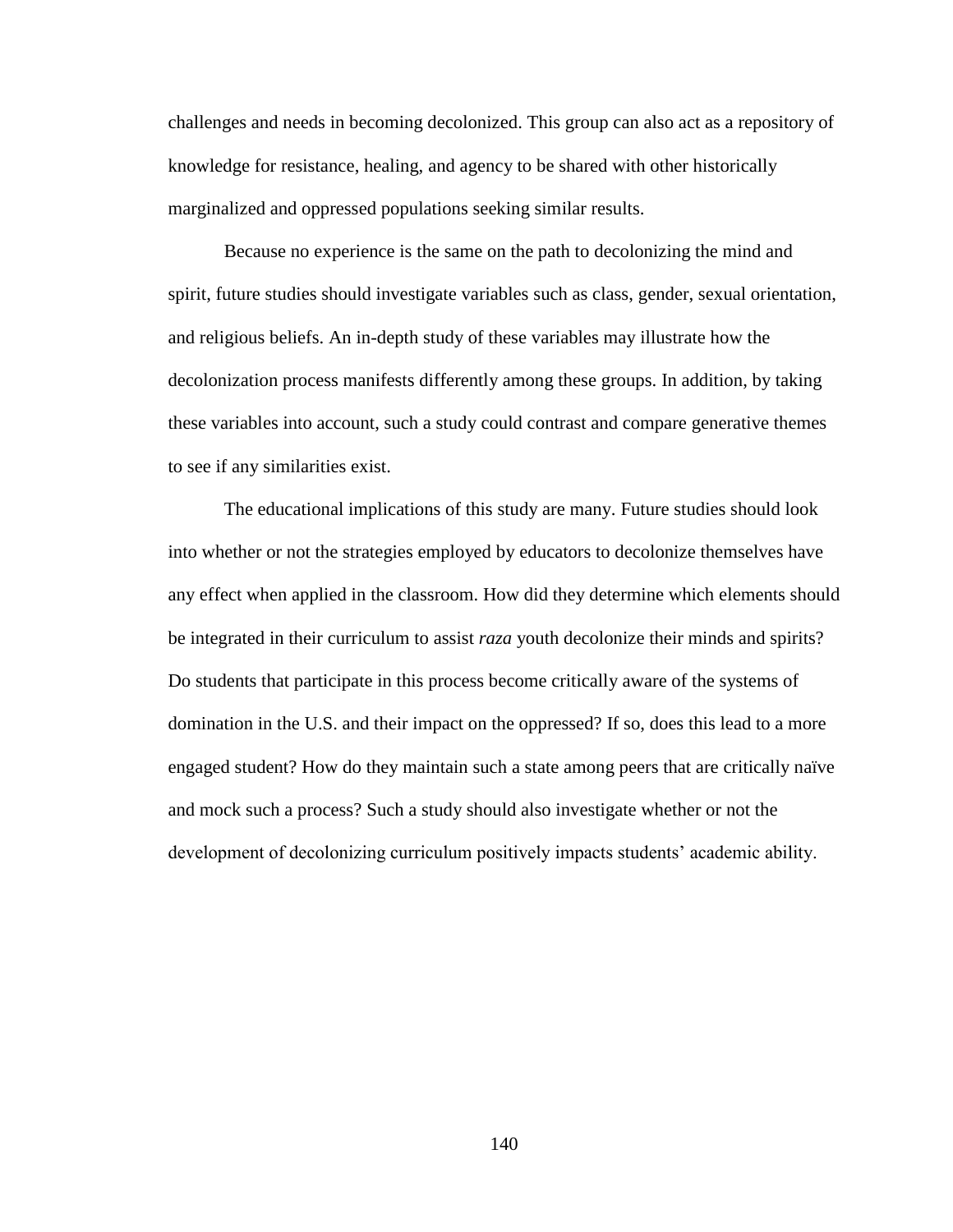#### References

- Acuña, R. (2000). *Occupied America: A history of Chicanos* (4<sup>th</sup> Ed). Menlo Park, CA: Addison Wesley Longman, Inc.
- Anzaldúa, G. (1999). *Borderlands/La frontera: The new mestiza* (2nd Ed). San Francisco, CA: Spinsters/Aunt Lute.
- Battiste, M. (2000). *Reclaiming indigenous voice and vision*. Vancouver, Canada: UBC Press.
- Brave Heart, Y. H. (2005, May 23). From Intergenerational Trauma to Intergenerational Healing: A teaching about how it works and how we can heal. *White Bison's Online Magazine*, *6*, Number 6. Retrieved November 11, 2009, from http://www.Whitebison.org/magazine/ 2005/volume6/no6.htm
- Bush, M. E. L. (2004). *Breaking the code of good intentions: Everyday forms of whiteness*. Lanham, MD: Rowman & Littlefield Publishers, Inc.
- Carspecken, F. (1996). *Critical ethnography in educational research: a theoretical and practical guide*. New York: Routledge.
- Centers for Disease Control and Prevention (2006). *National Center for Injury Prevention and Control*. Retrieved September 10, 2009 from, http://www.cdc.gov/injury/
- Centers for Disease Control and Prevention (2007). *Nation's High School Students Health Related Behaviors*. Retrieved September 10, 2009 from, http://www.cdc.gov/HealthyYouth/yrbs/pdf/yrb07\_press\_release.pdf
- Centers for Disease Control and Prevention (2008). *Suicide: Facts at a glance*. Retrieved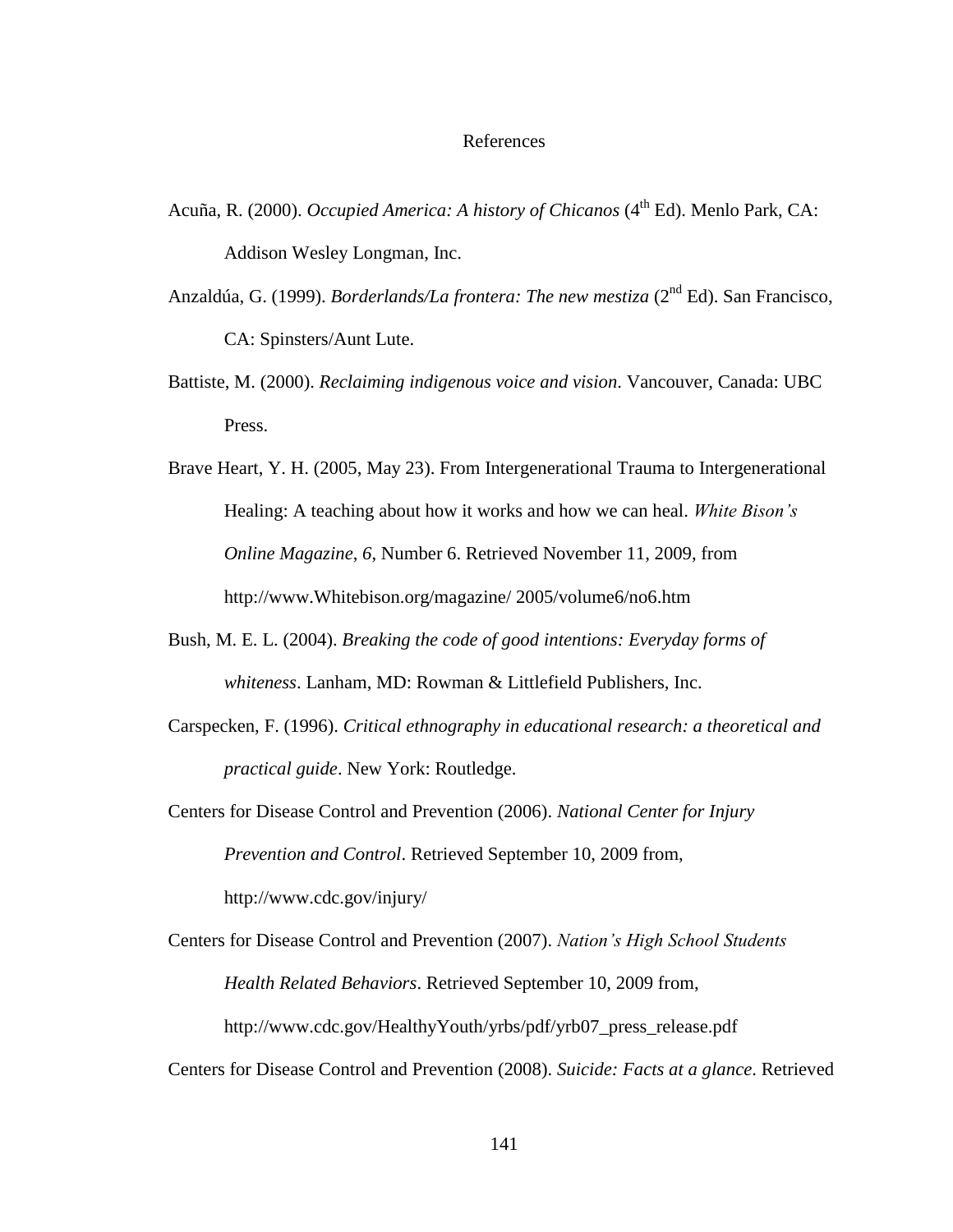September 10, 2009 from,

http://www.cdc.gov/ncipc/dvp/Suicide/suicide\_data\_sheet.pdf

- Children's Defense Fund (2007). *America's cradle to prison pipeline.* Retrieved July 27, 2009 from, http://www.childrensdefense.org/child-research-datapublications/data/cradle-prison-pipeline-report-2007-full-highres.pdf
- Cook, K. E. (2005). Using critical ethnography to explore issues in health promotion. *Qualitative Health Research*, *15*(1), 129-138.
- Crenshaw, K., Gotanda, N., Peller, G., & Thomas, K. (1995). *Critical race theory: The key writings that formed the movement*. NY: New York Press.
- Creswell, J.W. (2005). *Educational research: Planning, conducting, and evaluating qualitative and quantitative research* (2<sup>nd</sup> Ed). Upper Saddle River, NJ: Pearson Education, Inc.
- Cruz, M. R. (2008). What if I just cite Graciela? Working toward decolonizing knowledge through a critical ethnography. *Qualitative Inquiry*, *14*(4), 651-658.
- Dei, G. J., Hall, B. D., & Rosenberg, D. G. (2000). *Indigenous knowledges in global contexts: Multiple readings of our world*. Canada: University of Toronto Press.
- Denzin, N. K. & Lincoln, Y. S. (2008). Critical methodologies and indigenous inquiry. In N. K. Denzin, B. Y. S. Lincoln, & L. T. Smith (Eds.), *Handbook of critical and indigenous methodologies*. LA: Sage Publications, Inc.

Dubois, W. E. B. (1903). *The souls of Black folks*. NY: Cosimo Classics.

Duncan-Andrade, J. (2007). Gangstas, wankstas, and ridas: Defining, developing, and supporting effective teachers in urban schools. *International Journal of Qualitative Studies in Education, 20*(6), 617-638.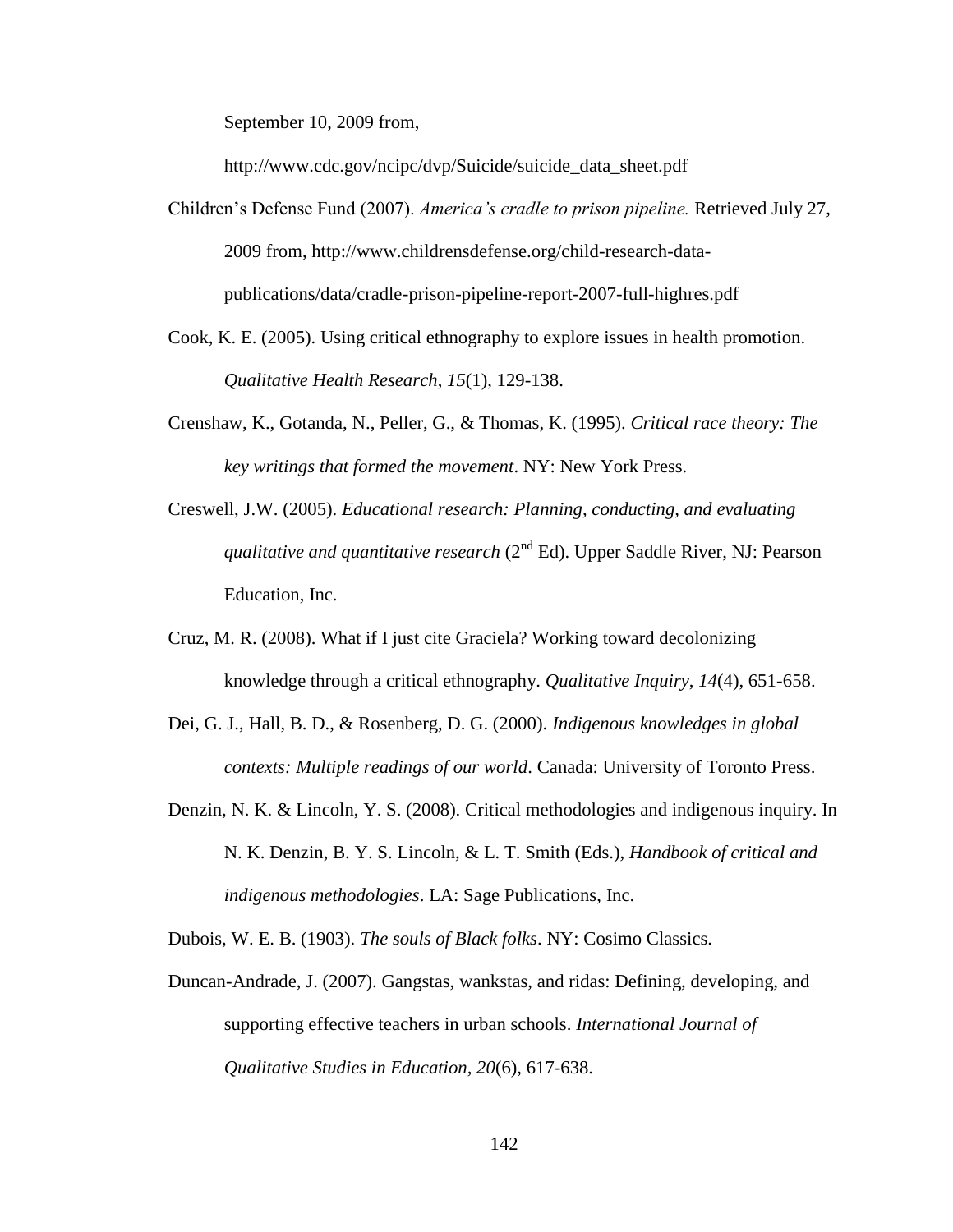- Duncan-Andrade, J. & Morrell, E. (2008). *The art of critical pedagogy: Possibilities for moving from theory to practice in urban schools*. NY: Peter Lang Publishing, Inc.
- Duran, E. (2006). *Healing the soul wound: Counseling with American Indians and other native peoples*. NY: Teachers College Press.
- Duran, E. & Duran, B. (1995). *Native American postcolonial psychology*. Albany, NY: State University of New York Press.
- Fanon, F. (1963). *The wretched of the earth*. NY: Grove Press.
- Fine, M. (2007) Dear tenure and promotion committee: An epilogue of sorts. In J. Cammarota & M. Fine (Eds.), *Revolutionizing education: Youth participatory action research* (pp. 213-233). NY: Routledge.
- Fischer, C. S., Hout, M., Jankowski, M. S., Lucas, S. R., Swidler, A. & Voss, K. (1996). *Inequality by design: Cracking the bell curve myth*. New Jersey: Princeton University Press.
- Flores-González, N. (2002). *School kids/street kids: Identity development in Latino students*. NY: Teachers College Press.
- Freire, P. (1970). *Pedagogy of the oppressed*. NY: The Continuum International Publishing Group Inc.
- Freire, P. (1992). *Pedagogy of hope*. NY: The Continuum International Publishing Group Inc.
- Gonzales, G. G. (1990). *Chicano education in the era of segregation*. Cranbury, NJ: Associated University Press.
- Gonzales, P. (2005, October). Diagnosing internalized oppression. *Column of the Americas*. Retrieved from http://web.mac.com/columnoftheamericas/iWeb/Site/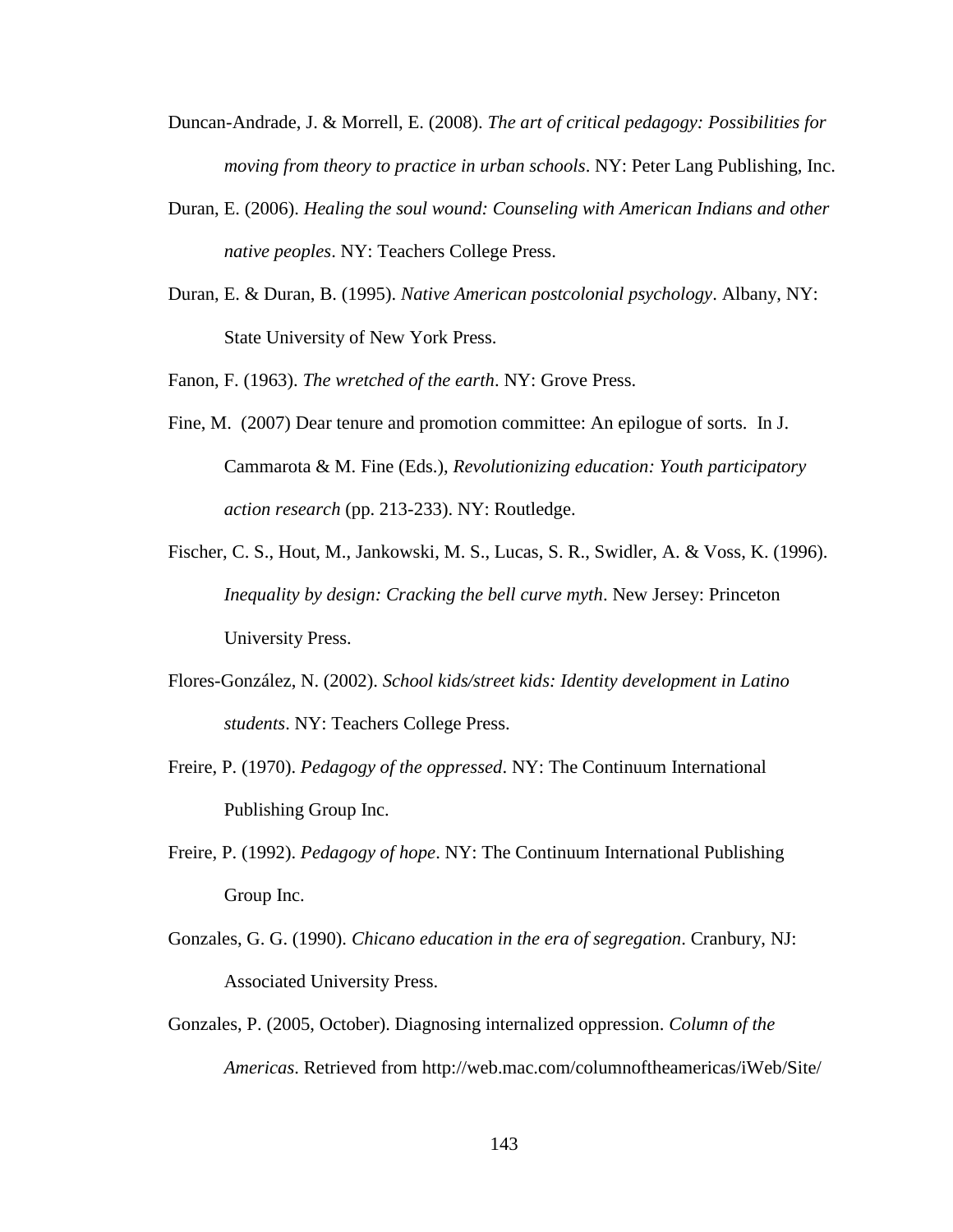ColumnoftheAmericas/A9175CAC-4250-4C46-93B1-908DD7E0010C.html

- Grande, S. (2004). *Red pedagogy: Native American social and political thought*. Lanham, MD: Rowman & Littlefield Publishers, Inc.
- Grosfoguel, R. (2008). Decolonizing political-economy and post-colonial studies: Transmodernity, border thinking, and global coloniality. *Centro de Estudios Socias*, 80 (March), 115-147.
- Hibbard, P. L. (2001). *Remembering our ancestors: Recovery of indigenous mind as a healing process for the decolonization of a western mind*. Unpublished doctoral dissertation, California Institute of Integral Studies, San Francisco.
- hooks, b. (1989). *Talking back: Thinking feminist, thinking black*. Boston, MA: South End Press.
- hooks, b. (2000). *All about love: New visions*. NY: Harper Perennial.
- hooks, b. (2003). *Teaching community: A pedagogy of hope*. NY: Routledge.
- Isaksen, J. L. (2009) From critical race theory to composition studies: Pedagogy and theory building. *Legal Studies Forum, 24*, (3), 695-710.

Johnson, A. G. (2006). *Privilege, power, and difference*. NY: McGraw Hills.

- Ladson-Billings, G. (1998). Just what is critical race theory and what's it doing in a nice field like education? *International Journal of Qualitative Studies in Education*, *11*(1), 7-24.
- Ladson-Billings, G. & Tate, W. F. (1995). Toward a critical race theory of education. *Teachers College Record*, *97*(1), 47-62.
- Laenui, P. (2000). Processes of decolonization. In Battiste (Ed), *Reclaiming Indigenous Voice and Vision* (pp. 150-160). Vancouver, Canada: UBC Press.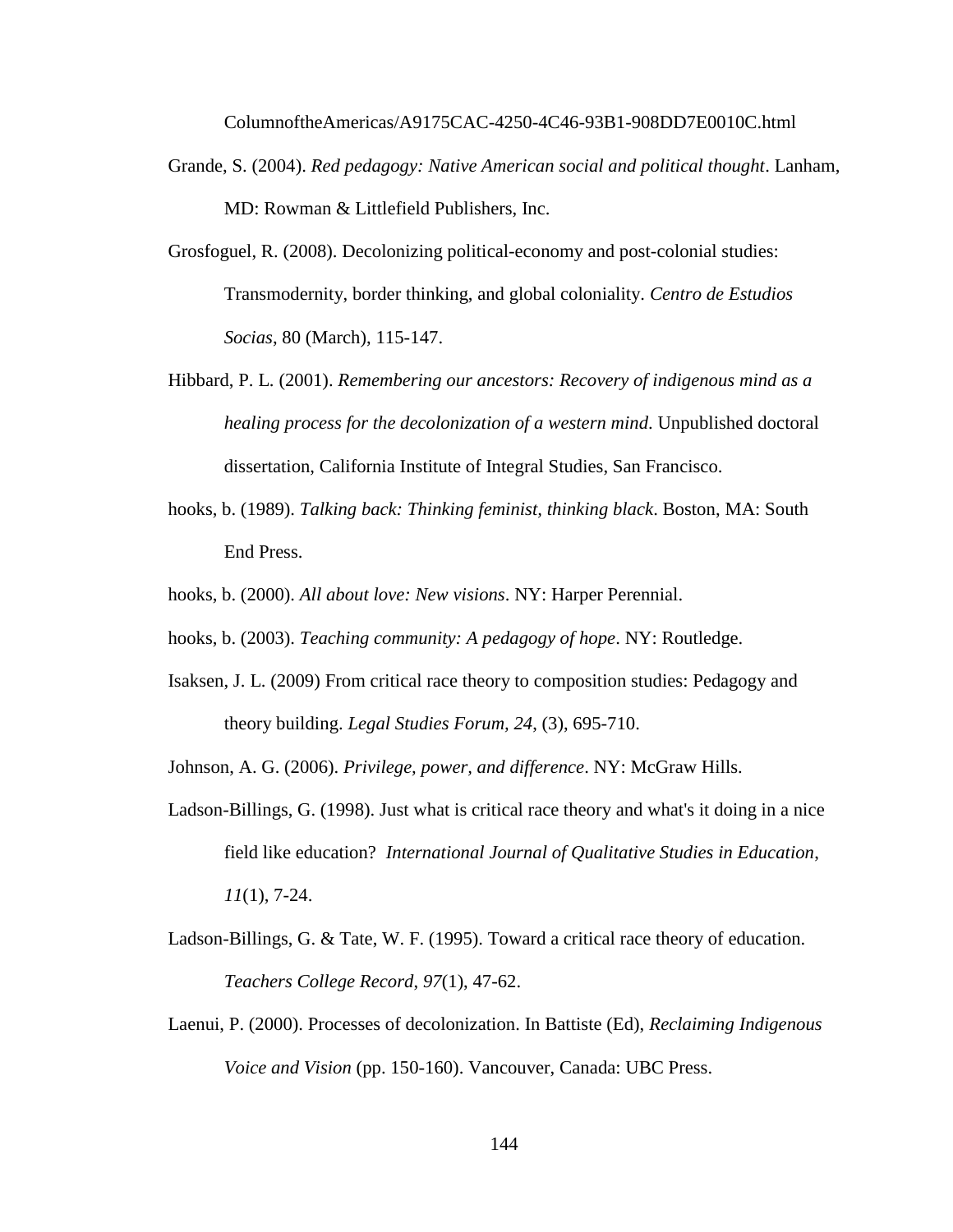- Lambert, C. (2008, March-April). Trails of tears, and hope. *Harvard Magazine,* 39-43, 85-87.
- LeCompte, M. D. (2002). The transformation of ethnographic practice: Past and current challenges. *Qualitative Research*, 2(3), 38-52.
- McIntosh, P. (1988). *White privilege and male privilege: A personal account of coming to see correspondences through work in women's studies*. Unpublished manuscript, Wellesley College, MA.
- McLaughlin, D. & Tierney, W. (1993). *Naming silenced lives: Personal narratives and the process of educational change*. NY: Routledge.
- Mohanty, C. T. (1986). Under western eyes: Feminist scholarship and colonial discourses. *Boundary 2*, *12*(3), 333-358.
- National Center for Education Statistics. (2007). *Drop out rate in The United States: 2005*. Retrieved September 13, 2009, from

http://nces.ed.gov/pubs2007/dropout05/

- National Center for Education Statistics. (2008). *Statistics student effort and educational progress: Elementary/Secondary persistence and progress*. Retrieved September 13, 2009, from http://nces.ed.gov/programs/coe/2008/section3/indicator23.asp
- National Council of La Raza (2009). *America's invisible children: Latino youth and the failure of justice*. Retrieved July 18, 2009 from, http://www.nclr.org/content/ publications/download/57405
- Omi, M. & Winant, H. (1994). *Racial Formation in the United States: From the 1960s to the 1990s*  $(2^{nd} Ed.)$ . NY: Routledge.

Pizarro, M. (1998). "Latina/o power": Epistemology and methodology for social justice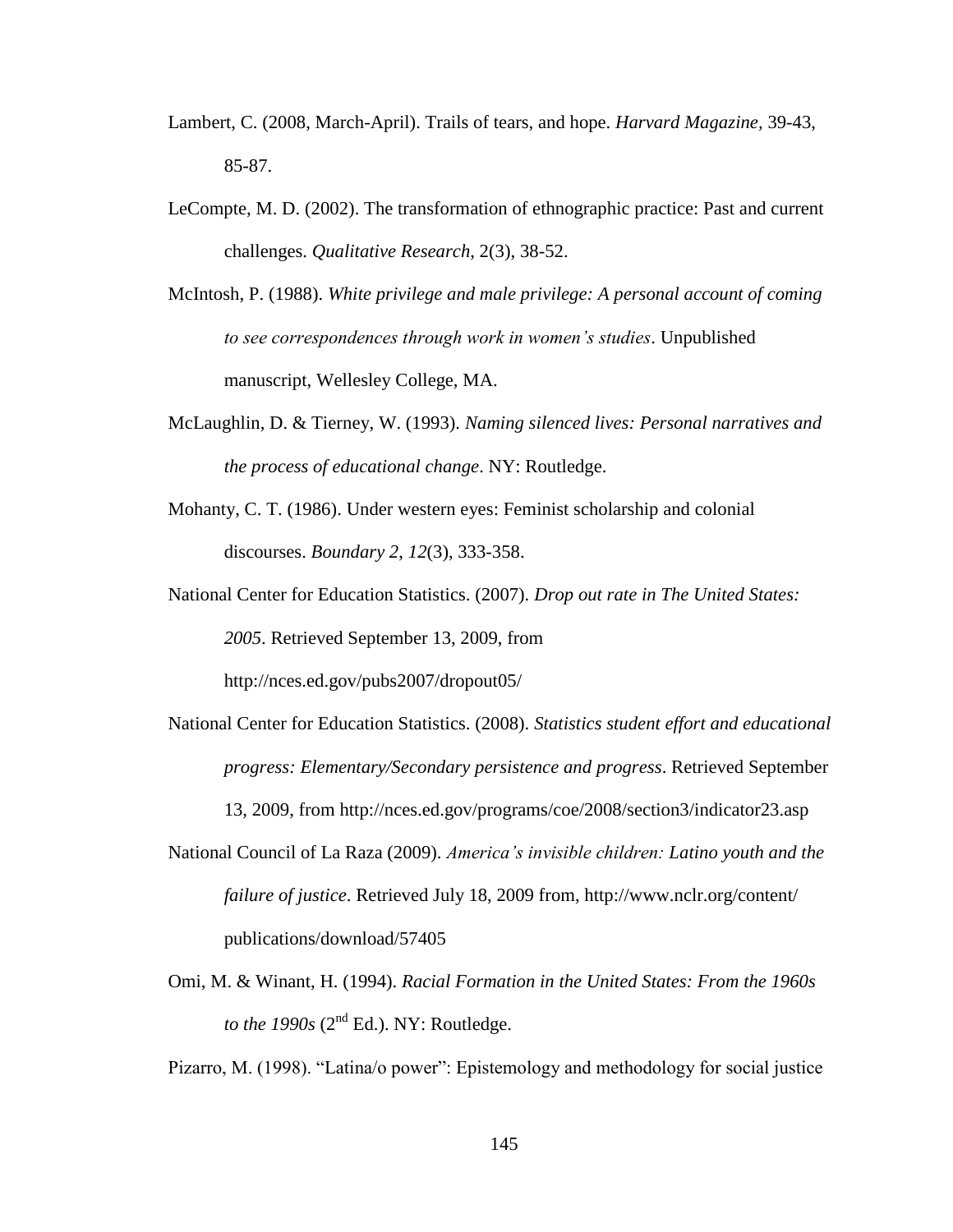and empowerment in Latina/o Communities. *Qualitative Studies in Education, 11*(1), 57-80.

- Pizarro, M. (2005). *Latinas and Latinos in school: Racial profiling, identity battles, and empowerment.* Austin, TX: University of Texas Press.
- Reza, J. V. (2008). Handout packet. University of San Francisco: International & multicultural education class lecture: 3/22/08.
- San Miguel, G. (1987). *Let all of them take heed: Mexican Americans and the campaign for educational quality in Texas, 1910-1981*. College Station, TX: Texas A&M University Press.
- Scheurich, J., & Young, M. (1997a). Coloring epistemologies: Are our research epistemologies racially biased?. *Educational Researcher*, *26*(4), 4-16.
- Scheurich, J., & Young, M. (1997b). Rejoinder: In the United States of America, in both our souls and our sciences, we are avoiding White racism. *Educational Researcher*, *27*(9), 27-32.
- Shiva, V. (2000). Foreward: Cultural diversity and the politics of knowledge. In G. J. Dei, B. D. Hall, & D. G. Rosenberg (Eds.), *Indigenous knowledges in global contexts: Multiple readings of our world*. Canada: University of Toronto Press.
- Smith, L. T. (1999). *Decolonizing methodologies: Research and indigineous peoples*. NY: Palgrave.
- Smith, W. A., Allen, W. R., & Danley, L. L. (2007). Assume the position…You fit the description: Psychosocial experiences and Racial Battle Fatigue among African American male college students. *American Behavioral Scientist*, *51*(4), 551-578.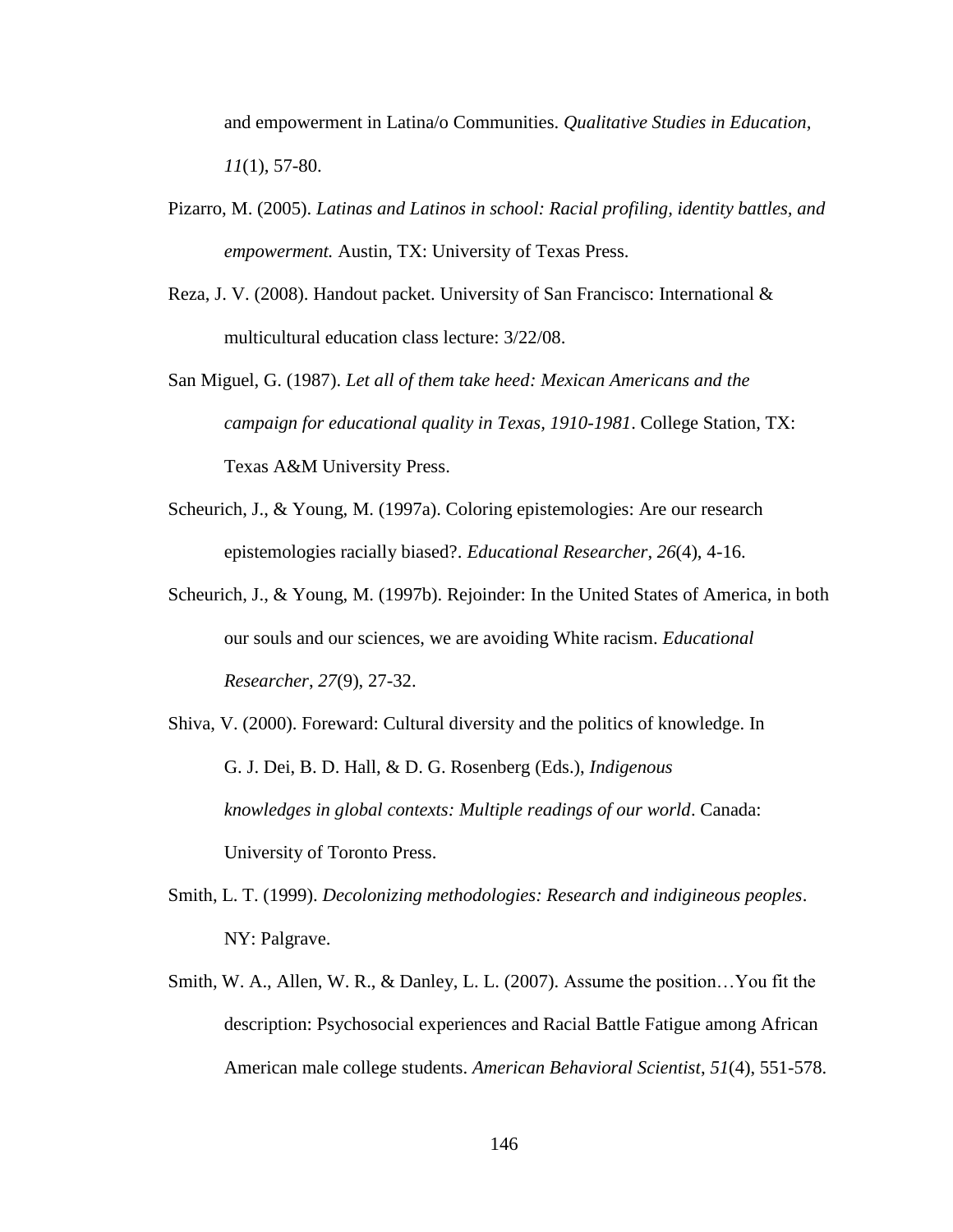- Stanley, C. A. (2007). When counter narratives meet master narratives in the journal editorial review process. *Educational Researcher*, *36*(1), 14-24.
- Strobel, E. F. M. (1996). *Coming full circle: The process of decolonization among post-1965 Filipino Americans*. Unpublished doctoral dissertation, University of San Francisco, California.
- Tedlock, B. (2000). Ethnography and ethnographic representation. In N. K. Denzin & Y. S. Lincoln (Eds.), *Handbook of qualitative research* (pp. 455-486). Thousand Oaks, CA: Sage.
- The Sentencing Project (2007). *Uneven justice: State rates of incarceration by race and ethnicity*. Retrieved August 18, 2009 from, http://sentencingproject.org/Admin/ Documents/publications/rd\_stateratesofincbyraceandethnicity.pdf
- Velenzuela. A. A. (1999). *Subtractive schooling: U.S.-Mexican youth and the politics of caring*. NY: State University of New York Press.
- Villeneas, S. (1996). The colonizer/colonized Latina ethnographer: Identity, marginalization, and co-optation in the field. *Harvard Educational Review*, *66*(4), 711-731.
- Viramontes, A. (2006). *On Becoming Latina in the Calumet Region: A phenomenology of decolonization*. Unpublished doctoral dissertation, Southern Illinois University Carbondale.
- Wilson, S. (2008). *Research is ceremony: Indigenous research methods*. Winnipeg, Cananda: Fernwood Publishing.
- Wilson, W.A. & Yellow Bird, M. (2005). *For indigenous eyes only: A decolonization handbook*. Santa Fe, NM: School of American Research Press.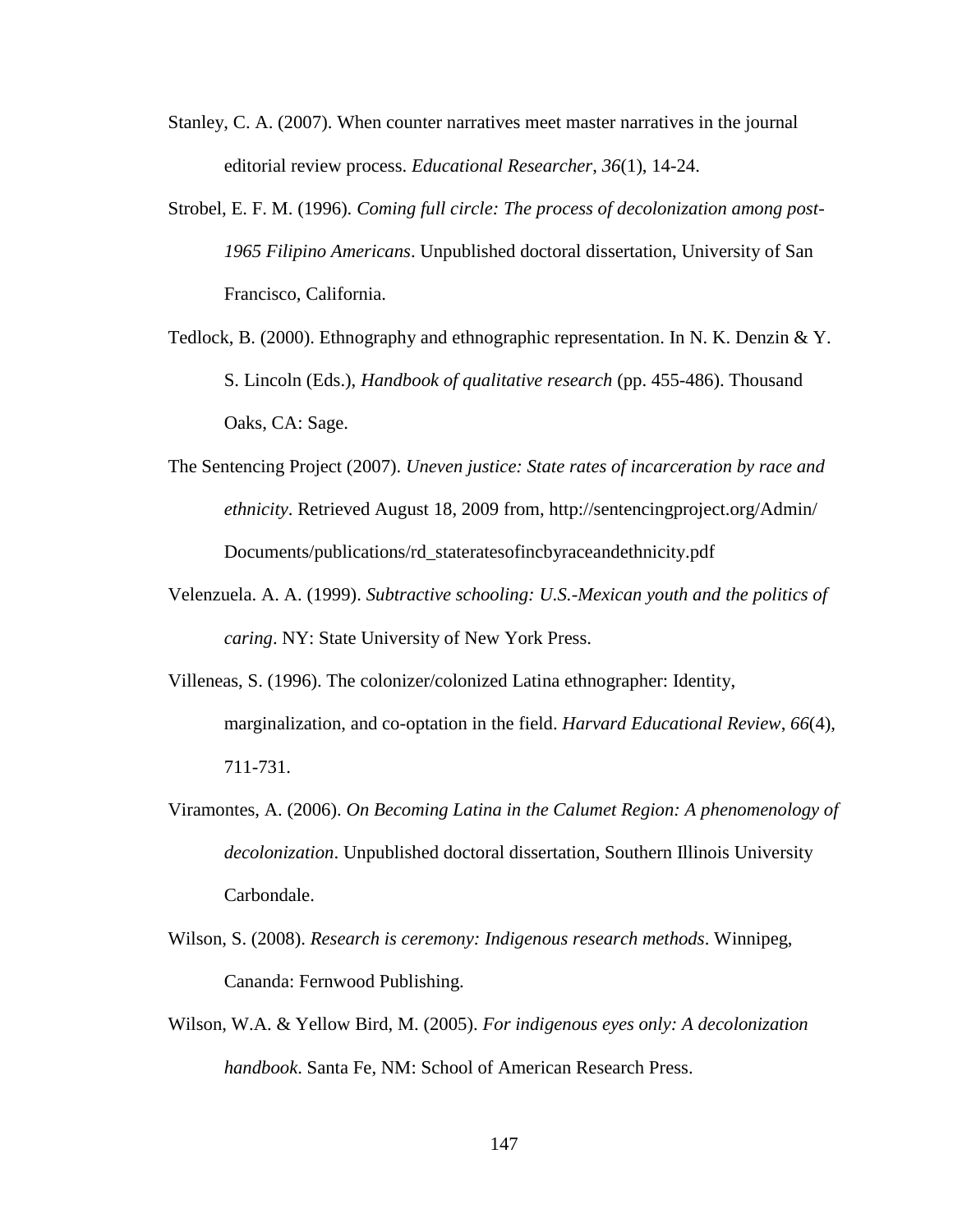Wise, T. (2005) *White like me*. Brooklyn, NY: Soft Skulls Press.

Yosso, T. J. (2006). *Critical race counterstories along the Latina/Latino educational pipeline*. New York: Routledge.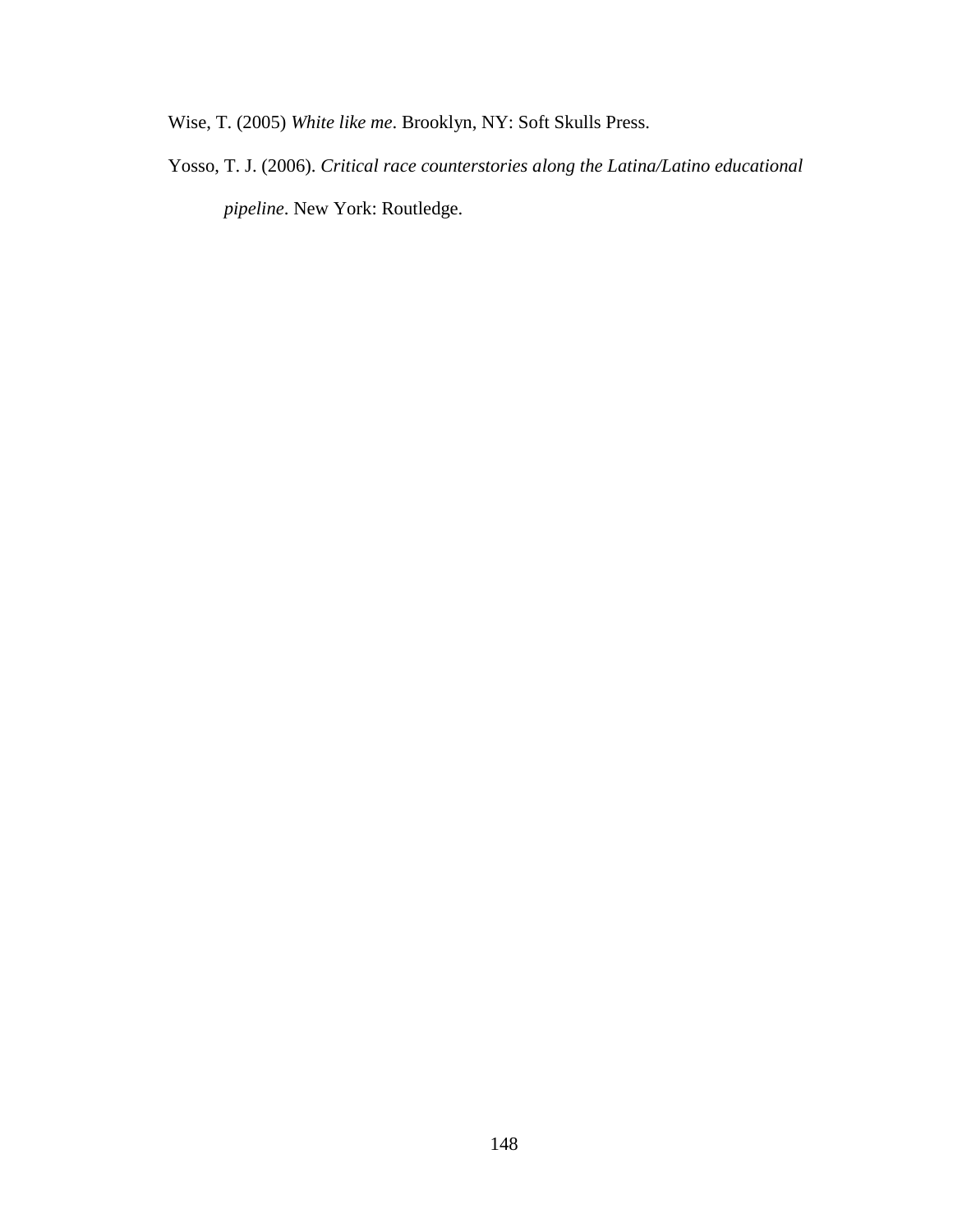

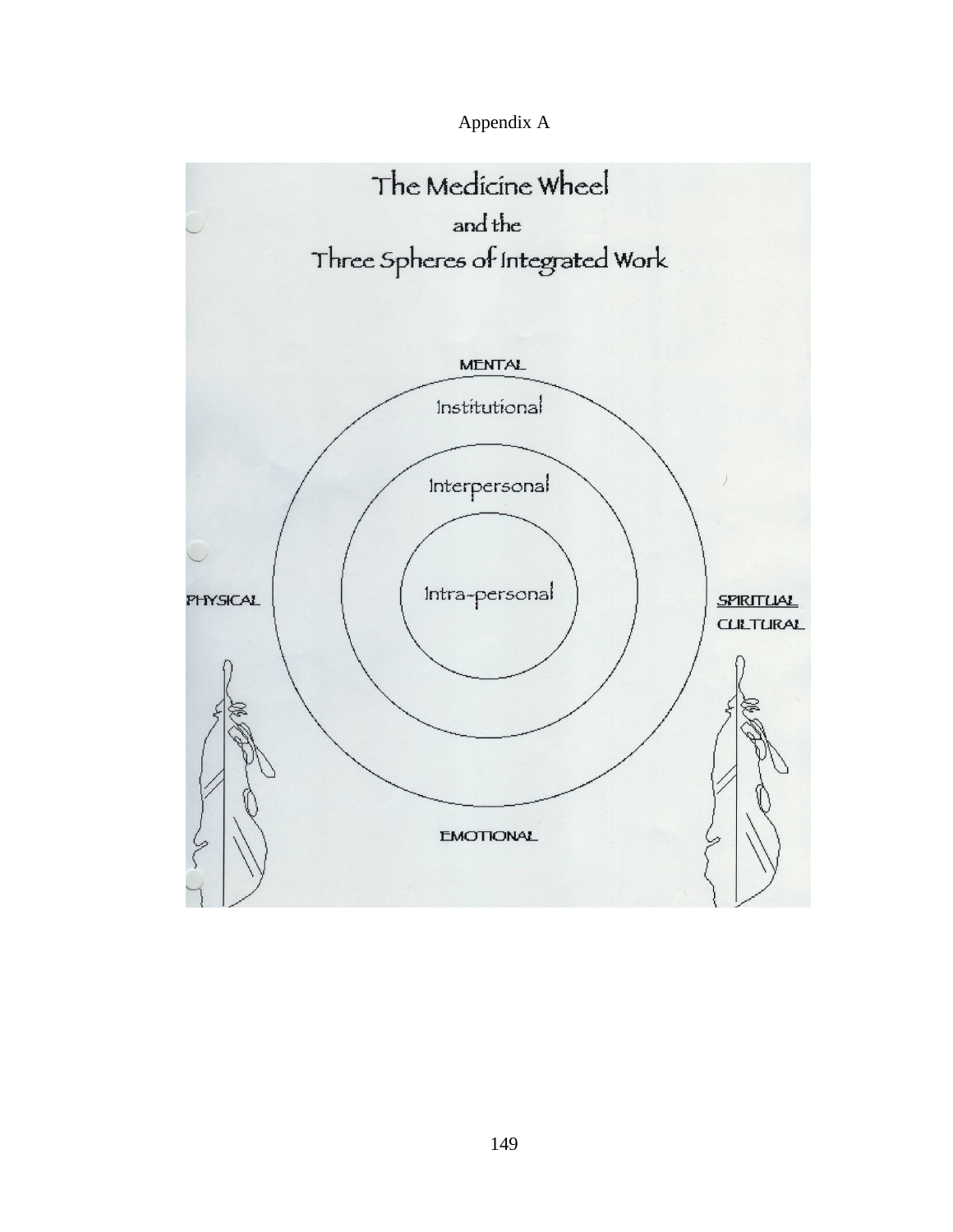# Appendix B

| Medicine Wheel Template for Walking Social Justice at the Intrapersonal Level |                                                                                                                                    |                         |                         |                         |
|-------------------------------------------------------------------------------|------------------------------------------------------------------------------------------------------------------------------------|-------------------------|-------------------------|-------------------------|
|                                                                               | <b>Mindful Questions and Practices</b><br>Domain of the Medicine Wheel<br>The<br>(Physical, Mental, Spiritual/Cultural, Emotional) |                         |                         |                         |
| Ask yourself these<br>questions:                                              | Strategy/Focus<br>Area*                                                                                                            | Strategy/Focus<br>Area* | Strategy/Focus<br>Area* | Strategy/Focus<br>Area* |
| Who do I want to<br>be?<br>(A Prayer for Self.)                               |                                                                                                                                    |                         |                         |                         |
| What will I do?                                                               |                                                                                                                                    |                         |                         |                         |
| (Specific, concrete<br>actions or plans)                                      |                                                                                                                                    |                         |                         |                         |
| When will I do it?                                                            |                                                                                                                                    |                         |                         |                         |
| Where will I do it?                                                           |                                                                                                                                    |                         |                         |                         |
| How will I do it?                                                             |                                                                                                                                    |                         |                         |                         |
| Why am I doing it?<br>(Go back to who I<br>want to be)                        |                                                                                                                                    |                         |                         |                         |

TM E. Norte

\*Strategies/Focus Areas are key things you need to work on related to achieving the overarching goal or prayer.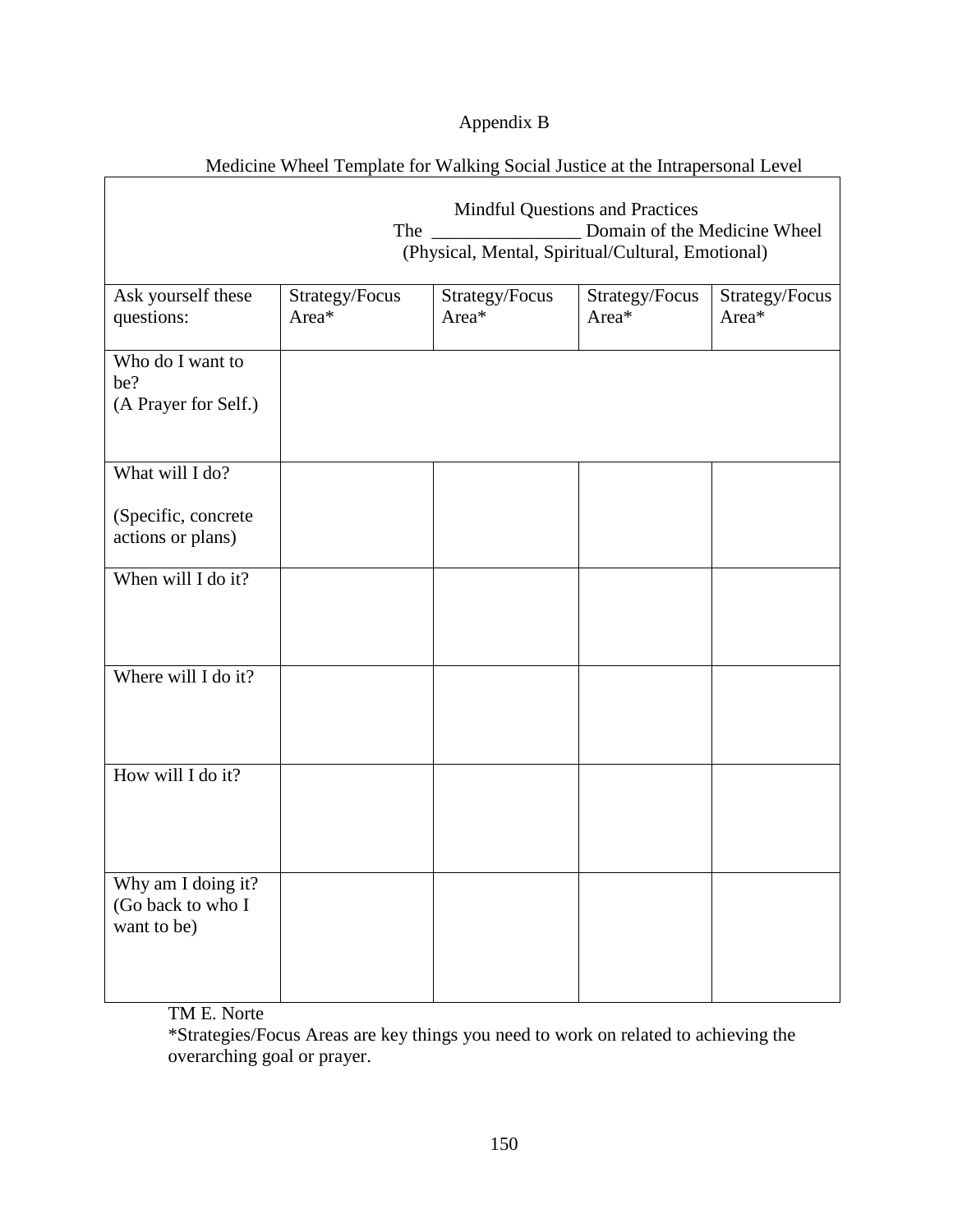## Appendix C

### Letter of Invitation and Research Questions

Dear Prospective Research Participant:

I would like to invite you to take part in the research project I am conducting on behalf of my dissertation work at the University of San Francisco. I propose to investigate the legacy of colonialism (e.g., capitalist seduction, hegemony, systemic racism) and its impact on Chican@s as individuals and as a collective. I am inviting members from MAESTR@S to share their thoughts in a dialogue which will explore the process of decolonization.

The conversations will provide data for the analysis of this research topic. Once transcribed, I will provide you with a copy of our dialogues so that you may review its content and form. You can add to or delete any section of the conversation at that time; when I receive your approval, I will then use our conversation to support my analysis. The data that you contribute will not be held confidential, only your name and position will be held confidential.

While the conversations and transcripts in this research are collaborative, in that you will have the opportunity to edit, add to, or delete any section of the transcript of our conversation, the writing that comes from them will be the researcher's product. You will have been given complete and clear information about this research, and have complete authority and control at the outset and throughout the process about whether or not to participate. You can also withdraw at any time without adverse consequences.

Below you will find a series of proposed questions. These questions are primarily for use as guidelines to direct our dialogue. Dialogue encourages the researcher and participants to speak honestly and truthfully in order to develop a deeper sense of understanding. To achieve this, a set of questions were formulated that reflect the research questions.

Reflecting upon your experiences, please consider the following questions:

- 1. Colonization
	- a. How do you see/view colonization?
	- b. What is its impact on people?
- 2. Decolonization
	- a. How do you see decolonization?
	- b. What are its possibilities?
- 3. Challenges/Struggles
	- a. What are the challenges/struggles you face in becoming decolonized/maintaining a decolonized state?
- 4. Addressing Needs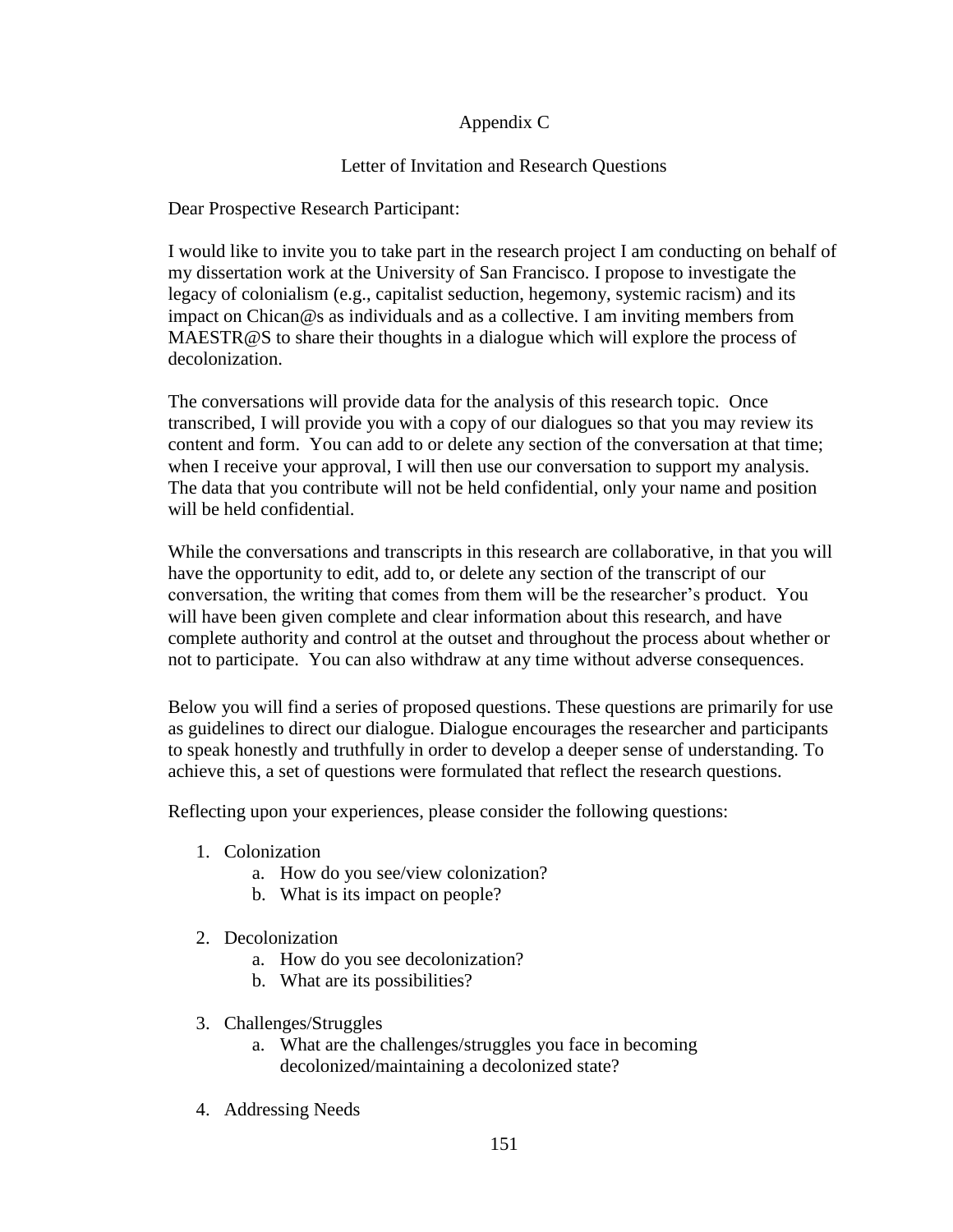- a. How do you address those challenges/struggles?
- b. Where is the work on decolonization taking you (individually and as a group)?

I would like to thank you again for your willingness to meet with me. Please call me at XXX-XXX-XXXX or email me at XXXXXX@XXX.com if you have any further questions. I look forward to seeing you soon.

Sincerely,

Victor G. Garza Researcher, Doctoral Candidate University of San Francisco International & Multicultural Education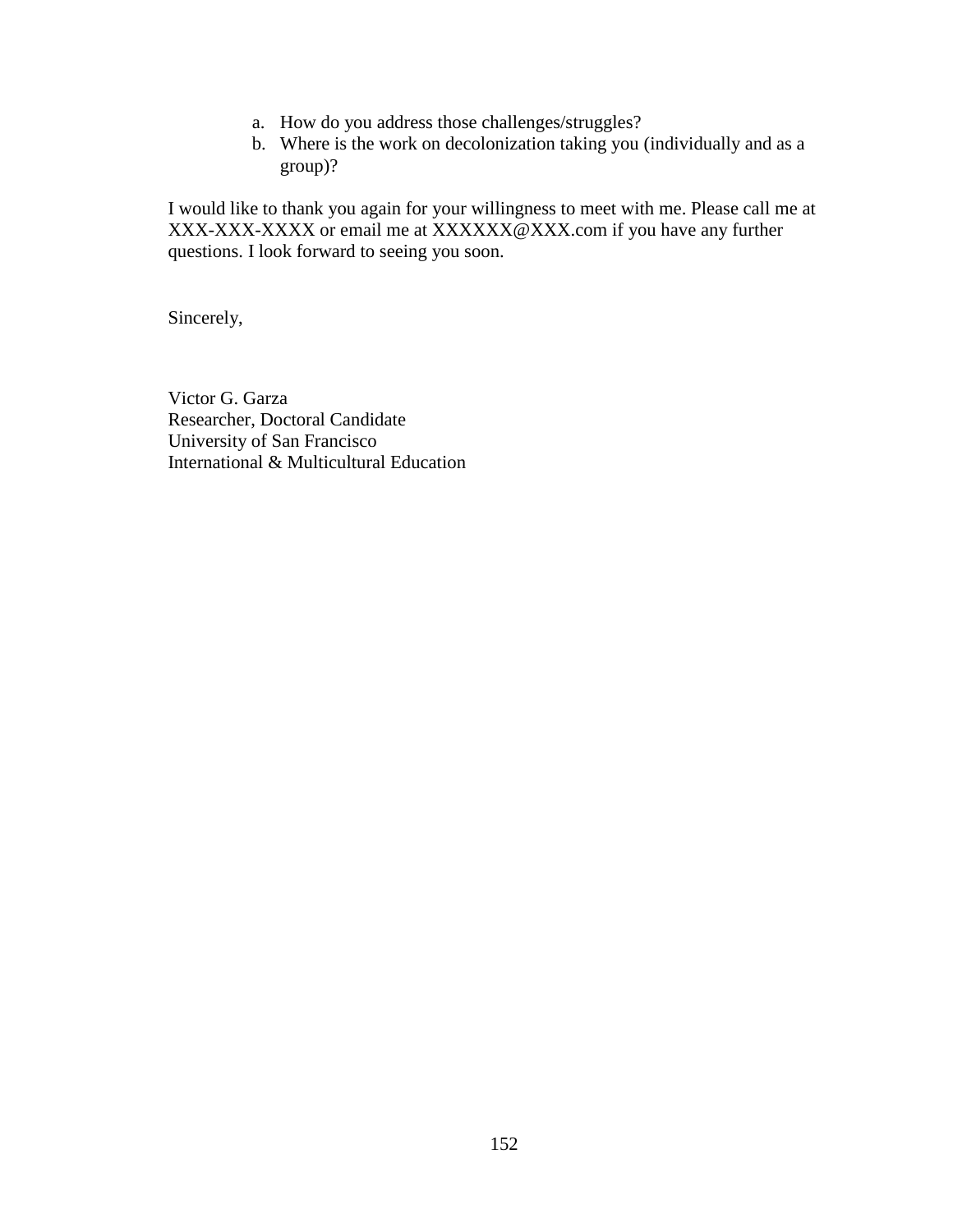### Appendix D

### Consent to Be a Research Participant

#### **Purpose and Background**

Mr. Victor Garza, a doctoral student at the University of San Francisco, School of Education, has asked me to participate in his research which seeks to explore the process of decolonization among a select group of Chicana/os.

#### **Procedures**

I agree to be a participant in this study. I am aware voluntarily conversations between this researcher and myself will occur. It is anticipated that most conversations will be in English. These conversations will reflect my insights and opinions about my personal experience with the process of decolonization, including struggles and challenges in achieving a decolonized state. I agree that Mr. Victor Garza may record our conversations on audiotape, which will be transcribed. A copy of the transcript will be returned to me for review, editing, and approved before it is subjected to analysis. I understand that I may withdraw from the study at any time, that I may discontinue the conversation at any point, and request any changes or deletions. My participation in this research project is voluntary, and any data I contribute to this study will not be confidential. I agree that all data collected during the research process and my pseudonym may be used in the dissertation and subsequent publications.

### **Risks and/or Discomforts**

I am free to decline to answer any questions or stop the conversations at any point. I may also withdraw my participation at any time. I understand that I may request to remove my entire transcript from the study. I also understand that I may be quoted in the dissertation and subsequent publications. While the conversations and transcripts in this research are collaborative, the writing that comes from them is the researcher's product, and may include some editing by the respondent. I acknowledge that I have been given complete and clear information about this research, and it is my option to make the decision at the outset about whether to participate or not, and can withdraw at any time without any adverse consequences.

#### **Benefits**

There will be no direct benefit to me from participating in this study. The anticipated benefit of this study is a better understanding of the topic of decolonization.

#### **Costs/Financial Considerations**

There will be no costs to me in taking this study.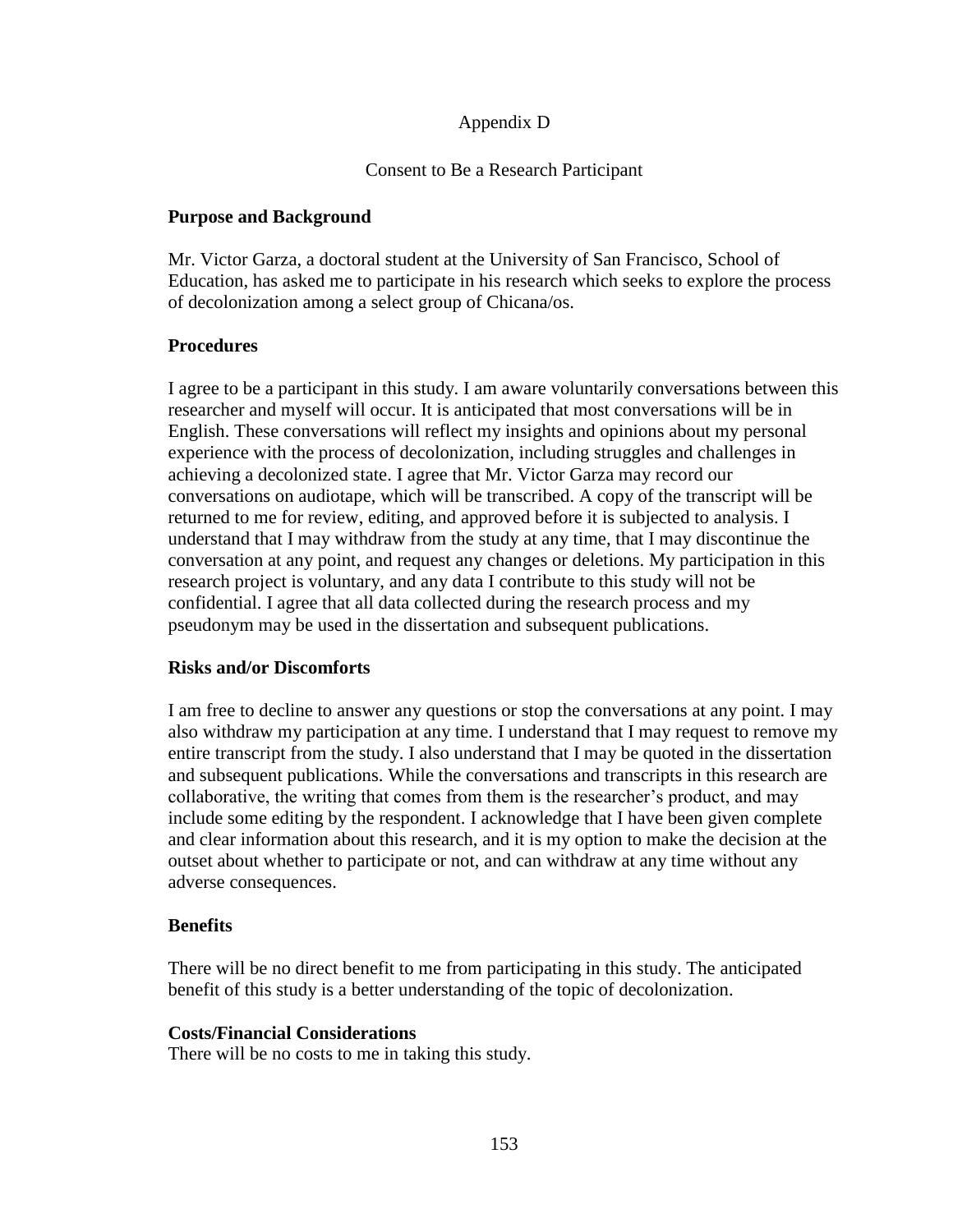#### **Alternatives**

I am free to elect not to participate in this study.

#### **Questions**

I have talked to Mr. Victor Garza about this study and have had my questions answered. If I have further questions about the study, I may contact him at XXX-XXX-XXXX. I may also visit Mr. Victor Garza at XXX, San Jose, CA. His advisor, Dr. Emma Fuentes, can also be contacted at the University of San Francisco, at the following phone number: (415) 422-6878.

If I have any questions or comments about participation in this study, I should first talk with the researcher. If for some reason I do not wish to do this, I may contact the IRBPHS, which is concerned with protection of volunteers in research projects. I may reach the IRBPHS office by calling (415) 422-6091 and leaving a voicemail message, by FAX at (415) 422-5528, by e-mailing IRBPHS@usfca.edu, or by writing to the:

IRBPHS, Department of Counseling Psychology Education Building University of San Francisco 2130 Fulton Street San Francisco, CA 94117-1080

### **Consent to Participate in Research**

I have been given a copy of this consent form to keep. I understand that my participation in this dissertation research conducted by Mr. Victor Garza is voluntary. My signature below indicates that I agree with the above procedures and conditions.

Participant's Signature Date

Researcher's Signature Date

Researcher's Name (Print) Date